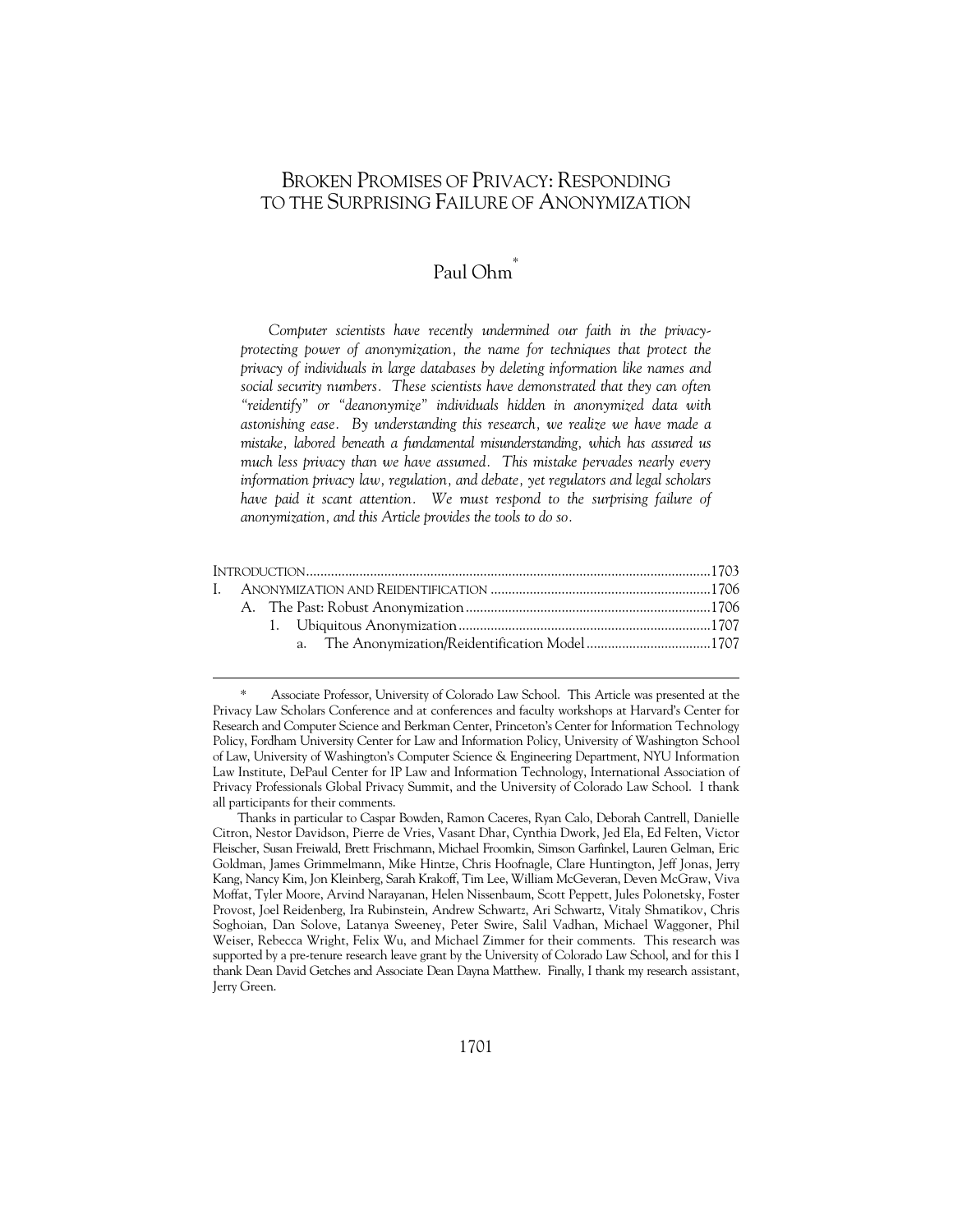|    |    |                                                                  | b.          |                                                                   |  |
|----|----|------------------------------------------------------------------|-------------|-------------------------------------------------------------------|--|
|    |    |                                                                  | $C_{\star}$ |                                                                   |  |
|    |    | Anonymization Techniques: The Release-and-Forget Model1711<br>2. |             |                                                                   |  |
|    | В. |                                                                  |             |                                                                   |  |
|    |    | 1.                                                               |             | How Three Anonymized Databases Were Undone 1717                   |  |
|    |    |                                                                  | a.          |                                                                   |  |
|    |    |                                                                  | b.          |                                                                   |  |
|    |    |                                                                  | $C_{\star}$ |                                                                   |  |
|    |    | 2.                                                               |             |                                                                   |  |
|    |    |                                                                  | a.          |                                                                   |  |
|    |    |                                                                  | b.          |                                                                   |  |
|    |    |                                                                  | $C_{\star}$ | The Basic Principle: Of Crossed Hands and Inner Joins1725         |  |
|    |    | 3.                                                               |             |                                                                   |  |
|    |    |                                                                  | a.          |                                                                   |  |
|    |    |                                                                  | b.          |                                                                   |  |
|    |    |                                                                  | $C_{\star}$ |                                                                   |  |
|    |    |                                                                  | d.          |                                                                   |  |
|    |    | 4.                                                               |             |                                                                   |  |
| Н. |    |                                                                  |             | HOW THE FAILURE OF ANONYMIZATION DISRUPTS PRIVACY LAW1731         |  |
|    | А. |                                                                  |             |                                                                   |  |
|    |    | 1.                                                               |             |                                                                   |  |
|    |    | 2.                                                               |             | Shift to Broad Statutory Privacy: From Harm to Prevention         |  |
|    |    |                                                                  |             |                                                                   |  |
|    |    | 3.                                                               |             | How Legislatures Have Used Anonymization to Balance Interests1735 |  |
|    |    |                                                                  | a.          | How HIPAA Used Anonymization to Balance Health Privacy1736        |  |
|    |    |                                                                  | b.          | How the EU Data Protection Directive Used Anonymization           |  |
|    |    |                                                                  |             |                                                                   |  |
|    | В. |                                                                  |             | How the Failure of Anonymization Disrupts Privacy Law1740         |  |
|    | C. |                                                                  |             |                                                                   |  |
|    |    | 1.                                                               |             |                                                                   |  |
|    |    | 2.                                                               |             |                                                                   |  |
|    |    |                                                                  |             |                                                                   |  |
|    | A. |                                                                  |             |                                                                   |  |
|    |    | 1.                                                               |             |                                                                   |  |
|    |    | 2.                                                               |             |                                                                   |  |
|    |    | 3.                                                               |             |                                                                   |  |
|    |    | 4.                                                               |             |                                                                   |  |
|    | В. |                                                                  |             |                                                                   |  |
|    |    | 1.                                                               |             |                                                                   |  |
|    |    |                                                                  | a.          |                                                                   |  |
|    |    |                                                                  | b.          |                                                                   |  |
|    |    | 2.                                                               |             | The Prospect of Something Better Than Release-and-Forget 1755     |  |
|    |    | 3.                                                               |             |                                                                   |  |
|    | C. |                                                                  |             |                                                                   |  |
|    |    |                                                                  |             | IV. RESTORING BALANCE TO PRIVACY LAW AFTER THE FAILURE            |  |
|    |    |                                                                  |             |                                                                   |  |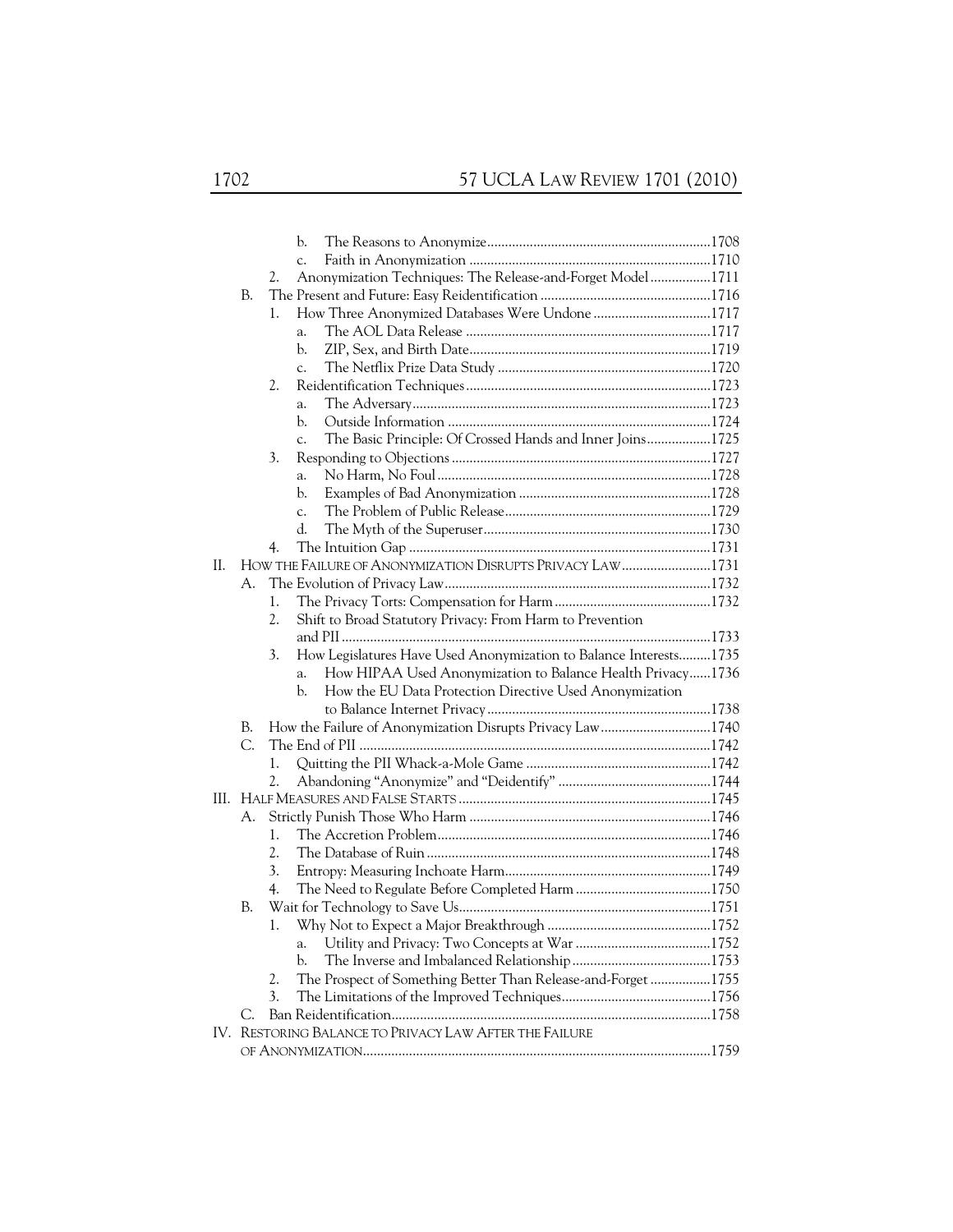| А. |  |    |                                                                  |  |  |  |
|----|--|----|------------------------------------------------------------------|--|--|--|
| В. |  |    |                                                                  |  |  |  |
|    |  |    |                                                                  |  |  |  |
|    |  |    | 2. Support for Both Comprehensive and Contextual Regulation 1762 |  |  |  |
|    |  |    |                                                                  |  |  |  |
|    |  |    |                                                                  |  |  |  |
|    |  |    |                                                                  |  |  |  |
|    |  |    |                                                                  |  |  |  |
|    |  |    |                                                                  |  |  |  |
|    |  |    |                                                                  |  |  |  |
|    |  | a. |                                                                  |  |  |  |
|    |  | h. | Should the Data Protection Directive Cover Search Queries?1774   |  |  |  |
|    |  |    |                                                                  |  |  |  |

### INTRODUCTION

Imagine a database packed with sensitive information about many people. Perhaps this database helps a hospital track its patients, a school its students, or a bank its customers. Now imagine that the office that maintains this database needs to place it in long-term storage or disclose it to a third party without compromising the privacy of the people tracked. To eliminate the privacy risk, the office will *anonymize* the data, consistent with contemporary, ubiquitous data-handling practices.

First, it will delete personal identifiers like names and social security numbers. Second, it will modify other categories of information that act like identifiers in the particular context—the hospital will delete the names of next of kin, the school will excise student ID numbers, and the bank will obscure account numbers.

What will remain is a best-of-both-worlds compromise: Analysts will still find the data useful, but unscrupulous marketers and malevolent identity thieves will find it impossible to identify the people tracked. Anonymization will calm regulators and keep critics at bay. Society will be able to turn its collective attention to other problems because technology will have solved this one. Anonymization ensures privacy.

Unfortunately, this rosy conclusion vastly overstates the power of anonymization. Clever adversaries can often *reidentify* or *deanonymize* the people hidden in an anonymized database. This Article is the first to comprehensively incorporate an important new subspecialty of computer science, reidentification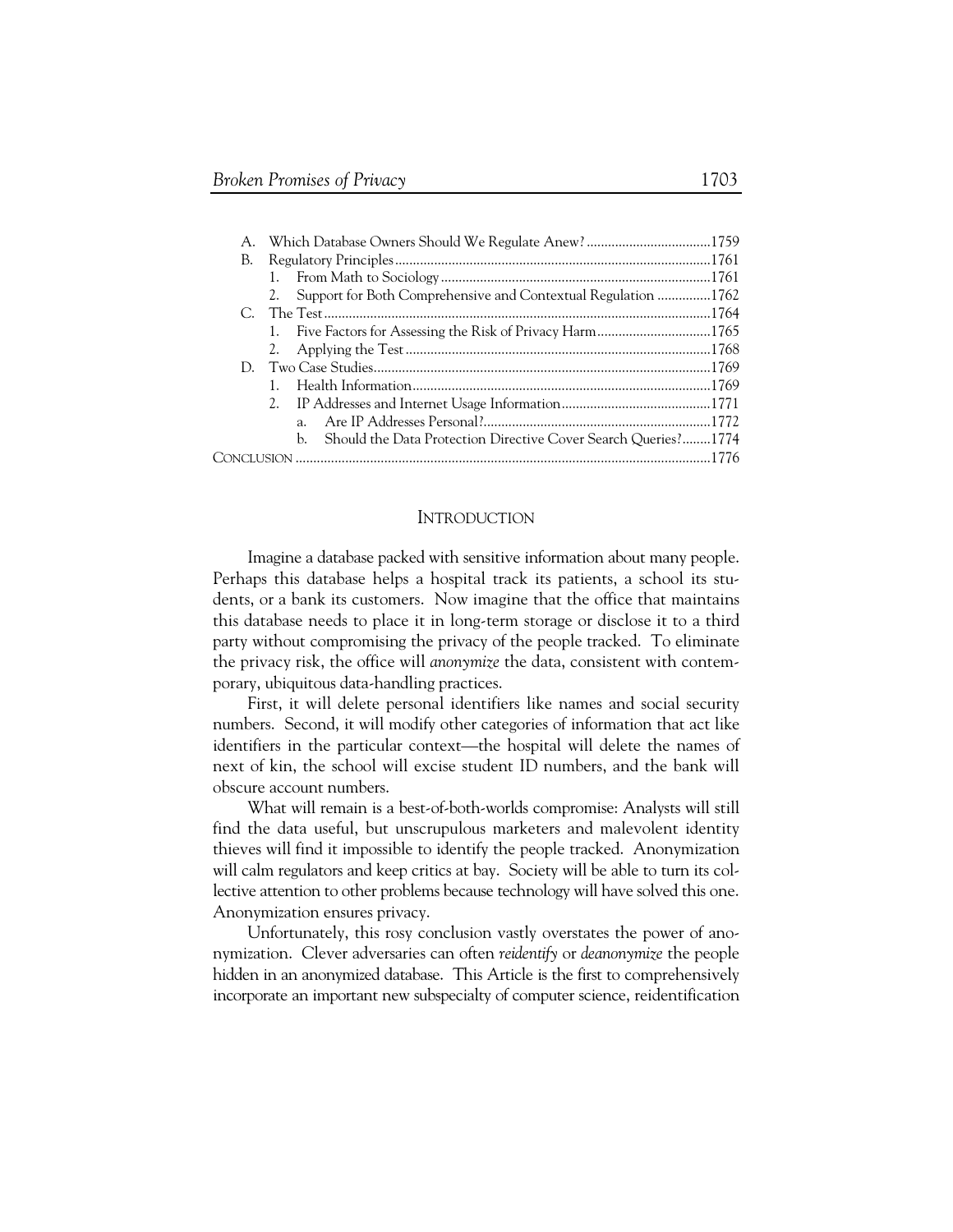science, into legal scholarship. $1$  This research unearths a tension that shakes a foundational belief about data privacy: *Data can be either useful or perfectly anonymous but never both.*

Reidentification science disrupts the privacy policy landscape by undermining the faith we have placed in anonymization. This is no small faith, for technologists rely on it to justify sharing data indiscriminately and storing data perpetually, while promising users (and the world) that they are protecting privacy. Advances in reidentification expose these promises as too often illusory.

These advances should trigger a sea change in the law because nearly every information privacy law or regulation grants a get-out-of-jail-free card to those who anonymize their data. In the United States, federal privacy statutes carve out exceptions for those who anonymize.<sup>2</sup> In the European Union, the famously privacy-protective Data Protection Directive extends a similar safe harbor through the way it defines "personal data."<sup>3</sup> Yet reidentification science exposes the underlying promise made by these laws—that anonymization protects privacy—as an empty one, as broken as the technologists' promises. At the very least, lawmakers must reexamine every privacy law, asking whether the power of reidentification and fragility of anonymization have thwarted their original designs.

The power of reidentification also transforms the public policy debate over information privacy. Today, this debate centers almost entirely on squabbles over magical phrases like "personally identifiable information" (PII) or "personal data." Advances in reidentification expose how thoroughly these phrases miss the point. Although it is true that a malicious adversary can use PII such as a name or social security number to link data to identity, as it turns out, the adversary can do the same thing using information that nobody would classify as personally identifiable.

 <sup>1.</sup> A few legal scholars have considered the related field of statistical database privacy. *E.g.* Douglas J. Sylvester & Sharon Lohr, *The Security of Our Secrets: A History of Privacy and Confidentiality in Law and Statistical Practice*, 83 DENV. U. L. REV. 147 (2005); Douglas J. Sylvester & Sharon Lohr, *Counting on Confidentiality: Legal and Statistical Approaches to Federal Privacy Law After the USA PATRIOT Act*, 2005 WIS. L. REV. 1033. In addition, a few law students have discussed some of the reidentification studies discussed in this Article, but without connecting these studies to larger questions about information privacy. *See, e.g.*, Benjamin Charkow, Note, *The Control Over the De-Identification of Data*, 21 CARDOZO ARTS & ENT. L.J. 195 (2003); Christine Porter, Note, *De-Identified Data and Third Party Data Mining: The Risk of Re-Identification of Personal Information*, 5 SHIDLER J.L. COM. & TECH. 3 (2008) (discussing the AOL and Netflix stories).

 <sup>2.</sup> *See infra* Part II.B.

 <sup>3.</sup> Council Directive 95/46 on the Protection of Individuals with Regard to the Processing of Personal Data and on the Free Movement of Such Data, 1995 O.J. (L281) 31 [hereinafter EU Data Protection Directive].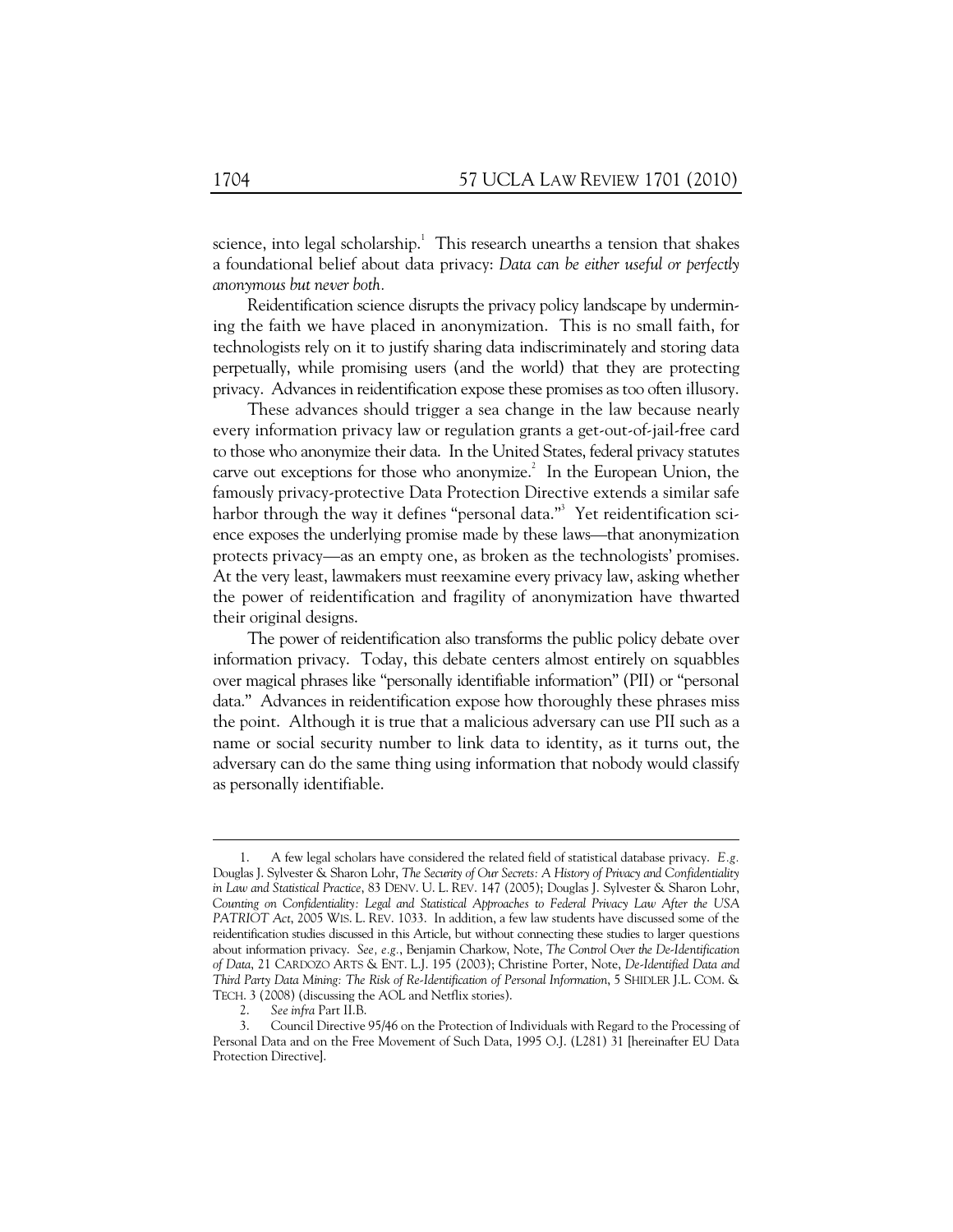How many other people in the United States share your specific combination of ZIP code, birth date (including year), and sex? According to a landmark study, for 87 percent of the American population, the answer is zero; these three pieces of information uniquely identify each of them.<sup>4</sup> How many users of the Netflix movie rental service can be uniquely identified by when and how they rated any three of the movies they have rented? According to another important study, a person with this knowledge can identify more than 80 percent of Netflix users.<sup>5</sup> Prior to these studies, nobody would have classified ZIP code, birth date, sex, or movie ratings as PII. As a result, even after these studies, companies have disclosed this kind of information connected to sensitive data in supposedly anonymized databases, with absolute impunity.

These studies and others like them sound the death knell for the idea that we protect privacy when we remove PII from our databases. This idea, which has been the central focus of information privacy law for almost forty years, must now yield to something else. But to what?

In search of privacy law's new organizing principle, we can derive from reidentification science two conclusions of great importance:

First, the power of reidentification will create and amplify privacy harms. Reidentification combines datasets that were meant to be kept apart, and in doing so, gains power through accretion: Every successful reidentification, even one that reveals seemingly nonsensitive data like movie ratings, abets future reidentification. Accretive reidentification makes all of our secrets fundamentally easier to discover and reveal. Our enemies will find it easier to connect us to facts that they can use to blackmail, harass, defame, frame, or discriminate against us. Powerful reidentification will draw every one of us closer to what I call our personal "databases of ruin."6

Second, regulators can protect privacy in the face of easy reidentification only at great cost. Because the utility and privacy of data are intrinsically connected, no regulation can increase data privacy without also decreasing data

 <sup>4.</sup> Latanya Sweeney, *Uniqueness of Simple Demographics in the U.S. Population* (Laboratory for Int'l Data Privacy, Working Paper LIDAP-WP4, 2000). For more on this study, see *infra* Part I.B.1.b. More recently, Philippe Golle revisited Dr. Sweeney's study, and recalculated the statistics based on year 2000 census data. Dr. Golle could not replicate the earlier 87 percent statistic, but he did calculate that 61 percent of the population in 1990 and 63 percent in 2000 were uniquely identified by ZIP, birth date, and sex. Philippe Golle, *Revisiting the Uniqueness of Simple Demographics in the US Population*, 5 ACM WORKSHOP ON PRIVACY IN THE ELEC. SOC'Y 77, 78 (2006).

 <sup>5.</sup> Arvind Narayanan & Vitaly Shmatikov, *Robust De-Anonymization of Large Sparse Datasets*, *in* PROC. OF THE 2008 IEEE SYMP. ON SECURITY AND PRIVACY 111, 121 [hereinafter *Netflix Prize Study*]. For more on this study, see *infra* Part I.B.1.c.

 <sup>6.</sup> *See infra* Part III.A.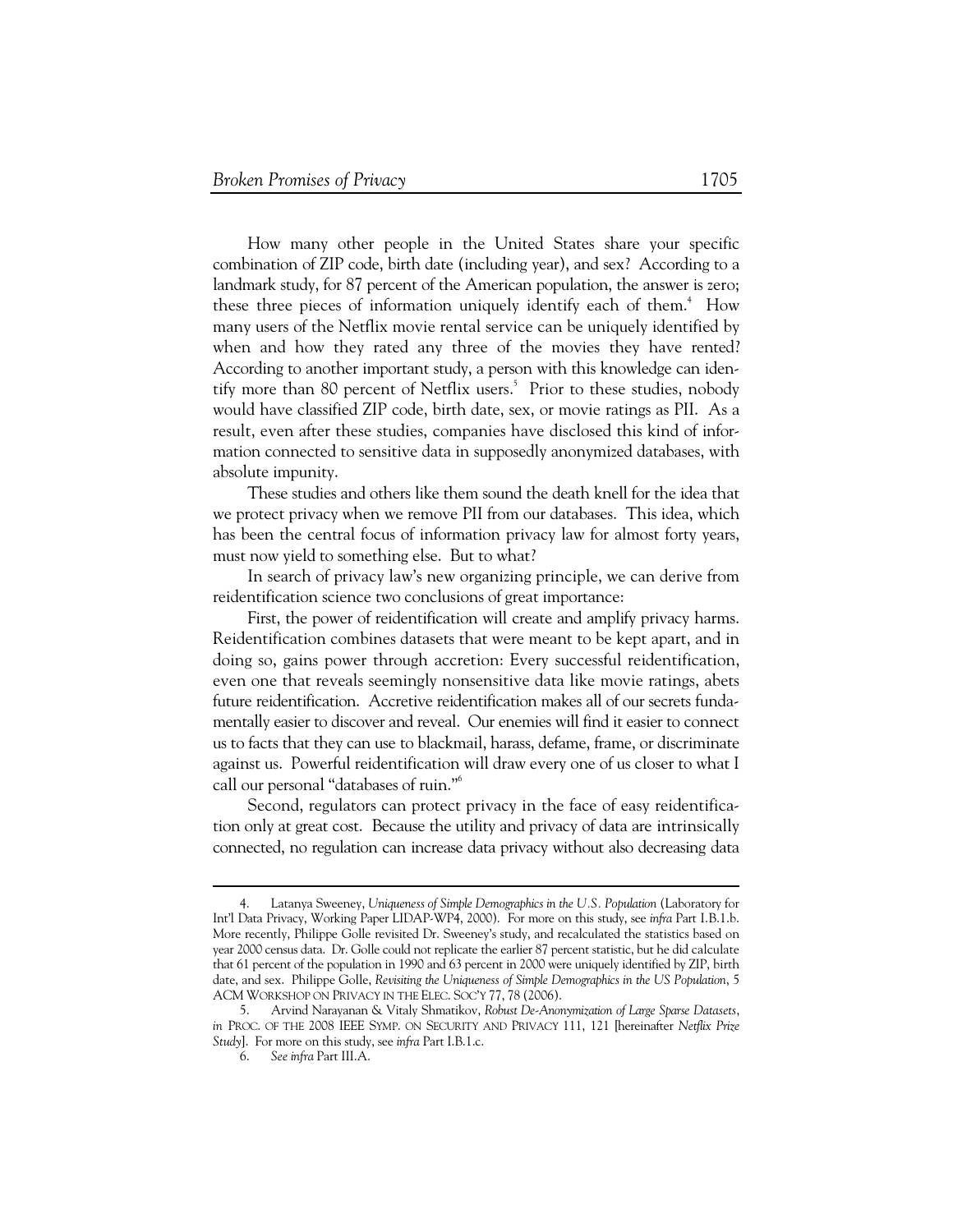utility. No useful database can ever be perfectly anonymous, and as the utility of data increases, the privacy decreases.

Thus, easy, cheap, powerful reidentification will cause significant harm that is difficult to avoid. Faced with these daunting new challenges, regulators must find new ways to measure the risk to privacy in different contexts. They can no longer model privacy risks as a wholly scientific, mathematical exercise, but instead must embrace new models that take messier human factors like motive and trust into account. Sometimes, they may need to resign themselves to a world with less privacy than they would like. But more often, regulators should prevent privacy harm by squeezing and reducing the flow of information in society, even though in doing so they may need to sacrifice, at least a little, important counter values like innovation, free speech, and security.

The Article proceeds in four Parts. Part I describes the dominant role anonymization plays in contemporary data privacy practices and debates. It surveys the recent, startling advances in reidentification science, telling stories of how sophisticated data handlers—America Online, the state of Massachusetts, and Netflix—suffered spectacular, surprising, and embarrassing failures of anonymization. It then looks closely at the science of reidentification, borrowing heavily from a computer science literature heretofore untapped by legal scholars. Part II reveals how these powerful advances in reidentification thwart the aims of nearly every privacy law and regulation. Part III considers three simple and appealing responses to these imbalances, but ultimately rejects them as insufficient and incomplete. Finally, Part IV offers a way forward, proposing a test for deciding when to impose new privacy restrictions on information flow and demonstrating the test with examples from health and internet privacy.

# I. ANONYMIZATION AND REIDENTIFICATION

#### A. The Past: Robust Anonymization

Something important has changed. For decades, technologists have believed that they could robustly protect people's privacy by making small changes to their data, using techniques surveyed below. I call this the *robust anonymization assumption.* Embracing this assumption, regulators and technologists have promised privacy to users, and in turn, privacy is what users have come to expect. Today, anonymization is ubiquitous.

But in the past fifteen years, computer scientists have established what I call the *easy reidentification result*, which proves that the robust anonymization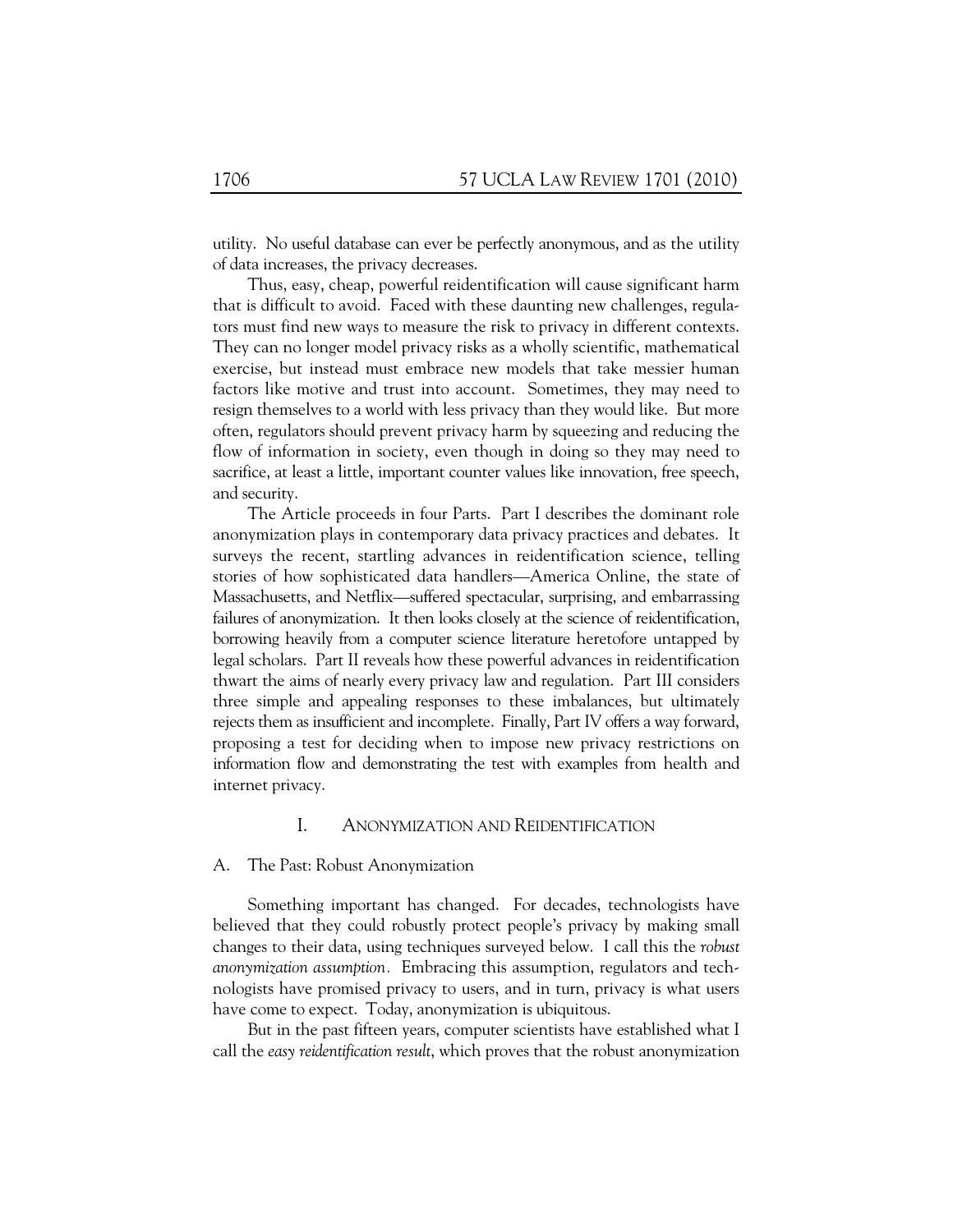assumption is deeply flawed—not fundamentally incorrect, but deeply flawed. By undermining the robust anonymization assumption, easy reidentification will topple the edifices of promise and expectation we have built upon anonymization. The easy reidentification result will also wreak havoc on our legal systems because our faith in robust anonymization has thoroughly infiltrated our privacy laws and regulations, as Part II explores. But before we deploy the wrecking balls, this Part reviews the story of how we built these grand structures, to explain what we are about to lose.

## 1. Ubiquitous Anonymization

Anonymization plays a central role in modern data handling, forming the core of standard procedures for storing or disclosing personal information. What is anonymization, why do people do it, and how widespread is it?

### a.The Anonymization/Reidentification Model

Let us begin with terminology. A person or entity, the data administrator, possesses information about individuals, known as data subjects. The data administrator most often stores the information in an electronic database, but it may also maintain information in other formats, such as traditional paper records.

Data administrators try to protect the privacy of data subjects by anonymizing data. Although I will later argue against using this term, $^7$  I am not quite ready to let it go, so for now, anonymization is a process by which information in a database is manipulated to make it difficult to identify data subjects.

Database experts have developed scores of different anonymization techniques, which vary in their cost, complexity, ease of use, and robustness. For starters, consider a very common technique: suppression.<sup>8</sup> A data administrator suppresses data by deleting or omitting it entirely. For example, a hospital data administrator tracking prescriptions will suppress the names of patients before sharing data in order to anonymize it.

The reverse of anonymization is reidentification or deanonymization.<sup>9</sup> A person, known in the scientific literature as an adversary, $\frac{10}{10}$  reidentifies

 <sup>7.</sup> *See infra* Part II.C.2.

 <sup>8.</sup> *See* Latanya Sweeney, *Achieving* k*-Anonymity Privacy Protection Using Generalization and Suppression*, 10 INT'L J. ON UNCERTAINTY, FUZZINESS & KNOWLEDGE-BASED SYS. 571, 572 (2002). 9. *E.g.*, *Netflix Prize Study*, *supra* note 5, at 111–12.

 <sup>10.</sup> *Id.*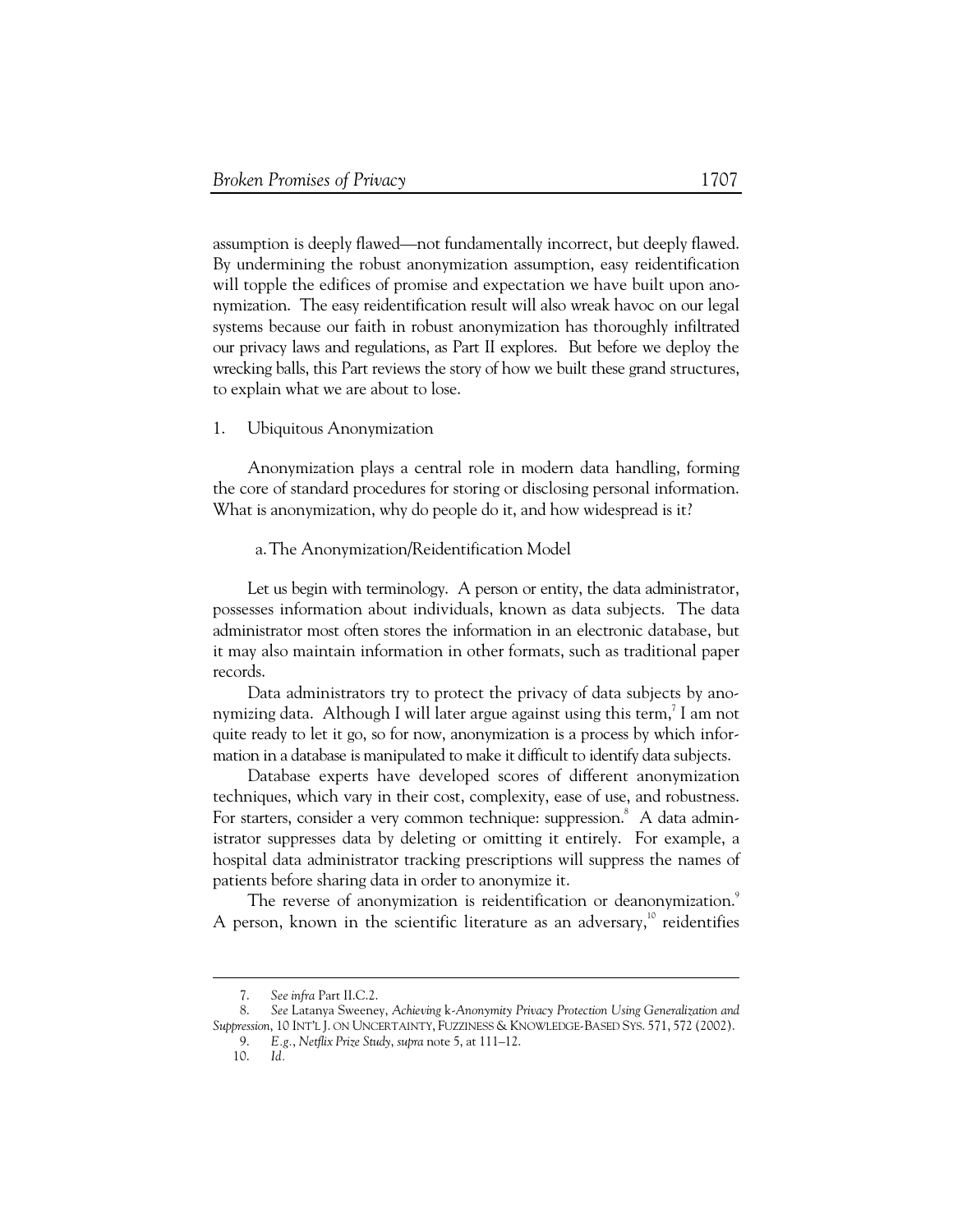anonymized data by linking anonymized records to outside information, hoping to discover the true identity of the data subjects.

b.The Reasons to Anonymize

Data administrators anonymize to protect the privacy of data subjects when storing or disclosing data. They disclose data to three groups. First, they release data to third parties: For example, health researchers share patient data with other health researchers, $11$  websites sell transaction data to advertisers, $^{12}$  and phone companies can be compelled to disclose call logs to law enforcement officials.<sup>13</sup> Second, administrators sometimes release anonymized data to the public.<sup>14</sup> Increasingly, administrators do this to engage in what is called crowdsourcing—attempting to harness large groups of volunteer users who can analyze data more efficiently and thoroughly than smaller groups of paid employees.<sup>15</sup> Third, administrators disclose anonymized data to others within their organization.<sup>16</sup> Particularly within large organizations, data collectors may want to protect data subjects' privacy even from others in the organization.<sup>17</sup> For example, large banks may want to share some data with their marketing departments, but only after anonymizing it to protect customer privacy.

Lawrence Lessig's four regulators of behavior—norms and ethics, the market, architecture, and law—each compel administrators to anonymize.<sup>18</sup> Anonymization norms and ethics often operate through best practice documents that recommend anonymization as a technique for protecting privacy. For example, biomedical guidelines often recommend coding genetic

 <sup>11.</sup> National Institutes of Health, HIPAA Privacy Rules for Researchers, http://privacyruleand research.nih.gov/faq.asp (last visited June 12, 2010).

 <sup>12.</sup> *E.g.*, Posting of Susan Wojcicki, Vice President, Product Management to The Official Google Blog, Making Ads More Interesting, http://googleblog.blogspot.com/2009/03/making-ads-moreinteresting.html (Mar. 11, 2009, 2:01 EST) (announcing a new Google initiative to tailor ads to "the types of sites you visit and the pages you view").

 <sup>13.</sup> *E.g.*, *In re* Application of United States for an Order for Disclosure of Telecommunications Records and Authorizing the Use of a Pen Register and Trap and Trace, 405 F. Supp. 2d 435 (S.D.N.Y. 2005) (granting the government the authority to compel a provider to provide information suggesting the location of a customer's cell phone).

 <sup>14.</sup> *See infra* Part I.B.1 (describing three public releases of databases).

 <sup>15.</sup> *See* CLAY SHIRKY, HERE COMES EVERYBODY: THE POWER OF ORGANIZING WITHOUT ORGANIZATIONS (2008); JAMES SUROWIECKI, THE WISDOM OF CROWDS (2004).

 <sup>16.</sup> *See* Posting of Philip Lenssen to Google Blogoscoped, Google-Internal Data Restrictions, http://blogoscoped.com/archive/2007-06-27-n27.html (June 27, 2007) (detailing how Google and Microsoft limit internal access to sensitive data).

 <sup>17.</sup> *See id.* 

 <sup>18.</sup> *See* LAWRENCE LESSIG, CODE: VERSION 2.0, at 123 (2006) (listing four regulators of online behavior: markets, norms, laws, and architecture).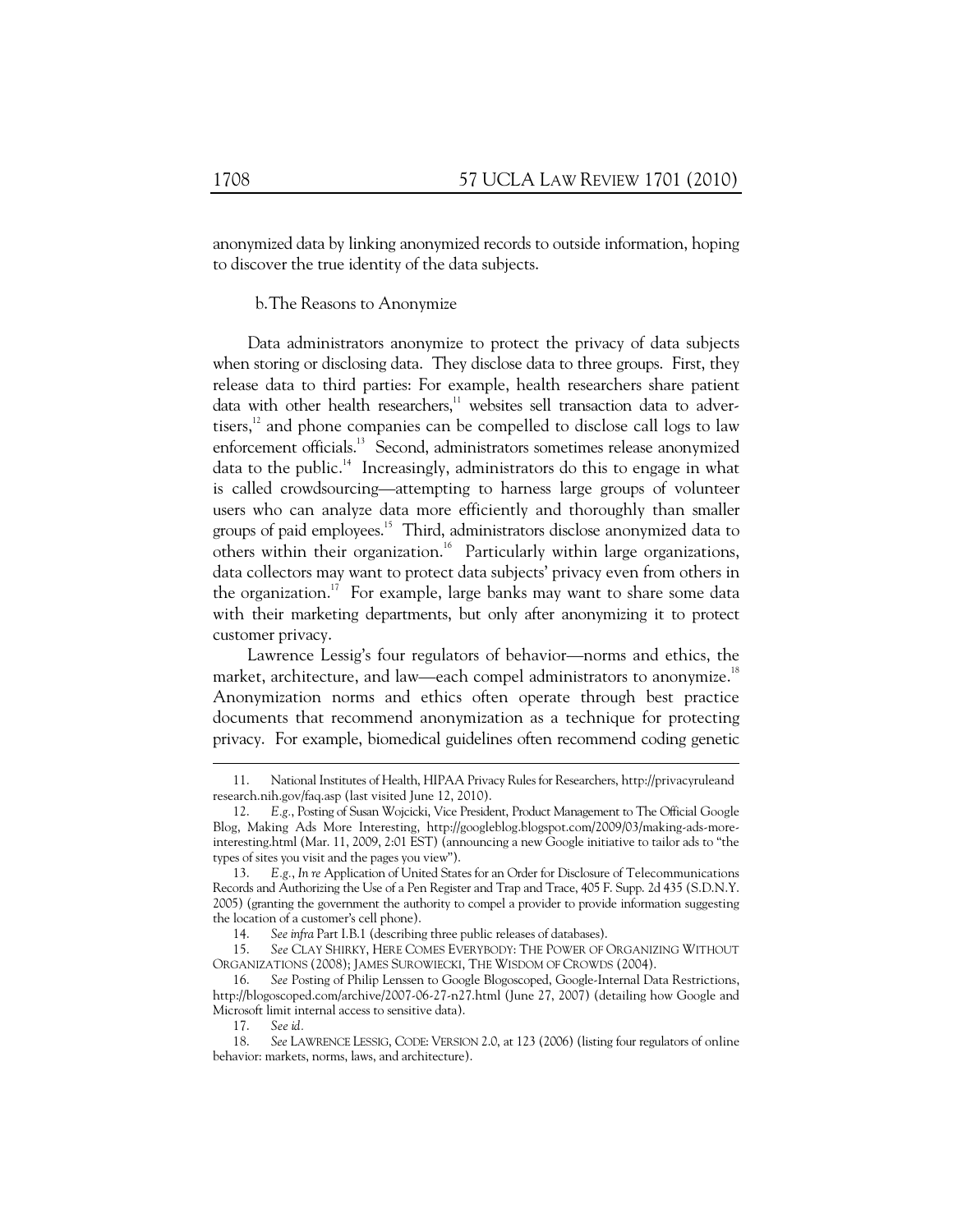data—associating stored genes with nonidentifying numbers—to protect privacy.19 Other guidelines recommend anonymization in contexts such as electronic commerce,<sup>20</sup> internet service provision,<sup>21</sup> data mining,<sup>22</sup> and national security data sharing.<sup>23</sup> Academic researchers rely heavily on anonymization to protect human research subjects, and their research guidelines recommend anonymization generally,<sup>24</sup> and specifically in education,<sup>25</sup> computer network monitoring, $^{26}$  and health studies.<sup>27</sup> Professional statisticians are duty-bound to anonymize data as a matter of professional ethics.<sup>28</sup>

Market pressures sometimes compel businesses to anonymize data. For example, companies like mint.com and wesabe.com provide web-based personal finance tracking and planning.<sup>29</sup> One way these companies add value is by aggregating and republishing data to help their customers compare their spending with that of similarly situated people.<sup>30</sup> To make customers comfortable with this type of data sharing, both mint.com and wesabe.com promise to anonymize data before sharing it.<sup>31</sup>

Architecture, defined in Lessig's sense as technological constraints, $32$  often forces anonymization, or at least makes anonymization the default choice. As one example, whenever you visit a website, the distant computer with which you communicate—also known as the web server—records some information

 <sup>19.</sup> Roberto Andorno, *Population Genetic Databases: A New Challenge to Human Rights*, *in* ETHICS AND LAW OF INTELLECTUAL PROPERTY 39 (Christian Lenk, Nils Hoppe & Roberto Andorno eds., 2007).

 <sup>20.</sup> ALEX BERSON & LARRY DUBOV, MASTER DATA MANAGEMENT AND CUSTOMER DATA INTEGRATION FOR A GLOBAL ENTERPRISE 338–39 (2007).

 <sup>21.</sup> *See infra* Part II.A.3.b.

 <sup>22.</sup> G.K. GUPTA, INTRODUCTION TO DATA MINING WITH CASE STUDIES 432 (2006).

 <sup>23.</sup> MARKLE FOUND. TASK FORCE, CREATING A TRUSTED NETWORK FOR HOMELAND SECURITY 144 (2003), *available at* http://www.markle.org/downloadable\_assets/nstf\_report2\_full\_report.pdf.

 <sup>24.</sup> *See* THE SAGE ENCYCLOPEDIA OF QUALITATIVE RESEARCH METHODS 196 (Lisa M. Given ed., 2008) (entry for "Data Security").

 <sup>25.</sup> LOUIS COHEN ET AL., RESEARCH METHODS IN EDUCATION 189 (2003).

 <sup>26.</sup> *See* Ruoming Pang et al., *The Devil and Packet Trace Anonymization*, 36 COMP. COMM. REV. 29 (2006).

 <sup>27.</sup> INST. OF MED., PROTECTING DATA PRIVACY IN HEALTH SERVICES RESEARCH 178 (2000).

 <sup>28.</sup> European Union Article 29 Data Protection Working Party, *Opinion 4/2007 on the Concept of Personal Data*, 01248/07/EN WP 136, at 21 (June 20, 2007) [hereinafter 2007 Working Party Opinion], *available at* http://ec.europa.eu/justice\_home/fsj/privacy/docs/wpdocs/2007/wp136\_en.pdf.

 <sup>29.</sup> *See* Eric Benderoff, *Spend and Save the Social Way—Personal Technology*, SEATTLE TIMES, Nov. 8, 2008, at A9.

 <sup>30.</sup> *See* Carolyn Y. Johnson, *Online Social Networking Meets Personal Finance*, N.Y. TIMES, Aug. 7, 2007, *available at* http://www.nytimes.com/2007/08/07/technology/07iht-debt.1.7013213.html.

 <sup>31.</sup> *See, e.g.*, Wesabe, Security and Privacy, http://www.wesabe.com/page/security (last visited June 12, 2010); Mint.com, How Mint Personal Finance Management Protects Your Financial Safety, http://www.mint.com/privacy (last visited June 12, 2010).

 <sup>32.</sup> LESSIG, *supra* note 18, at 4.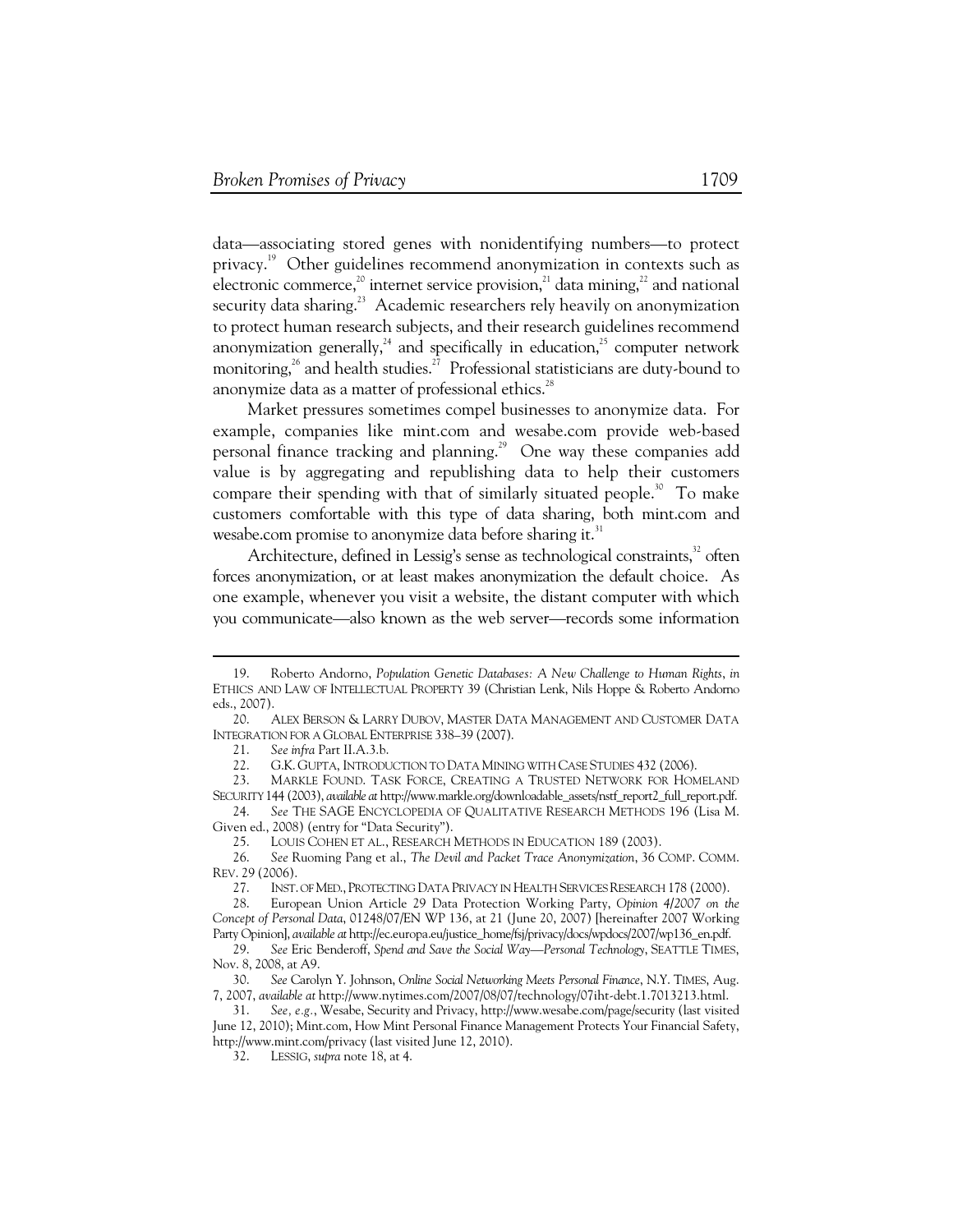about your visit into what is called a log file. $33$  The vast majority of web servers collect much less than the maximum amount of information available about your visit, not due to the principled privacy convictions of their owners, but because the software saves only a limited amount of information by default.<sup>34</sup>

### c.Faith in Anonymization

Many defend the privacy-protecting power of anonymization and hold it out as a best practice despite evidence to the contrary. In one best practices guide, the authors, after cursorily acknowledging concerns about the power of anonymization, conclude that, "[w]hile we recognize that [reidentification] is a remote possibility in some situations, in most cases genetic research data anonymization will help to ensure confidentiality."<sup>35</sup> Similarly, Google has said, "[i]t is difficult to guarantee complete anonymization, but we believe [Google's log file anonymization techniques] will make it very unlikely users could be identified."<sup>36</sup>

Government officials and policymakers embrace anonymization as well. Two influential data mining task forces have endorsed anonymization. In 2004, the Technology and Privacy Advisory Committee (TAPAC), a Defense Department−led group established in the wake of controversy over the government's Total Information Awareness program, produced an influential report about government data mining. $37$  The report recommends anonymization "whenever practicable" and thus restricts all of its other recommendations only to databases that are not "known or reasonably likely to include personally identifiable information."<sup>38</sup>

Likewise, the Markle Foundation task force, which included among its members now–Attorney General Eric Holder, produced a similar report.<sup>39</sup> Like TAPAC, the Markle Foundation group concluded that "anonymizing technologies could be employed to allow analysts to perform link analysis among data sets without disclosing personally identifiable information . . . [so]

 <sup>33.</sup> STEPHEN SPAINHOUR & ROBERT ECKSTEIN,WEBMASTER IN A NUTSHELL 458–59 (2002).

 <sup>34.</sup> Apache, Apache HTTP Server Version 1.3 Log Files, http://httpd.apache.org/docs/1.3/logs. html (last visited June 12, 2010) (describing the default "common log format" which logs less information than the alternative "combined log format").

 <sup>35.</sup> ADIL E. SHAMOO &DAVID B.RESNICK, RESPONSIBLE CONDUCT OF RESEARCH 302 (2009).

 <sup>36.</sup> Chris Soghoian, *Debunking Google's Log Anonymization Propaganda, Surveillance State*, CNET NEWS, Sept. 11, 2008, http://news.cnet.com/8301-13739\_3-10038963-46.html.

 <sup>37.</sup> TECHNOLOGY & PRIVACY ADVISORY COMM., REPORT: SAFEGUARDING PRIVACY IN THE FIGHT AGAINST TERRORISM 35–36 (2004), *available at* http://www.cdt.org/security/usapatriot/ 20040300tapac.pdf.

 <sup>38.</sup> *Id.* at 50 (Recommendation 2.2).

 <sup>39.</sup> *See* MARKLE FOUND. TASK FORCE, *supra* note 23, at 34.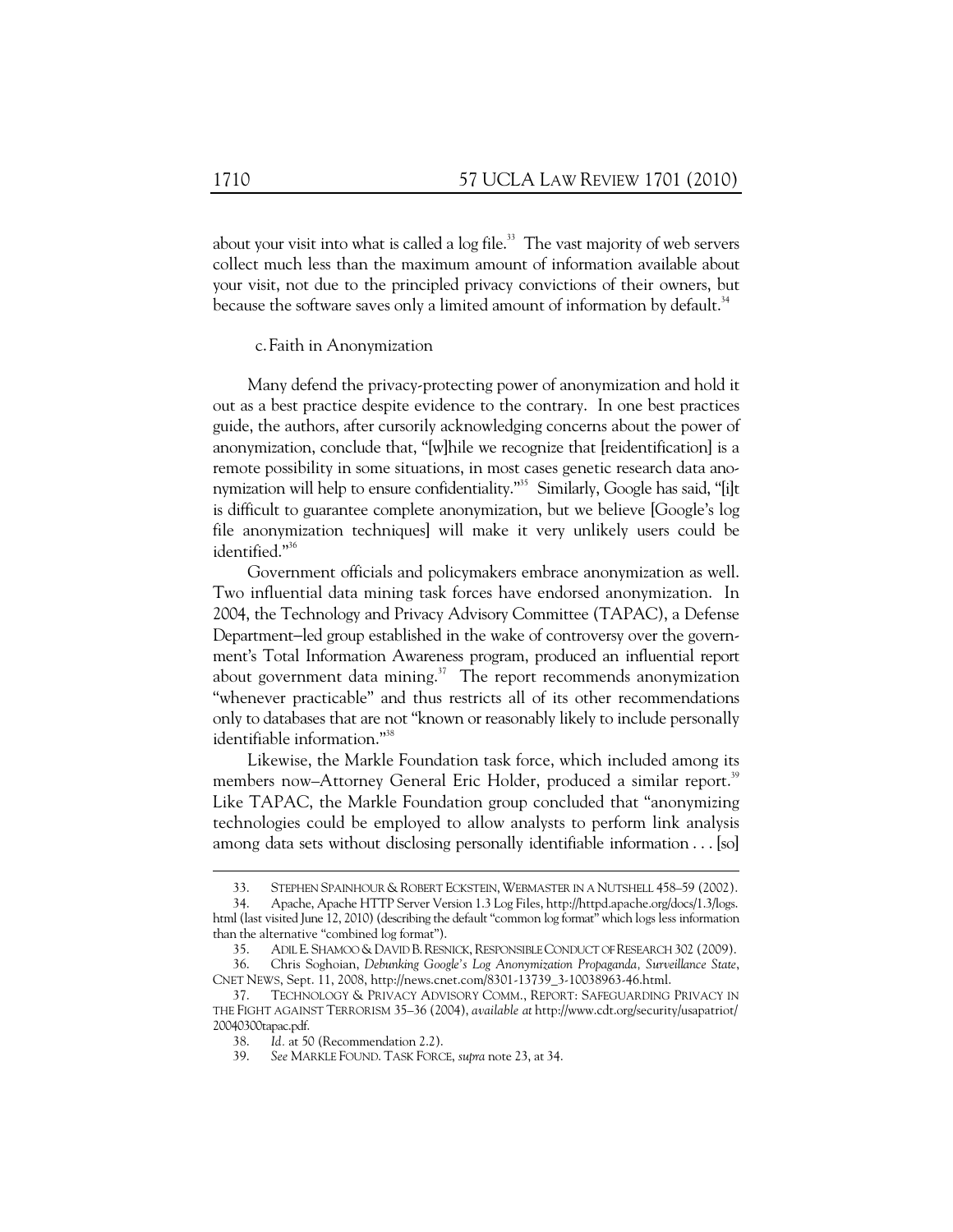analysts can perform their jobs and search for suspicious patterns without the need to gain access to personal data until they make the requisite showing for disclosure."40

Many legal scholars share this faith in anonymization.<sup>41</sup> Ira Rubinstein, Ronald Lee, and Paul Schwartz state a "consensus view" that "[w]ith the goal of minimizing the amount of personal information revealed in the course of running pattern-based searches, the anonymization of data (such as names, addresses, and social security numbers) is essential."<sup>42</sup> Barbara Evans, a prominent medical privacy scholar, speaks about "anonymized" data "that have had patient identifiers completely and irrevocably removed before disclosure, such that future reidentification would be impossible."<sup>43</sup> Many other legal scholars have made similar claims premised on deep faith in robust anonymization.<sup>44</sup> The point is not to criticize or blame these people for trusting anonymization; as we will see, even computer scientists have been surprised by the success of recent attacks on anonymization.

### 2. Anonymization Techniques: The Release-and-Forget Model

How do people anonymize data? From among the scores of different anonymization techniques, I will focus on an important and large subset that I call release-and-forget anonymization.<sup>45</sup> As the name suggests, when a data administrator practices these techniques, she releases records—either publicly,

 <sup>40.</sup> *Id.* at 34.

 <sup>41.</sup> Regulators do too. *See infra* Part II.A (listing laws and regulations that assume robust anonymization).

 <sup>42.</sup> Ira S. Rubinstein et al., *Data Mining and Internet Profiling: Emerging Regulatory and Technological Approaches*, 75 U. CHI. L. REV. 261, 266, 268 (2008).

 <sup>43.</sup> Barbara J. Evans, *Congress' New Infrastructural Model of Medical Privacy*, 84 NOTRE DAME L. REV. 585, 619–20 (2009). Professor Evans has clarified that the quote did not reflect her personal opinions about the feasibility of definitive anonymization but rather reflected how the term 'anonymization' has commonly been understood by regulators and others in bioethics. Email From Barbara Evans, Assoc. Professor, Univ. of Houston Law Ctr., to Paul Ohm, Assoc. Professor, Univ. of Colorado Law Sch. (July 21, 2010) (on file with author).

 <sup>44.</sup> *See, e.g.*, Fred H. Cate, *Government Data Mining: The Need for a Legal Framework*, 43 HARV. C.R.-C.L. L. REV. 435, 487 (2008); Matthew P. Gordon, *A Legal Duty to Disclose Individual Research Findings to Research Subjects?*, 64 FOOD & DRUG L.J. 225, 258–59 (2009); Bartha Maria Knoppers et al., *Ethical Issues in Secondary Uses of Human Biological Material From Mass Disasters*, 34 J.L. MED. & ETHICS 352, 353 (2006); Susan M. Wolf et al., *Managing Incidental Findings in Human Subjects Research: Analysis and Recommendations*, 36 J.L. MED. & ETHICS 219, 226–27 (2008); Irfan Tukdi, Comment, *Transatlantic Turbulence: The Passenger Name Record Conflict*, 45 HOUS. L. REV. 587, 618– 19 (2008).

 <sup>45.</sup> Other means of making data more anonymous include releasing only aggregated statistics; interactive techniques, in which administrators answer directed questions on behalf of researchers, instead of releasing data in its entirety; and "differential privacy" techniques, which protect privacy by adding carefully calibrated noise to the data. *See* discussion *infra* Part III.B.2.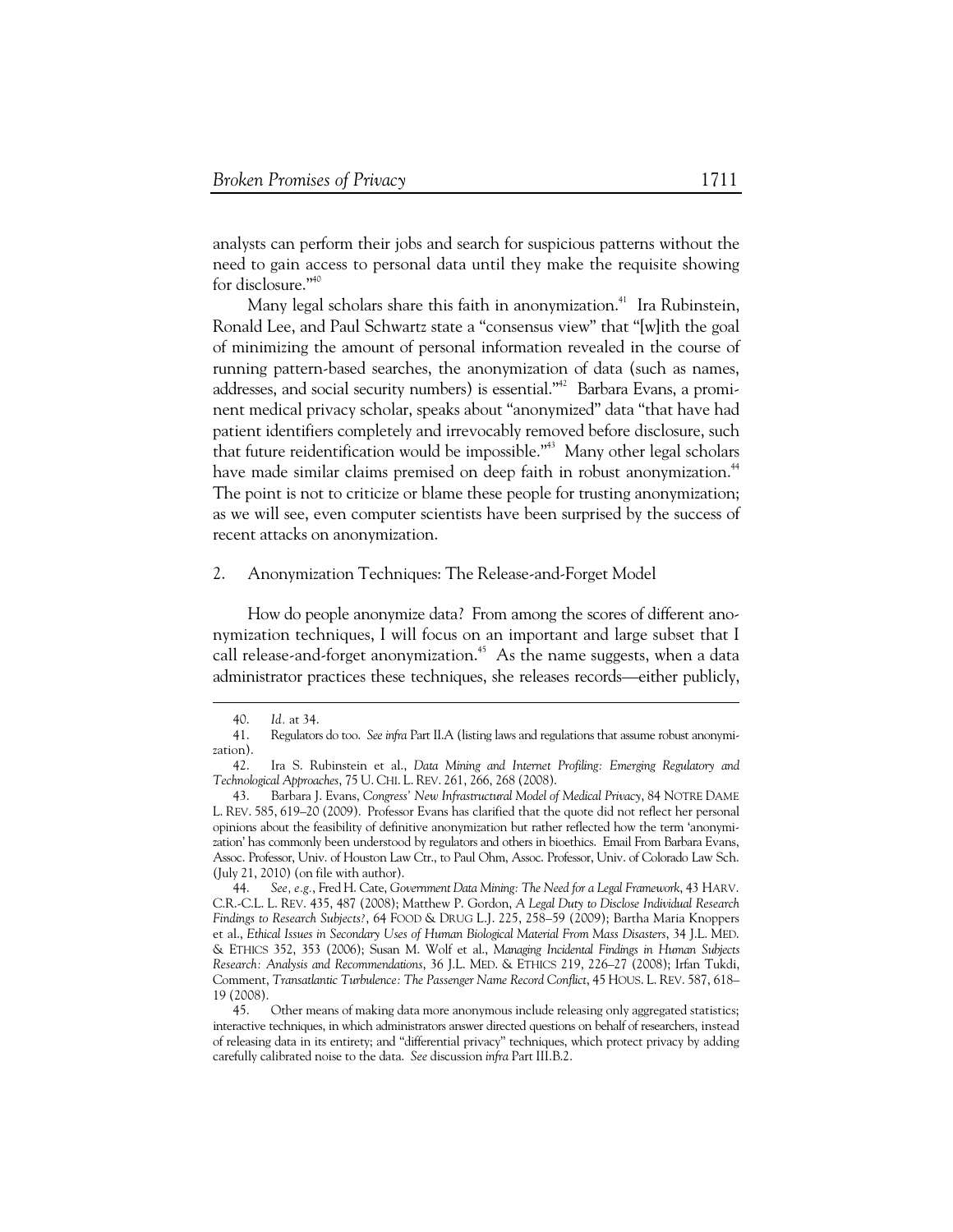privately to a third party, or internally within her own organization—and then she forgets, meaning she makes no attempt to track what happens to the records after release. Rather than blithely put her data subjects at risk, before she releases, she modifies some of the information.

I focus on release-and-forget anonymization for two reasons. First, these techniques are widespread.<sup>46</sup> Because they promise privacy while allowing the broad dissemination of data, they give data administrators everything they want without any compromises, and data administrators have embraced them.<sup>47</sup> Second, these techniques are often flawed. Many of the recent advances in the science of reidentification target release-and-forget anonymization in particular.<sup>48</sup>

Consider some common release-and-forget techniques.<sup>49</sup> First, we need a sample database to anonymize, a simplified and hypothetical model of a hospital's database for tracking visits and complaints:<sup>50</sup>

| Name   | Race         | <b>Birth Date</b> | <b>Sex</b> | <b>ZIP</b><br>Code | Complaint       |
|--------|--------------|-------------------|------------|--------------------|-----------------|
| Sean   | <b>Black</b> | 9/20/1965         | Male       | 02141              | Short of breath |
| Daniel | <b>Black</b> | 2/14/1965         | Male       | 02141              | Chest pain      |
| Kate   | Black        | 10/23/1965        | Female     | 02138              | Painful eye     |
| Marion | <b>Black</b> | 8/24/1965         | Female     | 02138              | Wheezing        |
| Helen  | Black        | 11/7/1964         | Female     | 02138              | Aching joints   |
| Reese  | Black        | 12/1/1964         | Female     | 02138              | Chest pain      |
| Forest | White        | 10/23/1964        | Male       | 02138              | Short of breath |
| Hilary | White        | 3/15/1965         | Female     | 02139              | Hypertension    |
| Philip | White        | 8/13/1964         | Male       | 02139              | Aching joints   |
| Jamie  | White        | 5/5/1964          | Male       | 02139              | Fever           |
| Sean   | White        | 2/13/1967         | Male       | 02138              | Vomiting        |
| Adrien | White        | 3/21/1967         | Male       | 02138              | Back pain       |

TABLE 1: Original (Nonanonymized) Data

 <sup>46.</sup> *See* Laks V.S. Lakshmanan & Raymond T. Ng, *On Disclosure Risk Analysis of Anonymized Itemsets in the Presence of Prior Knowledge*, 2 ACM TRANSACTIONS ON KNOWLEDGE DISCOVERY FROM DATA 13, 13:2 (2008) ("Among the well-known transformation techniques, *anonymization* is arguably the most common.").

 <sup>47.</sup> *Id.* ("Compared with other transformation techniques, anonymization is simple to carry out, as mapping objects back and forth is easy.").

 <sup>48.</sup> *See* Justin Brickell & Vitaly Shmatikov, *The Cost of Privacy: Destruction of Data-Mining Utility in Anonymized Data Publishing*, *in* 2008 KNOWLEDGE DISCOVERY &DATA MINING CONF. 70, 70.

 <sup>49.</sup> The following discussion is only a survey; it will make an expert of no one.

 <sup>50.</sup> All of the hypothetical data in this table aside from the "Name" column comes from a paper by Latanya Sweeney. Sweeney, *supra* note 8, at 567 fig.4. Where the first names come from is left as an exercise for the reader.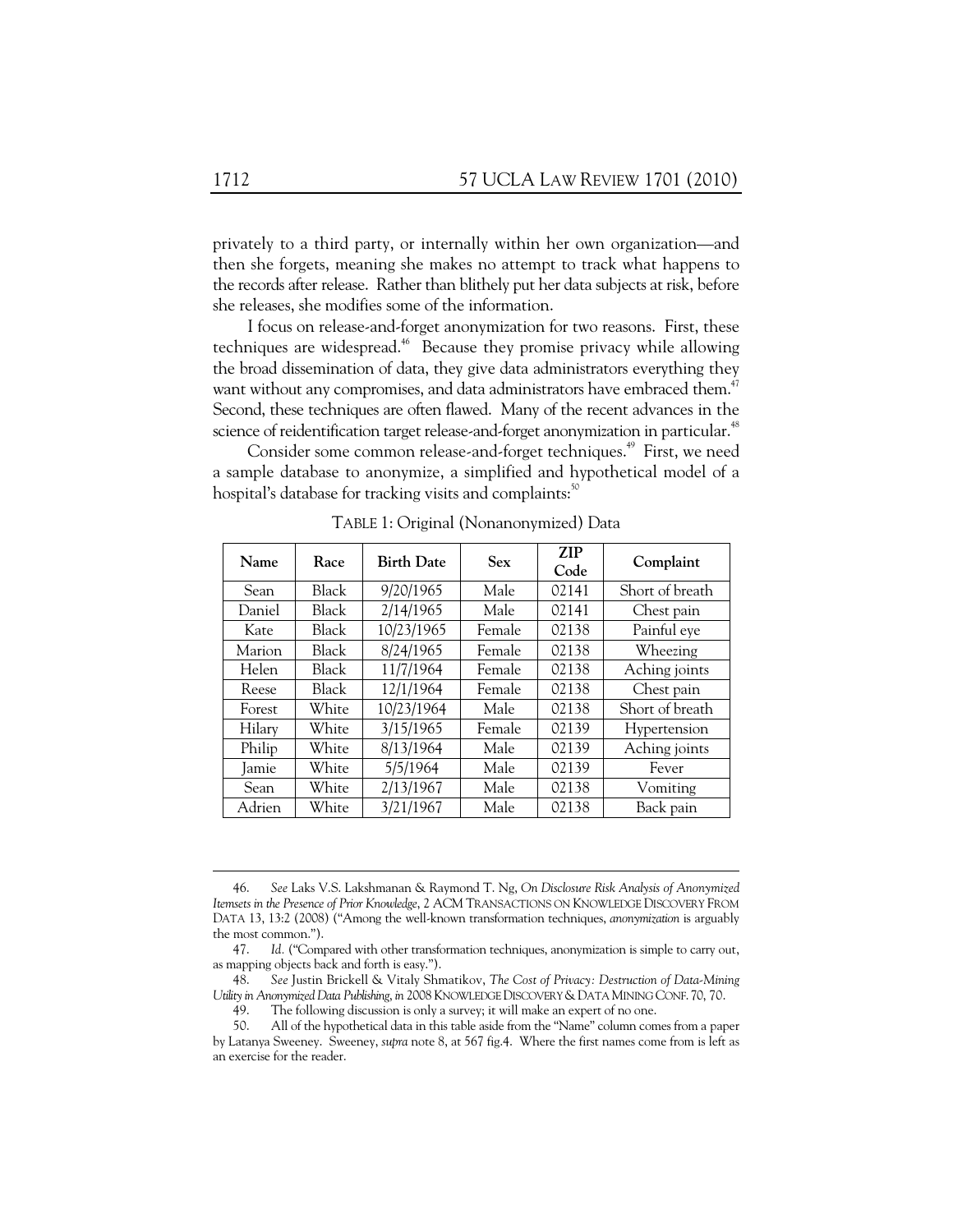Using standard terminology, we call this collection of data a table; each row is a row or record; each column is a column, field, or attribute, identified by a label (in bold) called a field name or attribute name; each record has a particular value for a given attribute. $51$ 

To protect the privacy of the people in this table, the hospital database administrator will take the following steps before releasing this data:

*Singling Out Identifying Information:* First, the administrator will single out any fields she thinks one can use to identify individuals. Often, she will single out not only well-known identifiers like name and social security number, but combinations of fields that when considered together might link a record in the table to a patient's identity.<sup>52</sup> Sometimes an administrator will select the potentially identifying fields herself, either intuitively (by isolating types of data that seem identifying) or analytically (by looking for uniqueness in the particular data). For example, no two people in our database share a birth date, so the administrator must treat birth date as an identifier.<sup>53</sup> If she did not, then anyone who knew Forest's birth date (and who knew Forest had been admitted to the hospital) would be able to find Forest in the anonymized data.<sup>54</sup>

In other cases, an administrator will look to another source—such as a statistical study, company policy, or government regulation—to decide whether or not to treat a particular field as identifying. In this case, assume the administrator decides, based on one of these sources, to treat the following four fields as potential identifiers: name, birth date, sex, and ZIP code.<sup>55</sup>

*Suppression:* Next, the administrator will modify the identifying fields. She might suppress them, removing the fields from the table altogether.<sup>56</sup> In our example, the administrator might delete all four potential identifiers, producing this table:

 <sup>51.</sup> GAVIN POWELL, BEGINNING DATABASE DESIGN 38–41 (2005).

 <sup>52.</sup> Claudio Bettini et al., *The Role of Quasi-Identifiers in k-Anonymity Revisited* (DICo Univ. Milan Tech. Rep. RT-11-06, July 2006).

 <sup>53.</sup> *See id.* Because these sorts of identifiers do not link directly to identity, researchers sometimes refer to them as quasi-identifiers.

 <sup>54.</sup> That large numbers of people could know Forest's birth date is far from an idle worry. Today, more than ever, people are sharing this kind of information widely. For example, "at least 10 million U.S. residents make publicly available or inferable their birthday information on their [social networking] online profiles." Alessandro Acquisti & Ralph Gross, *SSN Study-FAQ*, http://www.heinz.cmu.edu/ ~acquisti/ssnstudy (last visited June 12, 2010).

 <sup>55.</sup> *See infra* Part I.B.1.b (discussing research about using the combination of ZIP code, birth date, and sex as an identifier).

 <sup>56.</sup> Sweeney, *supra* note 8, at 3.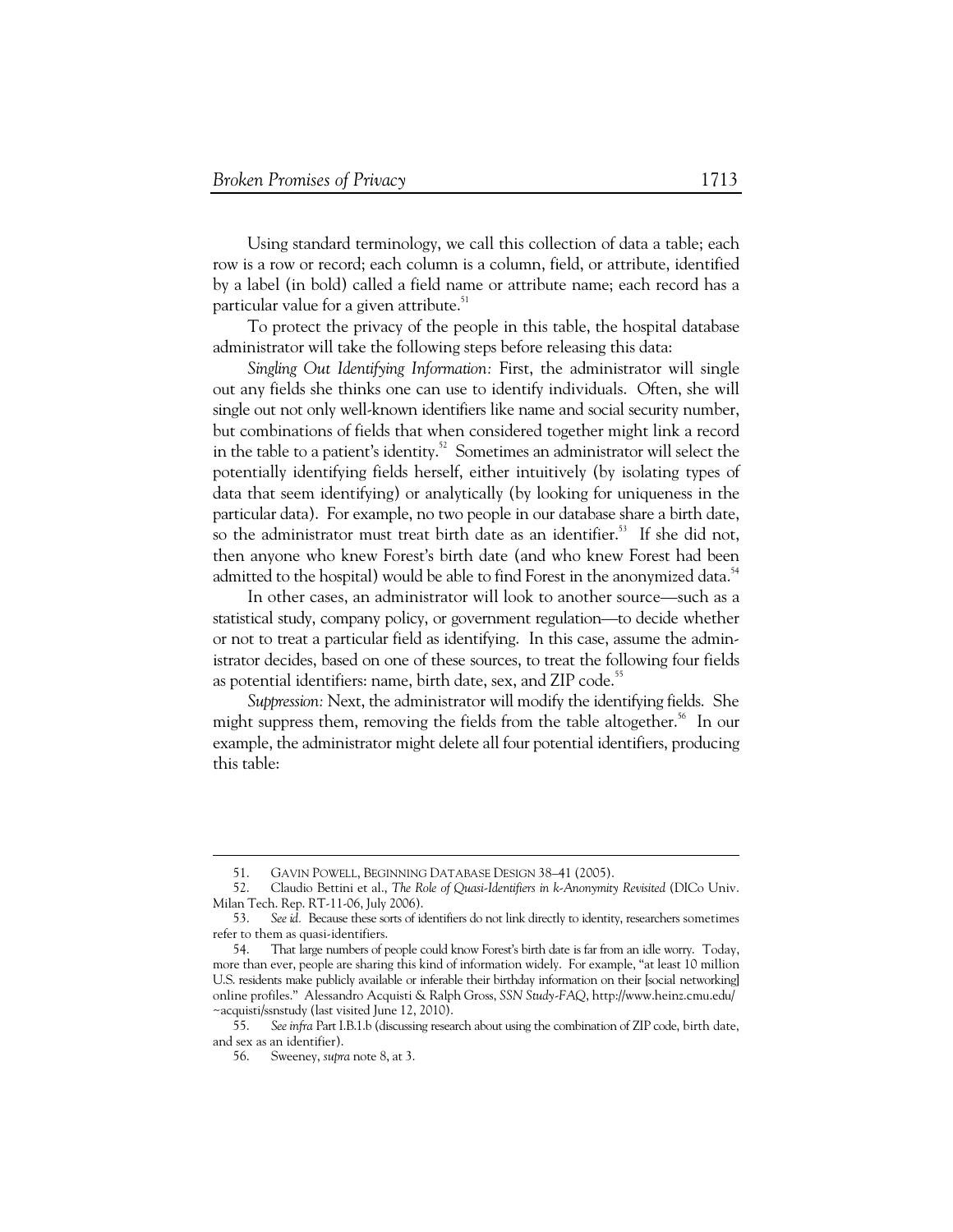| Race         | Complaint       |
|--------------|-----------------|
| Black        | Short of breath |
| <b>Black</b> | Chest pain      |
| <b>Black</b> | Painful eye     |
| <b>Black</b> | Wheezing        |
| Black        | Aching joints   |
| <b>Black</b> | Chest pain      |
| White        | Short of breath |
| White        | Hypertension    |
| White        | Aching joints   |
| White        | Fever           |
| White        | Vomiting        |
| White        | Back pain       |

TABLE 2: Suppressing Four Identifier Fields

Here we first encounter a fundamental tension. On the one hand, with this version of the data, we should worry little about privacy; even if one knows Forest's birth date, sex, ZIP code, and race, one still cannot learn Forest's complaint. On the other hand, aggressive suppression has rendered this data almost useless for research.<sup>57</sup> Although a researcher can use the remaining data to track the incidence of diseases by race, because age, sex, and residence have been removed, the researcher will not be able to draw many other interesting and useful conclusions.

*Generalization*: To better strike the balance between utility and privacy, the anonymizer might generalize rather than suppress identifiers.<sup>58</sup> This means she will alter rather than delete identifier values to increase privacy while preserving utility. For example, the anonymizer may choose to suppress the name field, generalize the birth date to only the year of birth, and generalize ZIP codes by retaining only the first three digits.<sup>59</sup> The resulting data would look like this:

 <sup>57.</sup> *See infra* Part III.B.1 (discussing the relationship between utility and privacy).

 <sup>58.</sup> Sweeney, *supra* note 8, at 3.

 <sup>59.</sup> Under the HIPAA Privacy Rule, these three changes would qualify the resulting table as deidentified health information. *See* U.S. Health & Human Services, Standards for Privacy of Individually Identifiable Health Information, 45 C.F.R. §§ 160, 164 (2009). For more on HIPAA and the Privacy Rule, see *infra* Part II.A.3.a.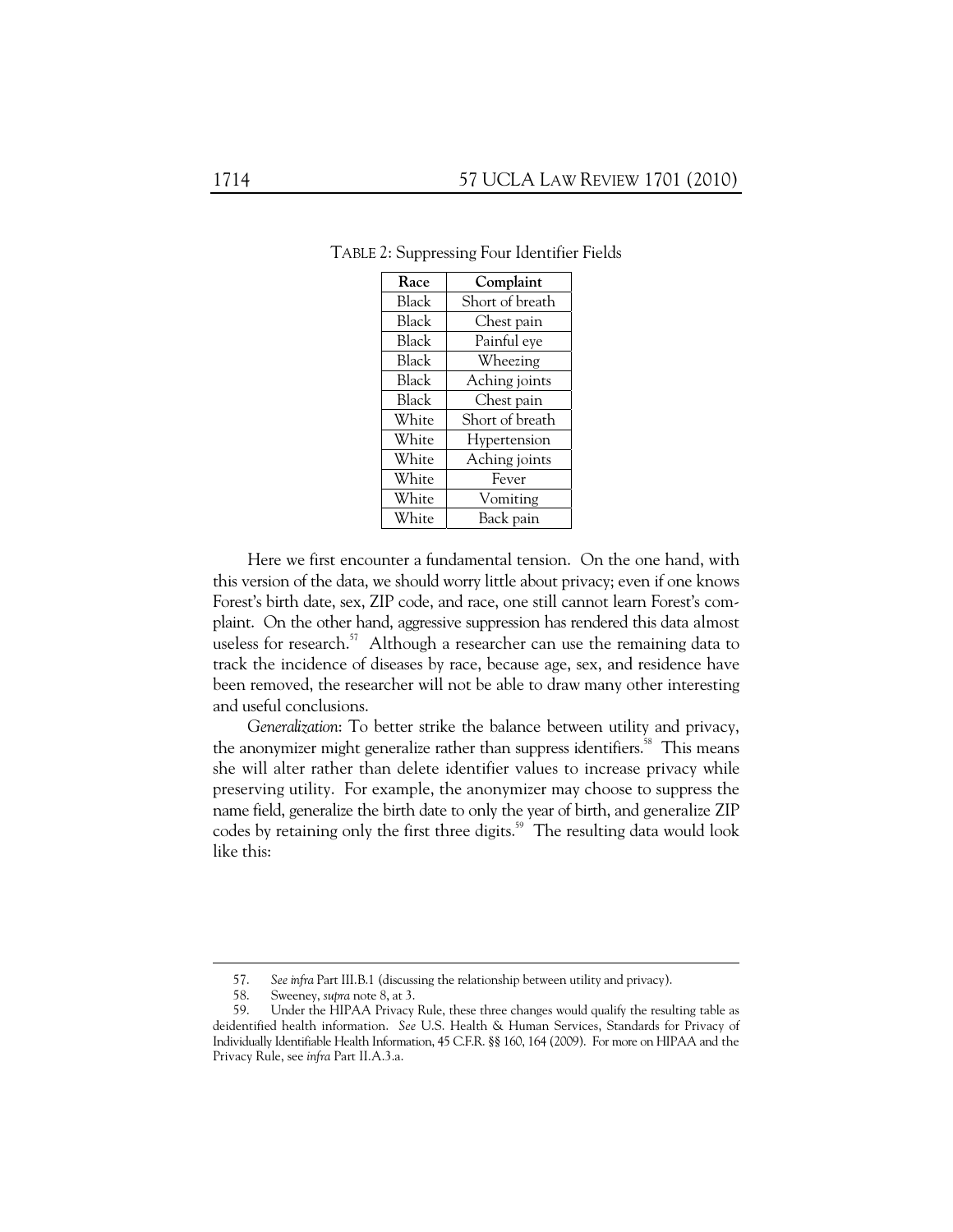-

| Race         | Birth<br>Year | <b>Sex</b> | <b>ZIP</b><br>$Code*$ | Complaint       |
|--------------|---------------|------------|-----------------------|-----------------|
| Black        | 1965          | Male       | $021*$                | Short of breath |
| Black        | 1965          | Male       | $021*$                | Chest pain      |
| Black        | 1965          | Female     | $021*$                | Painful eye     |
| Black        | 1965          | Female     | $021*$                | Wheezing        |
| <b>Black</b> | 1964          | Female     | $021*$                | Aching joints   |
| Black        | 1964          | Female     | $021*$                | Chest pain      |
| White        | 1964          | Male       | $021*$                | Short of breath |
| White        | 1965          | Female     | $021*$                | Hypertension    |
| White        | 1964          | Male       | $021*$                | Aching joints   |
| White        | 1964          | Male       | $021*$                | Fever           |
| White        | 1967          | Male       | $021*$                | Vomiting        |
| White        | 1967          | Male       | $021*$                | Back pain       |

TABLE 3: Generalized

Now, even someone who knows Forest's birth date, ZIP code, sex, and race will have trouble plucking out Forest's specific complaint. The records in this generalized data (Table 3) are more difficult to reidentify than they were in the original data (Table 1), but researchers will find this data much more useful than the suppressed data (Table 2).

*Aggregation:* Finally, to better understand what qualifies as release-andforget anonymization, consider a commonly used technique that does not obey release-and-forget. Quite often, an analyst needs only summary statistics, not raw data. For decades, statisticians have investigated how to release aggregate statistics while protecting data subjects from reidentification.<sup>60</sup> Thus, if researchers only need to know how many men complained of shortness of breath, data administrators could release this:

TABLE 4: Aggregate Statistic

| Men Short of Breath |  |
|---------------------|--|
|                     |  |

 <sup>60.</sup> *E.g.*, Nabil R. Adam & John C. Wortmann, *Security-Control Methods for Statistical Databases: A Comparative Study*, 21 ACM COMPUTING SURVEYS 515 (1989); Tore Dalenius, *Towards a Methodology for Statistical Disclosure Control*, 15 STATISTISK TIDSKRIFT 429 (1977) (Swed.); I.P. Fellegi, *On the Question of Statistical Confidentiality*, 67 J. AM. STAT. ASS'N 7 (1972).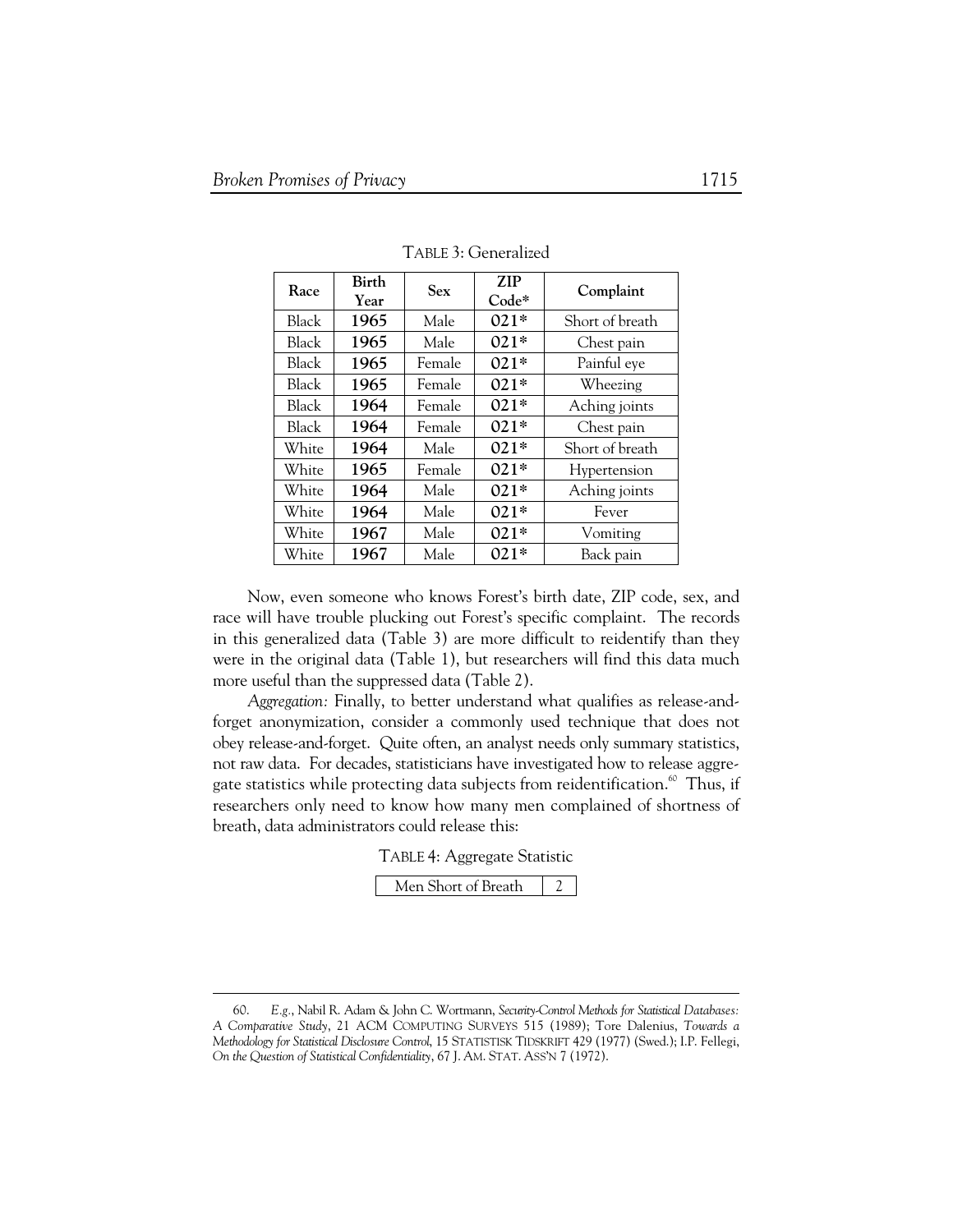As it happens, Forest is one of the two men described by this statistic—he complained about shortness of breath—but without a lot of additional information, one would never know. His privacy is secure. $61$ 

Privacy lawyers tend to refer to release-and-forget anonymization techniques using two other names: deidentification $62$  and the removal of personally identifiable information (PII).<sup>63</sup> Deidentification has taken on special importance in the health privacy context. Regulations implementing the privacy provisions of the Health Insurance Portability and Accountability Act (HIPAA) expressly use the term, exempting health providers and researchers who deidentify data before releasing it from all of HIPAA's many onerous privacy requirements.<sup>64</sup>

#### B. The Present and Future: Easy Reidentification

Until a decade ago, the robust anonymization assumption worked well for everybody involved. Data administrators could protect privacy when sharing data with third parties; data subjects could rest assured that their secrets would remain private; legislators could balance privacy and other interests (such as the advancement of knowledge) by deregulating the trade in anonymized records;<sup>65</sup> and regulators could easily divide data handlers into two groups: the responsible (those who anonymized) and the irresponsible (those who did not).

About fifteen years ago, researchers started to chip away at the robust anonymization assumption, the foundation upon which this state of affairs has been built. Recently, however, they have done more than chip away; they have essentially blown it up, casting serious doubt on the power of anonymization, proving its theoretical limits and establishing what I call the easy reidentification result. This is not to say that all anonymization techniques fail to protect privacy—some techniques are very difficult to reverse—but researchers have learned more than enough already for us to reject anonymization as a privacy-providing panacea.

 <sup>61.</sup> For additional discussion of privacy techniques other than release-and-forget, see *infra* Part III.B.2.

 <sup>62.</sup> National Institutes of Health, *De-identifying Protected Health Information Under the Privacy Rule*, http://privacyruleandresearch.nih.gov/pr\_08.asp (last visited June 12, 2010).

 <sup>63.</sup> ERIKA MCCALLISTER ET AL., NAT'L INST. OF STANDARDS & TECH., SPECIAL PUB. NO. 800-122, GUIDE TO PROTECTING THE CONFIDENTIALITY OF PERSONALLY IDENTIFIABLE INFORMATION (PII) (2010), *available at* http://csrc.nist.gov/publications/nistpubs/800-122/sp800-122.pdf.

 <sup>64. 45</sup> C.F.R. §§ 164.502(d)(2), 164.514(a)–(b) (2009). *See infra* Part II.A.3.a.

 <sup>65.</sup> *See infra* II.A.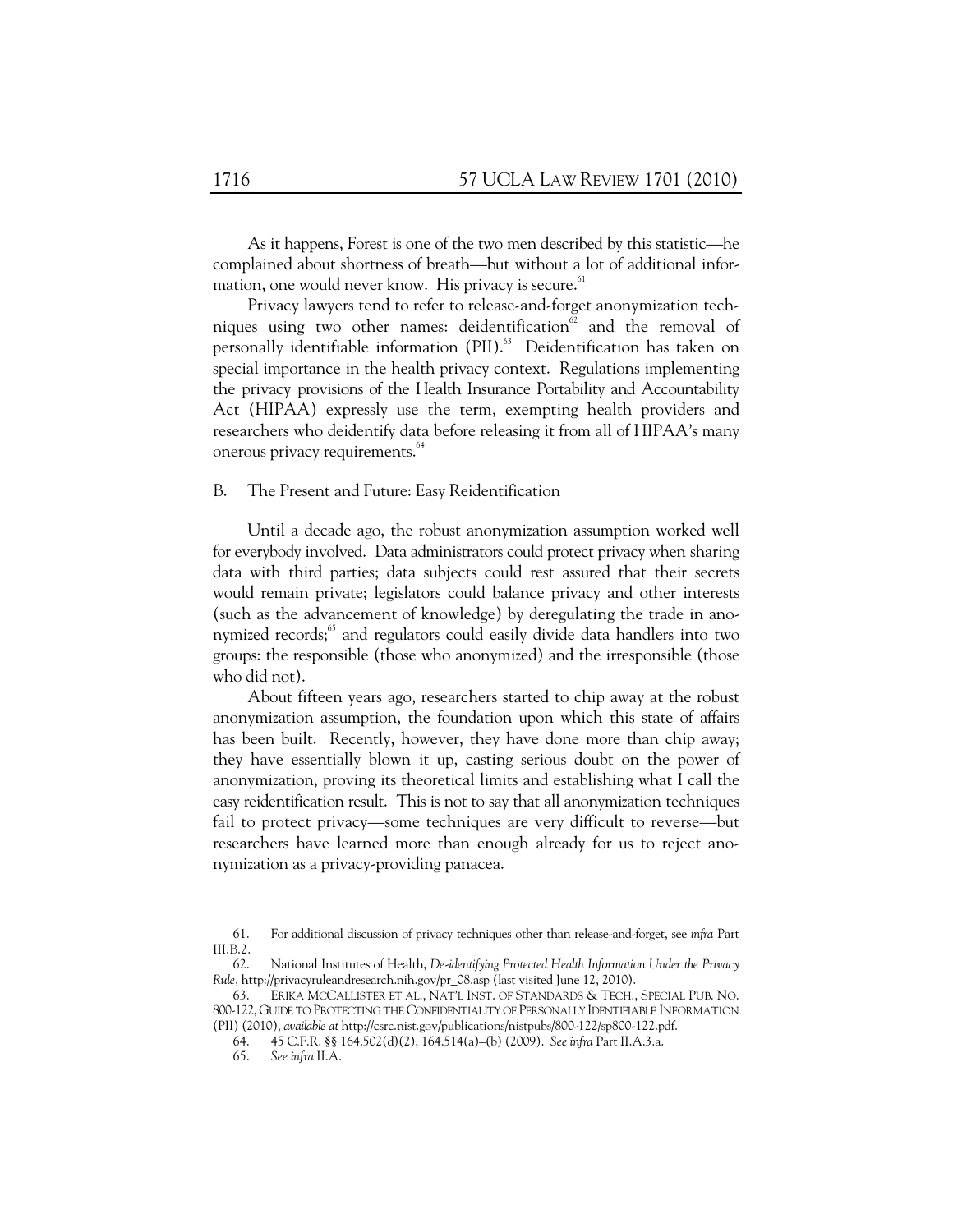### 1. How Three Anonymized Databases Were Undone

Consider three recent, spectacular failures of anonymization. In each case, a sophisticated entity placed unjustified faith in weak, release-and-forget anonymization. These stories, which I will use as examples throughout this Article, provide two important lessons: They demonstrate the pervasiveness of release-and-forget anonymization even among supposedly sophisticated data administrators, and they demonstrate the peril of this kind of anonymization in light of recent advances in reidentification.

## a.The AOL Data Release

On August 3, 2006, America Online (AOL) announced a new initiative called "AOL Research."<sup>66</sup> To "embrac<sup>[e]</sup> the vision of an open research community," AOL Research publicly posted to a website twenty million search queries for 650,000 users of AOL's search engine, summarizing three months of activity.<sup>67</sup> Researchers of internet behavior rejoiced to receive this treasure trove of information, the kind of information that is usually treated by search engines as a closely guarded secret.<sup>68</sup> The euphoria was short-lived, however, as AOL and the rest of the world soon learned that search engine queries are windows to the soul.

Before releasing the data to the public, AOL had tried to anonymize it to protect privacy. It suppressed any obviously identifying information such as AOL username and IP address in the released data.<sup>69</sup> In order to preserve the usefulness of the data for research, however, it replaced these identifiers with unique identification numbers that allowed researchers to correlate different searches to individual users.<sup>70</sup>

In the days following the release, bloggers pored through the data spotlighting repeatedly the nature and extent of the privacy breach. These bloggers chased two different prizes, either attempting to identify users or

 <sup>66.</sup> Posting of Abdur Chowdhury, cabdur@aol.com, to SIGIR-IRList, irlist-editor@acm.org, http://sifaka.cs.uiuc.edu/xshen/aol/20060803\_SIG-IRListEmail.txt (last visited July 19, 2010).

 <sup>67.</sup> *Id.* Others have reported that the data contained thirty-six million entries. Paul Boutin, *You Are What You Search*, SLATE, Aug. 11, 2006, http://www.slate.com/id/2147590.

 <sup>68.</sup> *See* Katie Hafner, *Researchers Yearn to Use AOL Logs, but They Hesitate*, N.Y. TIMES, Aug 23, 2006, at C1 (describing the difficulty that academic researchers experience accessing raw search data).

 <sup>69.</sup> *See* Michael Barbaro & Tom Zeller, Jr., *A Face Is Exposed for AOL Searcher No. 4417749*, N.Y. TIMES, Aug. 9, 2006, at A1. IP addresses, discussed *infra* in Part II.A.3.b, are numbers that identify computers on the internet and can be used to track internet activity.

 <sup>70.</sup> Barbaro & Zeller, Jr., *supra* note 69.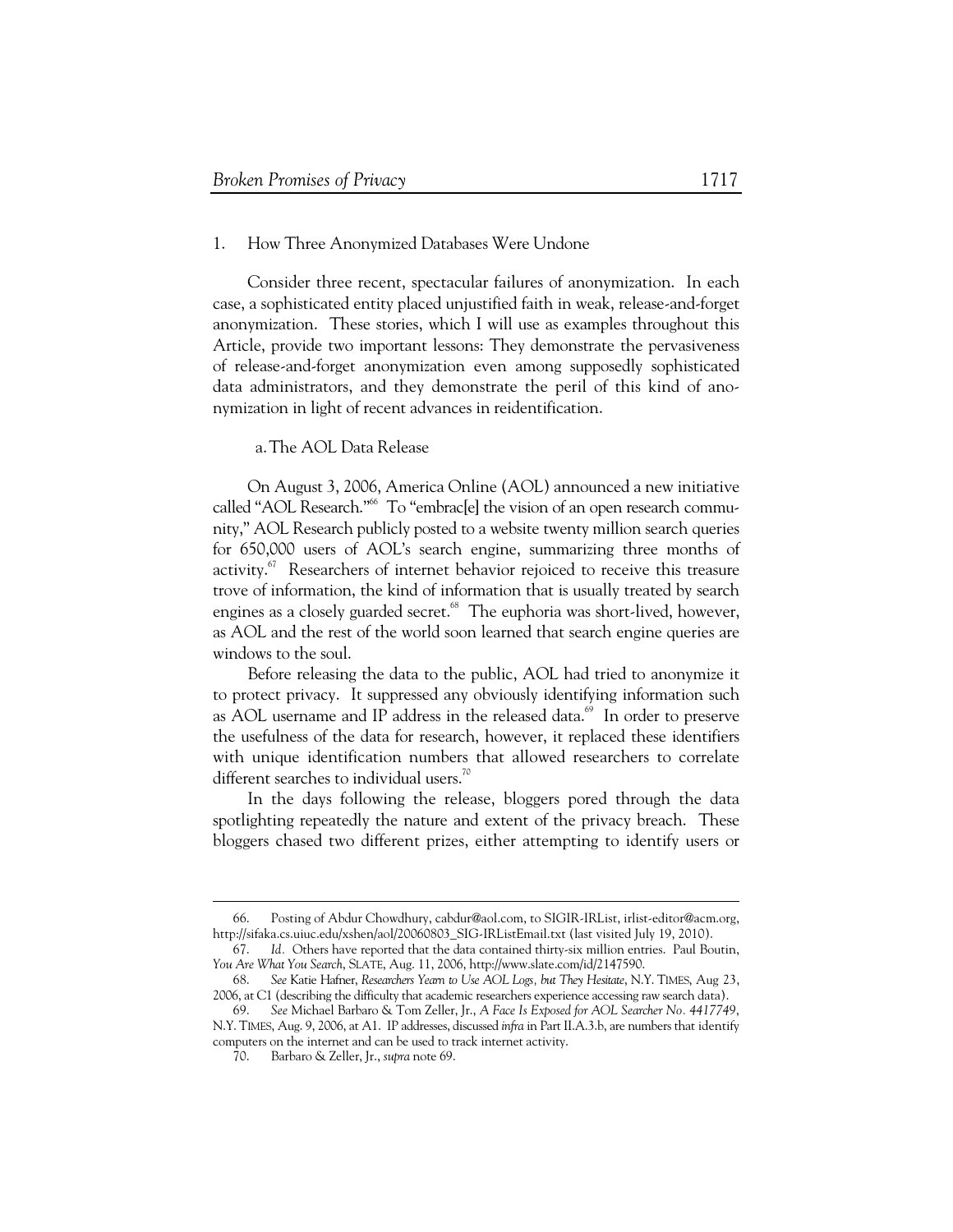"hunt [ing] for particularly entertaining or shocking search histories."<sup>71</sup> Thanks to this blogging and subsequent news reporting, certain user identification numbers have become sad little badges of infamy, associated with pitiful or chilling stories. User "No. 3505202 ask[ed] about 'depression and medical leave.' No. 7268042 type[d] 'fear that spouse contemplating cheating."<sup>72</sup> User 17556639 searched for "how to kill your wife" followed by a string of searches for things like "pictures of dead people" and "car crash photo."<sup>73</sup>

While most of the blogosphere quickly and roundly condemned AOL,<sup>74</sup> a few bloggers argued that the released data, while titillating, did not violate privacy because nobody had linked actual individuals with their anonymized queries.75 This argument was quickly silenced by *New York Times* reporters Michael Barbaro and Tom Zeller, who recognized clues to User 4417749's identity in queries such as "'landscapers in Lilburn, Ga,' several people with the last name Arnold and 'homes sold in shadow lake subdivision gwinnett county georgia.'"76 They quickly tracked down Thelma Arnold, a sixty-two-year-old widow from Lilburn, Georgia who acknowledged that she had authored the searches, including some mildly embarrassing queries such as "numb fingers," "60 single men," and "dog that urinates on everything."<sup>77</sup>

The fallout was swift and crushing. AOL fired the researcher who released the data and also his supervisor.<sup>78</sup> Chief Technology Officer Maureen Govern resigned.<sup>79</sup> The fledgling AOL Research division has been silenced, and a year after the incident, the group still had no working website.<sup>80</sup>

-

 78. Tom Zeller, Jr., *AOL Executive Quits After Posting of Search Data*, N.Y. TIMES, Aug. 22, 2006, http://www.nytimes.com/2006/08/22/technology/22iht-aol.2558731.html.

79. *Id.* 

 <sup>71.</sup> *Id.* These twin goals demonstrate an important information dichotomy revisited later: When someone talks about the sensitivity of data, they may mean that the information can cause harm if disclosed, or they may mean that the information can be used to link anonymized information to identity. As we will see, regulators often misunderstand the difference between these two classes of information. *See infra* Part II.A.

 <sup>72.</sup> *See* Barbaro & Zeller, Jr., *supra* note 69.

 <sup>73.</sup> Markus Frind, *AOL Search Data Shows Users Planning to Commit Murder, Paradigm Shift Blog* (Aug. 7, 2006), http://plentyoffish.wordpress.com/2006/08/07/aol-search-data-shows-users-planningto-commit-murder.

 <sup>74.</sup> *See, e.g.*, Posting of Michael Arrington to TechCrunch, *AOL Proudly Releases Massive Amounts of Private Data* (Aug. 6, 2006), http://www.techcrunch.com/2006/08/06/aol-proudly-releasesmassive-amounts-of-user-search-data ("The utter stupidity of this is staggering.").

 <sup>75.</sup> Greg Linden, for example, complained that "no one actually has come up with an example where someone could be identified. Just the theoretical possibility is enough to create a privacy firestorm in some people's minds." Greg Linden, *A Chance to Play With Big Data: Geeking With Greg*, http://glinden. blogspot.com/2006/08/chance-to-play-with-big-data.html (Aug. 4, 2006, 19:53 PST).

 <sup>76.</sup> Barbaro & Zeller, Jr., *supra* note 69.

 <sup>77.</sup> *Id.* 

 <sup>80.</sup> Chris Soghoian, *AOL, Netflix and the End of Open Access to Research Data, Surveillance State*, CNET NEWS, Nov. 30, 2007, http://news.cnet.com/8301-13739\_3-9826608-46.html.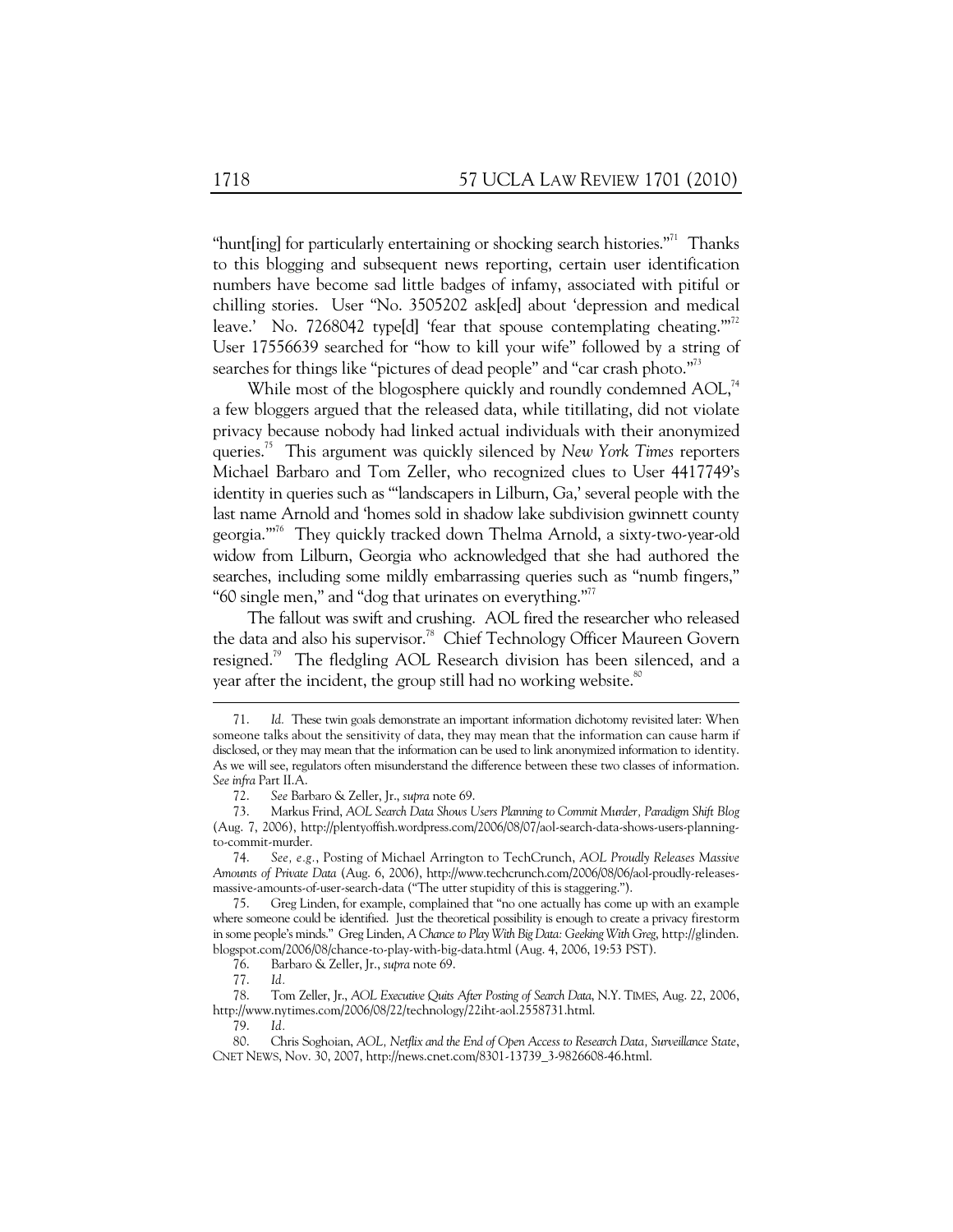# b.ZIP, Sex, and Birth Date

Recall from the Introduction the study by Latanya Sweeney, professor of computer science, who crunched 1990 census data and discovered that 87.1 percent of people in the United States were uniquely identified by their combined five-digit ZIP code, birth date (including year), and sex.<sup>8</sup> According to her study, even less-specific information can often reveal identity, as 53 percent of American citizens are uniquely identified by their city, birth date, and sex, and 18 percent by their county, birth date, and sex.<sup>82</sup>

Like the reporters who discovered Thelma Arnold, Dr. Sweeney offered a hyper-salient example to drive home the power (and the threat) of reidentification techniques. In Massachusetts, a government agency called the Group Insurance Commission (GIC) purchased health insurance for state employees.<sup>83</sup> At some point in the mid-1990s, GIC decided to release records summarizing every state employee's hospital visits at no cost to any researcher who requested them.<sup>84</sup> By removing fields containing name, address, social security number, and other "explicit identifiers," GIC assumed it had protected patient privacy, despite the fact that "nearly one hundred attributes per" patient and hospital visit were still included, including the critical trio of ZIP code, birth date, and sex.<sup>85</sup>

At the time that GIC released the data, William Weld, then−Governor of Massachusetts, assured the public that GIC had protected patient privacy by deleting identifiers.<sup>86</sup> In response, then–graduate student Sweeney started hunting for the Governor's hospital records in the GIC data.<sup>87</sup> She knew that Governor Weld resided in Cambridge, Massachusetts, a city of fifty-four thousand residents and seven ZIP codes. For twenty dollars, she purchased the complete voter rolls from the city of Cambridge—a database containing, among other things, the name, address, ZIP code, birth date, and sex of every voter. By combining this data with the GIC records, Sweeney found Governor

 <sup>81.</sup> Sweeney, *supra* note 4. A subsequent study placed the number at 61 percent (for 1990 census data) and 63 percent (for 2000 census data). Golle, *supra* note 4, at 1.

 <sup>82.</sup> Sweeney, *supra* note 4.

 <sup>83.</sup> Massachusetts Executive Office for Administration and Finance, *Who is the GIC?*, http://mass.gov/gic (follow "Who is the GIC?" hyperlink) (last visited June 15, 2010).

 <sup>84.</sup> *Recommendations to Identify and Combat Privacy Problems in the Commonwealth: Hearing on H.R. 351 Before the H. Select Comm. on Information Security,* 189th Sess. (Pa. 2005) (statement of Latanya Sweeney, Associate Professor, Carnegie Mellon University), *available at* http://dataprivacylab. org/dataprivacy/talks/Flick-05-10.html.

 <sup>85.</sup> *Id.* 

 <sup>86.</sup> Henry T. Greely, *The Uneasy Ethical and Legal Underpinnings of Large-Scale Genomic Biobanks*, 8 ANN. REV. GENOMICS & HUM. GENETICS 343, 352 (2007).

 <sup>87.</sup> *Id.*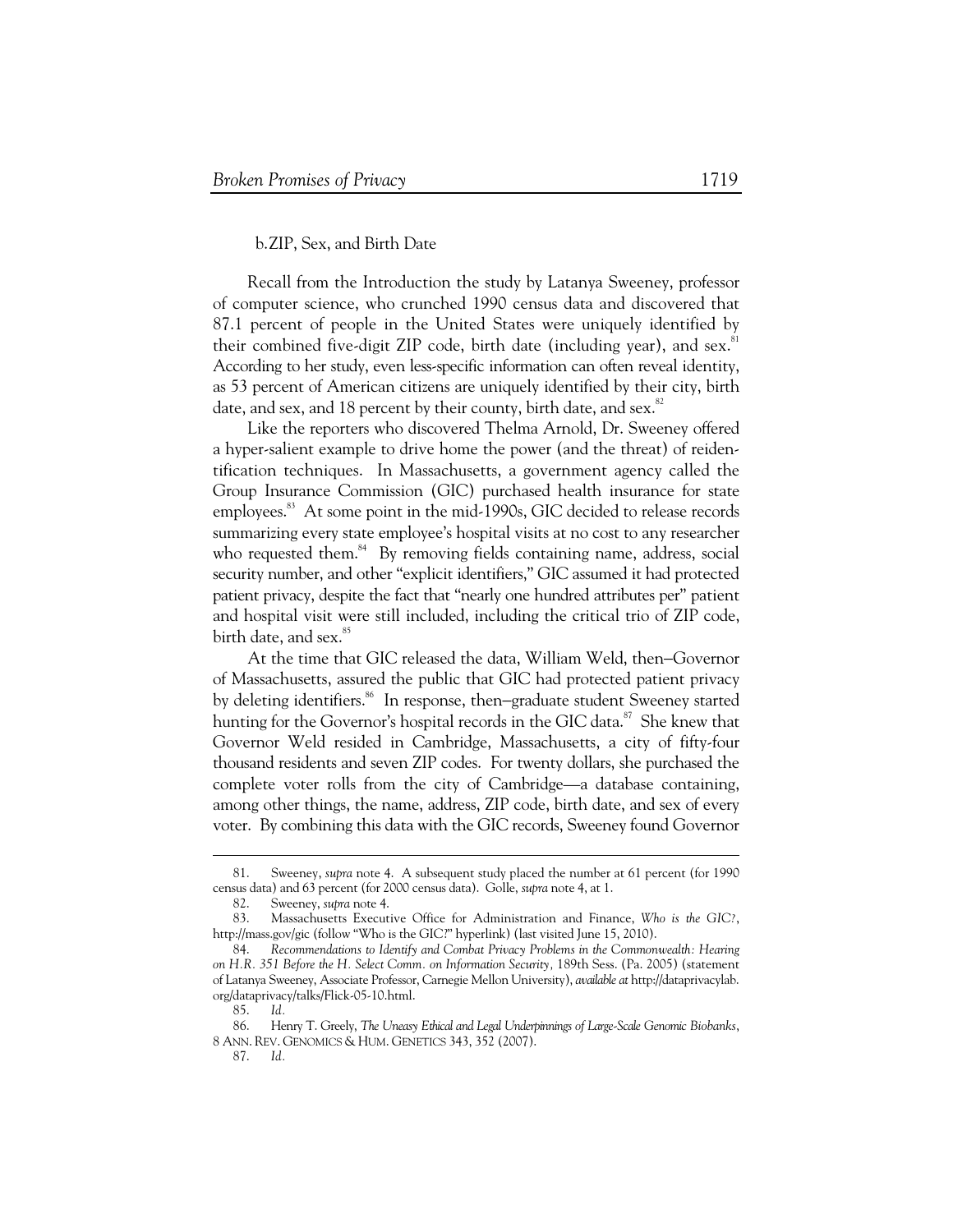Weld with ease. Only six people in Cambridge shared his birth date; only three were men, and of the three, only he lived in his  $ZIP$  code.<sup>88</sup> In a theatrical flourish, Dr. Sweeney sent the governor's health records (including diagnoses and prescriptions) to his office.<sup>8</sup>

c.The Netflix Prize Data Study

On October 2, 2006, about two months after the AOL debacle, Netflix, the "world's largest online movie rental service," publicly released one hundred million records revealing how nearly a half-million of its users had rated movies from December 1999 to December 2005.<sup>90</sup> In each record, Netflix disclosed the movie rated, the rating assigned (from one to five stars), and the date of the rating.<sup>91</sup> Like AOL and GIC, Netflix first anonymized the records, removing identifying information like usernames, but assigning a unique user identifier to preserve rating-to-rating continuity.<sup>92</sup> Thus, researchers could tell that user 1337 had rated *Gattaca* a 4 on March 3, 2003, and *Minority Report* a 5 on November 10, 2003.

Unlike AOL, Netflix had a specific profit motive for releasing these records.<sup>93</sup> Netflix thrives by being able to make accurate movie recommendations; if Netflix knows, for example, that people who liked *Gattaca* will also like *The Lives of Others*, it can make recommendations that keep its customers coming back to the website.

To improve its recommendations, Netflix released the hundred million records to launch what it called the "Netflix Prize," a prize that took almost three years to claim. $94$  The first team that used the data to significantly improve on Netflix's recommendation algorithm would win one million dollars.<sup>95</sup> As with the AOL release, researchers have hailed the Netflix Prize data release as a great boon for research, and many have used the competition to refine or develop important statistical theories.<sup>96</sup>

 <sup>88.</sup> Sweeney, *supra* note 4.

Greely, *supra* note 86.

 <sup>90.</sup> The Netflix Prize Rules, http://www.netflixprize.com/rules (last visited June 12, 2010).

 <sup>91.</sup> *Id.* 

 <sup>92.</sup> Netflix Prize: FAQ, http://www.netflixprize.com/faq (last visited June 12, 2010) (answering the question, "Is there any customer information in the dataset that should be kept private?").

 <sup>93.</sup> *See* Clive Thompson, *If You Liked This, You're Sure to Love That*, N.Y. TIMES MAG., Nov. 23, 2008, at 74, *available at* http://www.nytimes.com/2008/11/23/magazine/23Netflix-t.html.

 <sup>94.</sup> Posting of Steve Lohr, *Netflix Challenge Ends, but Winner is in Doubt*, N.Y.TIMES BITS BLOG, http://bits.blogs.nytimes.com/2009/07/27/netflix-challenge-ends-but-winner-is-in-doubt (July 27, 2009, 16:59 EST).

 <sup>95.</sup> *See* The Netflix Prize Rules, *supra* note 90.

 <sup>96.</sup> *See* Thompson, *supra* note 93.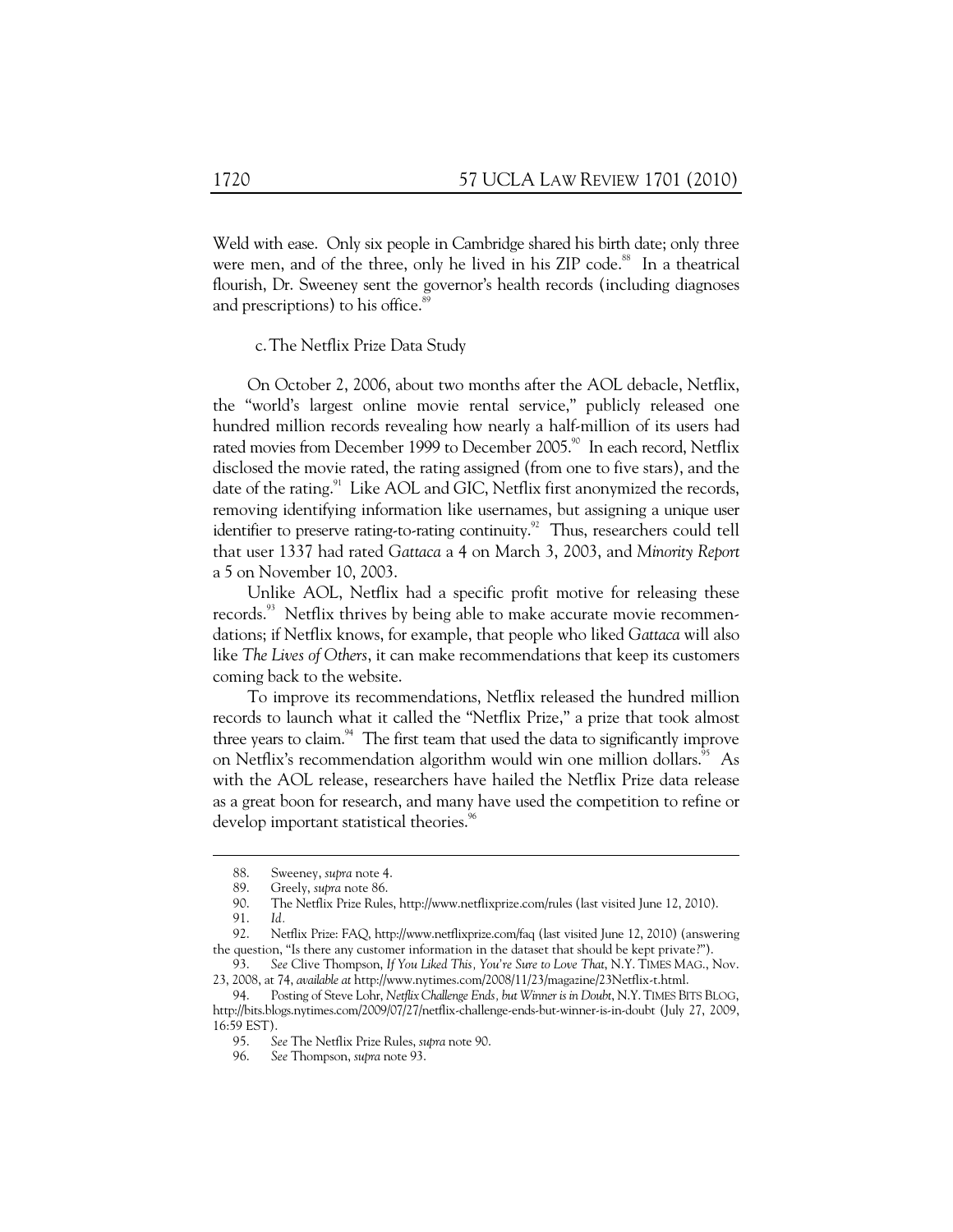Two weeks after the data release, researchers from the University of Texas, Arvind Narayanan and Professor Vitaly Shmatikov, announced that "an attacker who knows only a little bit about an individual subscriber can easily identify this subscriber's record if it is present in the [Netflix Prize] dataset, or, at the very least, identify a small set of records which include the subscriber's record."<sup>97</sup> In other words, it is surprisingly easy to reidentify people in the database and thus discover all of the movies they have rated with only a little outside knowledge about their movie-watching preferences.

The resulting research paper is brimming with startling examples of the ease with which someone could reidentify people in the database, and has been celebrated and cited as surprising and novel to computer scientists.<sup>98</sup> If an adversary—the term used by computer scientists<sup>99</sup>—knows the precise ratings a person in the database has assigned to six obscure movies, $100$  and nothing else, he will be able to identify that person 84 percent of the time.<sup>101</sup> If he knows approximately when (give or take two weeks) a person in the database has rated six movies, whether or not they are obscure, he can identify the person 99 percent of the time.<sup>102</sup> In fact, knowing when ratings were assigned turns out to be so powerful that knowing only two movies a rating user has viewed (with the precise ratings and the rating dates give or take three days), an adversary can reidentify  $68$  percent of the users.<sup>103</sup>

To summarize, the next time your dinner party host asks you to list your six favorite obscure movies, unless you want everybody at the table to know every movie you have ever rated on Netflix, say nothing at all.

To turn these abstract results into concrete examples, Narayanan and Shmatikov compared the Netflix rating data to similar data from the Internet

 <sup>97.</sup> Arvind Narayanan & Vitaly Shmatikov, *How to Break the Anonymity of the Netflix Prize Dataset*, ARVIX, Oct. 16, 2006, at 1, http://arxiv.org/abs/cs/0610105v1 (v.1) [hereinafter *Netflix Prize v1*]. Narayanan and Shmatikov eventually published the results in 2008. *Netflix Prize Study*, *supra* note 5.

 <sup>98.</sup> In 2008, the paper was awarded the "Award for Outstanding Research in Privacy Enhancing Technologies" or PET Award, given jointly by Microsoft and the Privacy Commissioner of Ontario, Canada. Press Release, EMEA Press Ctr., Microsoft, Privacy to the Test—Exploring the Limits of Online Anonymity and Accountability (July 23, 2008), http://www.microsoft.com/emea/presscentre/pressreleases/ 23072008\_PETSFS.mspx. *E.g.*, Cynthia Dwork, *An Ad Omnia Approach to Defining and Achieving Private Data Analysis*, *in* PRIVACY, SECURITY, AND TRUST IN KDD 1, 2 (2008), *available at* http://www. springerlink.com/content/85g8155l38612w06/fulltext.pdf.

 <sup>99.</sup> *See infra* Part I.B.2.a.

 <sup>100.</sup> By obscure movie, I mean a movie outside the top five hundred movies rated in the database, ranked by number of ratings given. *See generally Netflix Prize Study*, *supra* note 5.

 <sup>101.</sup> *Id.* at 121, 122 fig.8. The authors emphasize that this result would apply to most of the rating users, as 90 percent of them rated five or more obscure movies and 80 percent rated ten or more obscure movies. *Id.* at 121 tbl.

 <sup>102.</sup> *Id.* at 121, 120 fig.4.

 <sup>103.</sup> *Id.*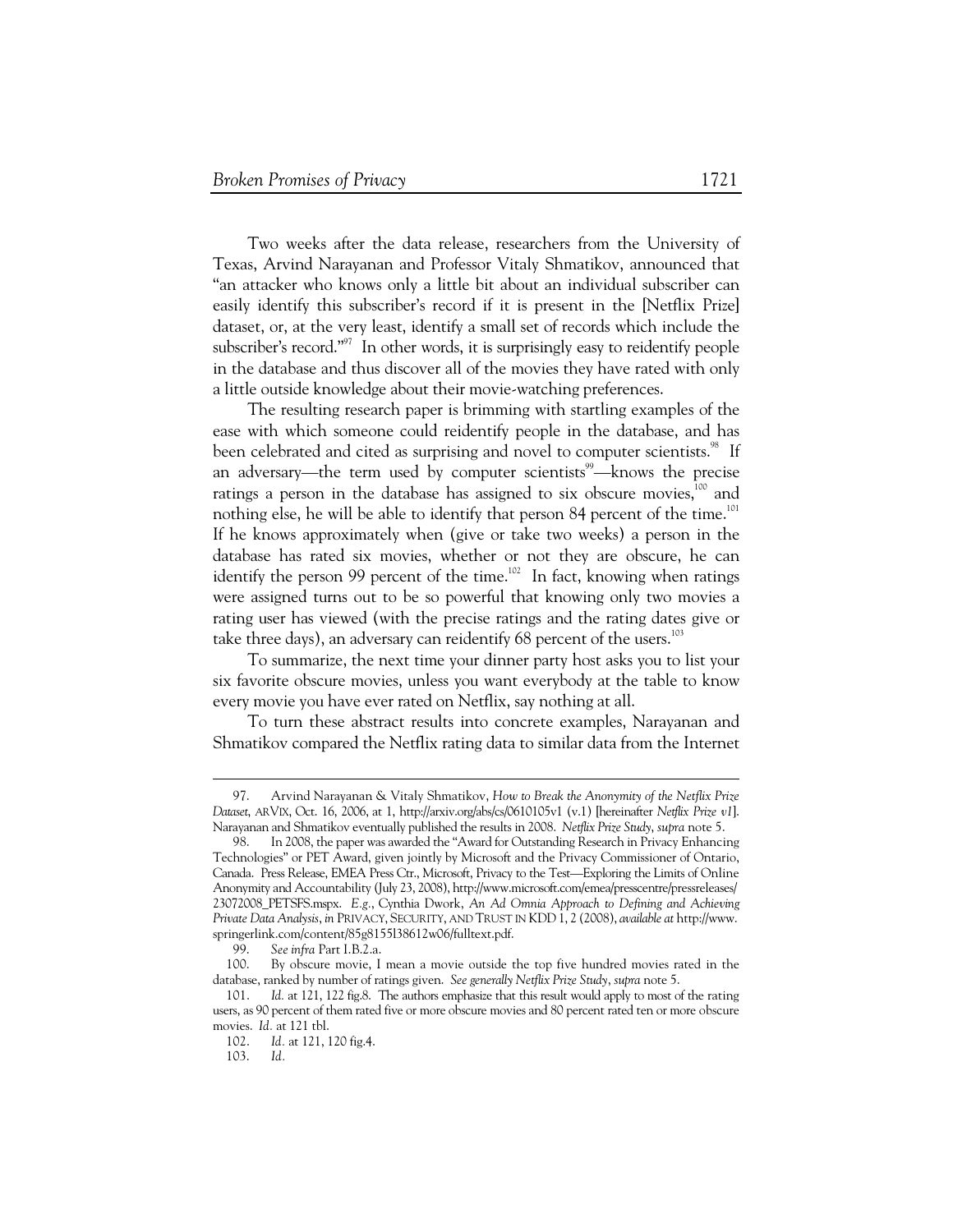Movie Database (IMDb),<sup>104</sup> a movie-related website that also gives users the chance to rate movies. Unlike Netflix, IMDb posts these ratings publicly on its website, as Amazon does with user-submitted book ratings.

Narayanan and Shmatikov obtained ratings for fifty IMDb users.<sup>105</sup> From this tiny sample,<sup>106</sup> they found two users who were identifiable, to a statistical near-certainty, in the Netflix database.<sup>107</sup> Because neither database comprised a perfect subset of the other, one could learn things from Netflix unknowable only from IMDb, and vice versa, <sup>108</sup> including some things these users probably did not want revealed. For example, the authors listed movies viewed by one user that suggested facts about his or her politics ("Fahrenheit 9/11"), religious views ("Jesus of Nazareth"), and attitudes toward gay people ("Queer as Folk").<sup>109</sup>

Soon after it awarded the first Netflix Prize, the company announced that it would launch a second contest, one involving "demographic and behavioral data . . . includ[ing] information about renters' ages, gender, ZIP codes, genre ratings, and previously chosen movies."<sup>110</sup> In late 2009, a few Netflix customers brought a class action lawsuit against the company for privacy violations stemming from the release of their information through the Netflix Prize.<sup>111</sup> The suit alleged violations of various state and federal privacy laws.<sup>112</sup> A few months later, after the FTC became involved, Netflix announced that it had settled the suit and shelved plans for the second contest.<sup>113</sup>

 <sup>104.</sup> Internet Movie Database, http://www.imdb.com (last visited June 12, 2010).

 <sup>105.</sup> Ideally, the authors would have imported the entire IMDb ratings database to see how many people they could identify in the Netflix data. The authors were afraid, however, that the IMDb terms of service prohibited this. *Netflix Prize Study*, *supra* note 5, at 122. As of Feb. 11, 2009, the IMDb terms of service prohibited, among other things, "data mining, robots, screen scraping, or similar data gathering and extraction tools." Internet Movie Database, IMDb Copyright and Conditions of Use, http://www.imdb.com/help/show\_article?conditions (last visited June 12, 2010).

 <sup>106.</sup> IMDb reports that 57 million users visit its site each month. Internet Movie Database, IMDb History, http://www.imdb.com/help/show\_leaf?history (last visited June 12, 2010).

 <sup>107.</sup> *Netflix Prize Study*, *supra* note 5, at 123.

 <sup>108.</sup> *Id.* 

 <sup>109.</sup> *Id.* 

 <sup>110.</sup> Posting of Steve Lohr, *Netflix Awards \$1 Million Prize and Starts a New Contest*, N.Y. TIMES BITS BLOG, http://bits.blogs.nytimes.com/2009/09/21/netflix-awards-1-million-prize-and-starts-a-newcontest (Sep. 21, 2009, 10:15 EST).

 <sup>111.</sup> Posting of Ryan Singel, *Netflix Spilled Your* Brokeback Mountain *Secret, Lawsuit Claims*, WIRED THREAT LEVEL BLOG, http://www.wired.com/threatlevel/2009/12/netflix-privacy-lawsuit (Dec. 17, 2009, 16:29 EST).

 <sup>112.</sup> *Id.* 

 <sup>113.</sup> Posting of Steve Lohr, *Netflix Cancels Contest Plans and Settles Suit*, N.Y. TIMES BITS BLOG, http://bits.blogs.nytimes.com/2010/03/12/netflix-cancels-contest-plans-and-settles-suit (Mar. 12, 2010, 2:46 PM EST).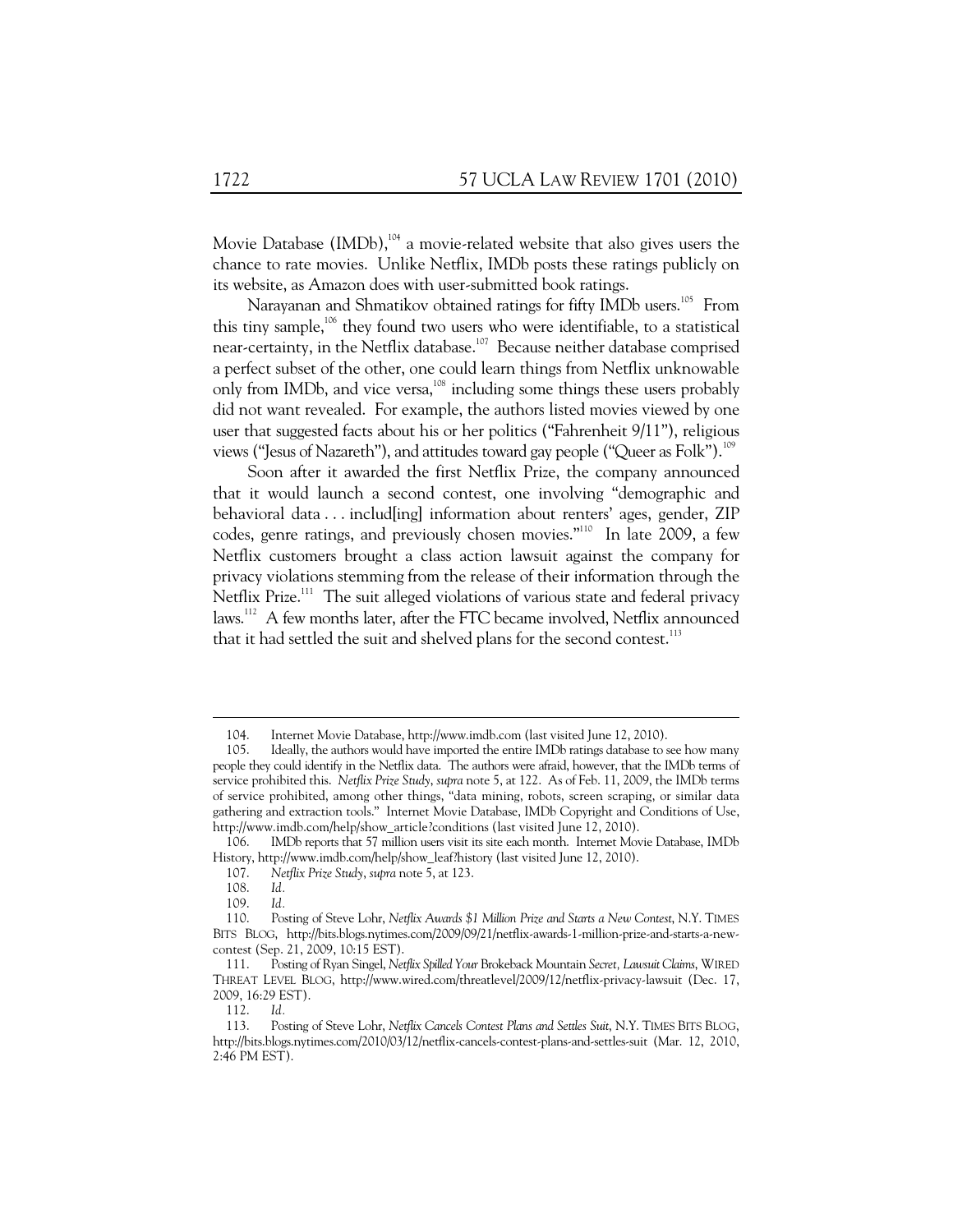# 2. Reidentification Techniques

How did Sweeney discover William Weld's diagnoses? How did Barbaro and Zeller find Thelma Arnold? How did Narayanan and Shmatikov reidentify the people in the Netflix Prize dataset? Each researcher combined two sets of data—each of which provided partial answers to the question "who does this data describe?"—and discovered that the combined data answered (or nearly answered) the question.

Even though administrators had removed any data fields they thought might uniquely identify individuals, researchers in each of the three cases unlocked identity by discovering pockets of surprising uniqueness remaining in the data. Just as human fingerprints left at a crime scene can uniquely identify a single person and link that person with "anonymous" information, so too do data subjects generate "data fingerprints"—combinations of values of data shared by nobody else in their table.<sup>114</sup>

Of course, researchers have long understood the basic intuition behind a data fingerprint; this intuition lay at the heart of endless debates about personally identifiable information (PII). What has startled observers about the new results, however, is that researchers have found data fingerprints in non-PII data, with much greater ease than most would have predicted. It is this element of surprise that has so disrupted the status quo. Sweeney realized the surprising uniqueness of ZIP codes, birth dates, and sex in the U.S. population; Barbaro and Zeller relied upon the uniqueness of a person's search queries; and Narayanan and Shmatikov unearthed the surprising uniqueness of the set of movies a person had seen and rated. These results suggest that maybe everything is PII to one who has access to the right outside information. Although many of the details and formal proofs of this work are beyond the scope of this Article, consider a few aspects of the science that are relevant to law and policy.

## a.The Adversary

-

Computer scientists model anonymization and reidentification as an adversarial game, with anonymization simply an opening move.<sup>115</sup> They call the

 <sup>114.</sup> *See* BBN Tech., *Anonymization & Deidentification*, http://www.bbn.com/technology/hci/ security/anon (last visited June 12, 2010) (referring to services to remove '"fingerprints' in the data").

 <sup>115.</sup> *See* Irit Dinur & Kobbi Nissim, *Revealing Information While Preserving Privacy*, *in* PROC. 22ND ACM SYMP. ON PRINCIPLES DATABASE SYS. 202, 203 (2003), *available at* http://portal.acm.org/citation. cfm?id=773173.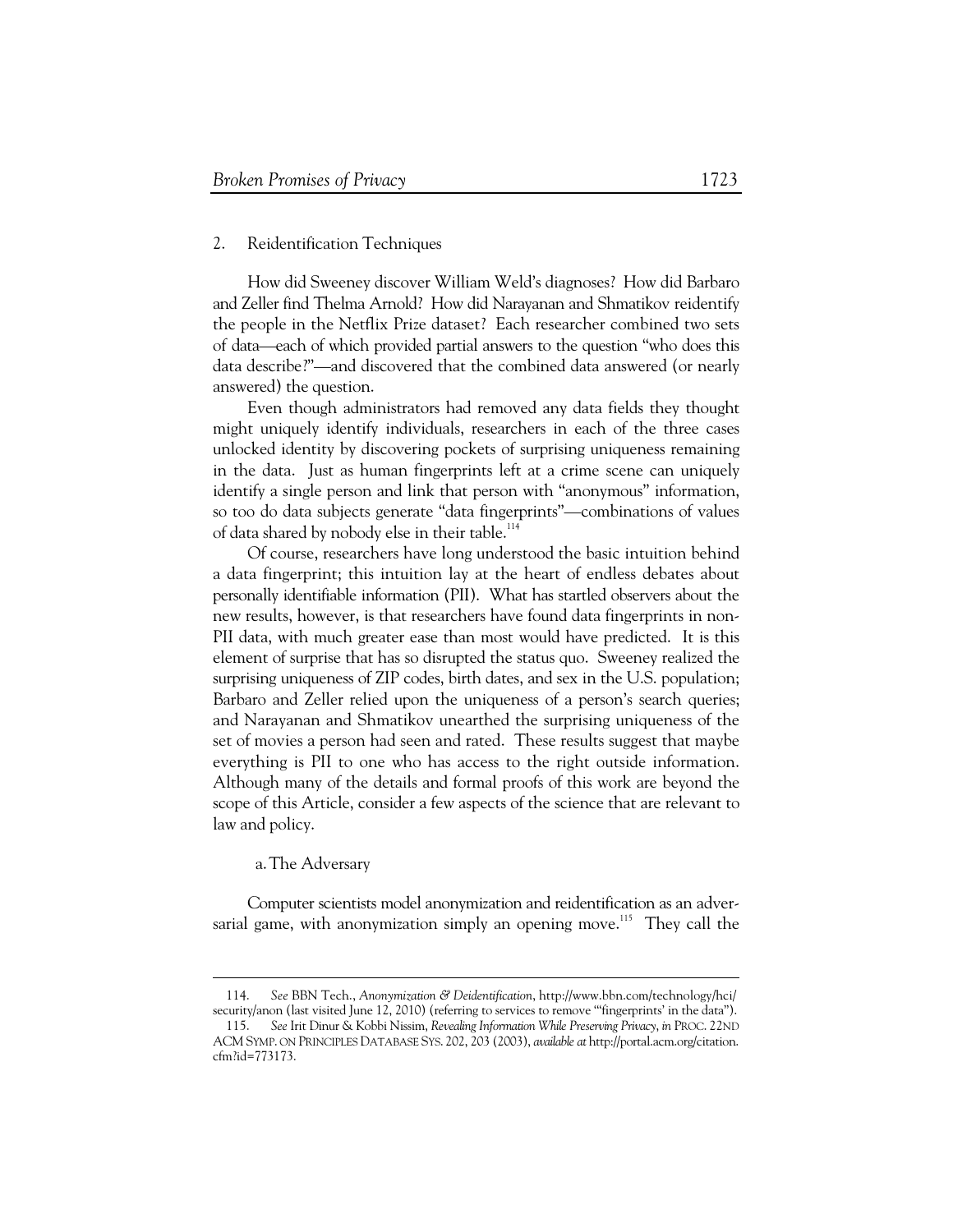person trying to reidentify the data the "adversary."116 They seem not to moralize the adversary, making no assumptions about whether he or she wants to reidentify for good or ill. The defining feature of the adversary seems to be that he or she is, no surprise, adversarial—motivated to do something the data administrator wishes not to happen.

Who are these potential adversaries who might have a motive to reidentify? Narayanan and Shmatikov suggest "stalkers, investigators, nosy colleagues, employers, or neighbors."<sup>117</sup> To this list we can add the police, national security analysts, advertisers, and anyone else interested in associating individuals with data.

# b.Outside Information

Once an adversary finds a unique data fingerprint, he can link that data to outside information, sometimes called auxiliary information.<sup>118</sup> Many anonymization techniques would be perfect, if only the adversary knew nothing else about people in the world. In reality, of course, the world is awash in data about people, with new databases created every day. Adversaries combine anonymized data with outside information to pry out obscured identities.

Computer scientists make one appropriately conservative assumption about outside information that regulators should adopt: We cannot predict the type and amount of outside information the adversary can access.<sup>119</sup> It is naïve to assume that the adversary will be unable to find the particular piece of data needed to unlock anonymized data.<sup>120</sup> In computer security, this discredited attitude is called "security through obscurity."<sup>121</sup> Not only do reidentification scientists spurn security through obscurity, but they often assume that the adversary possesses the exact piece of data—if it exists—needed to unlock anonymized identities, in order to design responses that protect identity even in this worst case.<sup>122</sup>

 <sup>116.</sup> *Id.* 

 <sup>117.</sup> Arvind Narayanan & Vitaly Shmatikov, *De-Anonymizing Social Networks*, *in* PROC. 2009 30TH IEEE SYMP. ON SECURITY & PRIVACY 173, 203 [hereinafter *De-Anonymizing Social Networks*] (for a draft version of this article that includes unpublished appendices, see Narayanan & Shmatikov, *infra* note 169).

 <sup>118.</sup> *See Netflix Prize Study*, *supra* note 5, at 112.

 <sup>119.</sup> *Id.*

 <sup>120.</sup> *Id.* 

 <sup>121.</sup> SIMSON GARFINKEL ET AL., PRACTICAL UNIX AND INTERNET SECURITY 61 (2003) (describing "[t]he problem with security through obscurity").

 <sup>122.</sup> *Cf.* Cynthia Dwork, *Differential Privacy*, *in* AUTOMATA, LANGUAGES AND PROGRAMMING, 33RD INT'L COLLOQUIUM PROC. PART II 1, 2 (2006), *available at* http://www.springerlink.com/content/ 383p21xk13841688/fulltext.pdf.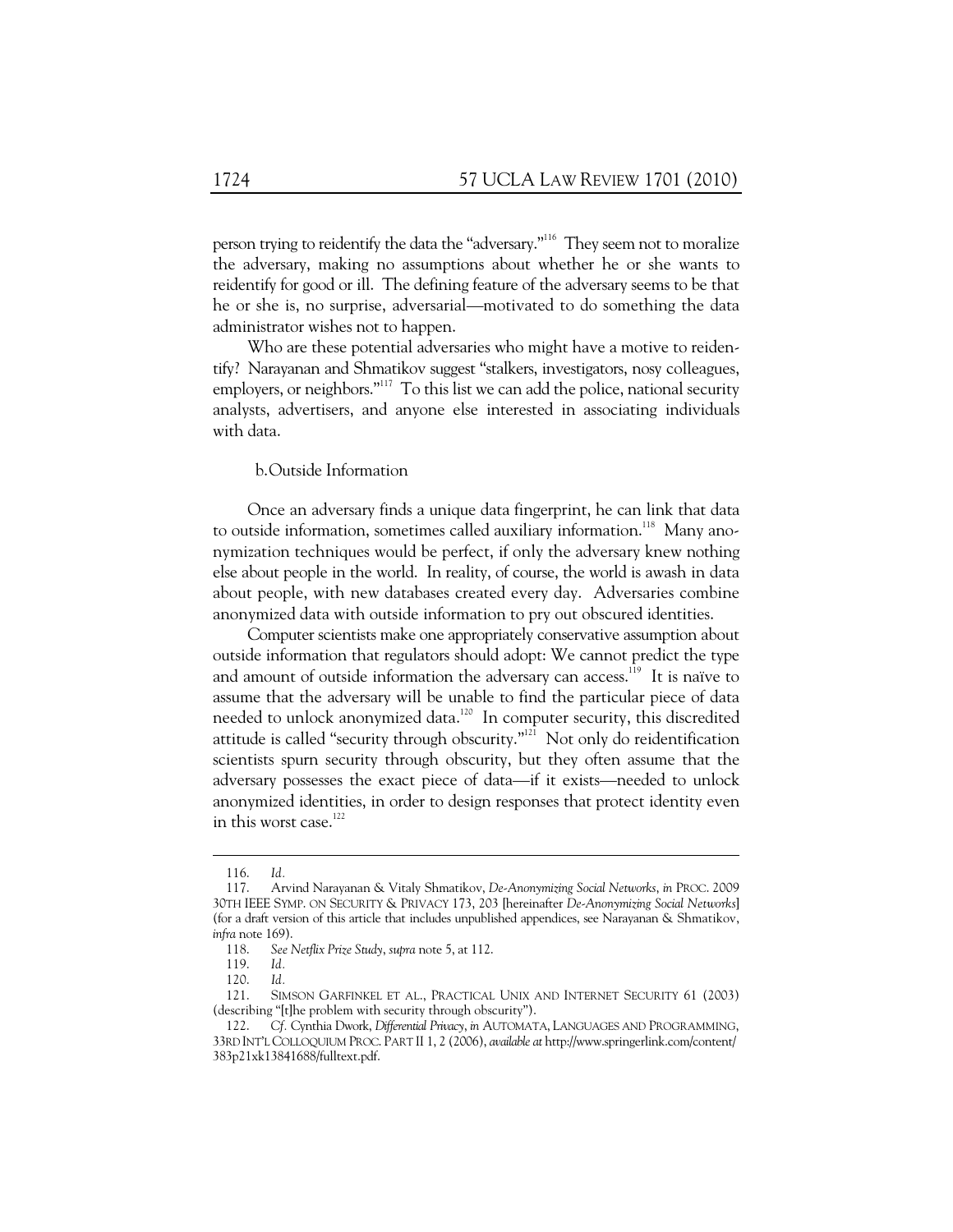It seems wise to adopt this aggressively pessimistic assumption of perfect outside information given the avalanche of information now available on the internet<sup>123</sup> and, in particular, the rise of blogs and social networks. Never before in human history has it been so easy to peer into the private diaries of so many people.<sup>124</sup> Alessandro Acquisti and Ralph Gross—researchers who developed an efficient algorithm for using public data to guess people's social security numbers<sup>125</sup>—call this the "age of self-revelation."<sup>126</sup>

As only one example among many, in early 2009, many Facebook users began posting lists called "25 random things about me."<sup>127</sup> The implicit point of the exercise was to bare one's soul—at least a little—by revealing secrets about oneself that friends would not already know.<sup>128</sup> "25 random things about me" acts like a reidentification virus<sup>129</sup> because it elicits a vast amount of secret information in a concise, digital format. This is but one example of the rich outside information available on social networking websites. It is no surprise that several researchers have already reidentified people in anonymized social networking data.<sup>130</sup>

#### c.The Basic Principle: Of Crossed Hands and Inner Joins

One computer security expert summarized the entire field of reidentification to me with a simple motion: He folded his hands together, interleaving his fingers, like a parishioner about to pray. This simple mental image nicely summarizes the basic reidentification operation. If you imagine that your left hand is anonymized data, your right hand is outside information, and your interleaved fingers are places where information from the left matches the right, this image basically captures how reidentification is achieved.

 <sup>123.</sup> *See* Lakshmanan & Ng, *supra* note 46, at 13:3 ("The assumption that there is no partial [outside] information out there is simply unrealistic in this Internet era.").

 <sup>124.</sup> *Cf. De-Anonymizing Social Networks*, *supra* note 117, at 173–74 (describing sharing of information obtained from social networks).

 <sup>125.</sup> Alesandro Acquisti & Ralph Gross, *Predicting Social Security Numbers from Public Data*, 106 NAT'L ACAD. SCI. 10975 (2009).

 <sup>126.</sup> Acquisti & Gross, *supra* note 54.

 <sup>127.</sup> Douglas Quenqua, *Ah, Yes, More About Me? Here are '25 Random Things'*, N.Y. TIMES, Feb. 4, 2009, at E6.

 <sup>128.</sup> *See id.* 

 <sup>129.</sup> *E.g.*, Michael Kruse, *25 Random Things About Me to Keep You Caring*, ST. PETERSBURG TIMES, Feb. 23, 2009, *available at* http://www.tampabay.com/features/humaninterest/article978293.ece.

<sup>130</sup>*. De-Anonymizing Social Networks*, *supra* note 117, at 177; *see also* Lars Backstrom, Cynthia Dwork & Jon Kleinberg, *Wherefore Art Thou R3579X? Anonymized Social Networks, Hidden Patterns, and Structural Steganography*, *in* 16TH INT'L WORLD WIDE WEB CONFERENCE PROC. 181 (2007), *available at* http://portal.acm.org/citation.cfm?id=1242598.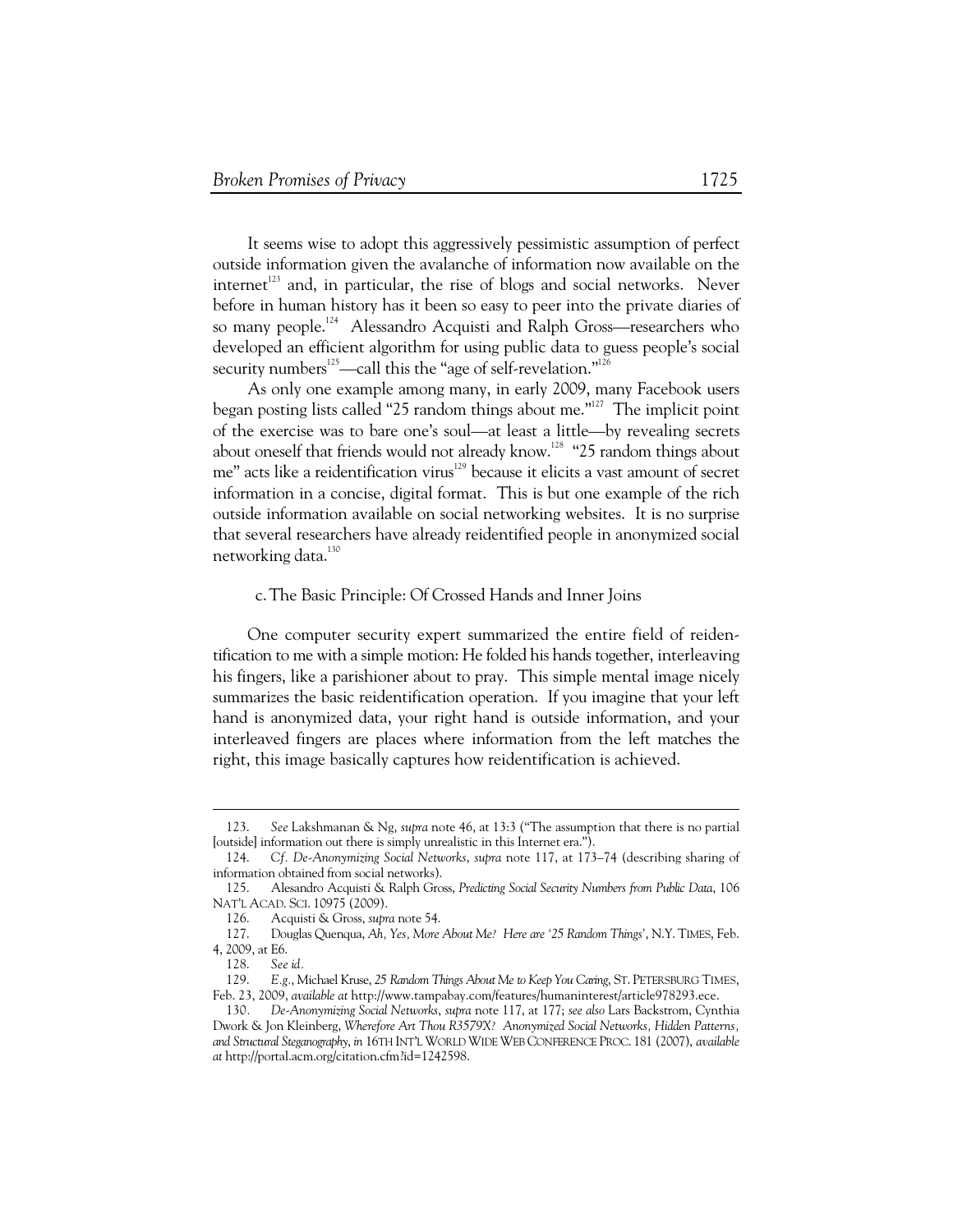Database administrators call the hand-folding operation an "inner join."<sup>131</sup> An inner join is an operation combining two database tables, connecting rows from one to rows from the other by matching shared information.<sup>132</sup> When the rows in the tables represent people, an inner join assumes that rows in which critical fields match refer to the same person, and can be combined into one row in the output table.<sup>133</sup> For example, if an adversary has one table that looks like this:

| Race  | <b>Birth Date</b> | <b>Sex</b> | <b>ZIP</b><br>Code | Complaint       |
|-------|-------------------|------------|--------------------|-----------------|
| Black | 9/20/1965         | Male       | 02141              | Short of breath |
| Black | 2/14/1965         | Male       | 02141              | Chest pain      |
| Black | 10/23/1965        | Female     | 02138              | Painful eye     |
| Black | 8/24/1965         | Female     | 02138              | Wheezing        |
| Black | 11/7/1964         | Female     | 02138              | Aching joints   |
| Black | 12/1/1964         | Female     | 02138              | Chest pain      |
| White | 10/23/1964        | Male       | 02138              | Short of breath |
| White | 3/15/1965         | Female     | 02139              | Hypertension    |
| White | 8/13/1964         | Male       | 02139              | Aching joints   |
| White | 5/5/1964          | Male       | 02139              | Fever           |
| White | 2/13/1967         | Male       | 02138              | Vomiting        |
| White | 3/21/1967         | Male       | 02138              | Back pain       |

TABLE 5: Anonymized Database

 <sup>131.</sup> Indeed, in common database systems "INNER JOIN" is the command used to perform such an operation. *See, e.g.*, ALAN BEAULIEU, LEARNING SQL 77 (2005); ANDY OPPEL & ROBERT SHELDON, SQL: A BEGINNER'S GUIDE 264 (2009); ALLEN G. TAYLOR, SQL ALL-IN-ONE DESK REFERENCE FOR DUMMIES 309 (2007); PAUL WILTON & JOHN COLBY, BEGINNING SQL 90–93 (2005).<br>132. See BEAULIEU, supra note 131.

 <sup>132.</sup> *See* BEAULIEU, *supra note* 131.

 <sup>133.</sup> *See id.* This simple example necessarily masks some complexity. For example, reidentifiers must contend with noisy data—errors that cause false positives and false negatives in the inner join. They use probability theory to spot both of these kinds of errors. *See Netflix Prize Study*, *supra* note 5, at 120.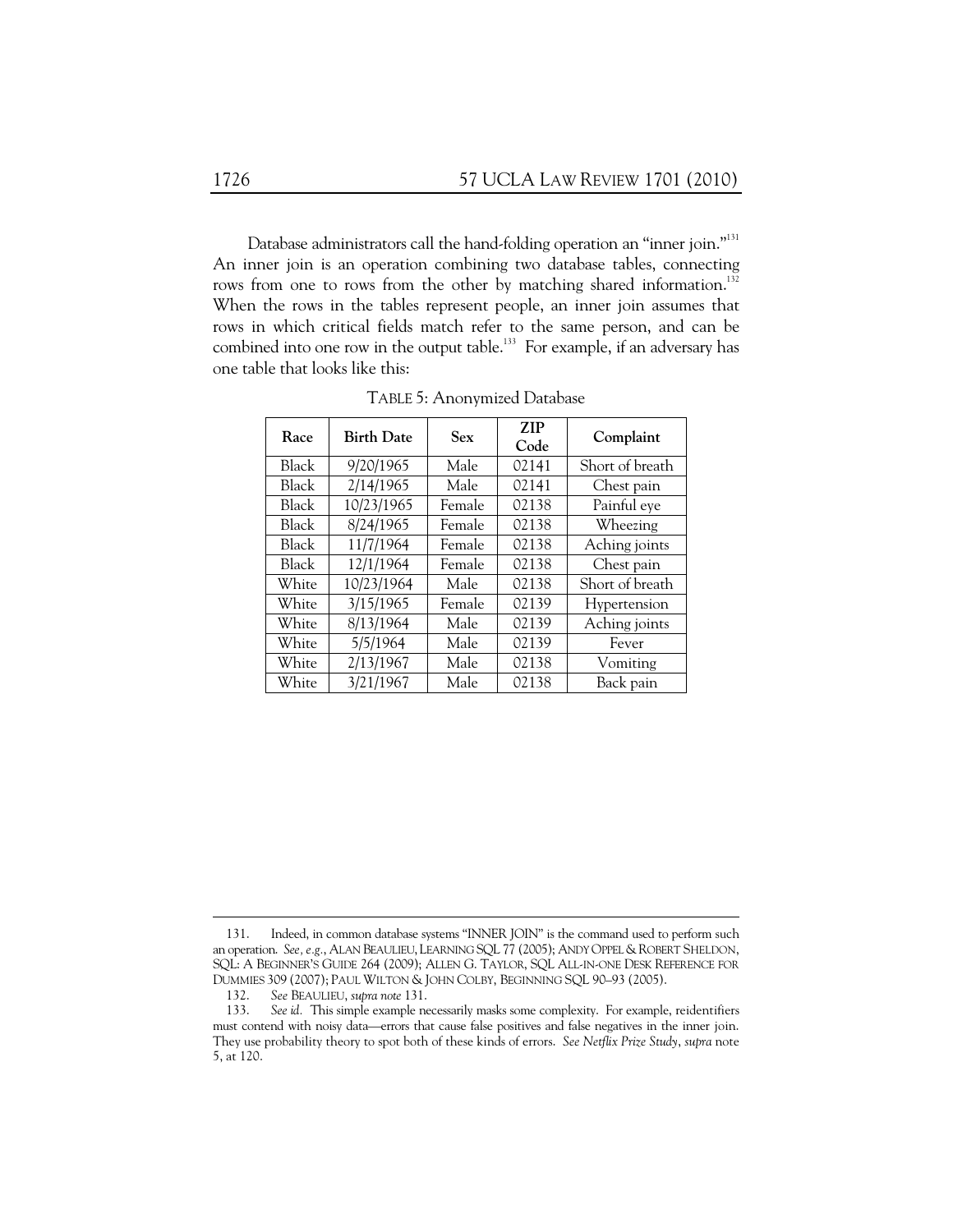and a separate table that looks like this:

| Name   | <b>Birth Date</b> | <b>Sex</b> | <b>ZIP</b><br>Code | Smoker?  |
|--------|-------------------|------------|--------------------|----------|
| Daniel | 2/14/1965         | Male       | 02141              | Yes      |
| Forest | 10/23/1964        | Male       | 02138              | Yes      |
| Helen  | 11/7/1964         | Feale      | 02138              | $\rm No$ |
| Hilary | 3/15/1965         | Female     | 02139              | No       |
| Kate   | 10/23/1965        | Female     | 02138              | No       |
| Marion | 8/24/1965         | Female     | 02138              | Yes      |

TABLE 6: Database Including PII

and she performs an inner join on the birth date, sex, and ZIP code columns, she would produce this:

| Name   | Race  | <b>Birth Date</b> | <b>Sex</b> | <b>ZIP</b><br>Code | Complaint       | Smoker? |
|--------|-------|-------------------|------------|--------------------|-----------------|---------|
| Daniel | Black | 2/14/1965         | Male       | 02141              | Chest pain      | Yes     |
| Kate   | Black | 10/23/1965        | Female     | 02138              | Painful eye     | No      |
| Marion | Black | 8/24/1965         | Female     | 02138              | Wheezing        | Yes     |
| Helen  | Black | 11/7/1964         | Female     | 02138              | Aching joints   | No      |
| Forest | White | 10/23/1964        | Male       | 02138              | Short of breath | Yes     |
| Hilary | White | 3/15/1965         | Female     | 02139              | Hypertension    | No      |

TABLE 7: Inner Join of Tables 5 and 6 on Birth Date/ZIP/Sex

Notice that with the two joined tables, the sum of the information is greater than the parts. From the first table alone, the adversary did not know that the white male complaining of shortness of breath was Forest, nor did he know that the person was a smoker. From the second table alone, the adversary knew nothing about Forest's visit to the hospital. After the inner join, the adversary knows all of this.

### 3. Responding to Objections

In the rest of this Article, I draw many lessons from the three stories presented above and use these lessons to call for aggressive regulatory responses to the failure of anonymization. I anticipate, and in some cases I have confronted, several objections to these interpretations and prescriptions that deserve responses.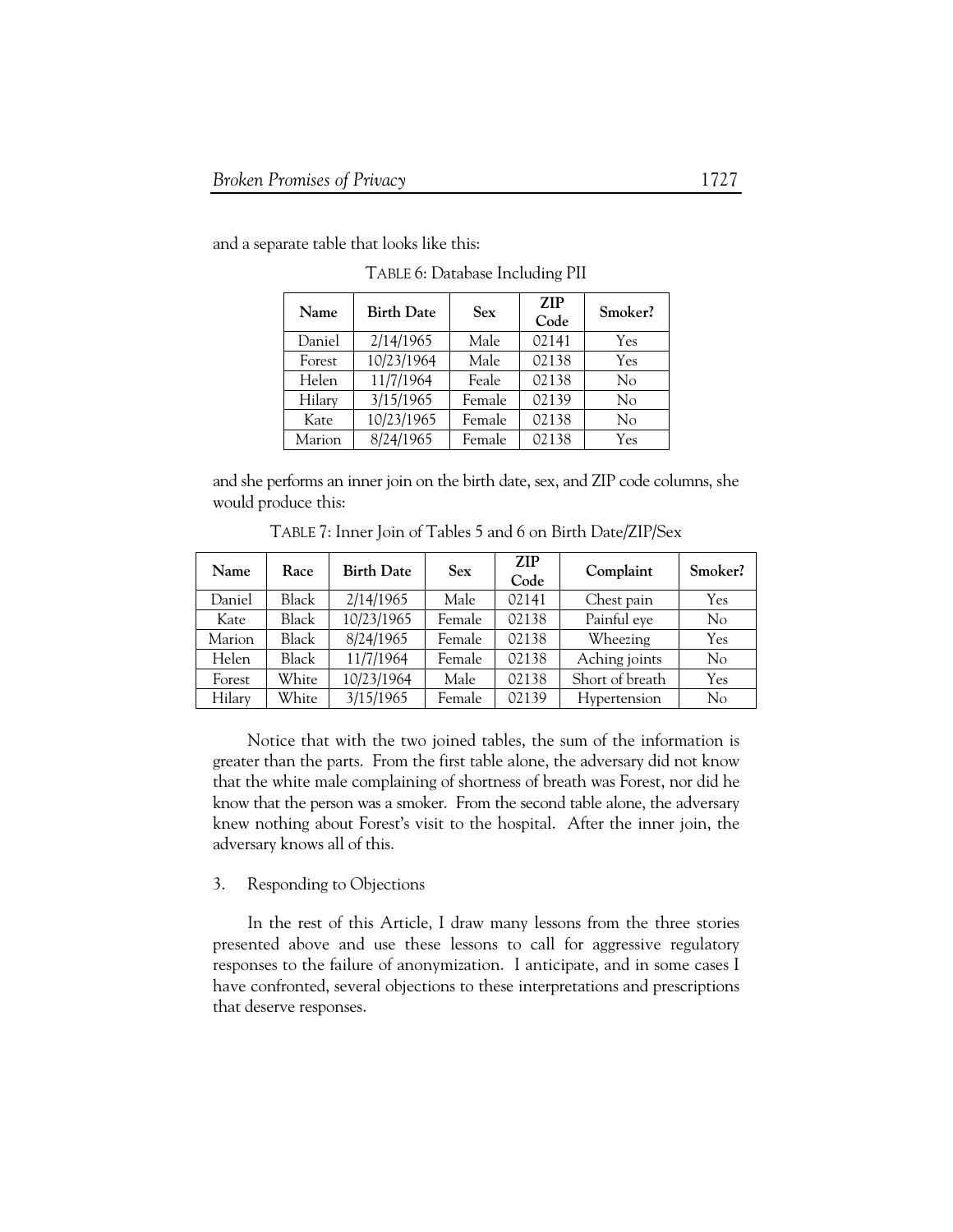### a.No Harm, No Foul

The three stories above demonstrate well the power of reidentification, but they do not demonstrate how reidentification can be used to harm people. The researchers described are professional journalists or academics, and ethical rules and good moral judgment limited the harm they caused. But do not be misled if the results of these studies seem benign. In Part III, I show how the techniques used in these studies can lead to very real harm, by assembling chains of inferences connecting individuals to harmful facts.<sup>134</sup>

#### b.Examples of Bad Anonymization

Several people have expressed the opinion that the three stories I describe highlight only the peril of bad anonymization.<sup>135</sup> These people have argued that the State of Massachusetts, AOL, and Netflix should have foreseen the vulnerability of their approaches to anonymization.<sup>136</sup> I have many responses.

First, and most fundamentally, the phrase "bad anonymization" is redundant. At least for forget-and-release methods, computer scientists have documented theoretical limits about the type of privacy that can be achieved, which I describe below.<sup>137</sup> Although some researchers have developed new techniques that do better than forget-and-release anonymization, these techniques have significant limitations, and I explore both the techniques and limitations below.<sup>138</sup>

Second, the fact that such sophisticated data handlers were responsible for these three data releases belies the idea that these were the mistakes of amateurs. Indeed, Netflix boasted about how it perturbed the Netflix Prize data before it released it to protect privacy.<sup>139</sup> Likewise, AOL's data release was stewarded by PhDs who seemed aware that they were dealing with sensitive information and approved by high-ranking officials.<sup>140</sup> With hindsight it is easy to argue that these breaches were foreseeable—nobody questions anymore

 <sup>134.</sup> *See infra* Part III.A (describing "the database of ruin").

 <sup>135.</sup> *E.g.*, Khaled El Emam, *Has There Been a Failure of Anonymization?*, ELECTRONIC HEALTH INFORMATION & PRIVACY, Aug. 19, 2009, http://ehip.blogs.com/ehip/2009/08/has-there-been-afailure-of-anonymization.html ("Ohm has taken examples of poorly de-identified datasets that were re-identified and drew broad conclusions from those.").

 <sup>136.</sup> *Id.*

 <sup>137.</sup> *See infra* Part III.B.1.

 <sup>138.</sup> *See infra* Part III.B.2 and III.B.3.

 <sup>139.</sup> Netflix Prize: FAQ, *supra* note 92 ("Even if, for example, you knew all your own ratings and their dates you probably couldn't identify them reliably in the data because only a small sample was included (less than one-tenth of our complete dataset) and that data was subject to perturbation.").

 <sup>140.</sup> Zeller, Jr., *supra* note 78.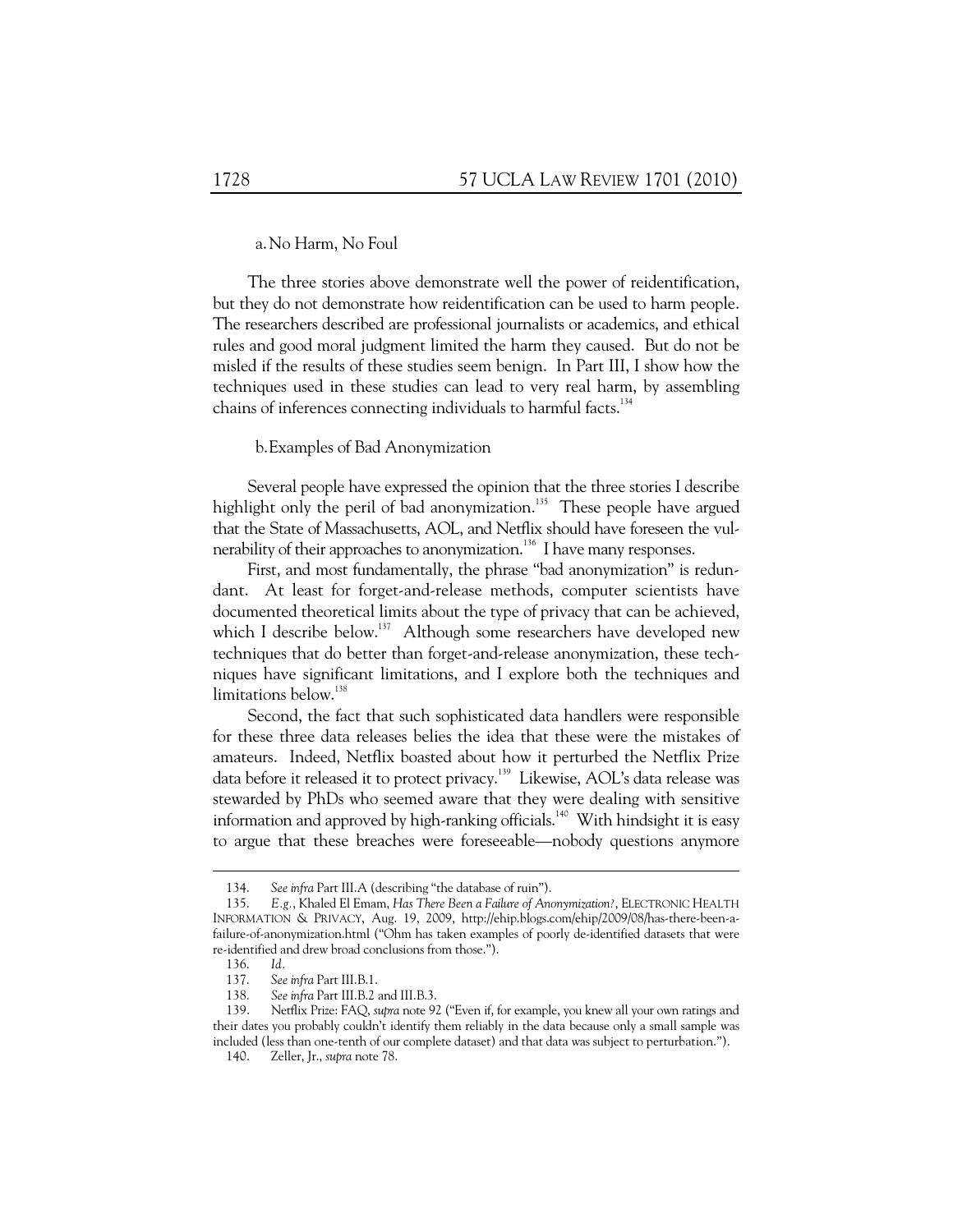whether search queries can be used to identify users—but the past failure of foresight by sophisticated data handlers should give us pause about present claims of bad anonymization.

Third, when one considers the mistakes that have been made by sophisticated data handlers, one can begin to imagine the mistakes being made by the legions of less-sophisticated data handlers, the thousands of IT professionals with no special training in anonymization who are responsible for anonymizing millions of corporate databases. Even if we can divide anonymization cases into good and bad piles, it is safe to assume that the bad towers over the good.

Finally, even if we could teach every data handler in the world how to avoid the mistakes of the past—a daunting and expensive proposition—our new, responsible approach to anonymization would still do nothing to protect all of the data anonymized in the past. Database owners could reanonymize databases they still controlled, but they would not be able to secure the data they shared or redistributed in the past.

## c.The Problem of Public Release

It would also be a mistake to conclude that the three stories demonstrate only the peril of public release of anonymized data. Some might argue that had the State of Massachusetts, AOL and Netflix kept their anonymized data to themselves, or at least shared the data much less widely, we would not have had to worry about data privacy.

There is obviously some logic to this objection. In Part IV, I argue that regulators should treat publicly released data differently than privately used data.<sup>141</sup>

On the other hand, we should not be surprised that we learned the lessons of reidentification only after public releases of data. Reidentification researchers can only reidentify that which they can access. But other people with access to less-public information might be reidentifying in private, keeping the results to themselves. Any time data is shared between two private parties, we should worry about the possibility of reidentification.

Moreover, we must not forget that anonymization is also used by companies as an internal privacy control—to allow Department A to share data with Department B without breaching customer privacy.<sup>142</sup> Just because data is kept wholly within a company does not put to rest concerns about expectations

 <sup>141.</sup> *Infra* Part IV.C.1.

 <sup>142.</sup> *See supra* notes 16–17 and accompanying text.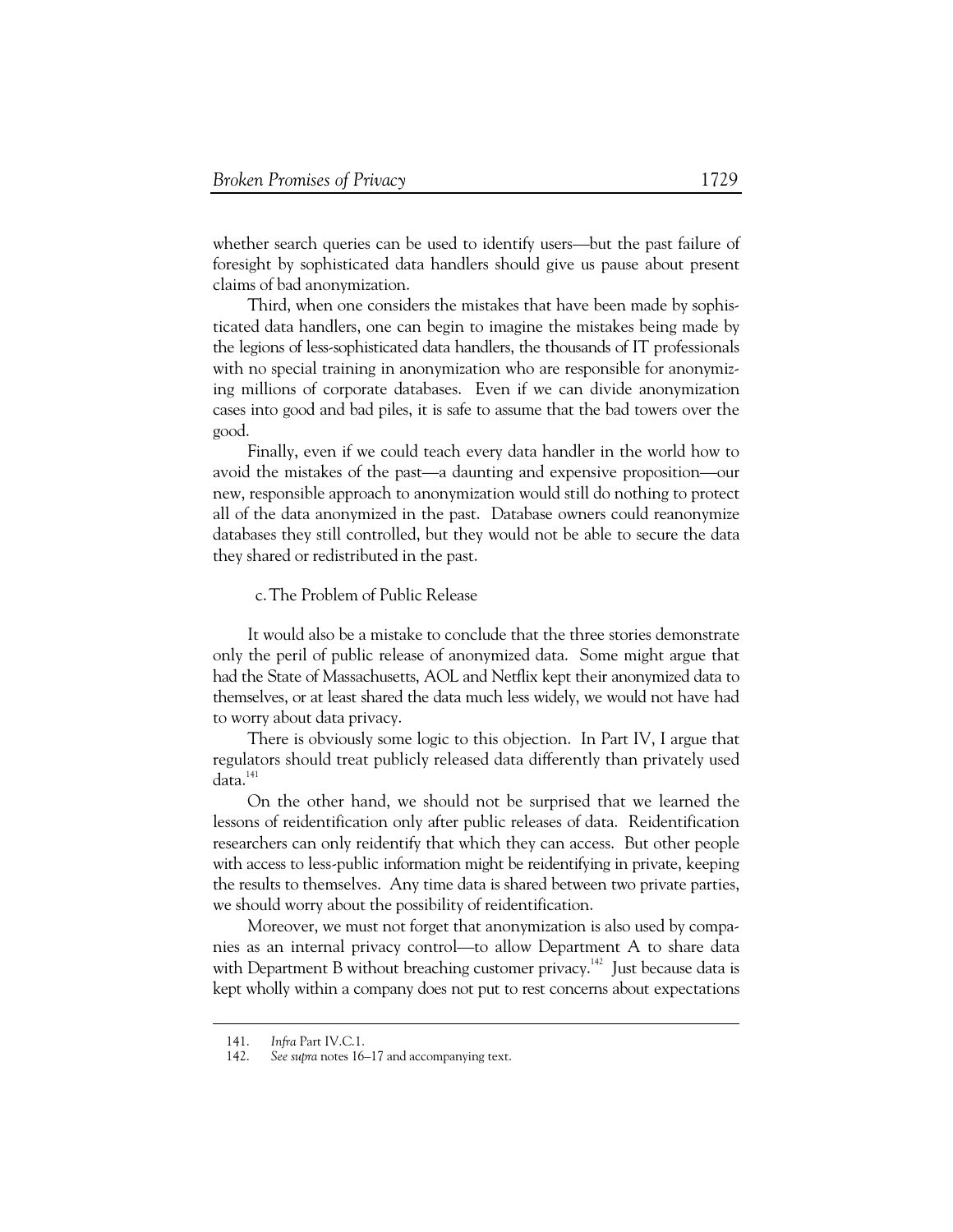of privacy. If a company promises, for example, to share behavioral data with its marketing arm only in anonymized form, we should worry that the power of easy reidentification gives the company the tools needed to break that promise.

d.The Myth of the Superuser

Finally, some might object that the fact that reidentification is possible does not necessarily make it likely to happen. In particular, if there are no motivated, skilled adversaries, then there is no threat. I am particularly sensitive to this objection, because I have criticized those who try to influence policy by exploiting fears of great power, a tactic that relies on what I have called the "Myth of the Superuser."<sup>143</sup>

The power of reidentification, however, is not a Myth of the Superuser story for three reasons: First, reidentification techniques are not Superuser techniques. The Netflix study reveals that it is startlingly easy to reidentify people in anonymized data.<sup>144</sup> Although the average computer user cannot perform an inner join, most people who have taken a course in database management or worked in IT can probably replicate this research using a fast computer and widely available software like Microsoft Excel or Access.<sup>145</sup> Second, the AOL release reminds us about the power of a small group of bored bloggers. And third, there are great financial motivations pushing people to reidentify.<sup>146</sup>

Moreover, I did not claim that feats of great power never happen online. Such a conclusion is provably false. Instead, I argued that because it is so easy to exaggerate power, we should hold those offering stories about online power to try to influence policy to a high standard of proof.<sup>147</sup> I concede that my claim of reidentification power should be held to the high standard of proof, and I argue that I have met that standard.

 <sup>143.</sup> *See generally* Paul Ohm, *The Myth of the Superuser: Fear, Risk, and Harm Online*, 41 U.C. DAVIS L. REV. 1327 (2008).

 <sup>144.</sup> *Netflix Prize Study*, *supra* note 5, at 112.

 <sup>145.</sup> The INNER JOIN command is taught in beginner database texts. *See, e.g.*, OPPEL & SHELDON,*supra* note 131; TAYLOR,*supra* note 131, at 309;WILSON & COLBY,*supra* note 131, at 501.

 <sup>146.</sup> *See* Salvador Ochoa et al., *Reidentification of Individuals in Chicago's Homicide Database: A Technical Legal Study* (unpublished student paper) (2001), *available at* http://web.mit.edu/sem083/www/ assignments/reidentification.html (discussing financial motives pressing people to reidentify including those affecting marketers and blackmailers).

 <sup>147.</sup> *See* Ohm, *supra* note 143, at 1402.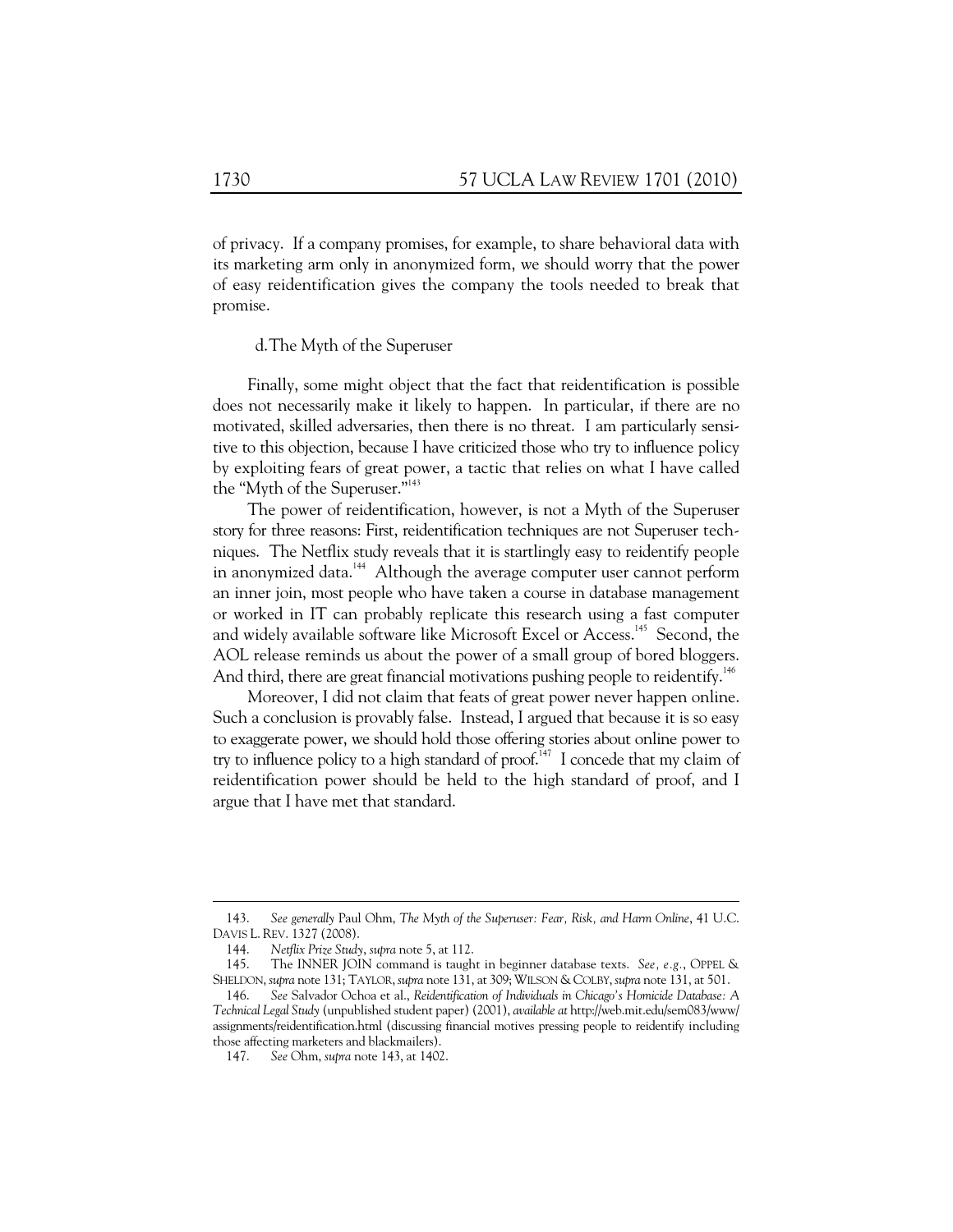### 4. The Intuition Gap

What each of the foregoing objections highlights is the gap in intuition that persists among privacy experts. These privacy experts, primarily lawyers and business executives charged with protecting their companies' users, clients, and customers, cling to the idea that although anonymization may be weaker than we assumed, it has not failed. They may concede the need to change privacy policies or invest a bit more heavily in technology and expertise in response to the studies cited above, but they hope they need only small tweaks like these and not overhauls.

In the meantime, I predict that computer scientists and talented amateurs will continue to release new examples of powerful reidentification, with each announcement shaking those who still cling to false faiths. As have the past announcements, these future announcements will surprise experts by how cheaply, quickly, and easily supposedly robust anonymization will fall. I make these predictions confidently, because the power of reidentification traces two curves, both moving upward incessantly: the power of computer hardware and the richness of outside information.

The future of anonymization and reidentification thus promises years of awkward transition, as the privacy experts on the wrong side of the intuition gap weaken and then finally abandon their faith in anonymization. It may take years—maybe five, maybe more—before most privacy experts accept that they should abandon faith in anonymization, and these will be years filled with dashed hopes and recalibrated expectations. The gap will probably take longer to close than it fairly should, as companies and other interests vested in the cheap, easy promises of anonymization will try to convince others to persist in their faith despite the evidence.

The rest of this Article will mostly skip past the coming, painful years of transition while the intuition gap closes. Instead, it will plan for what happens next, after the intuition gap closes, once we realize that anonymization has failed. What does the failure of anonymization mean for privacy law?

# II. HOW THE FAILURE OF ANONYMIZATION DISRUPTS PRIVACY LAW

Policymakers cannot simply ignore easy reidentification, because for decades they enacted laws and regulations while laboring under the robust anonymization assumption. They must now reexamine every privacy law and regulation to see if the easy reidentification result has thwarted their original designs.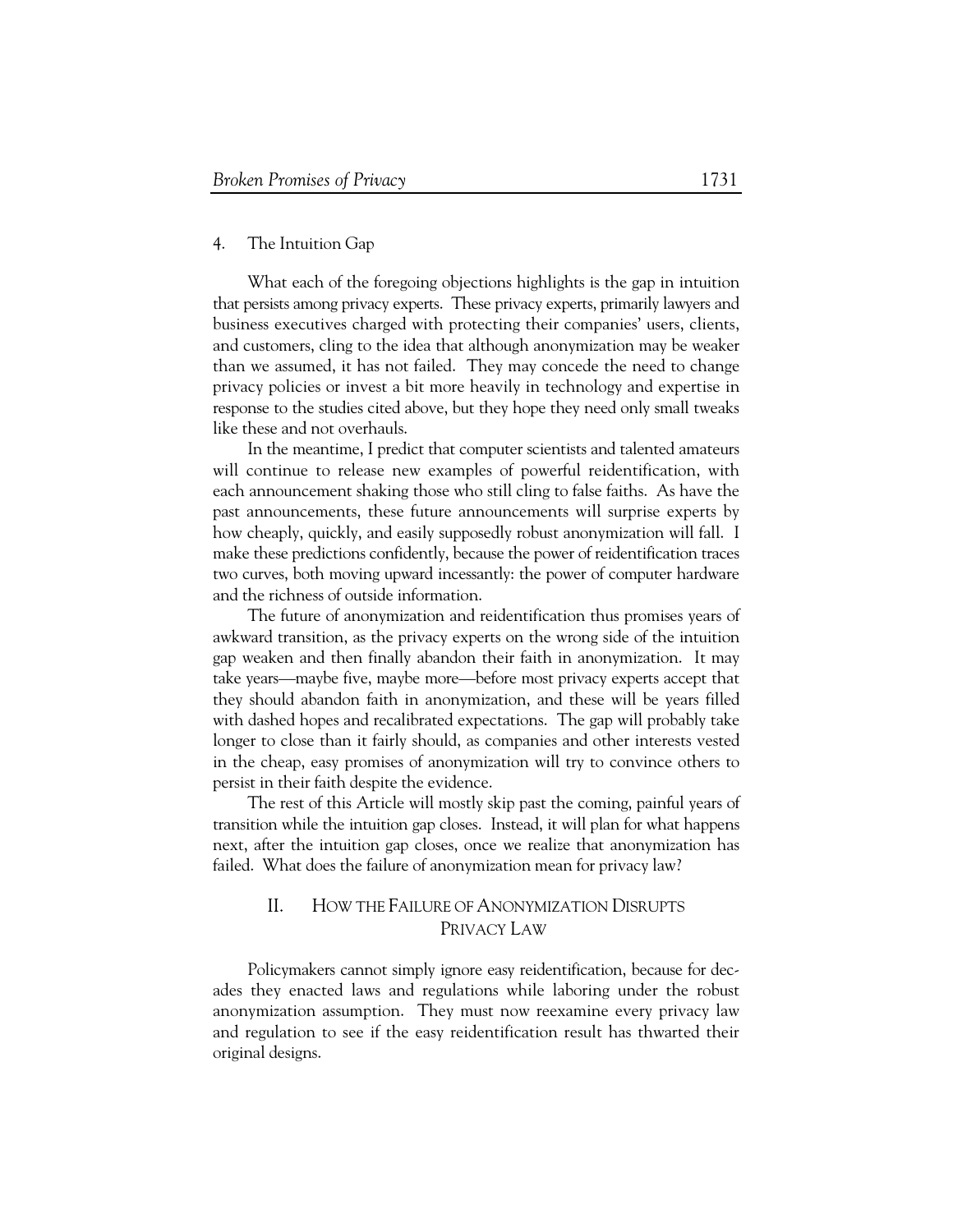Modern privacy laws tend to act preventatively, squeezing down the flow of particular kinds of information in order to reduce predictable risks of harm. In order to squeeze but not cut off valuable transfers of information, legislators have long relied on robust anonymization to deliver the best of both worlds: the benefits of information flow and strong assurances of privacy. The failure of anonymization has exposed this reliance as misguided, throwing carefully balanced statutes out of equilibrium.

At the very least, legislators must abandon the idea that we protect privacy when we do nothing more than identify and remove PII. The idea that we can single out fields of information that are more linkable to identity than others has lost its scientific basis and must be abandoned.

## A. The Evolution of Privacy Law

In the past century, the regulation of privacy in the United States and Europe has evolved from scholarly discussion, to limited common law torts, to broad statutory schemes. Before deciding how to respond to the rise of easy reidentification, we must recognize three themes from this history of privacy law. First, while privacy torts focus solely on compensating injured victims of privacy harms, more recent privacy statutes shift the focus from post hoc redress to problem prevention. Second, this shift has led to the hunt for PII through quasi-scientific exercises in information categorization. Third, legislatures have tried to inject balance into privacy statutes, often by relying on robust anonymization.

### 1. The Privacy Torts: Compensation for Harm

Most legal scholars point to a celebrated nineteenth-century law review article by Samuel Warren and Louis Brandeis, *The Right to Privacy*, 148 as the wellspring of information privacy law. In the article, Warren and Brandeis, alarmed by the rise of tabloid journalism, advocated a new right of privacy, urging courts to allow plaintiffs to bring new privacy torts.<sup>149</sup> The concept of harm—intangible, incorporeal harm to mere feelings, but harm all the same—loomed large in the article. For example, Warren and Brandeis describe victims of privacy deprivations as experiencing "mental suffering,"<sup>150</sup> "mental pain and distress, far greater than could be inflicted by mere bodily

 <sup>148.</sup> Samuel D. Warren & Louis D. Brandeis, *The Right to Privacy*, 4 HARV. L.REV. 193 (1890).

 <sup>149.</sup> Irwin R. Kramer, *The Birth of Privacy Law: A Century Since Warren and Brandeis*, 39 CATH. U. L. REV. 703, 709 (1990).

 <sup>150.</sup> Warren & Brandeis, *supra* note 148, at 213.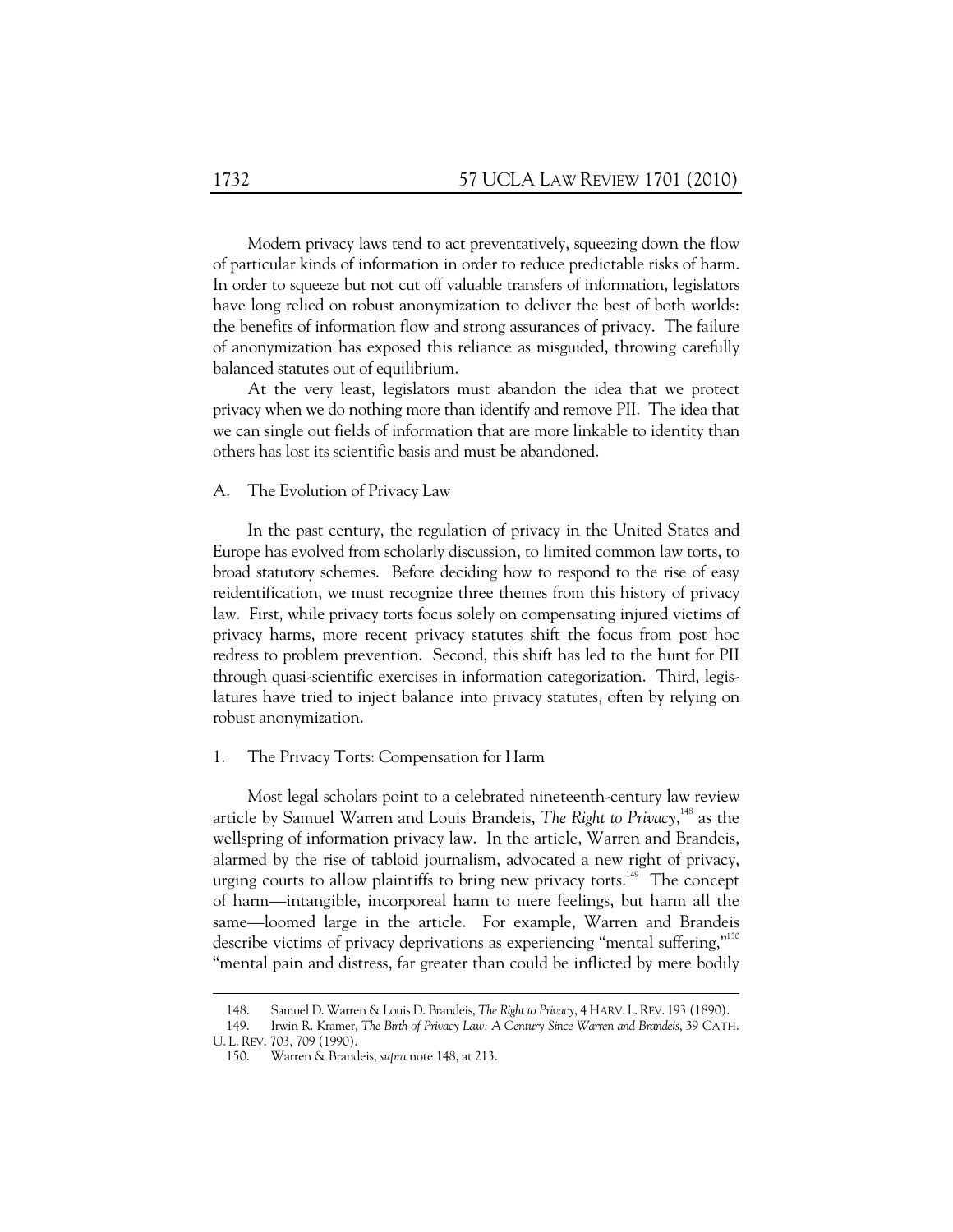injury,"151 and "injury to the feelings."152 That the authors focused on harm is unsurprising because the entire article is a call for "[a]n action of tort for damages in all cases."153

Seventy years later, William Prosser synthesized the case law inspired by Warren and Brandeis into the four privacy torts commonly recognized in U.S. jurisdictions today: (1) intrusion upon the plaintiff's seclusion or solitude, or into his private affairs, (2) public disclosure of embarrassing private facts about the plaintiff, (3) publicity that places the plaintiff in a false light in the public eye, and (4) appropriation, for the defendant's advantage, of the plaintiff's name or likeness.<sup>154</sup> All four require actual injury, as do all torts.<sup>155</sup>

### 2. Shift to Broad Statutory Privacy: From Harm to Prevention and PII

Courts took the lead during the evolution of the privacy torts, $156$  while legislatures stayed mostly in the background, doing little more than occasionally codifying privacy torts.<sup>157</sup> Then, about forty years ago, legislatures began to move to the forefront of privacy regulation, enacting sweeping new statutory privacy protections. The fear of computerization motivated this shift.

In the 1960s, the U.S. government began computerizing records about its citizens, combining this data into massive databases. These actions sparked great privacy concerns.<sup>158</sup> Throughout the decade, commentators described threats to privacy from computerization and helped defeat several government proposals.159 Spurred by this, in 1973 an advisory committee created by the secretary of health, education, and welfare issued a report that proposed a new framework called "Fair Information Principles" (FIPS).<sup>160</sup> The FIPS have

 $\ddot{\phantom{a}}$ 

156. Prosser, *supra* note 154, at 386–89.

157. *E.g.*, N.Y. CIV. RIGHTS LAW §§ 50–51 (McKinney 2007).

 158. PRISCILLA M. REGAN, LEGISLATING PRIVACY: TECHNOLOGY, SOCIAL VALUES, AND PUBLIC POLICY 82 (1995).

 159. Daniel J. Solove, *A Taxonomy of Privacy*, 154 U. PA. L. REV. 477, 506–07 & nn.138–45 (2006).

 <sup>151.</sup> *Id.* at 196.

 <sup>152.</sup> *Id.* at 197.

 <sup>153.</sup> *Id.* at 219.

 <sup>154.</sup> William L. Prosser, *Privacy*, 48 CAL. L. REV. 383 (1960). Prosser was also the reporter for the second Restatement of Torts, in which he also promulgated his four privacy torts. RESTATEMENT (SECOND) OF TORTS § 652B (1977).

 <sup>155.</sup> W. PAGE KEETON ET AL., PROSSER & KEETON ON TORTS 5 (5th ed. 1984) (defining torts as "a body of law which is directed toward the compensation of individuals . . . for losses which they have suffered").

 <sup>160.</sup> U.S. DEP'T OF HEALTH, EDUC., & WELFARE, RECORDS, COMPUTERS, AND THE RIGHTS OF CITIZENS (1973).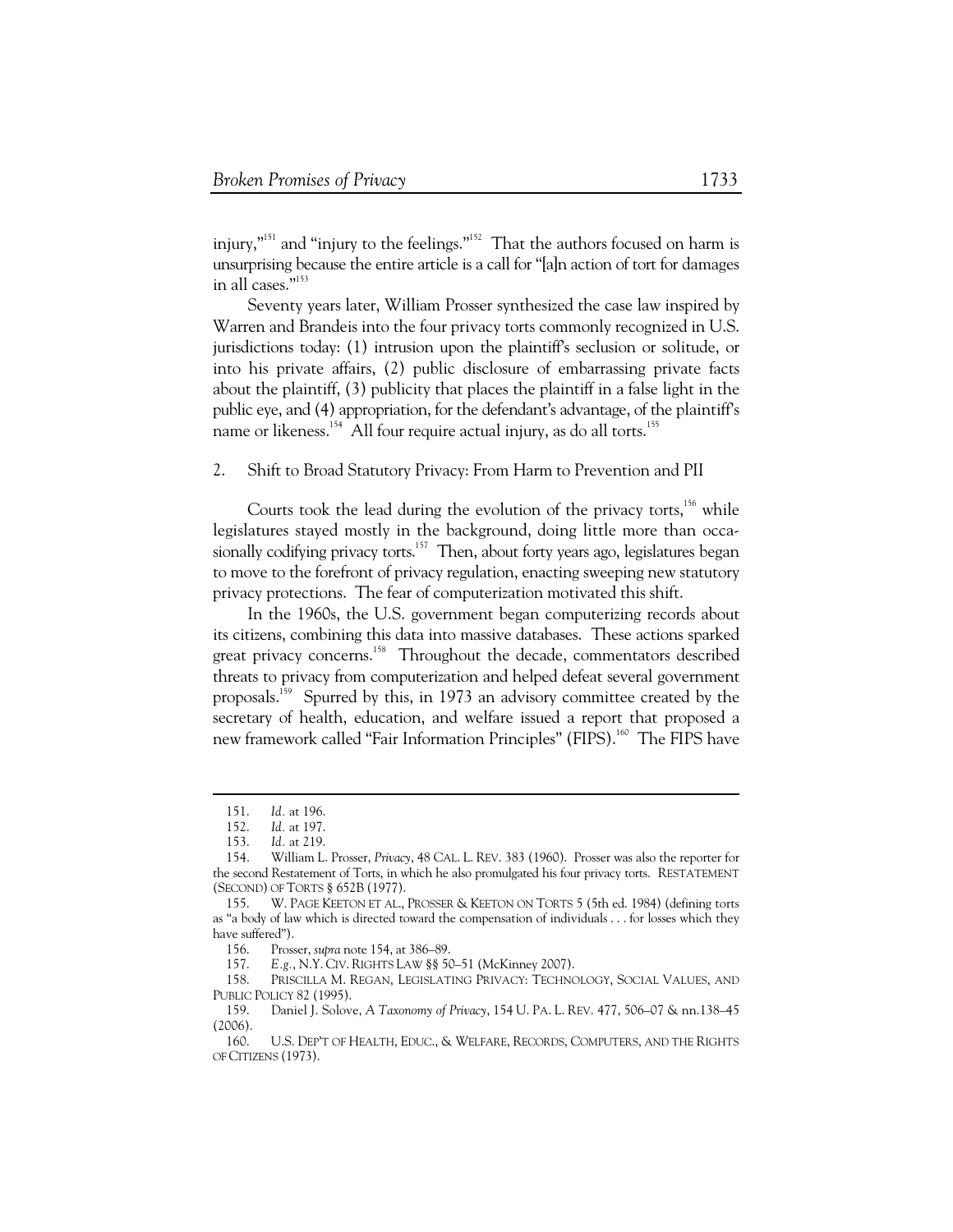been enormously influential, inspiring statutes,<sup>161</sup> law review articles,<sup>162</sup> and multiple refinements.<sup>163</sup>

FIPS require a data protection scheme that provides, among other things, notice and consent, access, data integrity, enforcement, and remedies,<sup>164</sup> but for the present discussion, what the FIPS say is less important than what the FIPS wrought: a very different approach to privacy law, one that embraces rights of privacy that do more than solely redress past harm. Influenced by the FIPS, legislatures have enacted statutes designed to avoid "privacy problems" that have nothing to do with the "injury to feelings" at the heart of the privacy torts. As Dan Solove puts it, "These problems are more structural in nature. . . . They involve less the overt insult or reputational harm to a person and more the creation of the risk that a person might be harmed in the future."<sup>165</sup>

Thus, beginning in the 1970s, Congress began to enact statutes designed to reduce the risk of harm. Congress's approach for crafting these laws is best described as Linnaean. After first identifying a problem—"a risk that a person might be harmed in the future"<sup>166</sup>—lawmakers try to enumerate and categorize types of information that contribute to the risk. They categorize on a macro level (distinguishing between health information, education information, and financial information) and on a micro level (distinguishing between names, account numbers, and other specific data fields). Through this process, they have filled many pages of the U.S. Code with taxonomies of information types that deserve special treatment because of their unusual tendency to cause harm.<sup>167</sup>

Congress has thus embraced a wholly data-centric approach, the PII approach, to protecting privacy. This approach assumes that lawmakers can evaluate the inherent riskiness of data categories, assessing with mathematical precision whether or not a particular data field contributes to the problem enough to be regulated. In doing so, it tends to ignore messier, human factors

 <sup>161.</sup> *E.g.*, The Privacy Act of 1974 "requires agencies to follow the Fair Information Practices when gathering and handling personal data." Daniel J. Solove & Chris Jay Hoofnagle, *A Model Regime of Privacy Protection*, 2006 U. ILL. L. REV. 357, 361 (citing 5 U.S.C. § 552a(e) (2000)).

 <sup>162.</sup> *E.g.*, Marc Rotenberg, *Fair Information Practices and the Architecture of Privacy (What Larry Doesn't Get)*, 2001 STAN. TECH. L. REV. 1; Paul M. Schwartz, *Preemption and Privacy*, 118 YALE L.J. 902, 906–22 pt. I (2009).

 <sup>163.</sup> ORGANISATION FOR ECONOMIC COOPERATION & DEV., OECD GUIDELINES ON THE PROTECTION OF PRIVACY AND TRANSBORDER FLOWS OF PERSONAL DATA (2001), *available at* http://www.uhoh.org/oecd-privacy-personal-data.PDF; Federal Trade Commission, *Fair Information Practice Principles*, http://www.ftc.gov/reports/privacy3/fairinfo.shtm (last visited June 12, 2010).

 <sup>164.</sup> Federal Trade Commission, *supra* note 163.

 <sup>165.</sup> Solove, *supra* note 159, at 487–88.

 <sup>166.</sup> *Id.*

 <sup>167.</sup> *See infra* notes 203–207 (giving examples of statutes that list categories of information).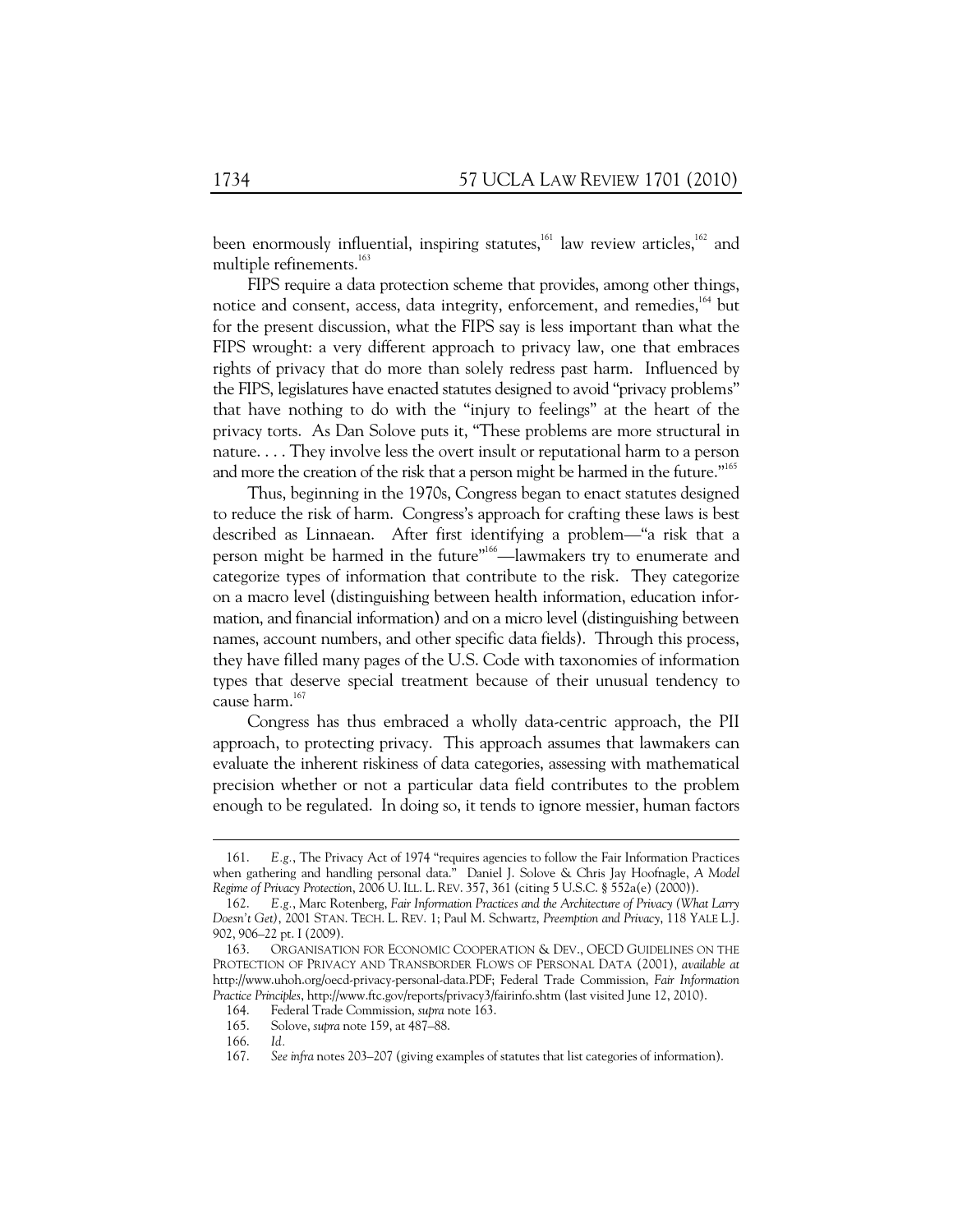that should also factor into a risk assessment, such as the likelihood that someone will be motivated enough to care about a particular dataset.<sup>168</sup>

It is necessary, however, to distinguish between two very different legislative motivations for singling out categories of information. The easy reidentification result calls into question only the second of these motivations. First, some statutes restrict sensitive information, the kind of information that causes fully-realized harm when disclosed.<sup>169</sup> For example, the Driver's Privacy Protection Act (DPPA) singles out "highly restricted personal information," including sensitive categories like "photograph" and "medical or disability information." $170$  Easy reidentification has not disrupted the logic of provisions like this one. Even though robust anonymization has failed, it still makes sense to treat specially those kinds of information that can be used directly to cause harm.

In contrast, lawmakers often single out categories of data for special treatment under the mistaken belief that these categories (and only these) increase the linkability of anonymized data. For instance, the DPPA singles out a second category of personal information, including linkable data fields like social security number and driver identification number, for special, but less restrictive, treatment.171 The law implicitly assumes that this list includes every data field that can link database records to identity—but easy reidentification proves otherwise. When legislators focus on linkability and identifiability in this way, they enshrine release-and-forget, deidentification, PII-removal approaches to anonymization into law. This approach to legislation makes little sense in light of the advances in easy reidentification.

### 3. How Legislatures Have Used Anonymization to Balance Interests

Writing about the privacy torts, William Prosser said that "[i]n determining where to draw the line the courts have been invited to exercise nothing less than a power of censorship over what the public may be permitted to read."<sup>172</sup> So too is every privacy statute an "exercise [in] the power of censorship."<sup>173</sup> These laws restrict the free flow of information. This should give lawmakers

 <sup>168.</sup> *See infra* Part IV.B (discussing motive).

 <sup>169.</sup> Arvind Narayanan & Vitaly Shmatikov, *De-Anonymizing Social Networks*, http://userweb.cs. utexas.edu/~shmat/shmat\_oak09.pdf, app. B (last visited June 12, 2010) (noting that some laws single out information that "itself is sensitive," while others seek to prevent "deductive disclosure"). This paper was later published without appendices. *See De-Anonymizing Social Networks*, *supra* note 117.

 <sup>170. 18</sup> U.S.C. § 2725(3)-(4) (2006).

 <sup>171.</sup> *Id.* 

 <sup>172.</sup> Prosser, *supra* note 154, at 413.

 <sup>173.</sup> *Id.*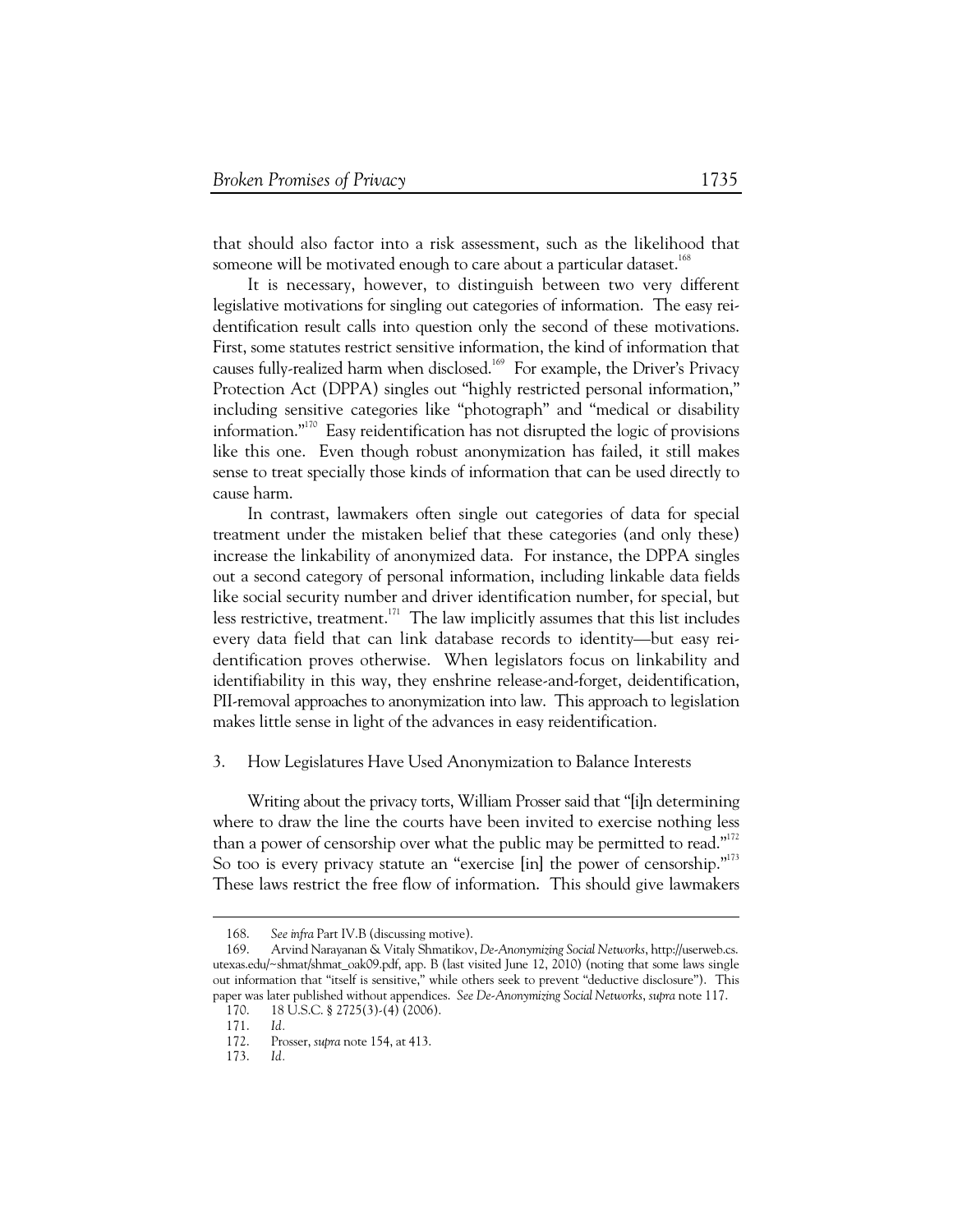great pause. The free flow of information fuels the modern economy, nourishes our hunger for knowledge, shines a light on the inner workings of powerful institutions and organizations, and represents an exercise of liberty.<sup>174</sup> Before enacting any privacy law, lawmakers should weigh the benefits of unfettered information flow against its costs and must calibrate new laws to impose burdens only when they outweigh the harms the laws help avoid.

But for the past forty years, legislators have deployed a perfect, silver bullet solution—anonymization—that has absolved them of the need to engage in overt balancing. Anonymization liberated lawmakers by letting them gloss over the measuring and weighing of countervailing values like security, innovation, and the free flow of information. Regardless of whether those countervailing values weighed heavily, moderately, or barely at all, they would always outweigh the minimized risk to privacy of sharing anonymized data, which lawmakers believed to be almost nil thanks to anonymization. The demise of robust anonymization will throw the statutes legislatures have written out of balance, and lawmakers will need to find a new way to regain balance lost.

Consider how legislatures in two jurisdictions have relied upon anonymization to bring supposed balance to privacy law: the U.S.'s Health Insurance Portability and Accountability Act (HIPAA) and the EU's Data Protection Directive.

#### a.How HIPAA Used Anonymization to Balance Health Privacy

In 1996, the U.S. Congress enacted the Health Insurance Portability and Accountability Act (HIPAA), hoping to improve healthcare and health insurance in this country.175 Among the other things it accomplishes, HIPAA is a significant privacy law. Title II of the Act mandates compliance with health privacy regulations, which have been promulgated by the Department

 <sup>174.</sup> *See* Kent Walker, *Where Everybody Knows Your Name: A Pragmatic Look at the Costs of Privacy and the Benefits of Information Exchange*, 2000 STAN. TECH. L. REV. 2, 7–21 (enumerating the benefits of shared information).

 <sup>175.</sup> Pub. L. No. 104-191, 110 Stat. 1936 (1996). According to the preamble to the Act, the purpose of HIPAA is:

To amend the Internal Revenue Code of 1986 to improve portability and continuity of health insurance coverage in the group and individual markets, to combat waste, fraud, and abuse in health insurance and health care delivery, to promote the use of medical savings accounts, to improve access to long-term care services and coverage, to simplify the administration of health insurance, and for other purposes.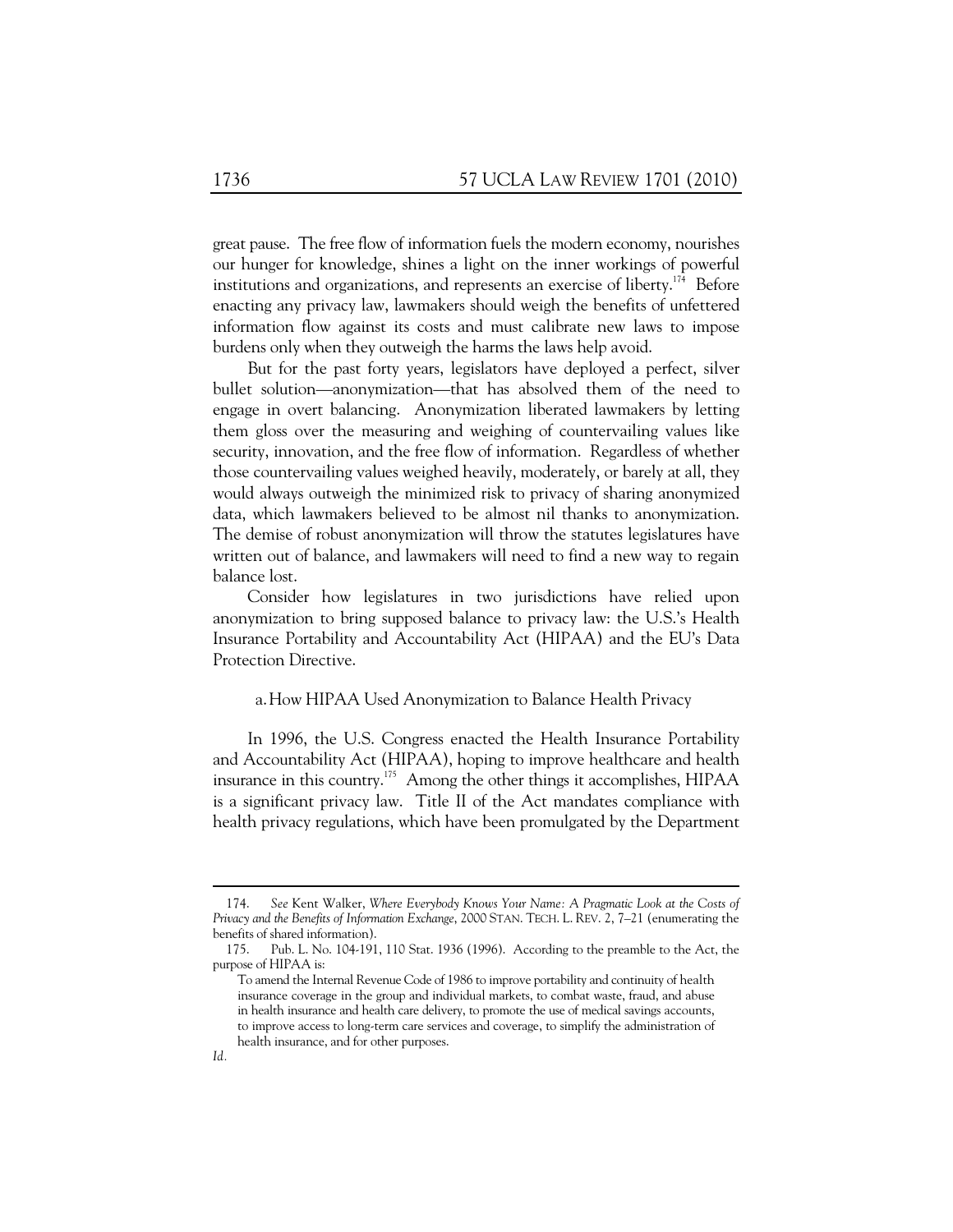of Health and Human Services (HHS) and are now known as the HIPAA Privacy Rule.<sup>176</sup>

In many ways, the HIPAA Privacy Rule represents the high-water mark for use of PII to balance privacy risks against valuable uses of information.<sup>177</sup> HIPAA demonstrates Congress's early sensitivity to the power of reidentification, through its treatment of what it calls the "de-identification of health information" (DHI).<sup>178</sup> HIPAA itself exempts data protected by DHI from any regulation whatsoever, $179$  but defines DHI so as to allow for further regulatory interpretation—and HHS has used this statutory mandate to define DHI as information that "does not identify an individual" nor provide "a reasonable basis to believe that the information can be used to identify an individual."180

HHS's Privacy Rule elaborates this vague reasonability standard further in two alternate ways. First, under the so-called "statistical standard," data is DHI if a statistician or other "person with appropriate knowledge...and experience" formally determines that the data is not individually identifiable.<sup>181</sup> Second, data is DHI under the so-called "safe harbor standard" if the covered entity suppresses or generalizes eighteen enumerated identifiers.<sup>182</sup> The Privacy Rule's list is seemingly exhaustive—perhaps the longest such list in any privacy regulation in the world. Owing to the release of Dr. Sweeney's study around the same time, the Privacy Rule requires the researcher to generalize birth dates to years<sup>183</sup> and ZIP codes to their initial three digits.<sup>184</sup>

Congress and HHS concluded simply that by making data unidentifiable, health professionals could trade sensitive information without impinging on patient privacy. Moreover, they froze these conclusions in amber, enumerating a single, static list, one they concluded would protect privacy in all health privacy contexts.<sup>185</sup> In promulgating the Privacy Rule, regulators relied on their

 <sup>176.</sup> *Id.* § 264 (directing the secretary of Health and Human Services to submit standards for protecting privacy); HIPAA Privacy Rule, 45 C.F.R. §§ 160, 164 (2009).

 <sup>177.</sup> Jay Cline, *Privacy Matters: When Is Personal Data Truly De-Identified?*, COMPUTERWORLD, July 24, 2009, http://www.computerworld.com/s/article/9135898/Privacy\_matters\_When\_is\_personal\_ data\_truly\_de\_identified ("No other country has developed a more rigorous or detailed guidance for how to convert personal data covered by privacy regulations into non-personal data."). HIPAA is not the most recent information privacy law enacted in the U.S. *See, e.g.*, Gramm-Leach-Bliley Act of 1999, Pub. L. No. 106-102, (codified as 15 U.S.C. §§ 6801–6809 (2006)); Children's Online Privacy Protection Act of 1998, Pub. L. No. 106-170, (codified as 15 U.S.C. §§ 6501–6506 (2006)).

 <sup>178.</sup> *See* 45 C.F.R. §§ 164.502(d)(2), 164.514(a), (b) (2009).

 <sup>179.</sup> *Id.* 

 <sup>180.</sup> *Id.* § 164.514(a).

 <sup>181.</sup> *Id.* § 164.514(b)(1).

 <sup>182.</sup> *Id.* § 164.514(b)(2).

 <sup>183.</sup> *Id.* § 164.514(b)(2)(C).

 <sup>184.</sup> *Id.* § 164.514(b)(2)(B) (allowing only two digits for ZIP codes with 20,000 or fewer residents).

 <sup>185.</sup> Since promulgating the safe harbor list almost a decade ago, HHS has never amended it.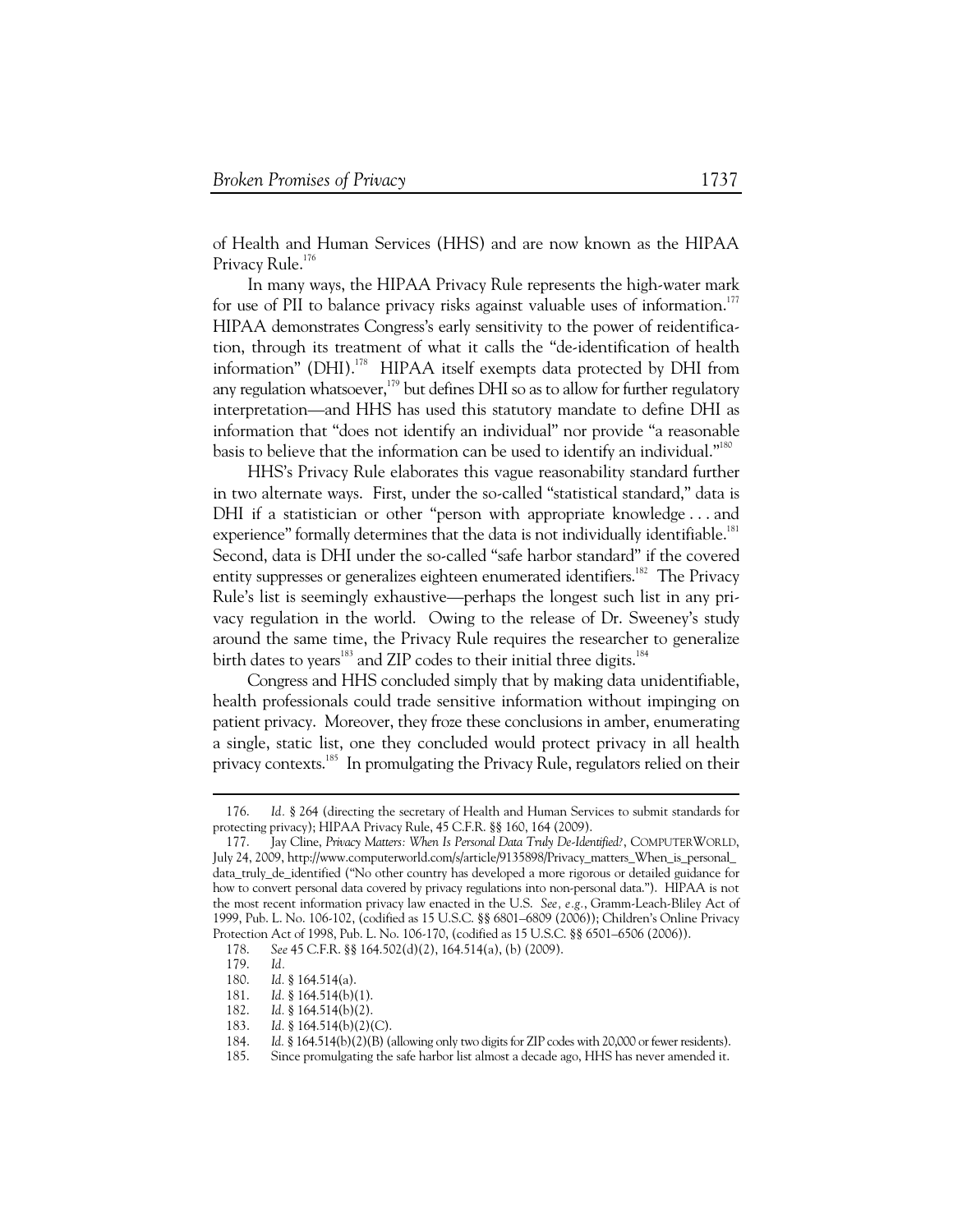faith in the power of anonymization as a stand-in for a meaningful costbenefit balancing. This is an opportunity lost, because it is hard to imagine another privacy problem with such starkly presented benefits and costs. On one hand, free exchange of information among medical researchers can help them develop treatments to ease human suffering and save lives. On the other hand, medical secrets are among the most sensitive we hold. It would have been quite instructive to see regulators explicitly weigh such stark choices.

By enumerating eighteen identifiers, the Privacy Rule assumes that any other information that might be contained in a health record cannot be used to reidentify. We now understand the flaw in this reasoning, and we should consider revising the Privacy Rule as a result.<sup>186</sup>

# b.How the EU Data Protection Directive Used Anonymization to Balance Internet Privacy

EU lawmakers have also relied upon the power of anonymization to avoid difficult balancing questions. Unlike the American approach with HIPAA, however, the EU enacted a broad, industry-spanning law,<sup>187</sup> the Data Protection Directive, which purports to cover any "personal data" held by any data administrator.<sup>188</sup> Data is personal data if it can be used to identify someone "directly or indirectly, in particular by reference to an identification number or to one or more factors specific to his physical, physiological, mental, economic, cultural or social identity."<sup>189</sup>

The EU never intended the Directive to apply to all data. Instead, it meant for "personal data" to exclude at least some data—data that was not "directly or indirectly" identifiable, such as anonymized data—from regulation. Like their U.S. counterparts, EU lawmakers imagined they could strike a balance through the power of technology. If anonymization worked, data administrators could freely share information so long as data subjects were no longer "directly or indirectly" identifiable. With this provision, EU lawmakers sought to preserve space in society for the storage and transfer of anonymized data, thereby providing room for unencumbered innovation and free expression.

 <sup>186.</sup> *See infra* Part IV.D.1.

 <sup>187.</sup> The Directive obligates EU countries to transpose its rules into domestic laws within a set time frame. Eur. Comm'n Justice & Home Affairs, *Transposition of the Data Protection Directive*, http://ec.europa.eu/justice\_home/fsj/privacy/lawreport/index\_en.htm (last visited June 12, 2010).

 <sup>188.</sup> EU Data Protection Directive, *supra* note 3, art. 2(a).

 <sup>189.</sup> *Id.*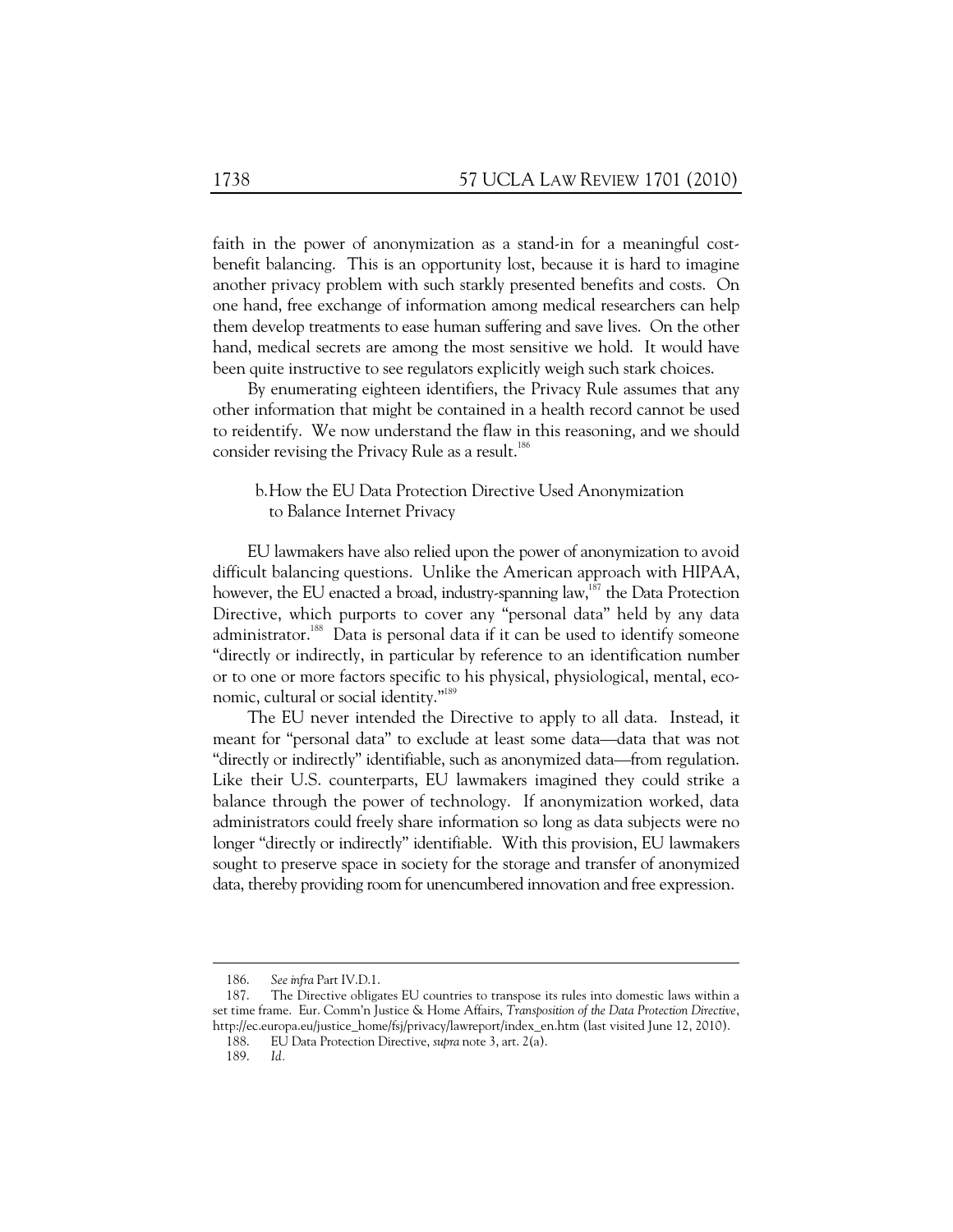Whether and to what extent the Directive retains such a preserve has been debated in the internet privacy context.<sup>190</sup> For several years, the EU has clashed with companies like Google, Yahoo, and Microsoft over what they must do to protect databases that track what their users do online.<sup>191</sup> Much of this debate has turned on what companies must do with stored IP addresses. An IP address is a numeric identifier assigned to every computer on the internet.<sup>192</sup> Just as a social security number identifies a person, an IP address identifies a computer, so an IP address can tie online conduct to location and identity.<sup>193</sup> Every computer reveals its IP address to every other computer it contacts,  $194$  so every time I visit Google, my computer reveals its IP address to a Google computer.<sup>195</sup> Following longstanding industry practice, Google records my IP address along with details about what I am doing when using Google's services.<sup>196</sup>

Google has argued to the EU that it protects the privacy of its users using anonymization, by throwing away part, not all, of every IP address.<sup>197</sup> Specifically, an IP address is composed of four equal pieces called *octets*, 198 and Google stores the first three octets and deletes the last, claiming that this practice protects user privacy sufficiently.<sup>199</sup> Google's competitors, Microsoft and Yahoo, are much more thorough, throwing away entire IP addresses.<sup>200</sup>

At its core, this too is a debate about balance—between the wonderful innovations Google promises it can deliver by studying our behavior, $^{201}$  and the

 <sup>190.</sup> *See, e.g.*, Frederick Lah, Note, *Are IP Addresses "Personally Identifiable Information?"*, 4 I/S: J.L. & POL'Y FOR INFO. SOC'Y 681 (2008).

 <sup>191.</sup> *E.g.*, Posting of Saul Hansell, *Europe: Your IP Address Is Personal*, N.Y. TIMES BITS BLOG, http://bits.blogs.nytimes.com/2008/01/22/europe-your-ip-address-is-personal (Jan. 22, 2008).

 <sup>192.</sup> DOUGLAS COMER, 1 INTERNETWORKING WITH TCP/IP 42 (5th ed. 2006).

 <sup>193.</sup> *Id.* at 43–44.

 <sup>194.</sup> *Id.* at 35–36.

 <sup>195.</sup> *Id.* 

 <sup>196.</sup> SIMSON GARFINKEL & GENE SPAFFORD, WEB SECURITY, PRIVACY AND COMMERCE 211 (2002).

 <sup>197.</sup> Letter From Google to Congressman Joe Barton 14–15 (Dec. 21, 2007), *available at*  http://searchengineland.com/pdfs/071222-barton.pdf.

 <sup>198.</sup> COMER, *supra* note 192, at 53.

 <sup>199.</sup> Letter From Google to Congressman Joe Barton, *supra* note 197, at 14–15.

 <sup>200.</sup> *Behavioral Advertising: Industry Practice and Consumers' Expectations, Hearings Before the H. Comm. on Energy and Commerce, Subcomm. on Communications, Technology and the Internet and Subcomm. on Commerce, Trade and Consumer Protection*, 111th Cong. 1 (2009) (statement of Anne Toth, Head of Privacy, Yahoo! Inc.); Posting of Peter Cullen, Chief Privacy Strategist at Microsoft, Microsoft Privacy & Safety, *Microsoft Supports Strong Industry Search Data Anonymization Standards*, MICROSOFT PRIVACY AND SAFETY BLOG, http://blogs.technet.com/privacyimperative/archive/2008/12/08/microsoft-supportsstrong-industry-search-data-anonymization-standards.aspx (Dec. 8, 2008).

 <sup>201.</sup> In 2008, to try to placate those worried about privacy, Google authored a series of blog posts "about how [they] harness the data [they] collect to improve [their] products and services for [their] users." *E.g.*, Posting of Matt Cutts, Software Engineer, *Using Data to Fight Webspam*, THE OFFICIAL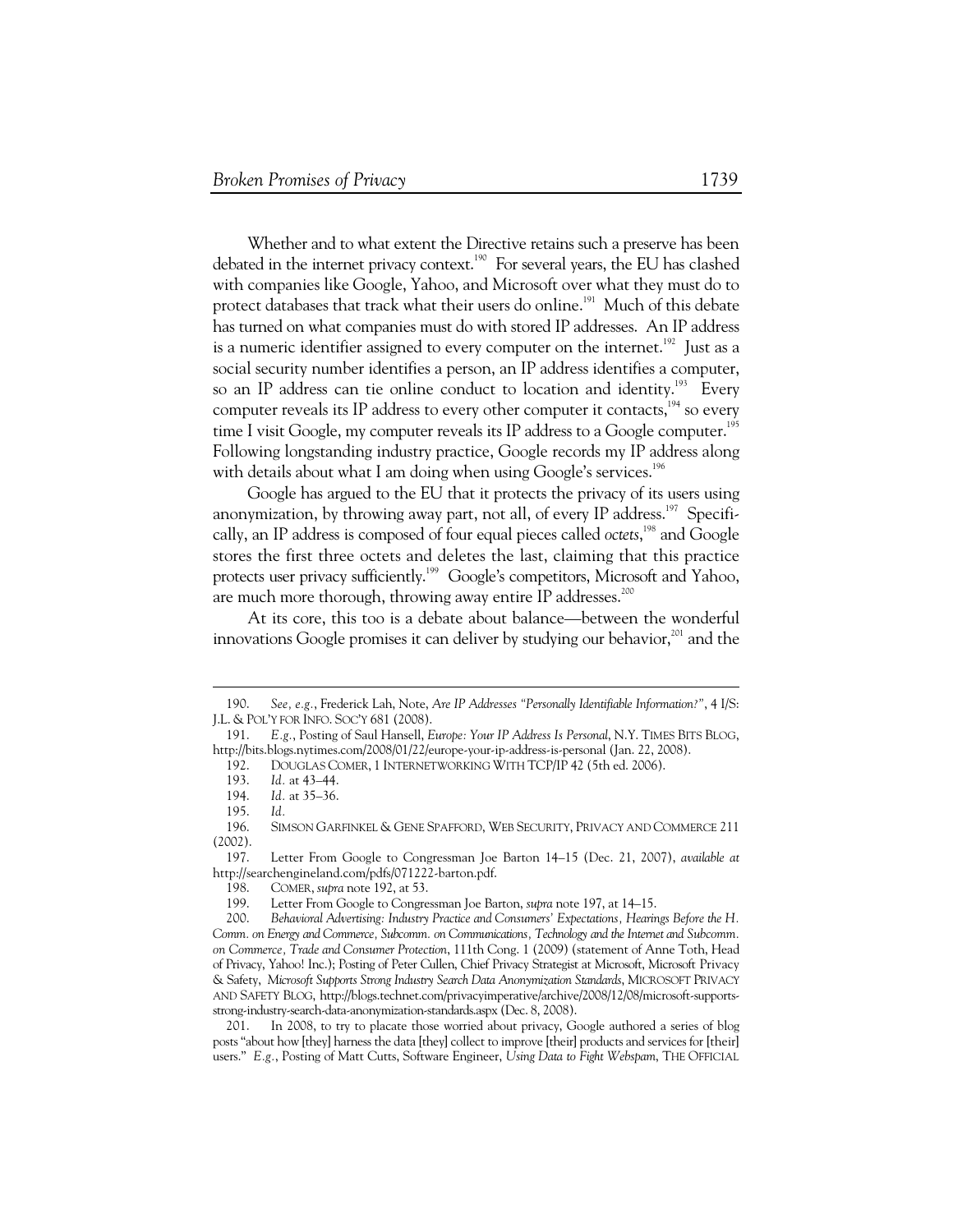possible harm to users whose IP addresses are known or revealed. Again, claims that we should trust robust anonymization stand in for nuanced, careful costbenefit balancing arguments. Google promises we can have our cake while it eats it too—by placing our trust in data anonymization.

B. How the Failure of Anonymization Disrupts Privacy Law

In addition to HIPAA and the EU Data Protection Directive, almost every single privacy statute and regulation<sup>202</sup> ever written in the U.S. and the EU embraces—implicitly or explicitly, pervasively or only incidentally—the assumption that anonymization protects privacy, most often by extending safe harbors from penalty to those who anonymize their data. At the very least, regulators must reexamine every single privacy law and regulation. The loss of robust anonymization reveals the lurking imbalance in these privacy laws, sometimes shifting in favor of protecting privacy too much and sometimes favoring the flow of information too much.

Easy reidentification makes PII-focused laws like HIPAA underprotective by exposing the arbitrariness of their intricate categorization and line drawing. Although HIPAA treats eighteen categories of information as especially identifying, $^{203}$  it excludes from this list data about patient visits—like hospital name, diagnosis, year of visit, patient's age, and the first three digits of ZIP code—that an adversary with rich outside information can use to defeat anonymity.

Many other laws follow the same categorization-and-line-drawing approach. The Driver's Privacy Protection Act requiresspecial handling for "personal information" including, among other things, "social security number, driver identification number, name, address . . . , [and] telephone number,"204 while requiring much less protection of "the 5-digit zip code" and "information on vehicular accidents, driving violations, and driver's status."<sup>205</sup> Similarly, the Federal Education Rights and Privacy Act (FERPA) singles out for protection "directory information," including, among other things, "name,

GOOGLE BLOG, http://googleblog.blogspot.com/2008/06/using-data-to-fight-webspam.html (June 27, 2008, 4:51 EST) (linking to earlier posts in the series).

 <sup>202.</sup> In this Article, I focus on statutes and regulations for several reasons. First, these rules provide a concrete set of texts about which I can make correspondingly concrete observations. Second, American and European approaches to privacy legislation differ somewhat, providing a comparative study. Third, when it comes to dictating how information is collected, analyzed, and disclosed in modern life, no other source of law has the influence of privacy statutes and regulations.

<sup>203. 45</sup> C.F.R. §§ 164.502(d)(2), 164.514(a), (b) (2009). 204. 18 U.S.C. § 2725(3) (2006).

<sup>18</sup> U.S.C. § 2725(3) (2006).

 <sup>205.</sup> *Id.*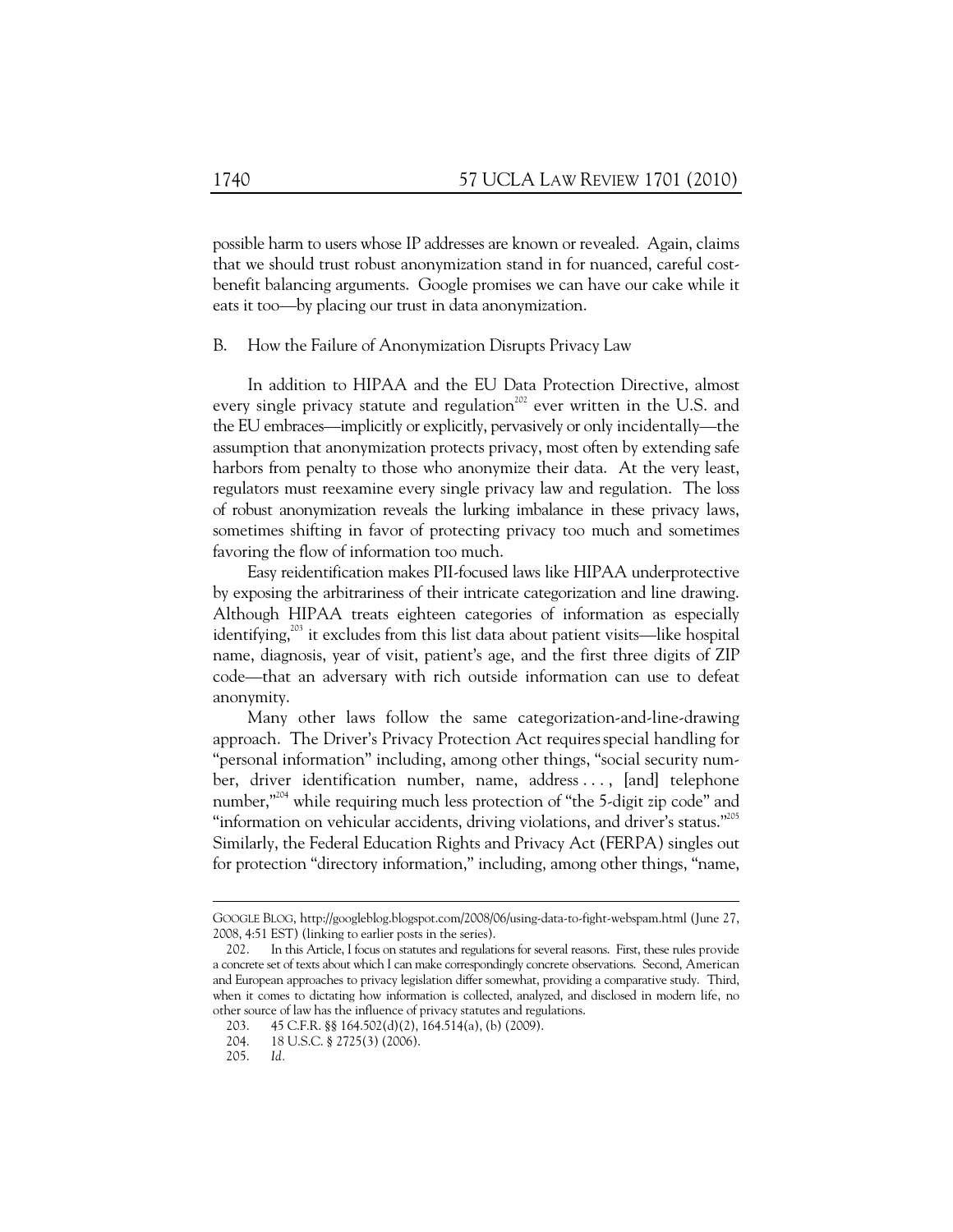address, telephone listing, date and place of birth, [and] major field of study."<sup>206</sup> Federal Drug Administration regulations permit the disclosure of "records about an individual" associated with clinical trials "[w]here the names and other identifying information are first deleted."<sup>207</sup> These are only a few of many laws that draw lines and make distinctions based on the linkability of information. When viewed in light of the easy reidentification result, these provisions, like HIPAA, seem arbitrary and underprotective.

In contrast, easy reidentification makes laws like the EU Data Protection Directive overbroad—in fact, essentially boundless. Because the Directive turns on whether information is "directly or indirectly" linked to a person, $^{208}$ each successful reidentification of a supposedly anonymized database extends the regulation to cover that database. As reidentification science advances, it expands the EU Directive like an ideal gas to fit the shape of its container. A law that was meant to have limits is rendered limitless, disrupting the careful legislative balance between privacy and information and extending datahandling requirements to all data in all situations.

Notice that the way the easy reidentification result disrupts the Directive is the mirror image of the way it impacts HIPAA. Easy reidentification makes the protections of HIPAA illusory and underinclusive because it deregulates the handling of types of data that can still be used to reidentify and harm. On the other hand, easy reidentification makes laws like the EU Data Protection Directive boundless and overbroad. We should tolerate neither result because both fail to achieve the balance that was originally at the heart of both types of laws.

Most privacy laws match one of these two forms. Even the few that do not fit neatly into one category or the other often contain terms that are made indeterminate and unpredictable by easy reidentification. As one example, the Stored Communications Act in the U.S. applies to "record[s] or other information pertaining to a subscriber . . . or customer," without specifying what degree of identifiability makes a record "pertain."<sup>209</sup> As reidentification science advances, courts will struggle to decide whether anonymized records fall within this definition. The vagueness of provisions like this will invite costly litigation and may result in irrational distinctions between jurisdictions and between laws.

 <sup>206. 20</sup> U.S.C. § 1232g(a)(5)(A) (2006).

 <sup>207. 21</sup> C.F.R. § 21.70(a)(3)(i) (2009).

 <sup>208.</sup> EU Data Protection Directive, *supra* note 3, art. 2(a).

 <sup>209. 18</sup> U.S.C. § 2702(c) (2006).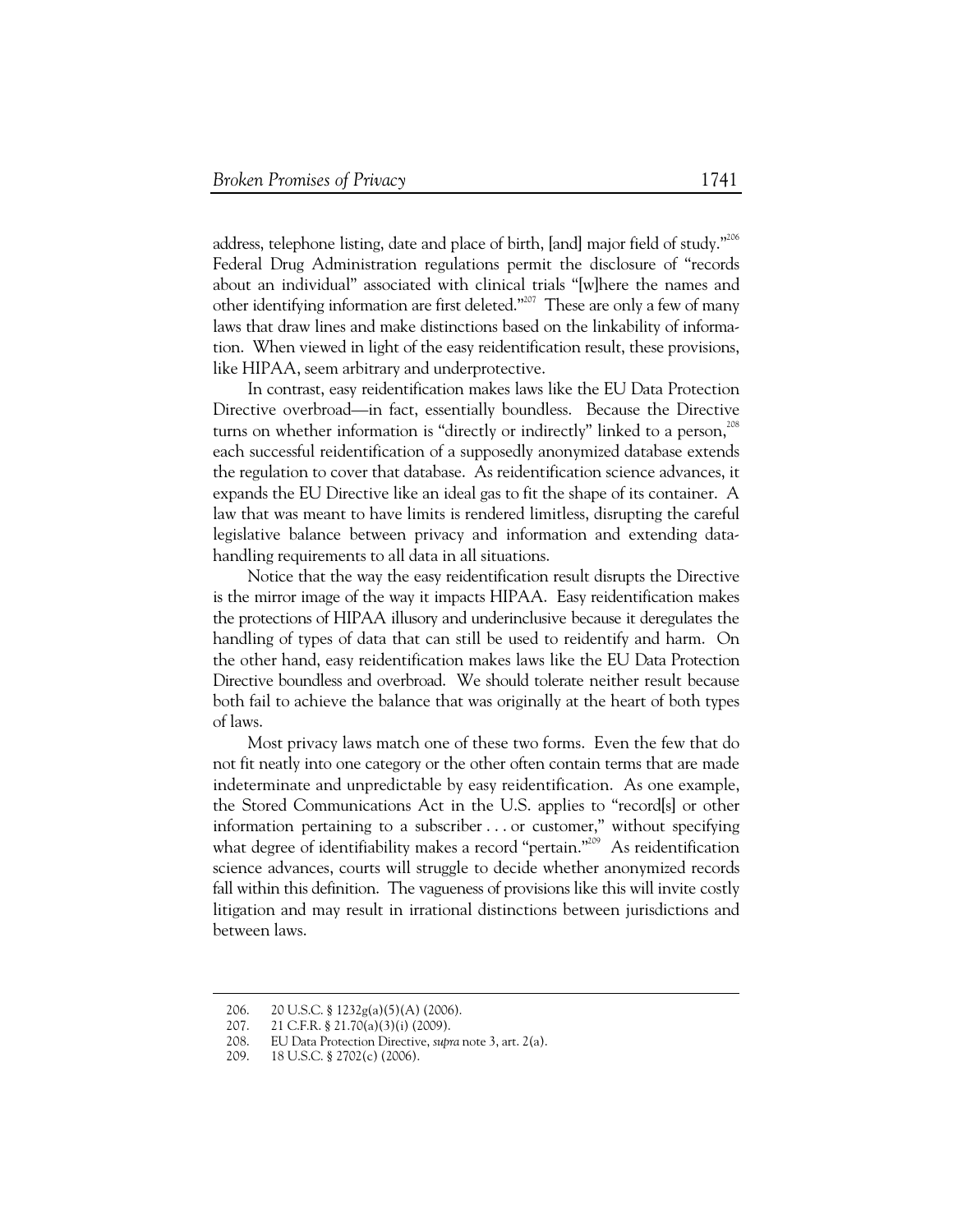# C. The End of PII

# 1. Quitting the PII Whack-a-Mole Game

At the very least, we must abandon the pervasively held idea that we can protect privacy by simply removing personally identifiable information (PII). This is now a discredited approach. Even if we continue to follow it in marginal, special cases, we must chart a new course in general.

The trouble is that PII is an ever-expanding category. Ten years ago, almost nobody would have categorized movie ratings and search queries as PII, and as a result, no law or regulation did either.<sup>210</sup> Today, four years after computer scientists exposed the power of these categories of data to identify, no law or regulation yet treats them as PII.

Maybe four years has not been enough time to give regulators the chance to react. After all, HIPAA's Privacy Rule, which took effect in 2003, does incorporate Dr. Sweeney's research, conducted in the mid-1990s.<sup>211</sup> It expressly recognizes the identifying power of ZIP code, birth date, and sex, and carves out special treatment for those who delete or modify them, along with fifteen other categories of information.<sup>212</sup> Should this be the model of future privacy law reform—whenever reidentification science finds fields of data with identifying power, should we update our regulations to encompass the new fields? No. This would miss the point entirely.

HIPAA's approach to privacy is like the carnival whack-a-mole game: As soon as you whack one mole, another will pop right up. No matter how effectively regulators follow the latest reidentification research, folding newly identified data fields into new laws and regulations, researchers will always find more data field types they have not yet covered.<sup>213</sup> The list of potential PII will never stop growing until it includes everything.<sup>214</sup>

Consider another reidentification study by Narayanan and Shmatikov.<sup>215</sup> The researchers have reidentified anonymized users of an online social network based almost solely on the stripped-down graph of connections between

 <sup>210.</sup> The Video Privacy Protection Act, enacted in 1988, protects lists of movies watched not because they are PII, but because they are sensitive. 18 U.S.C. § 2710 (2006). For more on the distinction, see *supra* Part II.A.2.

 <sup>211.</sup> *See supra* Part I.B.1.b (describing Sweeney's research).

 <sup>212. 45</sup> C.F.R. §§ 164.502(d)(2), 164.514(a)-(b) (2009).

 <sup>213.</sup> *See* Narayanan & Shmatikov, *supra* note 169 ("While some data elements may be uniquely identifying on their own, *any* element can be identifying in combination with others.").

 <sup>214.</sup> *Cf. id.*; Dinur & Nissim, *supra* note 115, at 202 ("[T]here usually exist other means of identifying patients, via indirectly identifying attributes stored in the database.").

 <sup>215.</sup> *See* Narayanan & Shmatikov, *supra* note 169.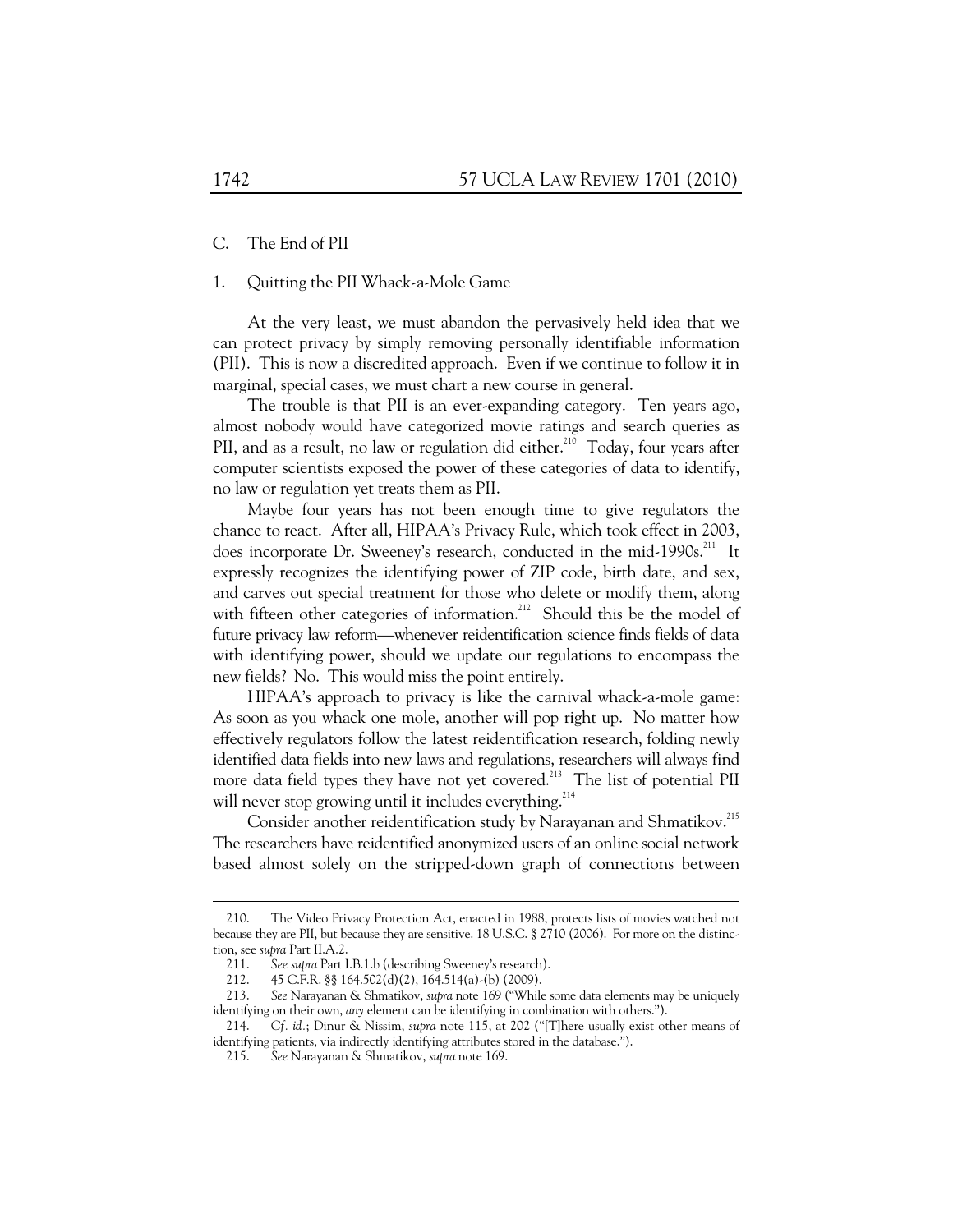people.216 By comparing the structure of this graph to the nonanonymized graph of a different social network, they could reidentify many people even ignoring almost all usernames, activity information, photos, and every other single piece of identifying information.<sup>217</sup>

To prove the power of the method, the researchers obtained and anonymized the entire Twitter social graph, reducing it to nameless, identity-free nodes representing people connected to other nodes representing Twitter's "follow" relationships. Next, they compared this mostly deidentified husk of a graph<sup>218</sup> to public data harvested from the Flickr photo-sharing socialnetwork site. As it happens, tens of thousands of Twitter users are also Flickr users, and the researchers used similarities in the structures of Flickr's "contact" graph and Twitter's "follow" graph to reidentify many of the anonymized Twitter user identities. With this technique, they could reidentify the usernames or full names of one-third of the people who subscribed to both Twitter and Flickr.<sup>219</sup> Given this result, should we add deidentified husks of social networking graphs—a category of information that is almost certainly unregulated under U.S. law, yet shared quite often<sup>220</sup>—to the HIPAA Privacy Rule list and to the lists in other PII-focused laws and regulations? Of course not.

Instead, lawmakers and regulators should reevaluate any law or regulation that draws distinctions based solely on whether particular data types can be linked to identity, and should avoid drafting new laws or rules grounded in such a distinction. This is an admittedly disruptive prescription. PII has long served as the center of mass around which the data privacy debate has orbited.<sup>221</sup> But although disruptive, this proposal is also necessary. Too often, the only thing that gives us comfort about current data practices is that an administrator has gone through the motions of identifying and deleting PII and in such cases, we deserve no comfort at all. Rather, from now on we need a new organizing principle, one that refuses to play the PII whack-amole game. Anonymization has become "privacy theater";<sup>222</sup> it should no longer be considered to provide meaningful guarantees of privacy.

 <sup>216.</sup> *See De-Anonymizing Social Networks*, *supra* note 117, at 182–85.

 <sup>217.</sup> *Id.* at 184.

 <sup>218.</sup> *Id.* To make their study work, the researchers first had to "seed" their data by identifying 150 people who were users of both Twitter and Flickr. They argue that it would not be very difficult for an adversary to find this much information, and they explain how they can use "opportunistic seeding" to reduce the amount of seed data needed. *Id.* at 181–85.

 <sup>219.</sup> *Id.*

Id. at 174–75 (surveying examples of how social-network data is shared).

 <sup>221.</sup> *See* Leslie Ann Reis, *Personally Identifiable Information*, *in* 2 ENCYCLOPEDIA OF PRIVACY 383–85 (William G. Staples ed., 2006).

 <sup>222.</sup> Paul M. Schwartz, *Reviving Telecommunications Surveillance Law*, 75 U. CHI. L. REV. 287, 310–15 (2008) (developing the concept of privacy theater).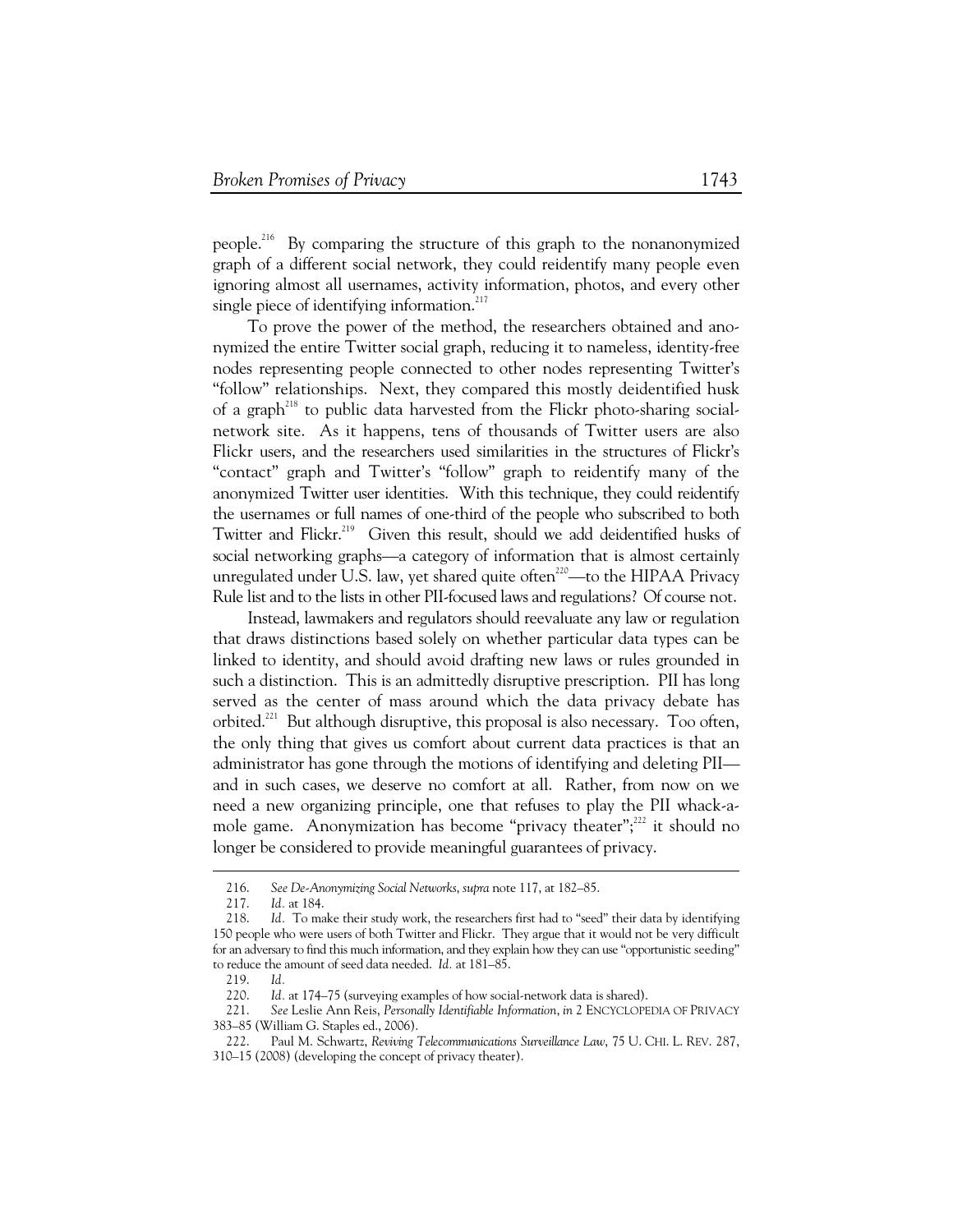#### 2. Abandoning "Anonymize" and "Deidentify"

We must also correct the rhetoric we use in information privacy debates. We are using the wrong terms, and we need to stop. We must abolish the word anonymize; $^{223}$  let us simply strike it from our debates. A word that should mean, "try to achieve anonymity" is too often understood to mean "achieve anonymity," among technologists and nontechnologists alike. We need a word that conjures effort, not achievement.

Latanya Sweeney has similarly argued against using forms of the word "anonymous" when they are not literally true.<sup>224</sup> Dr. Sweeney instead uses "deidentify" in her research. As she defines it, "[i]n deidentified data, all explicit identifiers, such as SSN, name, address, and telephone number, are removed, generalized, or replaced with a made-up alternative."<sup>225</sup> Owing to her influence, the HIPAA Privacy Rule explicitly refers to the "de-identification of protected health information."<sup>226</sup>

Although "deidentify" carries less connotative baggage than "anonymize," which might make it less likely to confuse, I still find it confusing. "Deidentify" describes release-and-forget anonymization, the kind called seriously into question by advances in reidentification research. Despite this, many treat claims of deidentification as promises of robustness, $^{227}$  while in reality, people can deidentify robustly or weakly.<sup>228</sup> Whenever a person uses the unmodified word "deidentified," we should demand details and elaboration.

Better yet, we need a new word for privacy-motivated data manipulation that connotes only effort, not success. I propose "scrub." Unlike "anonymize" or "deidentify," it conjures only effort. One can scrub a little, a lot, not enough,

 <sup>223.</sup> Anonymize is a relatively young word. The Oxford English Dictionary traces the first use of the word "anonymized" to 1972 by Sir Alan Marre, the UK's Parliamentary Ombudsman. OXFORD ENGLISH DICTIONARY (Additions Series 1997) ("I now lay before Parliament . . . the full but anonymised texts of . . . reports on individual cases."). According to the OED, the usage of the word is "chiefly for statistical purposes." *Id.* 

 <sup>224.</sup> Latanya Sweeney, *Weaving Technology and Policy Together to Maintain Confidentiality*, 25 J.L. MED. & ETHICS 98, 100 (1997) ("The term *anonymous* implies that the data cannot be manipulated or linked to identify an individual.").

 <sup>225.</sup> *Id.* 

 <sup>226. 45</sup> C.F.R. § 164.514(a) (2009) (defining term).

 <sup>227.</sup> *See, e.g.*, *infra* Part IV.D.2.a (discussing Google's weak approach to anonymization of search engine log files and how the company treats these practices as robust).

 <sup>228.</sup> For similar reasons, I do not recommend replacing "anonymize" with the parallel construction "pseudonymize." *See* Christopher Soghoian, *The Problem of Anonymous Vanity Searches*, 3 I/S: J.L. & POL'Y FOR INFO SOC'Y 299, 300 (2007) ("In an effort to protect user privacy, the records were 'pseudonymized' by replacing each individual customer's account I.D. and computer network address with unique random numbers."). Just as "anonymize" fails to acknowledge reversible scrubbing, "pseudonymize" fails to credit robust scrubbing.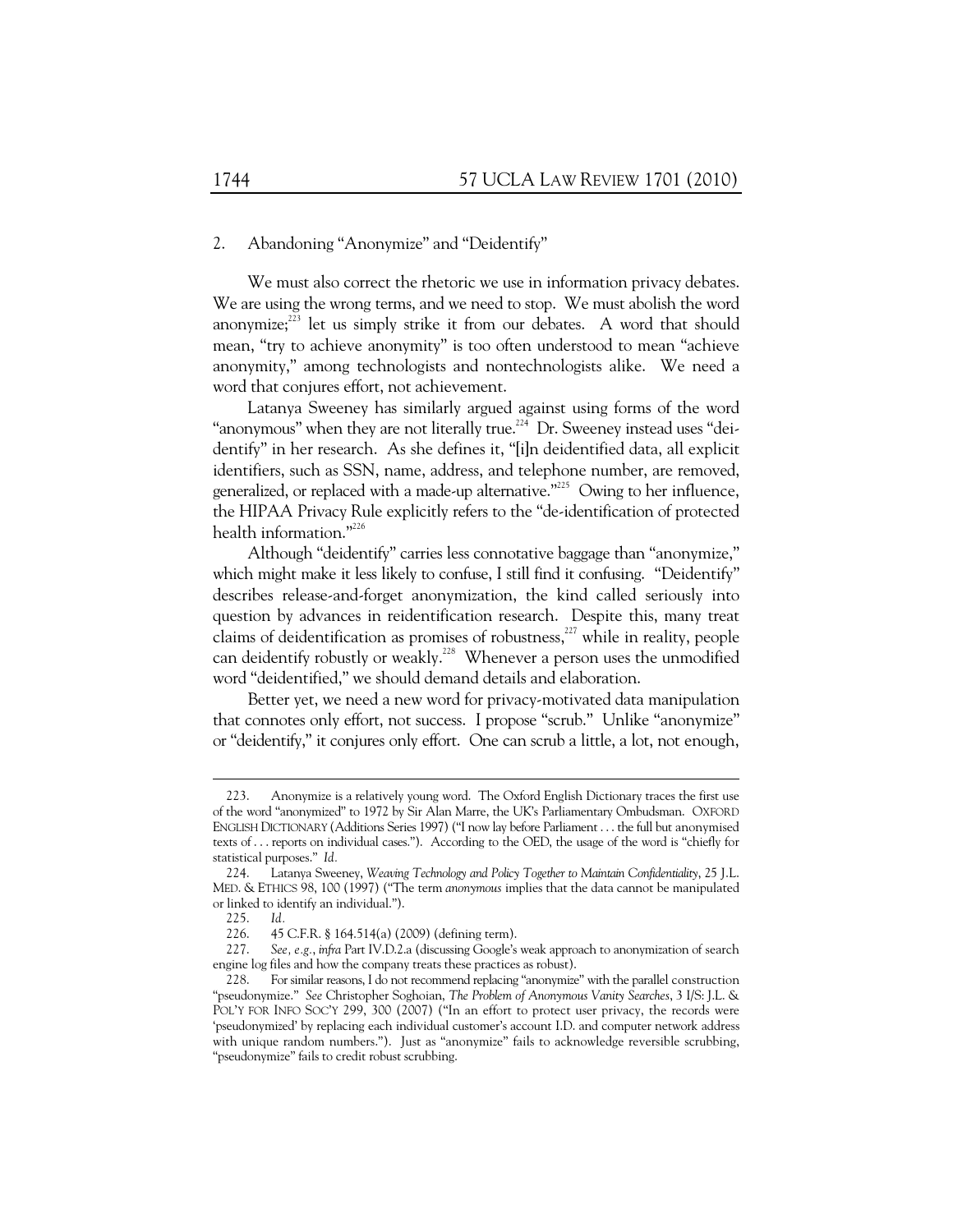-

or too much, and when we hear the word, we are not predisposed toward any one choice from the list. Even better, technologists have been using the word scrub for many years.<sup>229</sup> In fact, Dr. Sweeney herself has created a system she calls Scrub for "locating and replacing personally-identifying information in medical records."230

# III. HALF MEASURES AND FALSE STARTS

Focusing on things other than PII is a disruptive and necessary first step, but it is not enough alone to restore the balance between privacy and utility that we once enjoyed. How do we fix the dozens, perhaps hundreds, of laws and regulations that we once believed reflected a finely calibrated balance, but in reality rested on a fundamental misunderstanding of science? Before turning, in Part IV, to a new test for restoring the balance lost, let us first consider three solutions that are less disruptive to the status quo but are unfortunately also less likely to restore the balance. Legislators must understand why these three solutions—which they will be tempted to treat as the only necessary responses—are not nearly enough, even in combination, to restore balance to privacy law.

First, lawmakers might be tempted to abandon the preventative move of the past forty years, taking the failure of anonymization as a signal to return to a regime that just compensates harm. Even if such a solution involves an aggressive expansion of harm compensation—with new laws defining new types of harms and increasing resources for enforcement—this is a half measure, a necessary but not sufficient solution. Second, lawmakers might be encouraged to wait for the technologists to save us. Unfortunately, although technologists *will* develop better privacy-protection techniques, they will run up against important theoretical limits. Nothing they devise will share the single-bullet universal power once promised by anonymization, and thus any technical solutions they offer must be backed by regulatory approaches. Finally, some will recommend doing little more than banning reidentification. Such a ban will almost certainly fail.

 <sup>229.</sup> *See, e.g.*, Jeremy Kirk, *Yahoo to Scrub Personal Data After Three Months*, IDG NEWS SERVICE, Dec. 17, 2008, *available at* http://www.pcworld.com/article/155610/yahoo\_to\_scrub\_personal\_ data\_after\_three\_months.html (reporting Yahoo!'s decision to "anonymize" its databases of sensitive information ninety days after collection); Tommy Peterson, *Data Scrubbing*, COMPUTERWORLD, Feb. 10, 2003, http://www.computerworld.com/action/article.do?command=viewArticleBasic&articleId= 78230.

 <sup>230.</sup> Latanya Sweeney, *Replacing Personally-Identifying Information in Medical Records, the Scrub System*, *in* 1996 J. AM. MED. INFORMATICS ASS'N PROC. 333.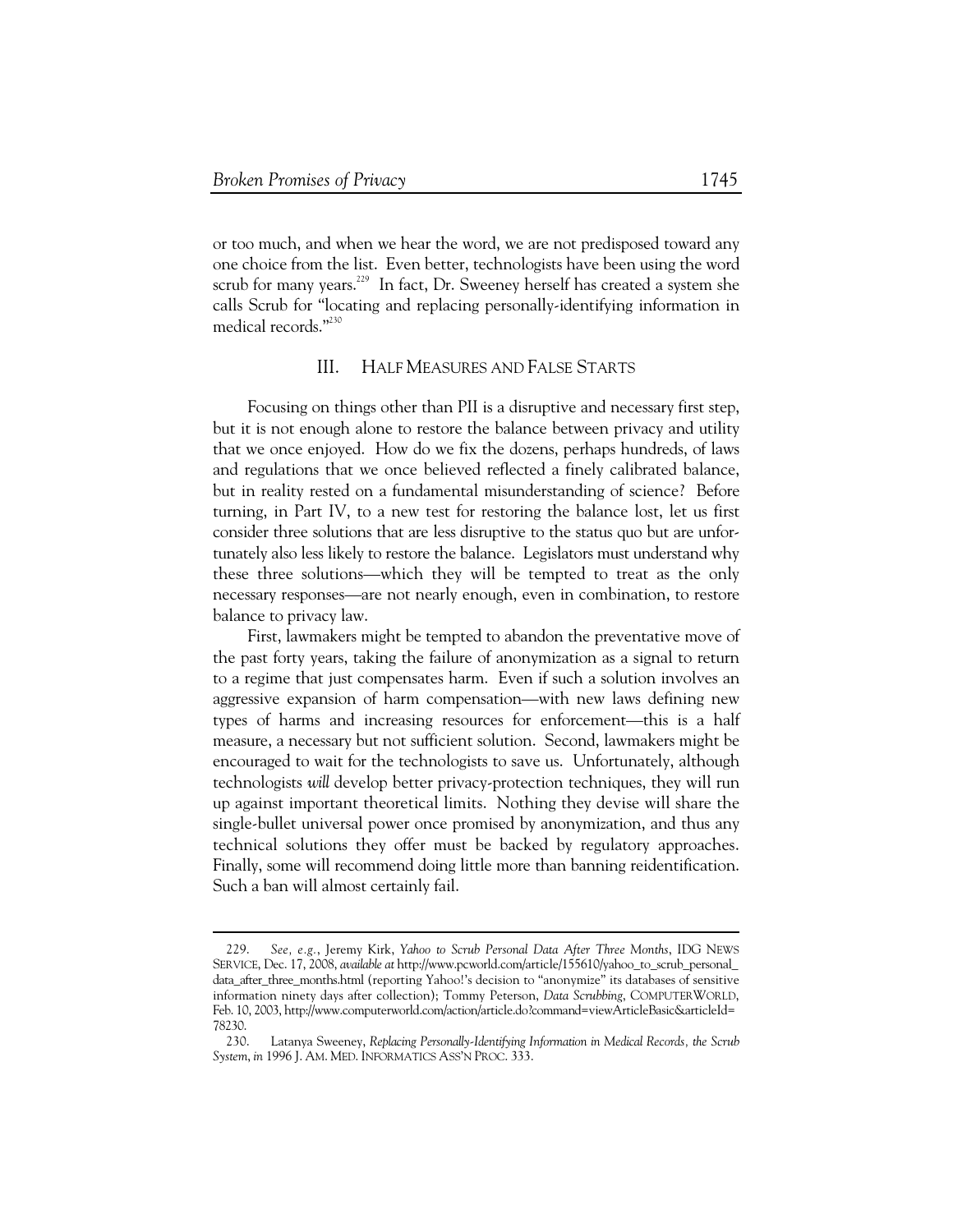# A. Strictly Punish Those Who Harm

If reidentification makes it easier for malevolent actors like identity thieves, blackmailers, and unscrupulous advertisers to cause harm, perhaps we need to step up enforcement of preexisting laws prohibiting identity theft, $^{231}$ extortion,<sup>232</sup> and unfair marketing practices.<sup>233</sup> Anything we do to deter those who harm and provide remedies for those harmed is, in light of the increased power of reidentification, imperative. But this is merely a necessary response, not a sufficient one.

Full retreat to a tort-based privacy regime, which would abandon the forty-year preventative turn in privacy law, would be a grave mistake, because without regulation, the easy reidentification result will spark a frightening and unprecedented wave of privacy harm by increasing access to what I call the "database of ruin." The database of ruin exists only in potential: It is the worldwide collection of all of the facts held by third parties that can be used to cause privacy-related harm to almost every member of society. Easy access to the database of ruin flows from what I call the "accretion problem."

#### 1. The Accretion Problem

The accretion problem is this: Once an adversary has linked two anonymized databases together, he can add the newly linked data to his collection of outside information and use it to help unlock other anonymized databases. Success breeds further success. Narayanan and Shmatikov explain that "once any piece of data has been linked to a person's *real* identity, any association between this data and a *virtual* identity breaks the anonymity of the latter."<sup>234</sup> This is why we should worry even about reidentification events that seem to expose only nonsensitive information, because they increase the *linkability* of data, and thereby expose people to potential future harm.

Because of the accretion problem, every reidentification event, no matter how seemingly benign, brings people closer to harm. Recall that Narayanan and Shmatikov linked two IMDb users to records in the Netflix Prize database. To some online observers, this connection seemed nonthreatening and trivial<sup>235</sup> because they did not care if others knew what movies they had rented.

 <sup>231.</sup> *E.g.*, 18 U.S.C. § 1028 (2000); CAL. PENAL CODE § 530.5 (1999); MASS. GEN. LAWS ch. 266, § 37E (2002); N.Y. PENAL LAW §§ 190.77–190.84 (2010).

 <sup>232.</sup> *E.g.*, 18 U.S.C. § 872 (2006) (prohibiting extortion by federal government officials).

 <sup>233.</sup> *E.g.*, 15 U.S.C. § 45 (2006) (FTC provision regulating unfair competition); CAL. BUS. & PROF. CODE §§ 17200–210 (2008).

 <sup>234.</sup> *Netflix Prize Study*, *supra* note 5, at 119.

 <sup>235.</sup> *E.g.*, Comment of chef-ele to Netflix Prize Forum, http://www.netflixprize.com/community/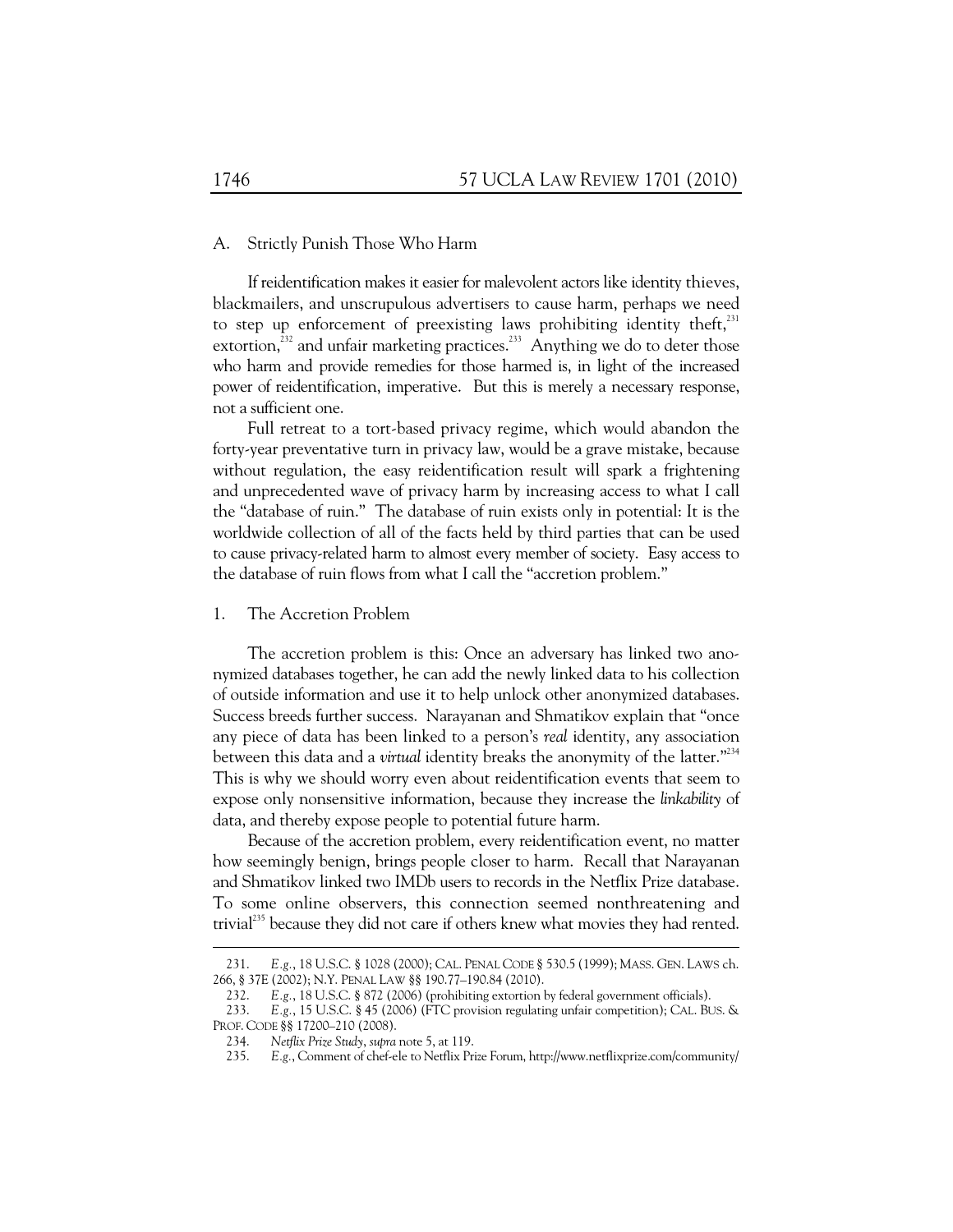These people failed to see how connecting IMDb data to Netflix data is a step on the path to significant harm. Had Narayanan and Shmatikov not been restricted by academic ethical standards (not to mention moral compunction), they might have connected people to harm themselves.

The researchers could have treated the connections they made between IMDb usernames and Netflix Prize data as the middle links in chains of inferences spreading in two directions: one toward living, breathing people and the other toward harmful facts. For example, they could have tied the list of movies rated in the Netflix Prize database to a list of movies rated by users on Facebook. I suspect that the fingerprint-like uniqueness of Netflix movie preferences would hold for Facebook movie preferences as well.<sup>236</sup>

They could have also easily extended the chain in the other direction by making one reasonable assumption: People tend to reuse usernames at different websites.<sup>237</sup> User john\_doe20 on IMDb is likely to be john\_doe20 on many other websites as well.<sup>238</sup> Relying on this assumption, the researchers could have linked each living, breathing person revealed through Facebook, through the Netflix Prize data, through IMDb username, to a pseudonymous user at another website. They might have done this with noble intentions. Perhaps they could have unearthed the identity of the person who had savagely harassed people on a message board.<sup>239</sup> Maybe they could have determined who had helped plan an attack on a computer system on a 4chan message board.<sup>240</sup> But they also could have revealed identities to evil ends. Perhaps they could have tied identities to the pseudonymous people chatting on a child abuse victims' support website, in order to blackmail, frame, or embarrass them.

viewtopic.php?id=809 (Nov. 28, 2007, 09:04:54) ("I think you can find out more about a person by typing their name into Google; this Netflix data reverse-engineering doesn't seem to be a bigger threat than that."); Comment of jimmyjot to The Physics arXiv Blog, http://arxivblog.com/?p=142, (Feb. 17, 2008) ("Choice of movies also does not tell a whole lot."). See also various comments to the posting *Anonymity of Netflix Prize Dataset Broken*, SLASHDOT, http://it.slashdot.org/article.pl?sid=07/11/27/ 1334244&from=rss (Nov. 27, 2007).

 <sup>236.</sup> Of course, even without the Netflix data release, Narayanan and Shmatikov might have been able to connect some records in the IMDb database directly to Facebook records. But recall that for many users, the Netflix data contains movies not rated in IMDb. I am assuming that for some of the people who use all three services, no direct connection between IMDb and Facebook is possible. Thanks to Jane Yakowitz for this point.

 <sup>237.</sup> Arvind Narayanan, *Lendingclub.com: A De-Anonymization Walkthrough*, 33 BITS OF ENTROPY BLOG, http://33bits.org/2008/11/12/57 (Nov. 12, 2008) ("Many people use a unique username everywhere . . . ."); *De-Anonymizing Social Networks*, *supra* note 117, at 6–7 (relying on fact that users tend to reuse usernames on different social networks).

 <sup>238.</sup> *See* Narayanan, *supra* note 237.

 <sup>239.</sup> Danielle Keats Citron, *Cyber-Civil Rights*, 89 B.U. L. REV. 61, 71–75 (2009) (discussing harassing comments on the AutoAdmit internet discussion board).

 <sup>240.</sup> Mattathias Schwartz, *The Trolls Among Us*, N.Y. TIMES MAG., Aug. 3, 2008, at MM24 (describing 4chan).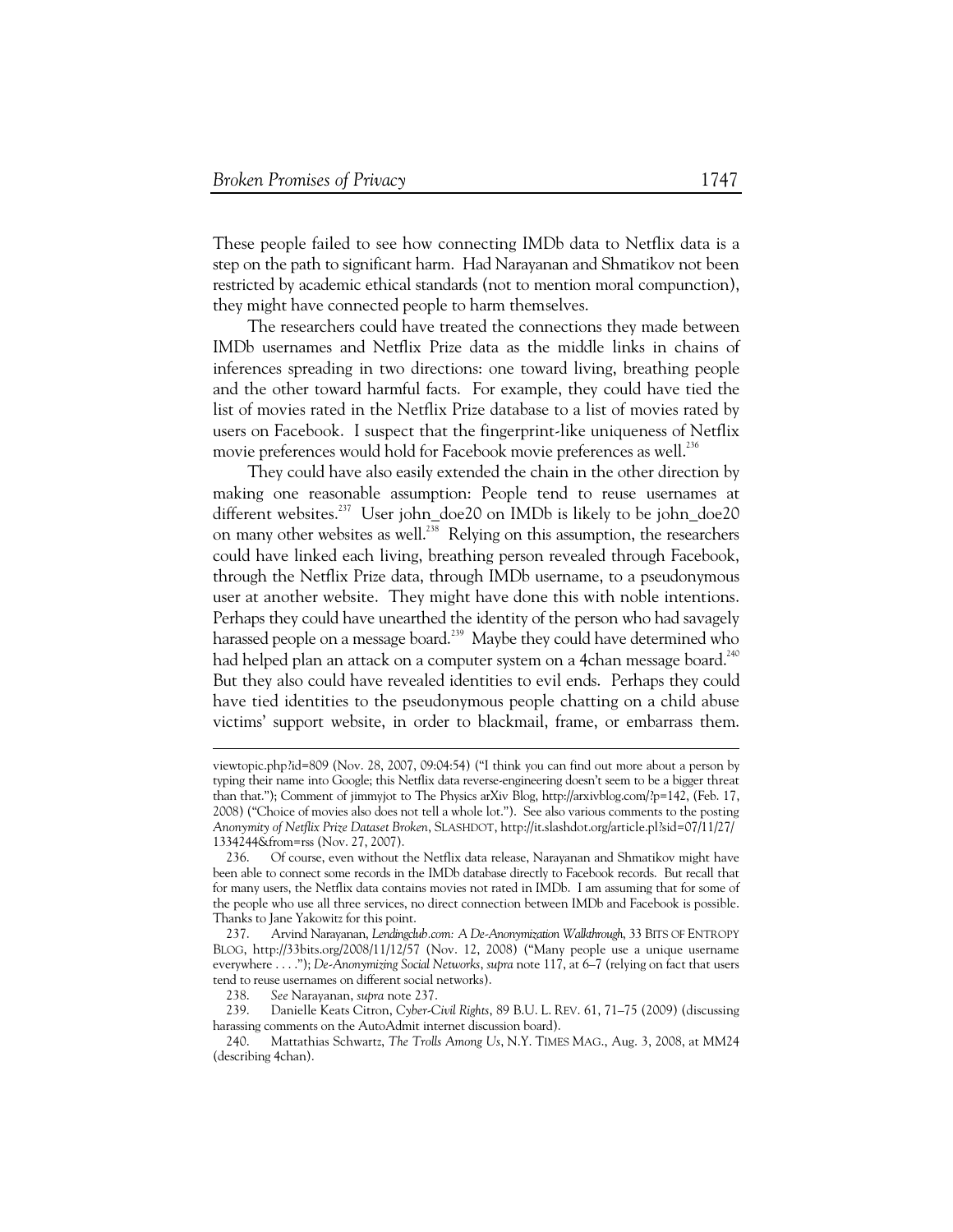Imagine a large-scale attack on the pseudonyms used on the social networking site Experience Project, which tries to connect users to people who have had similar life experiences. $241$  If the researchers had access to other, harder-toobtain, outside information, they could have caused even greater harm. With access to Google's search query log file, they might have learned the diseases people had been recently looking up.<sup>242</sup> By connecting the IMDb usernames to Facebook biographies, they might have been able to bypass password recovery mechanisms for their victims' online email and bank accounts, allowing them to steal private communications or embezzle money, just as somebody broke into Sarah Palin's email account by guessing that she had met her husband at "Wasilla high."<sup>243</sup> Other possible mischief is easy to imagine when one considers databases that track criminal histories, tax payments, bankruptcies, sensitive health secrets like HIV status and mental health diagnoses, and more.

#### 2. The Database of Ruin

 $\ddot{\phantom{a}}$ 

It is as if reidentification and the accretion problem join the data from all of the databases in the world together into one, giant, database-in-the-sky, an irresistible target for the malevolent. Regulators should care about the threat of harm from reidentification because this database-in-the-sky contains information about all of us.

Almost every person in the developed world can be linked to at least one fact in a computer database that an adversary could use for blackmail, discrimination, harassment, or financial or identity theft. I mean more than mere embarrassment or inconvenience; I mean legally cognizable harm. Perhaps it is a fact about past conduct, health, or family shame. For almost every one of us, then, we can assume a hypothetical database of ruin, the one containing this fact but until now splintered across dozens of databases on computers around the world, and thus disconnected from our identity. Reidentification has formed the database of ruin and given our worst enemies access to it.

 <sup>241.</sup> Experience Project, About Us, http://www.experienceproject.com/about.php (last visited July 5, 2010).

 <sup>242.</sup> *See infra* Part IV.D.2.b (discussing the risk to privacy from access to search query logs).

 <sup>243.</sup> *See* Posting of Sam Gustin, *Alleged Palin Email Hacker Explains*, PORTFOLIO.COM TECH OBSERVER BLOG, http://www.portfolio.com/views/blogs/the-tech-observer/2008/09/18/alleged-palinemail-hacker-explains (Sept. 18, 2008).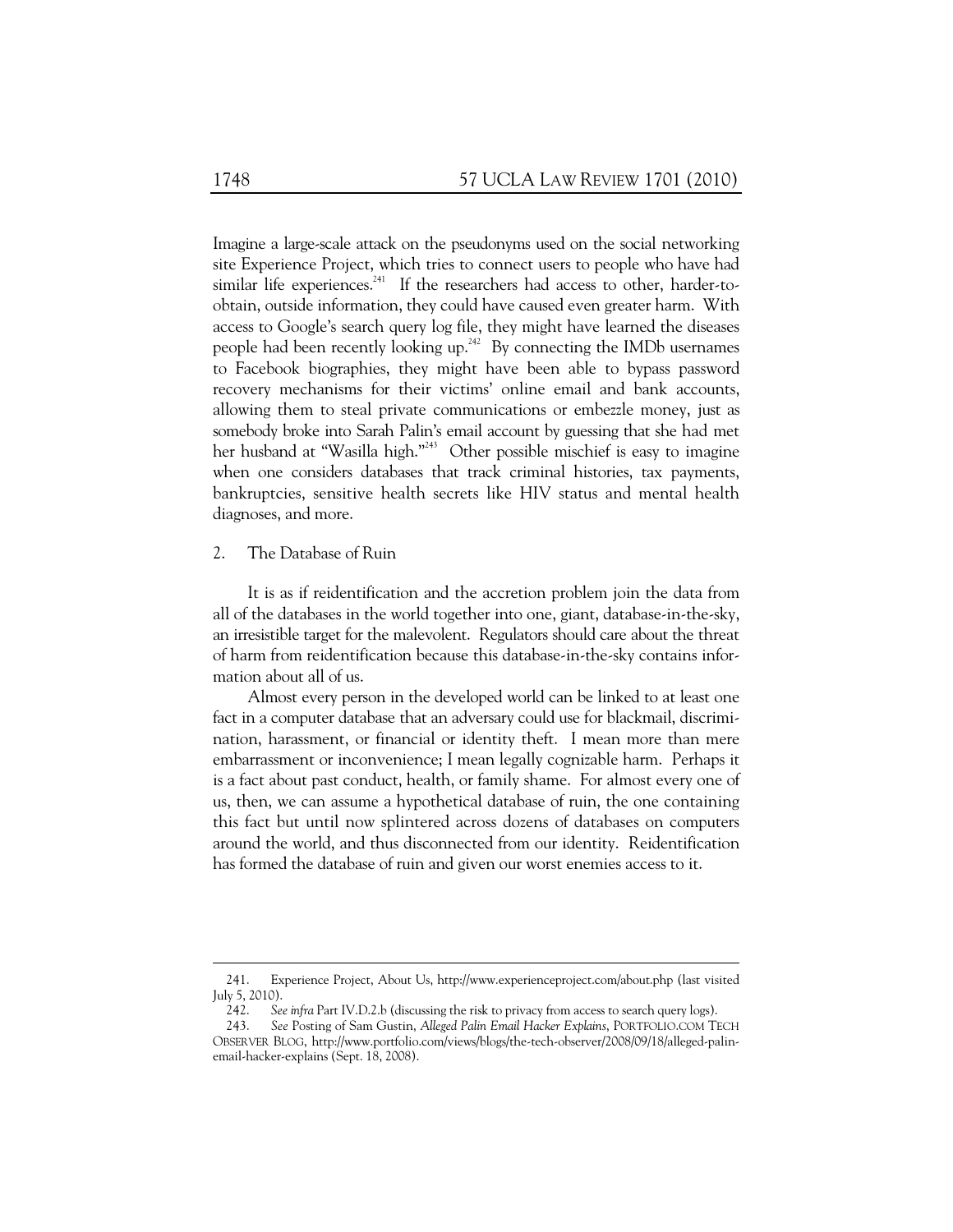# 3. Entropy: Measuring Inchoate Harm

But even regulators who worry about the database of ruin will probably find it hard to care about the reidentification of people to nonsensitive facts like movie ratings. Until there is completed harm—until the database of ruin is accessed—they will think there is no need to regulate. One way to understand the flaw in this is through the concept of entropy. $^{244}$ 

In thermodynamics, entropy measures disorder in a system; in information theory, it tracks the amount of information needed to describe possible outcomes.<sup>245</sup> Similarly, in reidentification science, entropy measures how close an adversary is to connecting a given fact to a given individual.<sup>246</sup> It describes the length of the inference chains heading in opposite directions, quantifying the remaining uncertainty.

Consider entropy in the children's game, Twenty Questions.<sup>247</sup> At the start of a game, the Answerer thinks of a subject the Questioner must discover through yes or no questions. Before any questions have been asked, entropy sits at its maximum because the Answerer can be thinking of any subject in the world. With each question, entropy decreases, as each answer eliminates possibilities. The item is a vegetable; it is smaller than a breadbox; it is not green. The Questioner is like the reidentifier, connecting outside information to the anonymized database, reducing entropic uncertainty about the identity of his target.

Entropy formalizes the accretion problem. We should worry about reidentification attacks that fall short of connecting anonymized data to actual identities, and we should worry about reidentification attacks that do not reveal sensitive information. Even learning a little benign information about a supposedly anonymized target reduces entropy and brings an evil adversary closer to his prey.

Consider one more extended metaphor, which Part IV builds upon to illustrate a prescription.<sup>248</sup> Imagine each person alive stands on one side of a long hallway specifically dedicated just for him or her. At the other end of the hallway sits that person's ruinous fact, the secret their adversary could use to cause them great harm. In the hallway between the person and the ruinous

 <sup>244.</sup> Arvind Narayanan, *About 33 Bits*, 33 BITS OF ENTROPY BLOG, http://33bits.org/about (Sept. 28, 2008) (explaining the concept of entropy).

 <sup>245.</sup> The concept originated with a seminal paper by Claude Shannon. *See* C.E. Shannon, *A Mathematical Theory of Communication*, 27 BELL SYS. TECH. J. 379 (1948).

 <sup>246.</sup> Narayanan, *supra* note 244.

I am indebted to Anna Karion for the analogy.

 <sup>248.</sup> *See infra* Part IV.A.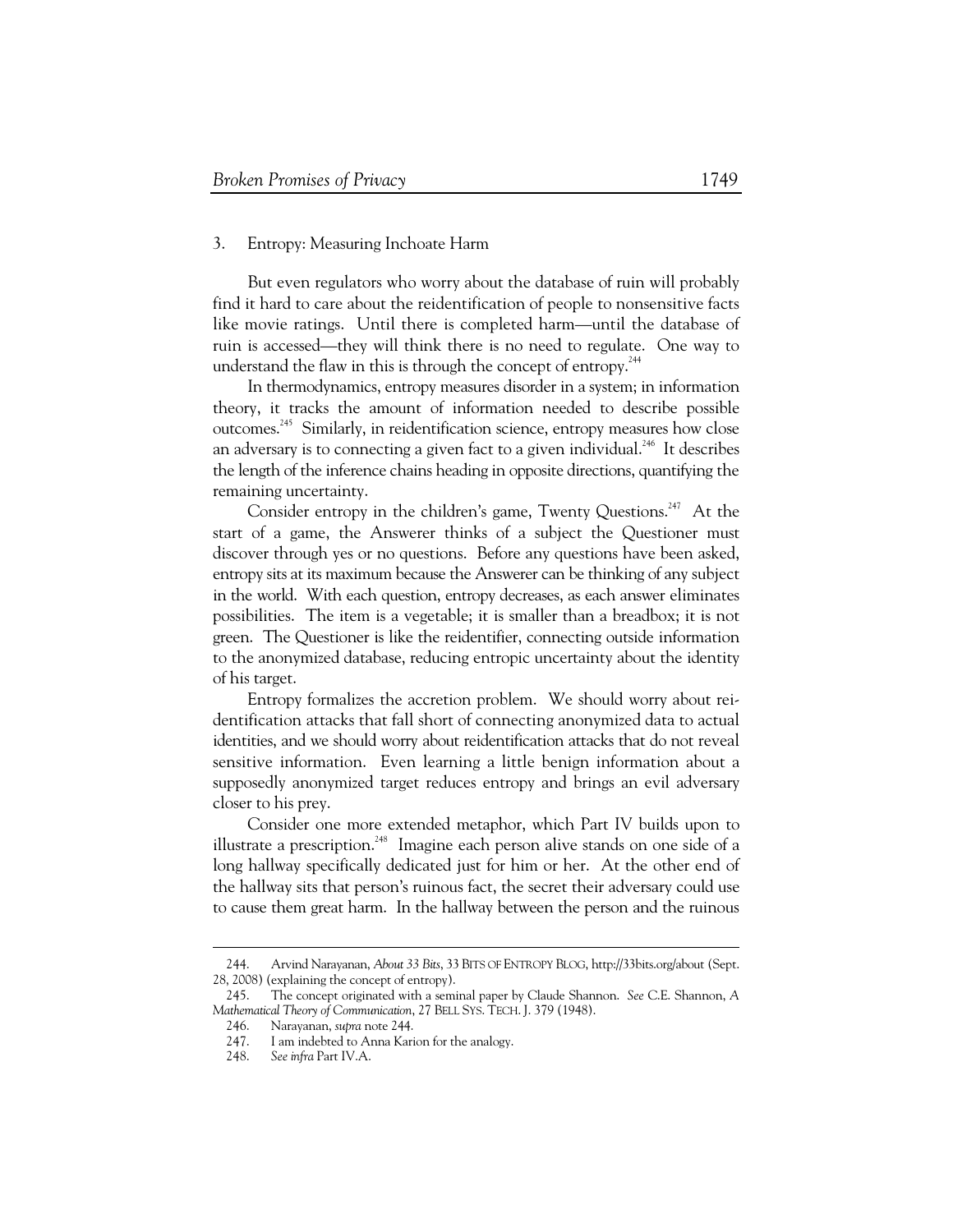fact, imagine a long series of closed, locked doors, each lock requiring a different key, which represent the database fields that must be reconnected or the links in the inferential chain that must be established to connect the person to the fact. Finally, imagine many other people clutching keys to some of the doors. Each person represents a database owner, and the keys the person holds represent the inferences the person can make, using the data they own.

Under the current, now discredited PII approach to privacy regulation, we tend to hold database owners—the people in the middle of the hallway accountable for protecting privacy only if they happen to hold one of two critical keys. First, if they hold the key that unlocks the first door, the one closest to the data subject, we regulate them. This is the linkability form of PIL<sup>249</sup> Second, if they hold the key that unlocks the last door, the one closest to the ruinous fact, we also regulate them. This is the sensitivity form of  $PII^{250}$ But under our current approach, we tend to immunize all of the database owners whose keys unlock only doors in the middle of the hallway.

#### 4. The Need to Regulate Before Completed Harm

If we fail to regulate reidentification that has not yet ripened into harm, then adversaries can nudge each of us ever closer to the brink of connection to our personal database of ruin. It will take some time before most people become precariously compromised, and whether it will take months, years, or decades is difficult to predict. Because some people have more to hide than others, the burden of decreasing entropy will not be distributed equally across society.<sup>251</sup>

Once we are finally connected to our databases of ruin, we will be unable to unring the bell. As soon as Narayanan and Shmatikov tied an IMDb username to Netflix rental data, they created an inferential link in the chain, and no regulator can break that link. Anybody who wants to can replicate their result by downloading the Netflix Prize data<sup>252</sup> and mining the IMDb

 <sup>249.</sup> *See supra* notes 169–171 and accompanying text (explaining difference between sensitive and linkable forms of PII).

 <sup>250.</sup> *See id.*

There are two classes of people who may escape this fate altogether: those with no secrets and those so disconnected from the grid that databases hold few records about them—including many residents of lesser-developed countries. In our own advanced society, I tend to believe that the numbers of people in these groups are so small that they are like myths—the unicorns and mermaids of information privacy. Ultimately, the size of these groups is a difficult empirical question, but one that is not particularly important. I think most people would agree that large majorities in advanced societies are susceptible to reidentification harms, making privacy regulation an important question for huge parts of the world.

 <sup>252.</sup> Since the competition is now over, the data is no longer publicly available, but it has already been downloaded hundreds of times. *Netflix Prize Study*, *supra* note 5, at 119.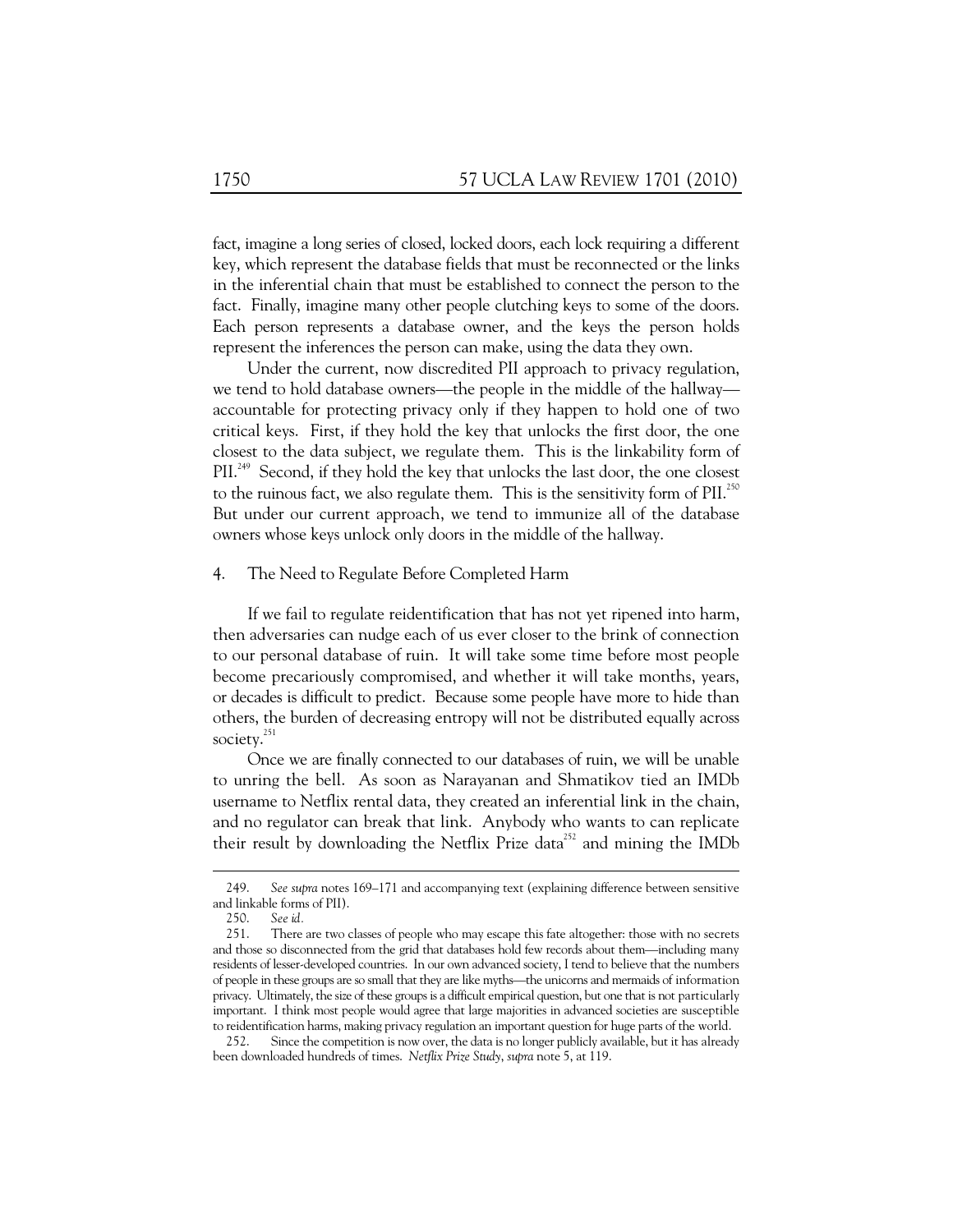user ratings database. Narayanan and Shmatikov have forever reduced the privacy of the people whose information they connected. The FBI cannot easily order connected databases unconnected, nor can they confiscate every last copy of a particularly harmful database.

If we worry about the entire population being dragged irreversibly to the brink of harm, we must regulate in advance because hoping to regulate after the fact is the same as not regulating at all. So long as our identity is separated from the database of ruin by a high degree of entropy, we can rest easy. But as data is connected to data, and as adversaries whittle down entropy, every one of us will soon be thrust to the brink of ruin.

# B. Wait for Technology to Save Us

Regulators may wonder whether the technologists will save us first. If we view parallel advances in reidentification and anonymization as an arms race, even though the reidentifiers have raced ahead for now, perhaps the anonymizers will regain the advantage through some future breakthrough. Maybe such a breakthrough will even restore the status quo and shift the privacy laws back into balance.

We should not expect a major breakthrough for release-and-forget anonymization, because computer scientists have proved theoretical limits of the power of such techniques. The utility and privacy of data are linked, and so long as data is useful, even in the slightest, then it is also potentially reidentifiable. Moreover, for many leading release-and-forget techniques, the tradeoff is not proportional: As the utility of data increases even a little, the privacy plummets.

We might, however, enjoy some help from new technology, although we should not expect a breakthrough. Computer scientists have devised techniques that are much more resistant to reidentification than release-and-forget. Data administrators may use some of these techniques—interactive techniques, aggregation, access controls, and audit trails—to share their data with a reduced risk of reidentification. Alas, despite the promise of these techniques, they cannot match the sweeping privacy promises that once were made regarding release-and-forget anonymization. The improved techniques tend to be much slower, more complex, and more expensive than simple anonymization. Worse, these techniques are useless for many types of data analysis problems. Technological advances like these may provide some relief in a post-anonymization, post-PII world, but they can never replace the need for a regulatory response.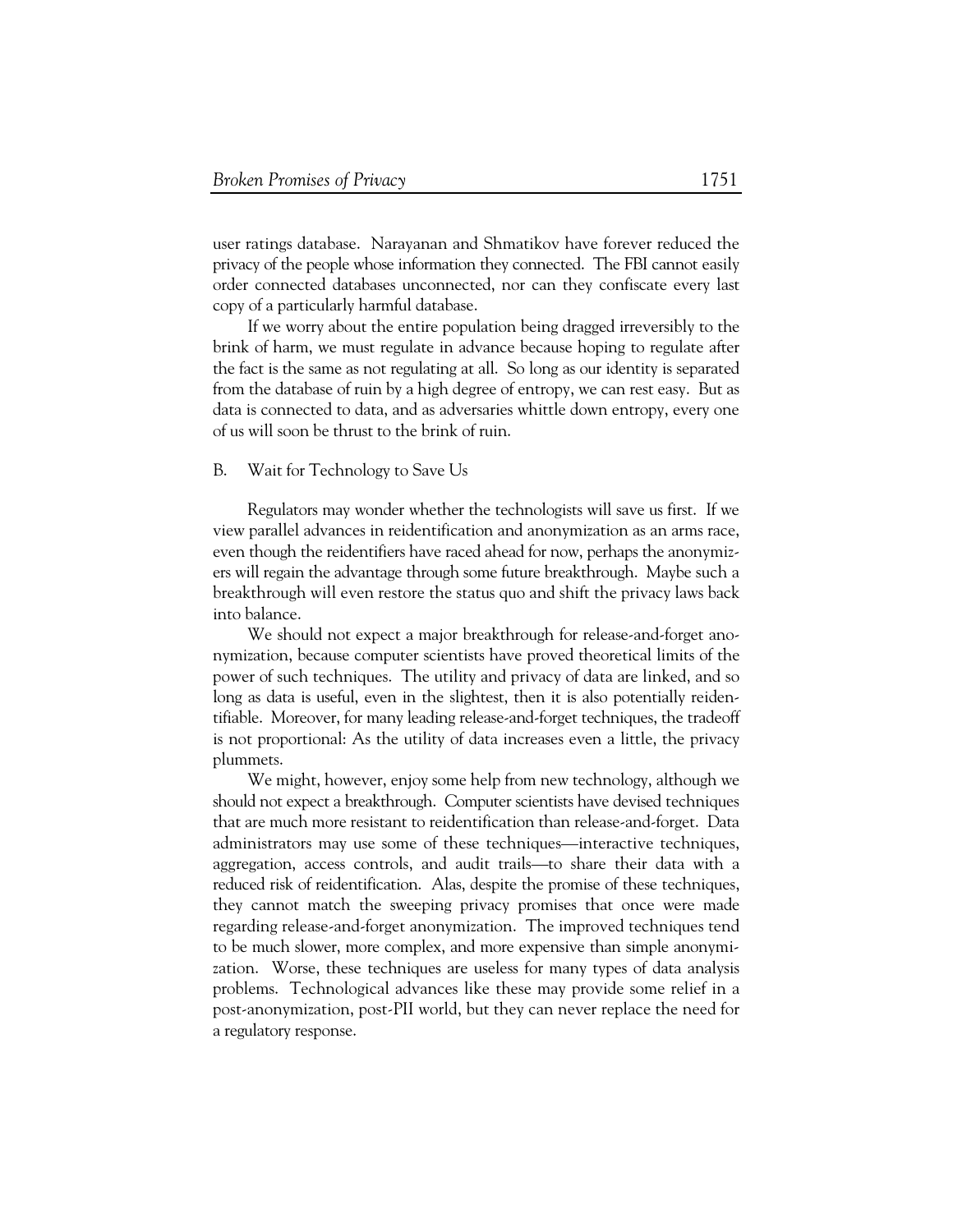#### 1. Why Not to Expect a Major Breakthrough

Computer scientists have begun to conclude that in the arms race between release-and-forget anonymization and reidentification, the reidentifiers hold the permanent upper hand.

#### a.Utility and Privacy: Two Concepts at War

Utility and privacy are, at bottom, two goals at war with one another.<sup>253</sup> In order to be useful, anonymized data must be imperfectly anonymous. "[P]erfect privacy can be achieved by publishing nothing at all—but this has no utility; perfect utility can be obtained by publishing the data exactly as received from the respondents, but this offers no privacy.<sup> $3254$ </sup> No matter what the data administrator does to anonymize the data, an adversary with the right outside information can use the data's residual utility to reveal other information. Thus, at least for useful databases, perfect anonymization is impossible.<sup>255</sup> Theorists call this the impossibility result.<sup>256</sup> There is always some piece of outside information that could be combined with anonymized data to reveal private information about an individual.<sup>257</sup>

Cynthia Dwork offers proof of the impossibility result.<sup>258</sup> Although useful data can never be perfectly private, it is important to understand the practical limits of this result;<sup>259</sup> some kinds of theoretical privacy breach may concern policymakers very little. To use Dwork's example, if a database owner releases an aggregate statistic listing the average heights of women in the world by national origin, an adversary who happens to know that his target is precisely two inches shorter than the average Lithuanian woman may learn a "private" fact by studying the database.<sup>260</sup> Although we would properly say that the utility of the anonymized data revealed a private fact when combined with outside information,<sup>261</sup> we would be foolhardy to regulate or forbid the release of databases containing aggregated height data to avoid this possibility. In

 <sup>253.</sup> Shuchi Chawla et al., *Toward Privacy in Public Databases*, *in* 2 THEORY CRYPTOGRAPHY CONF. 363 (2005).

 <sup>254.</sup> *Id.* at 364.

 <sup>255.</sup> Dwork, *supra* note 122, at 4.

 <sup>256.</sup> *Id.* 

 <sup>257.</sup> Dinur & Nissim, *supra* note 115, at 203 (showing, for a particular model, "tight impossibility results," meaning that privacy would require "totally ruining the database usability").

 <sup>258.</sup> Dwork, *supra* note 122.

 <sup>259.</sup> *Id.* 

 <sup>260.</sup> *Id.*

 <sup>261.</sup> *Id.*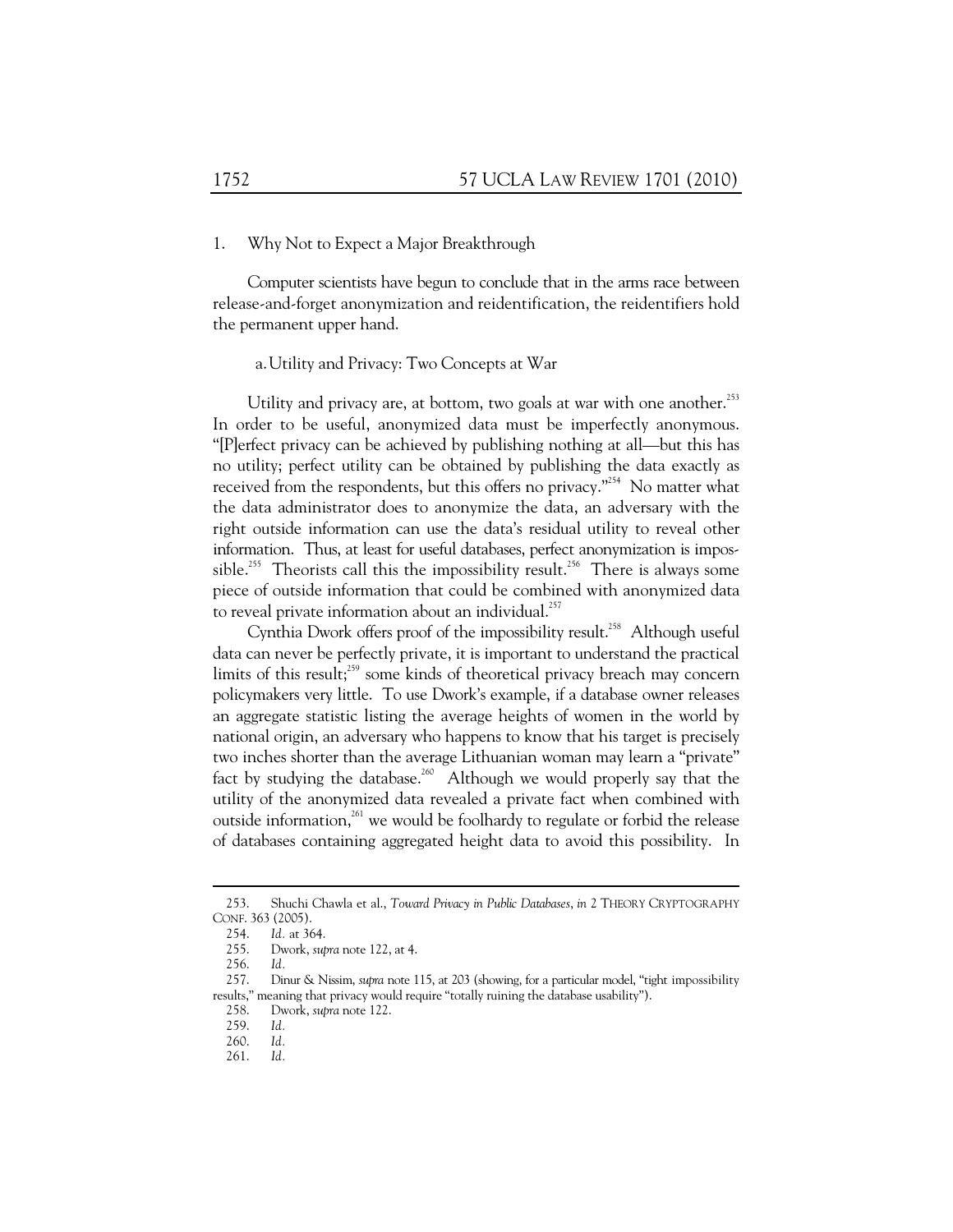this case, the richness of the outside information creates almost all of the privacy breach, and the statistic itself contributes very little.

Although the impossibility result should inform regulation, it does not translate directly into a prescription. It does not lead, for example, to the conclusion that all anonymization techniques are fatally flawed, but instead, as Cynthia Dwork puts, "to a new approach to formulating privacy's goals."<sup>262</sup> She calls her preferred goal "differential privacy" and ties it to so-called interactive techniques. Differential privacy and interactive techniques are discussed below.

# b.The Inverse and Imbalanced Relationship

Other theoretical work suggests that release-and-forget anonymization techniques are particularly ill-suited for protecting privacy while preserving the utility of data. Professor Shmatikov, one of the Netflix Prize researchers, coauthored a study with Justin Brickell that offers some depressing insights about the tradeoffs between utility and privacy for such techniques. As the researchers put it, "even modest privacy gains require almost complete destruction of the data-mining utility."<sup>263</sup>

The researchers compared several widely used anonymization techniques to a form of anonymization so extreme no data administrator would ever use it: a completely wiped database with absolutely no information beyond the single field of information under study<sup>264</sup>—for a health study perhaps the diagnoses, for an education study the grade point averages, and for a labor study the salaries. We would hope that real-world anonymization would compare very favorably to such an extreme method of anonymization, of course supplying worse privacy, but in exchange preserving much better utility.<sup>265</sup> Although the full details are beyond the scope of this Article, consider the intuition revealed in the following graph:

 <sup>262.</sup> *Id.*

 <sup>263.</sup> Brickell & Shmatikov, *supra* note 48, at 70, 76.

 <sup>264.</sup> *Id.* at 70–71.

 <sup>265.</sup> *See id.*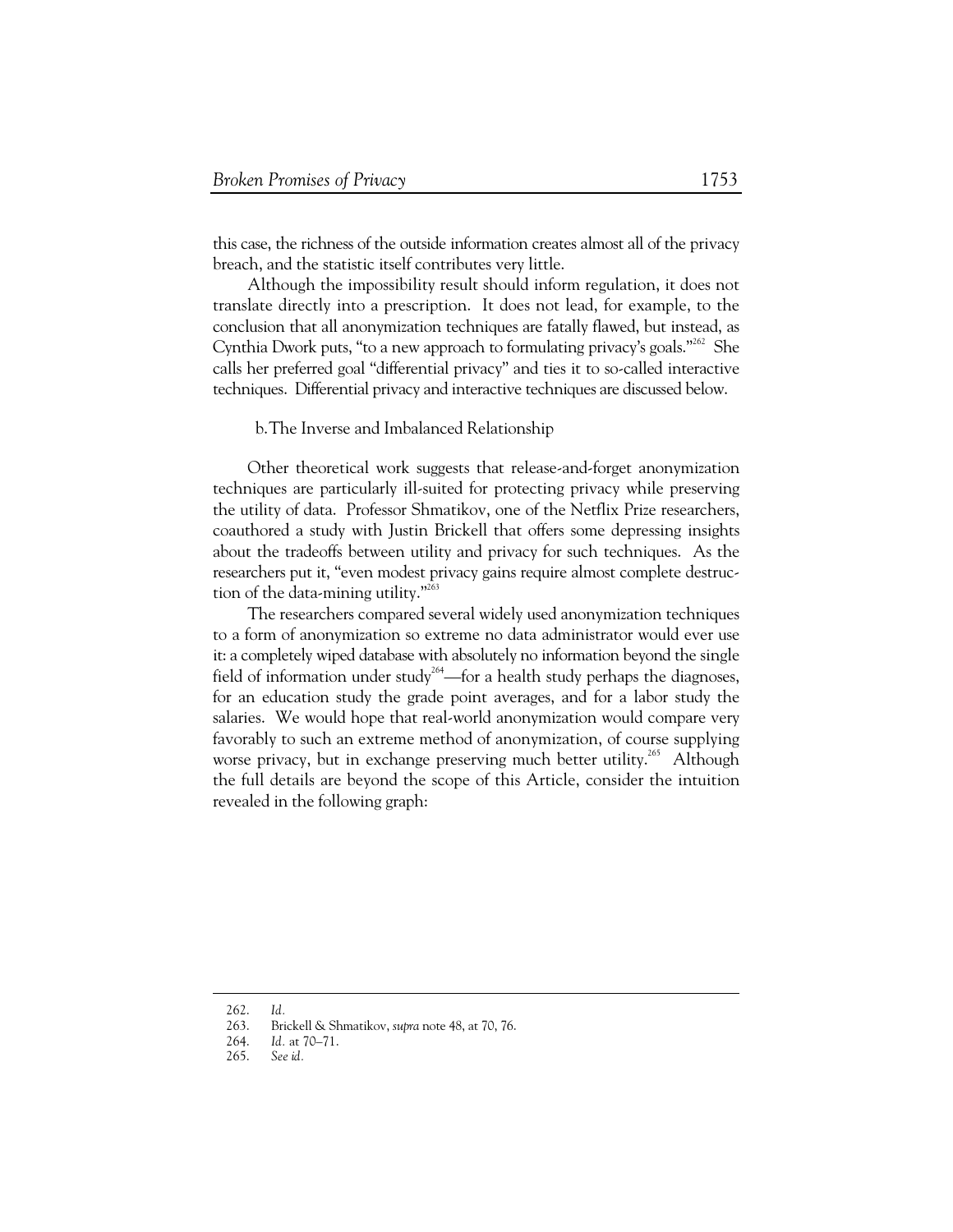FIGURE 1: Effects on Privacy and Utility of Anonymization<sup>266</sup>

 $20$ ■ Attacker 18  $\blacksquare$ Researcher 16 14 **Accuracy Gain** 12 **Accuracy Gain** <sub>10</sub> 8 6 4 2  $\circ$ **k**=1000 **k**=100 t=0.4  $k^{p/0}$  $\lambda$  $\rightarrow$  $\mathbf{V}^{\mathbf{A}}$  $\epsilon_{\varphi}$ t=0.2  $d^{\geqslant k}$ d=0.8  $d_{\geq 1,0}$ Intact **Sanitization Method and Parameter**

**Learning the Sensitive Attribute (Marital Dataset)**

In Figure 1, the pairs of bars represent the same database transformed into many different forms using widespread anonymization techniques. For each pair, the left, black bar represents the privacy of the data, with smaller bars signifying more privacy. The right, gray bars represent the utility of the data, with longer bars meaning more utility. Anonymization techniques search for ways to shorten the left bar without shortening the right bar too much, and the holy grail of anonymization would be a short, black bar next to a long, gray bar. Even a quick scan of the graph reveals the absence of this condition.

The leftmost pair of bars, with a privacy score of almost eighteen and a utility score of about eleven, represents the original, unadulterated data. A score of zero represents the utility or privacy of completely wiped data. Notice how the first three pairs of bars, the ones labeled with the letter k, describe techniques that preserve a lot of utility while improving privacy very little.<sup>268</sup>

 <sup>266.</sup> This figure has been adapted from a figure in *id.* at 76. Only the formatting has been changed; the substance of the figure remains the same.

 <sup>268.</sup> These bars represent techniques that achieve *k-anonymity*, a widely embraced metric for strong anonymity. *Id.* at 71; Sweeney, *supra* note 8 (defining *k-anonymity*).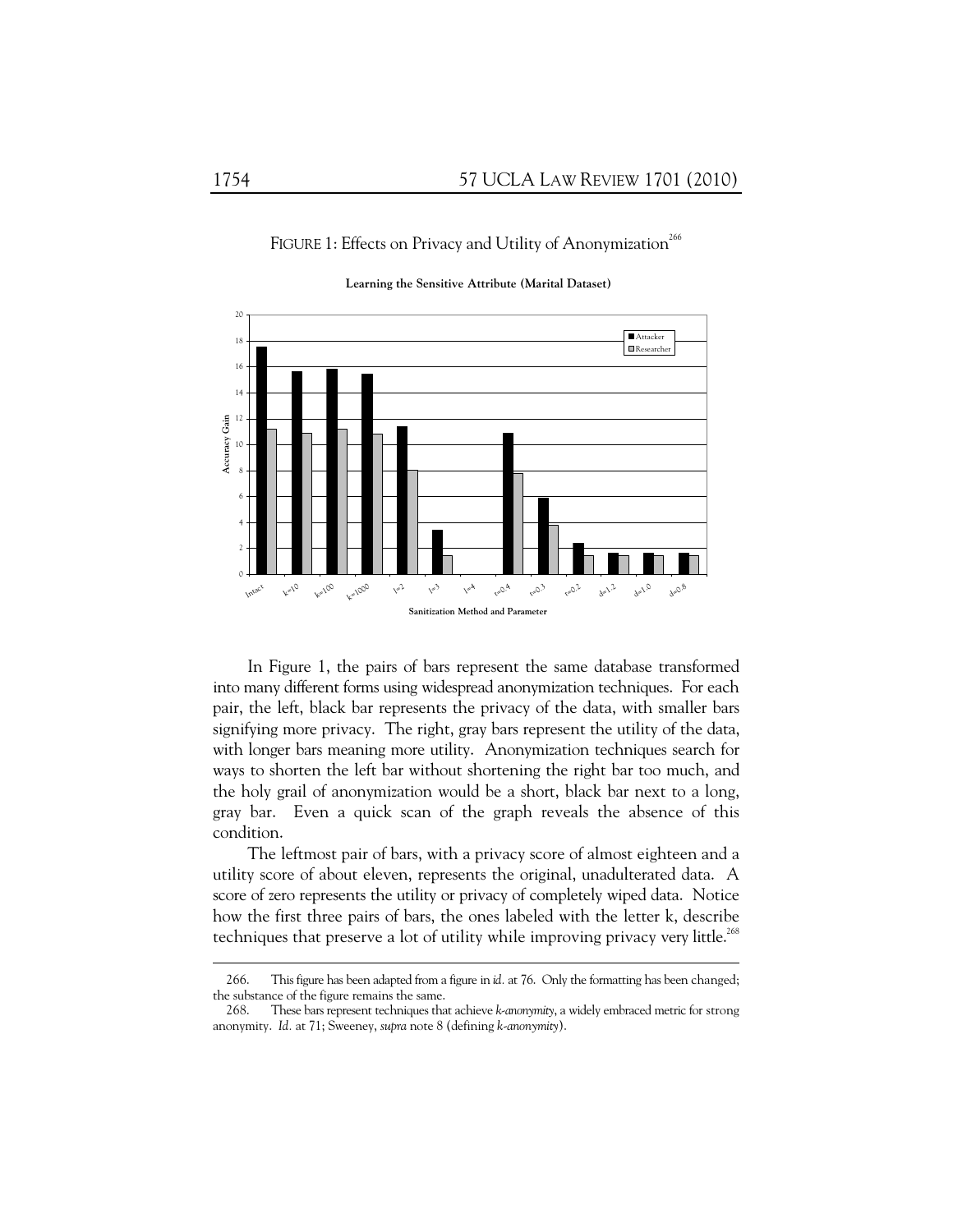-

Although the second trio of bars, those labeled with the letter  $l<sub>1</sub><sup>269</sup>$  show much greater improvements in privacy than the first trio, such improvements come only at great losses to utility.

These results show that for traditional, widespread, release-and-forget anonymization, not only are privacy and utility related, but their relationship is skewed. Small increases in utility are matched by even bigger decreases in privacy, and small increases in privacy cause large decreases in utility. The researchers concluded that even the most sophisticated anonymization techniques were scarcely better than simply throwing away almost all of the data instead.

Thus, using traditional, release-and-forget, PII-focused anonymization techniques, any data that is even minutely useful can never be perfectly anonymous, and small gains in utility result in greater losses for privacy. Both of these relationships cut against faith in anonymization and in favor of other forms of regulation.

# 2. The Prospect of Something Better Than Release-and-Forget

Researchers have developed a few techniques that protect privacy much better than the traditional, release-and-forget techniques. These work by relaxing either the release or the forget requirement. For example, some data administrators never release raw data, releasing only aggregated statistics instead. Every day, *USA Today* summarizes a survey in a colorful graph on their front page. Armed only with these survey responses, it would be very difficult for a reidentifier to prove that any particular person took part in a *USA Today* survey, much less gave a particular response.

Similarly, some researchers favor interactive techniques.<sup>270</sup> With these techniques, the data administrator answers questions about the data without ever releasing the underlying data. For example, an analyst might ask, what percentage of the people in your database have been diagnosed with this rare form of cancer? This might prompt the administrator to calculate and return the answer—say, 2 percent. In most cases, reidentifiers will find it much more difficult to link answers like these to identity than if they had access to the underlying raw data.

 <sup>269.</sup> These bars represent *l-diversity*, another widely adopted metric. The final six bars represent *t-closeness*. Brickell & Shmatikov, *supra* note 48, at 70–71.

 <sup>270.</sup> Cynthia Dwork et al., *Calibrating Noise to Sensitivity in Private Data Analysis*, *in* 2006 THEORY CRYPTOGRAPHY CONF. 265, 267.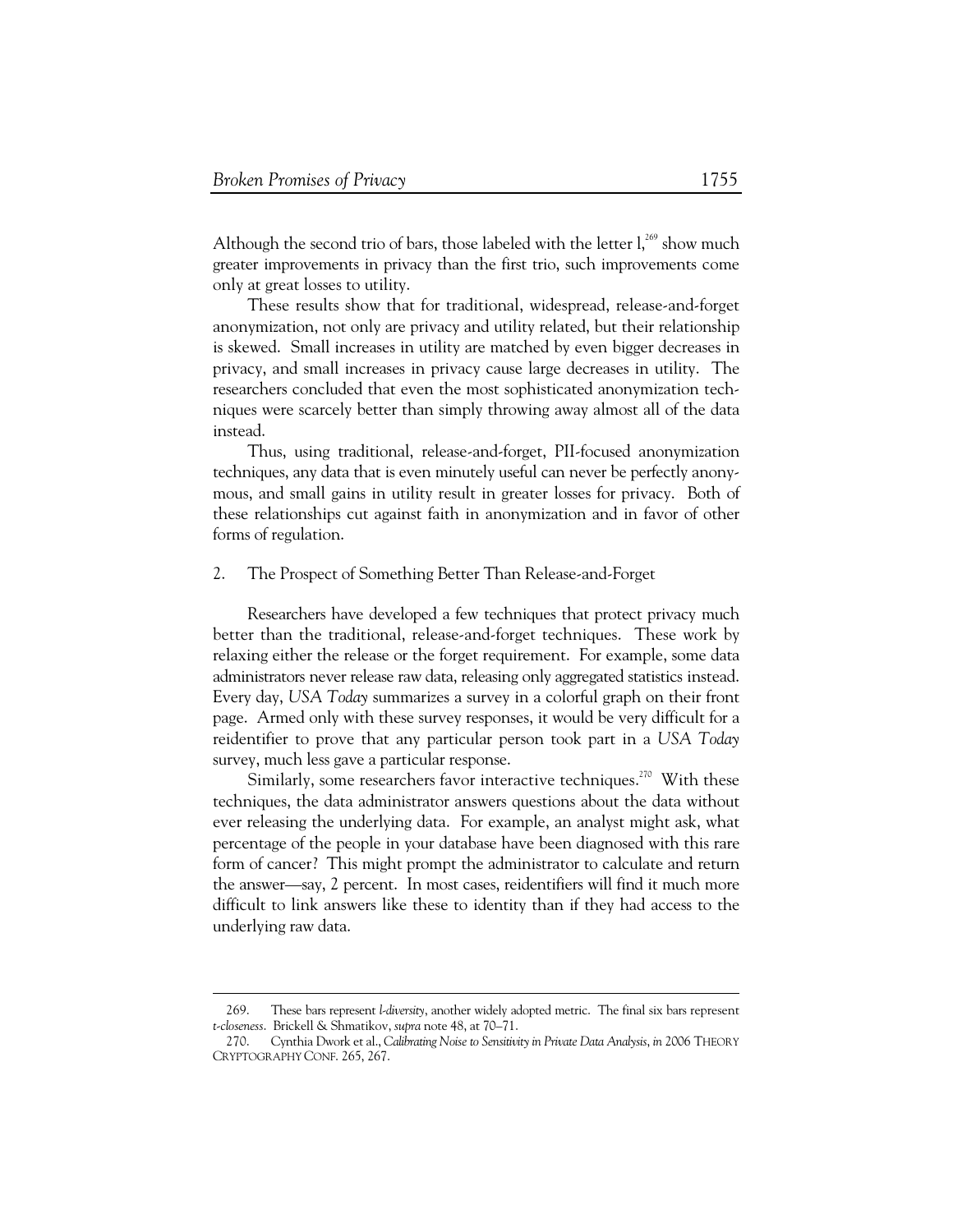Researchers can do even better. Using one class of interactive techniques, those that satisfy a requirement called differential privacy, $^{271}$  the data administrator never even releases the accurate statistic; instead, she introduces a carefully calculated amount of random noise to the answer, ensuring mathematically that even the most sophisticated reidentifier will not be able to use the answer to unearth information about the people in the database.<sup>272</sup>

Finally, just as these techniques refer to something less than full release, other techniques refuse to forget—instead, they monitor what happens to data *after* release. Borrowing from computer security research, these techniques involve the use of access controls and audit trails.<sup>273</sup> Using these techniques, data administrators release their data but only after protecting it using software that limits access and tracks usage. The data analyst who receives the protected data will be able to interact with it only in limited ways, and the analyst's every move will be recorded in the audit trail and reported back to the data administrator or a third-party watchdog.

## 3. The Limitations of the Improved Techniques

Unfortunately, these alternatives do not make up for the broken promises of release-and-forget anonymization. For starters, they tend to be less flexible than traditional anonymization. Interactive techniques require constant participation from the data administrator. This increases the cost of analysis and reduces the rate of new analysis. Because an analyst must submit requests and wait for responses, he is not free to simply test theory after theory at the maximum rate. Even worse, without access to the raw data, he might miss useful research inquiries that reveal themselves to those who study trends in the data.

Furthermore, even with interactive techniques and aggregation, data administrators cannot promise perfect privacy. As an example, if an adversary somehow knows that his target is the only man who visited a hospital clinic Thursday afternoon, then the aggregated answer to the question, "diagnoses of men who visited the clinic Thursday afternoon" reveals sensitive information tied directly to an identity. As another example, despite decades of denials from the Census Bureau, scholars have unearthed proof that the agency provided aggregated, city-block-level data that helped locate Japanese Americans who were then sent to internment camps during the Second World

 <sup>271.</sup> *See* Dwork, *supra* note 122, at 8–9.

 <sup>272.</sup> *See* Adam & Wortmann, *supra* note 60, at 540 (describing the "output-perturbation approach").

 <sup>273.</sup> For more information on access controls in the computer security context, seeRICK LEHTINEN ET AL., COMPUTER SECURITY BASICS 66–72 (2006).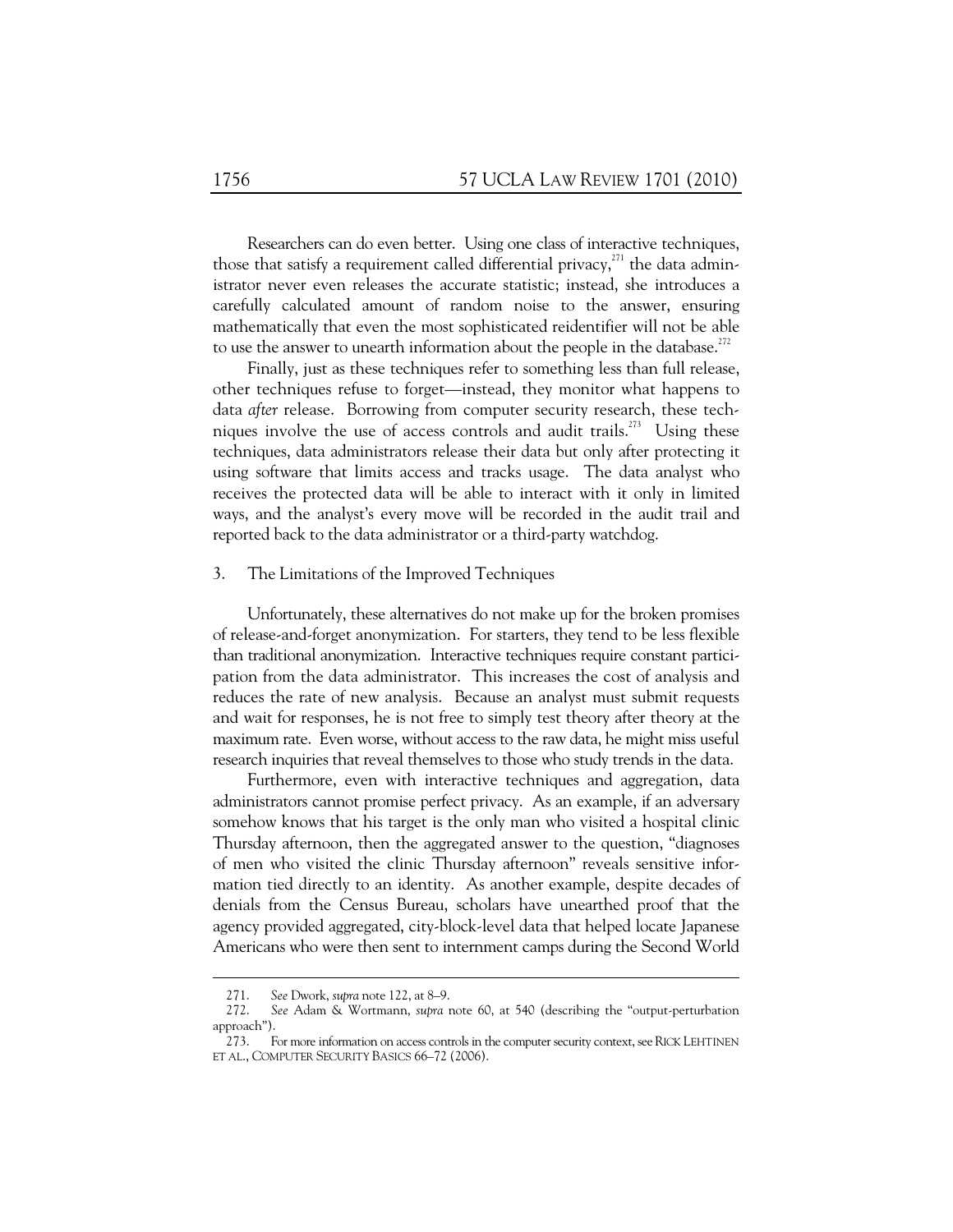War.<sup>274</sup> Even though the data did not identify particular houses or families, just telling authorities how many Japanese lived on each block gave them enough information to do enormous harm.

Interactive techniques that introduce noise are also of limited usefulness. For example, a city may want to analyze census data to determine where to run a bus line to serve elderly residents. Noise introduced to provide privacy may inadvertently produce the wrong answer to this question.<sup>275</sup> Similarly, law enforcement data miners may find it unacceptable to tell a judge that they are using a "noisy" technique to justify asking for a search warrant to search a home.<sup>276</sup> Techniques that satisfy differential privacy also require complex calculations that can be costly to perform.<sup>277</sup>

Finally, computer security researchers have thoroughly documented the problem with creating robust access controls.<sup>278</sup> Simply put, even the best computer security solutions are bug-prone, as well as being expensive to create and deploy.<sup>279</sup> All of these reasons explain why the vast majority of data shared or stored today is protected—if at all—by traditional, release-andforget anonymization, not by these more exotic, more cumbersome, and more expensive alternatives.

Even if computer scientists tomorrow develop a groundbreaking technique that secures data much more robustly than anything done today and this is a very unlikely "if"—the new technique will only work on data secured in the future; it will do nothing to protect data that has been stored or disclosed in the past. A database, once released, can become easier to reidentify but never more difficult. Long chains of inferences from past reidentification cannot be broken with tomorrow's advances.

Techniques that eschew release-and-forget may improve over time, but because of inherent limitations like those described above, they will never supply

 <sup>274.</sup> William Seltzer & Margo Anderson, Population Association of America, After Pearl Harbor: The Proper Role of Population Data Systems in Time of War (Mar. 28, 2000) (unpublished paper), *available at* https://pantherfile.uwm.edu/margo/www/govstat/newpaa.pdf.

 <sup>275.</sup> *See* Chawla et al., *supra* note 253, at 366.

 <sup>276.</sup> The difficulty of using "noisy" techniques in police work is illustrated by a recent AP story that documents one instance where the addition of "random material" to a database resulted in repeated unnecessary police deployments. *Cops: Computer Glitch Led to Wrong Address*, MSNBC NEWS, Mar. 19, 2010, http://www.msnbc.msn.com/id/35950730.

 <sup>277.</sup> Jon Kleinberg et al., *Auditing Boolean Attributes*, *in* 2000 ACM SYMP. ON PRINCIPLES DATABASE SYS. 86 (proving that particular method supporting interactive technique is NP-hard, meaning computationally expensive).

 <sup>278.</sup> BRUCE SCHNEIER, BEYOND FEAR: THINKING SENSIBLY ABOUT SECURITY IN AN UNCERTAIN WORLD 87–101 (2003).

 <sup>279.</sup> *Id.*; *cf.* FREDERICK P. BROOKS, JR., THE MYTHICAL MAN-MONTH (1975) (discussing how software engineering principles lead to bugs).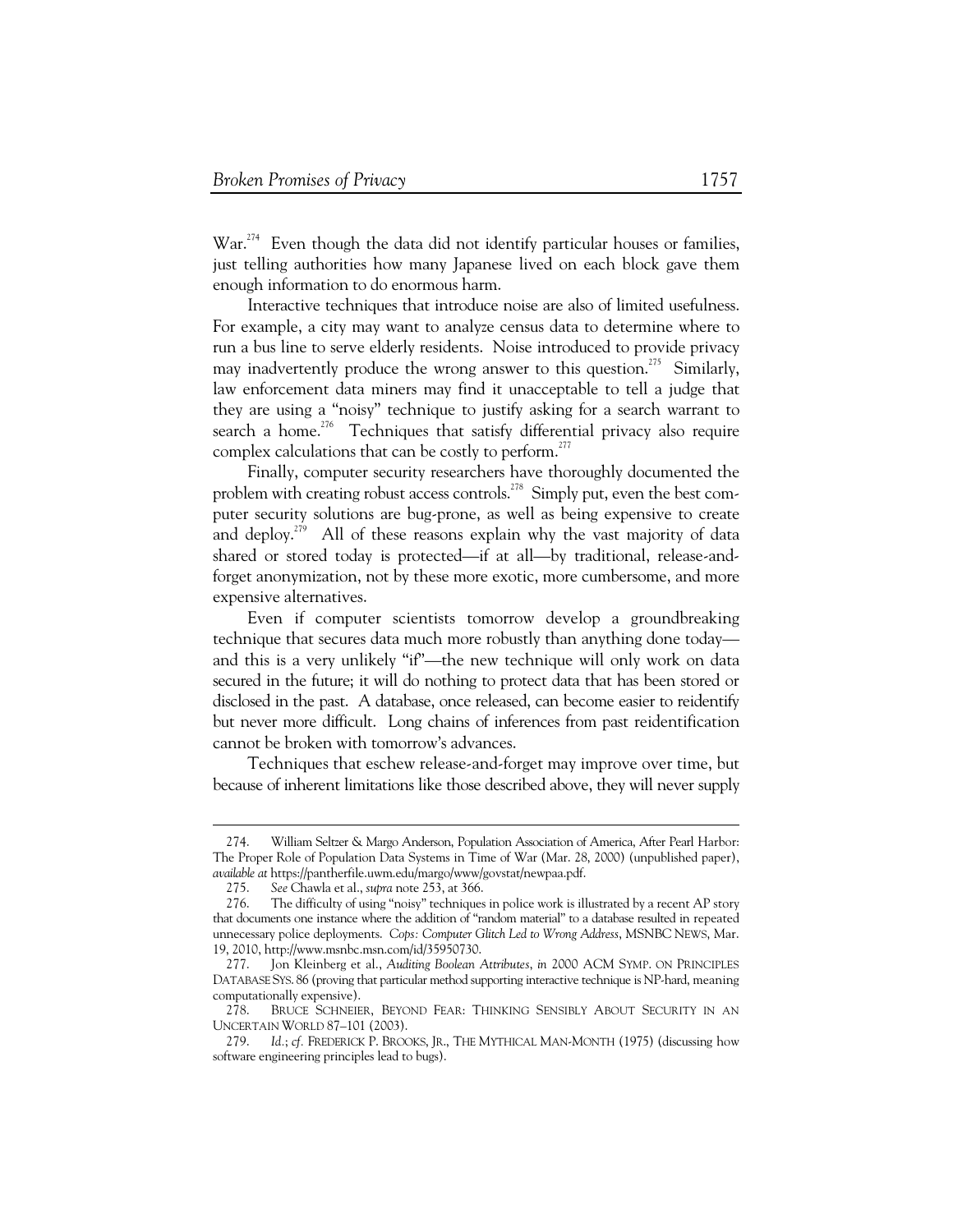a silver-bullet alternative. Technology cannot save the day, and regulation must play a role.

# C. Ban Reidentification

Finally, some have urged simply banning reidentification.<sup>280</sup> Lawmakers can offer a straightforward argument for a ban: By anonymizing data, a data administrator gives notice of her intent to protect the privacy of her data subjects, who may rely on this notice when consenting to provide her their data. A reidentifying adversary thwarts this intent and undermines this consent so much that we might need a law banning the act itself.

A reidentification ban is sure to fail, however, because it is impossible to enforce. How do you detect an act of reidentification?<sup>281</sup> Reidentification can happen completely in the shadows. Imagine that Amazon.com anonymizes its customer purchase database and transmits it to a marketing firm. Imagine further that although the marketing firm promises not to reidentify people in Amazon's database, it could increase profits significantly by doing so. If the marketing firm breaks its promise and reidentifies, how will Amazon or anybody else ever know? The marketing firm can conduct the reidentification in secret, and gains in revenue may not be detectable to the vendor.

This problem appears insurmountable, although four forces might help to ameliorate it. First, lawmakers might pair a ban with stricter penalties and better enforcement, for example by declaring reidentification a felony and providing extra money to the FBI and FTC for enforcement. Second, lawmakers can give citizens a private right of action against those who reidentify.<sup>282</sup> Third, lawmakers can mandate software audit trails for those who use anonymized data.<sup>283</sup> Finally, a smaller scale ban, one imposed only on trusted recipients of specific databases—for example, a ban prohibiting government data-miners from reidentifying—may be much easier to enforce.<sup>2</sup>

 <sup>280.</sup> Earl Lane, *A Question of Identity: Computer-Based Pinpointing of 'Anonymous' Health Records Prompts Calls for Tighter Security*, NEWSDAY, Nov. 21, 2000, at C8 (quoting Janlori Goldman, head of the Health Privacy Project at Georgetown University as saying: "Our goal has been to get a national policy making it illegal to re-identify an anonymized database").

 <sup>281.</sup> *Id.* ("As long as the data recipient is discreet, an agency may never learn if its information is being compromised." (citing Latanya Sweeney)).

 <sup>282.</sup> They can model this on the Federal Stored Communications Act, which provides a civil cause of action to any "person aggrieved by any violation" of the Act. 18 U.S.C. § 2707 (2006).

 <sup>283.</sup> *E.g.,* 45 C.F.R. § 164.308(a)(1)(ii)(D) (2009) (describing HIPAA Security Rule mandating "Information system activity review" including regular review of "audit logs").

 <sup>284.</sup> For another example, see *infra* Part IV.D.1 (discussing the ban on reidentification for trusted recipients of health information).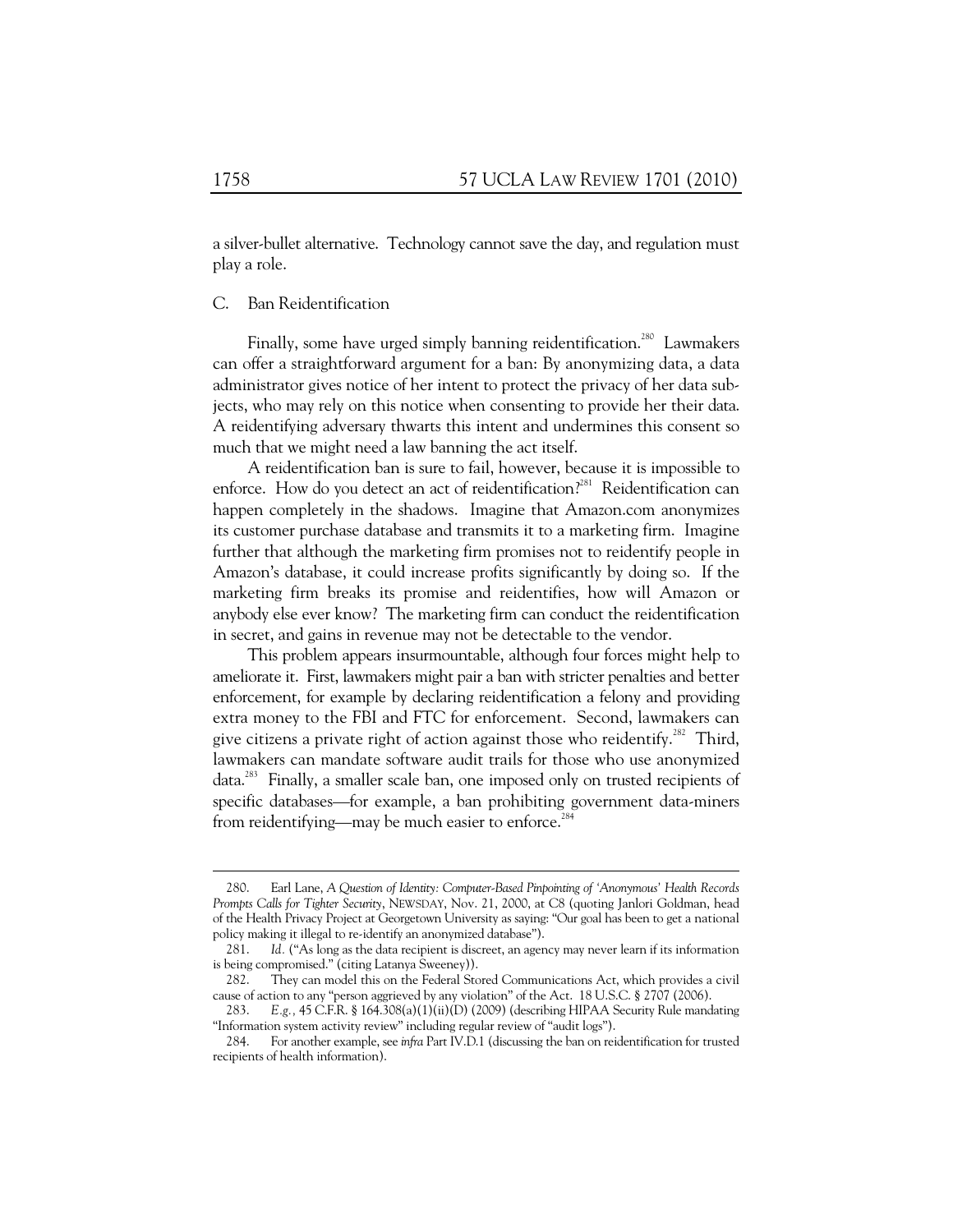I predict that any of these marginal improvements would still be outweighed by the inherent difficulty of detecting secret reidentification for private gain. This significant detection problem makes a ban extremely unlikely to succeed.

# IV. RESTORING BALANCE TO PRIVACY LAW AFTER THE FAILURE OF ANONYMIZATION

Once regulators conclude that the three partial solutions discussed above are not enough to restore balance to privacy law after the failure of anonymization, they must do more. They should weigh the benefits of unfettered information flow against the costs of privacy harms. They should incorporate risk assessment strategies that deal with the reality of easy reidentification as the old PII model never could. Ultimately, they should consider a series of factors to identify situations in which harm is likely and whether it outweighs the benefits of unfettered information flow. When they identify harm that outweighs these benefits, they should regulate, focusing on narrow contexts and specific sectors rather than trying to regulate broadly across industries. To demonstrate how this approach works, this Part ends with two case studies recommending new strategies for regulating the privacy of health and internet usage information.

## A. Which Database Owners Should We Regulate Anew?

In the search for a new organizing principle to supplement PII, I start from the premise that any privacy rule we devise must distinguish between different types of database owners and different types of databases. This approach might sound like PII, but it is broader. The problem is not that the PII approach categorizes; the problem is that it focuses on only a few, narrowly drawn categories that seem insufficient and even somewhat arbitrary in light of easy reidentification. Recall the hallway metaphor: PII-based rules regulate only those people with a key to the first door closest to the data subject (those that can link to a user's identity) or a key to the last door closest to the ruinous fact (those holding sensitive information).<sup>285</sup> For example, HIPAA singles out for special treatment social security numbers (linkable data) and medical diagnoses (sensitive data). PII rules ignore the people who can unlock doors only in the middle.

 <sup>285.</sup> *See* text accompanying *supra* notes 248–250.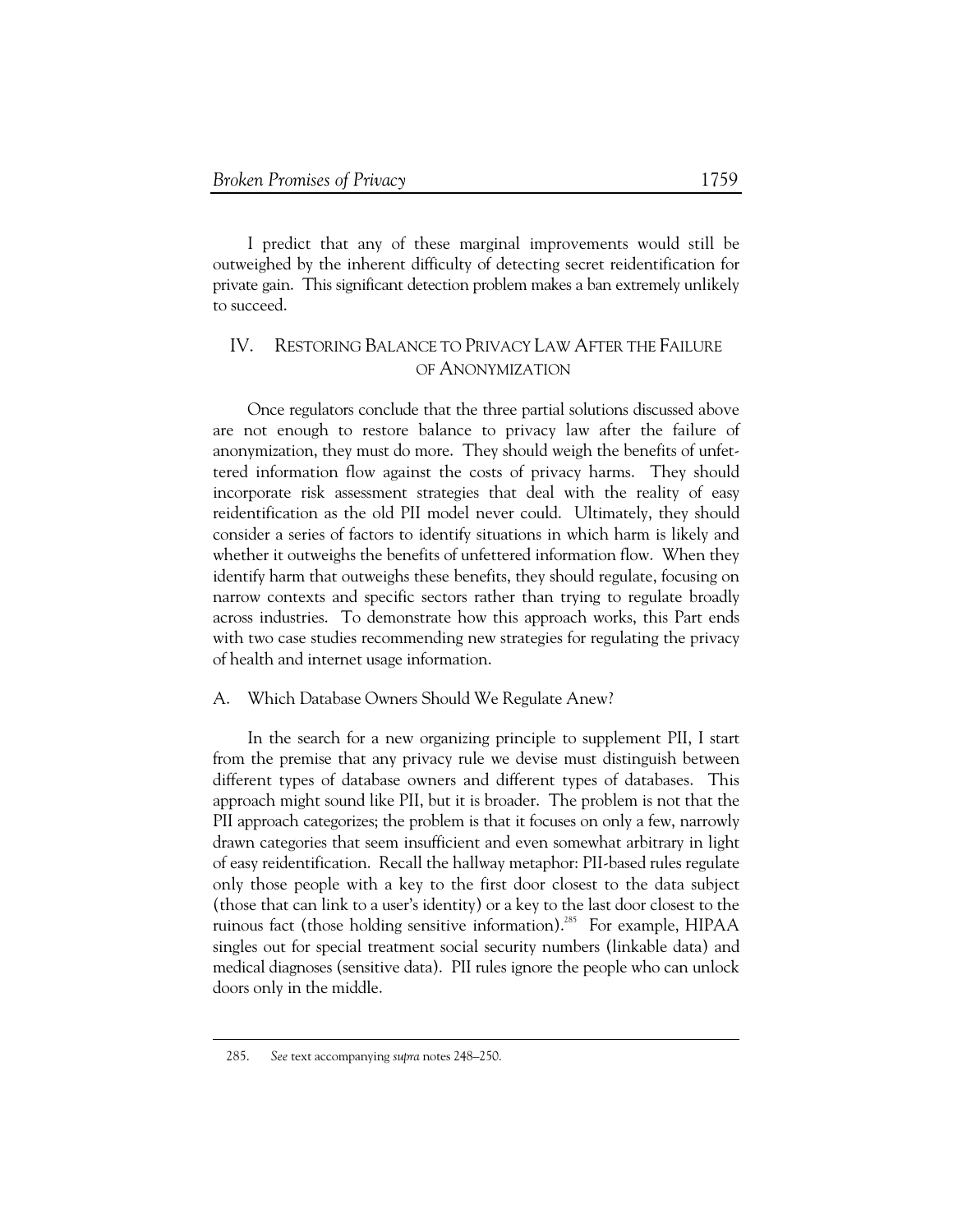The power of reidentification demands that we begin to regulate the middle. But how? It would be logically justifiable but overly aggressive to regulate any entity possessing any fragment of data at any point along the chain of inferences, covering even a person holding only one key. We should aim to direct scarce regulatory resources at those database owners that most contribute to the risk of the database of ruin through well-tuned rules. A rule that regulates the database owner in the middle that possesses but a single scrap of unimportant data puts too much regulatory focus on too slight a risk.

Which database owners in the middle most contribute to the risk of harm and thereby most deserve government scrutiny and regulation? To the current PII-approach—regulation for those holding linkable data and those holding sensitive data—I propose we add at least one more category of database owners, the "large entropy reducers."<sup>286</sup> Large entropy reducers are entities that amass massive databases containing so many links between so many disparate kinds of information that they represent a significant part of the database of ruin, even if they delete from their databases all particularly sensitive and directly linkable information.

We can justify treating these entities differently using the language of duty and fault. Because large entropy reducers serve as one-stop shops for adversaries trying to link people to ruinous facts, they owe their data subjects a heightened duty of care. When a large entropy reducer loses control of its massive database, it causes much more harm than an entity holding much less data.

Who are large entropy reducers? In the hallway metaphor, they are the people clutching many keys; imagine the mythical janitor's keyring, jangling with dozens of different keys. In practice, this category includes large credit agencies like Experian, TransUnion, and Equifax; commercial data brokers like ChoicePoint, Acxiom, and LexisNexis; and internet search providers like Google, Microsoft, and Yahoo. These are among the most important large entropy reducers, but there are many others, and we should develop a more precise definition of the category, perhaps one taking advantage of the formal definition of entropy.

 <sup>286.</sup> In addition to large entropy reducers, other classes of database owners probably deserve new regulation to account for the way they increase the risk of harm due to easy reidentification. For one, some database owners can make links between fields of information that can be connected by few other people—they can unlock doors requiring keys held by few people. For example, consider how a cell phone provider or automobile toll booth administrator can track physical movement and location in ways that few other providers can. Likewise, some database owners hold fields of data that act as identifiers on many sites, making them powerful tools for reidentification. Increasingly, email addresses act in this manner, as websites use them in place of usernames. Perhaps any entity holding an email address deserves new regulation. I plan in future work to develop these categories further, and to flesh out the arguments for regulating them more closely.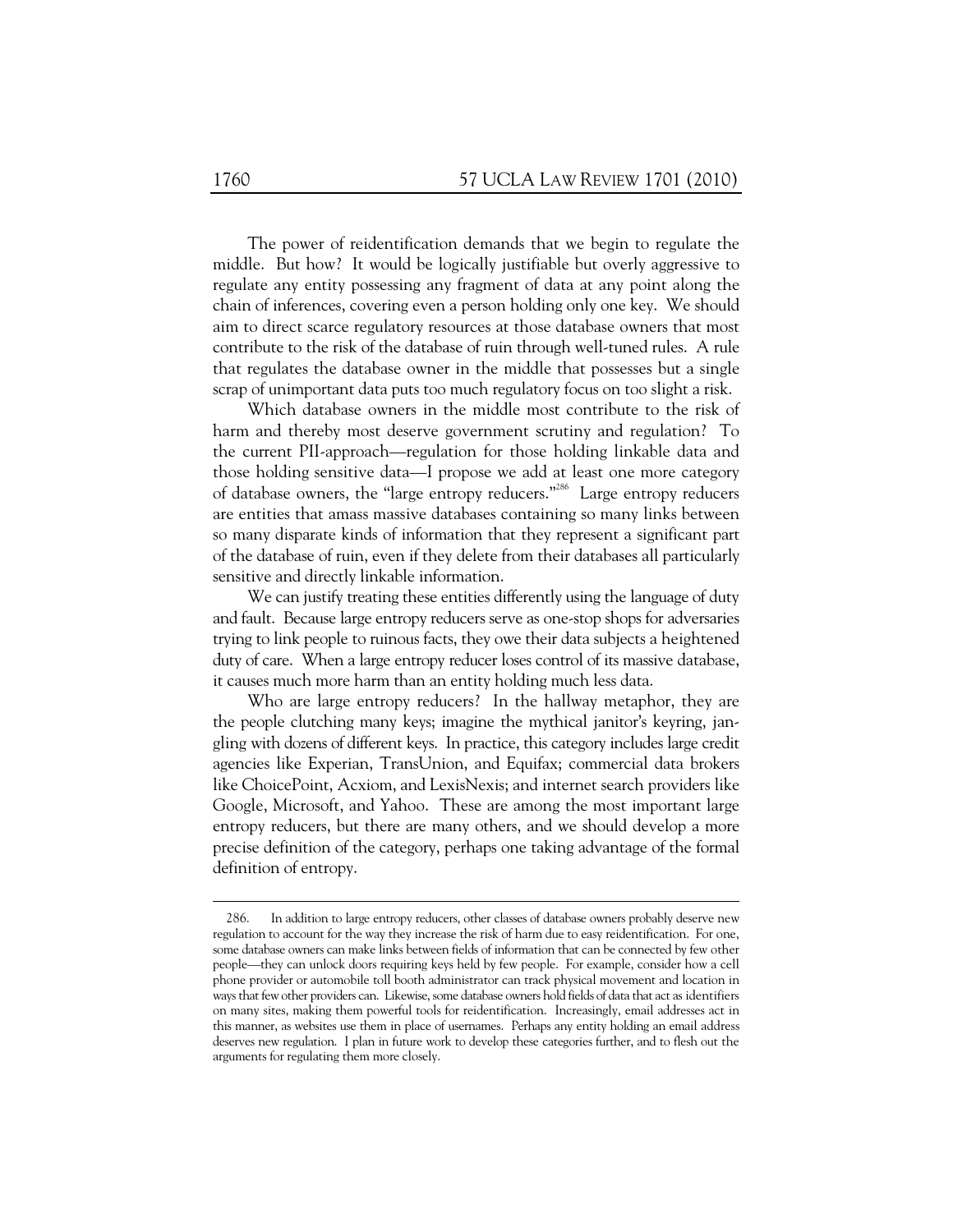We should expand existing privacy laws and enact new privacy laws that regulate the behavior of companies like these. To be sure, many of these firms are already obligated to comply with many different privacy laws, but in light of easy reidentification and the database of ruin, we need to regulate them more, perhaps with new rules tailored to limiting the type of risk of reidentification such providers represent.

# B. Regulatory Principles

Now that we know whom to regulate—database owners holding linkable or sensitive data (PII) and large entropy reducers—we turn to the content of regulation. How should regulators respond to the power of reidentification and the collapse of our faith in anonymization? Before we turn to a list of factors that will guide us to the proper regulation, we need to understand some overarching principles. This step is necessary because so much of how we regulate privacy depends on our faith in anonymization; stripped of this faith, we need to reevaluate some core principles.

#### 1. From Math to Sociology

Regulators need to shift away from thinking about regulation, privacy, and risk only from the point of view of the data, asking whether a particular field of data viewed in a vacuum is identifiable. Instead, regulators must ask a broader set of questions that help reveal the risk of reidentification and threat of harm. They should ask, for example, what has the data administrator done to reduce the risk of reidentification? Who will try to invade the privacy of the people in the data, and are they likely to succeed? Do the history, practices, traditions, and structural features of the industry or sector instill particular confidence or doubt about the likelihood of privacy?

Notice that while the old approach centered almost entirely on technological questions—it was math and statistics all the way down—the new inquiry is cast also in sociological, psychological, and institutional terms. Because easy reidentification has taken away purely technological solutions that worked irrespective of these messier, human considerations, it follows that new solutions must explore, at least in part, the messiness.<sup>287</sup>

 <sup>287.</sup> *See* Chawla et al., *supra* note 253, at 367 (noting that the relative advantage of one interactive technique is that "the real data can be deleted or locked in a vault, and so may be less vulnerable to bribery of the database administrator").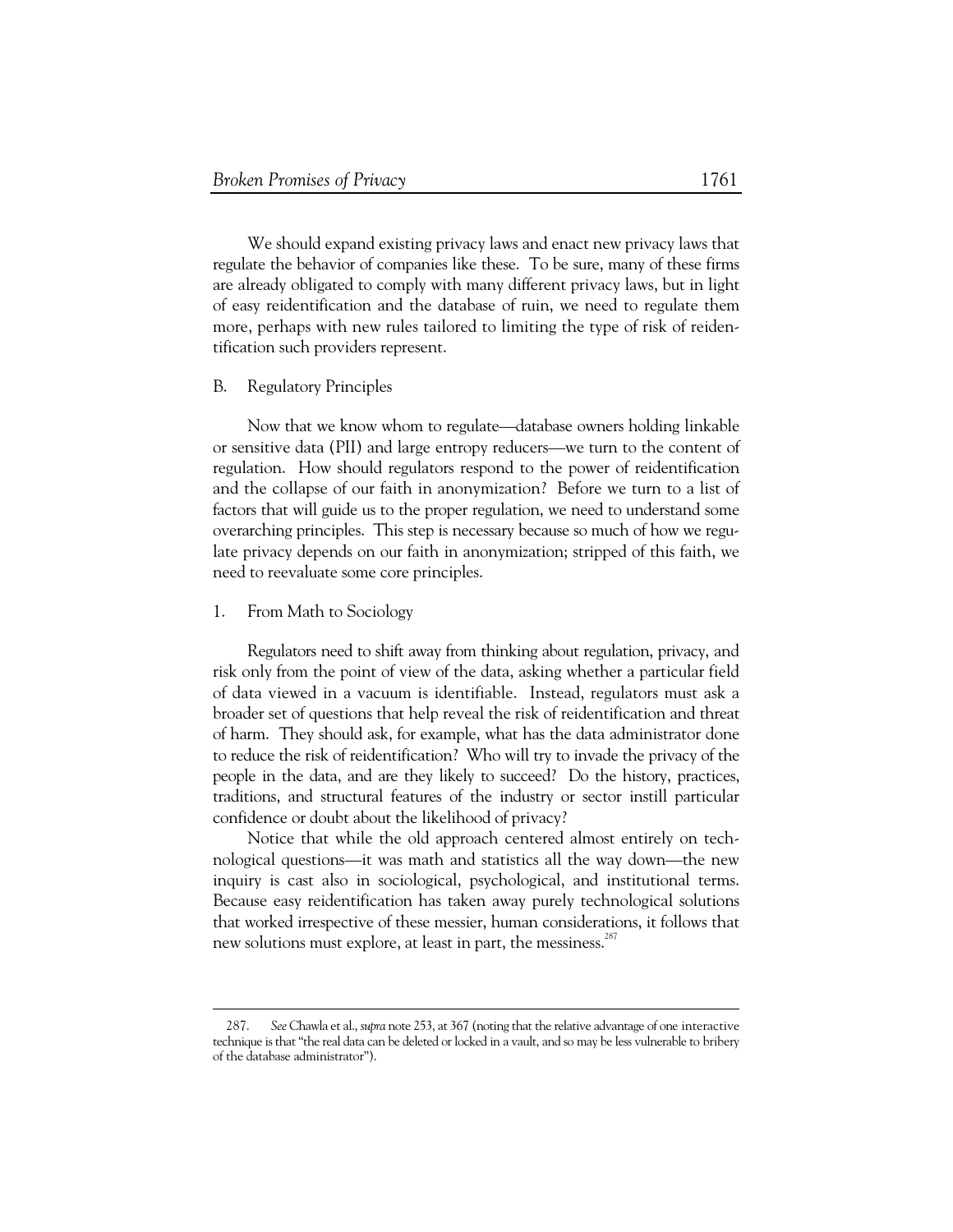## 2. Support for Both Comprehensive and Contextual Regulation

The failure of anonymization will complicate one of the longest-running debates in information privacy law: Should regulators enact comprehensive, cross-industry privacy reform, or should they instead tailor specific regulations to specific sectors?<sup>288</sup> Usually, these competing choices are labeled, respectively, the European and United States approaches. In a postanonymization world, neither approach is sufficient alone: We need to focus on particular risks arising from specific sectors because it is difficult to balance interests comprehensively without relying on anonymization. On the other hand, we need a comprehensive regulation that sets a floor of privacy protection because anonymization permits easy access to the database of ruin. In aiming for both general and specific solutions, this recommendation echoes Dan Solove, who cautions that privacy should be addressed neither too specifically nor too generally.289 Solove says that we should simultaneously "resolve privacy issues by looking to the specific context,"<sup>290</sup> while at the same time using "a general framework to identify privacy harms or problems and to understand why they are problematic."<sup>291</sup>

Thus, the U.S.'s exclusively sectoral approach is flawed, because it allows entire industries to escape privacy regulation completely based on the illusion that some data, harmless data, data in the middle of long chains of inferences leading to harm, is so bland and nonthreatening that it is not likely to lead to harm if it falls into the wrong hands. The principle of accretive reidentification shatters this illusion. Data almost always forms the middle link in chains of inferences, and any release of data brings us at least a little closer to our personal databases of ruin. For this reason, there is an urgent need for comprehensive privacy reform in this country. A law should mandate a minimum floor of safe data-handling practices on every data handler in the U.S. Further, it should require even stricter data-handling practices for every large entropy reducer in the U.S.

But on the other hand, the European approach—and specifically the approach the EU has taken in the Data Protection Directive—sets the height of this floor too high. Many observers have complained about the onerous

 <sup>288.</sup> *See, e.g.*, Schwartz, *supra* note 162, at 908–16 (discussing history of sectoral and comprehensive approaches to privacy law).

<sup>289.</sup> DANIEL J. SOLOVE, UNDERSTANDING PRIVACY 46–49 (2008).<br>290. Id. at 48.

*Id.* at 48.

 <sup>291.</sup> *Id.* at 49.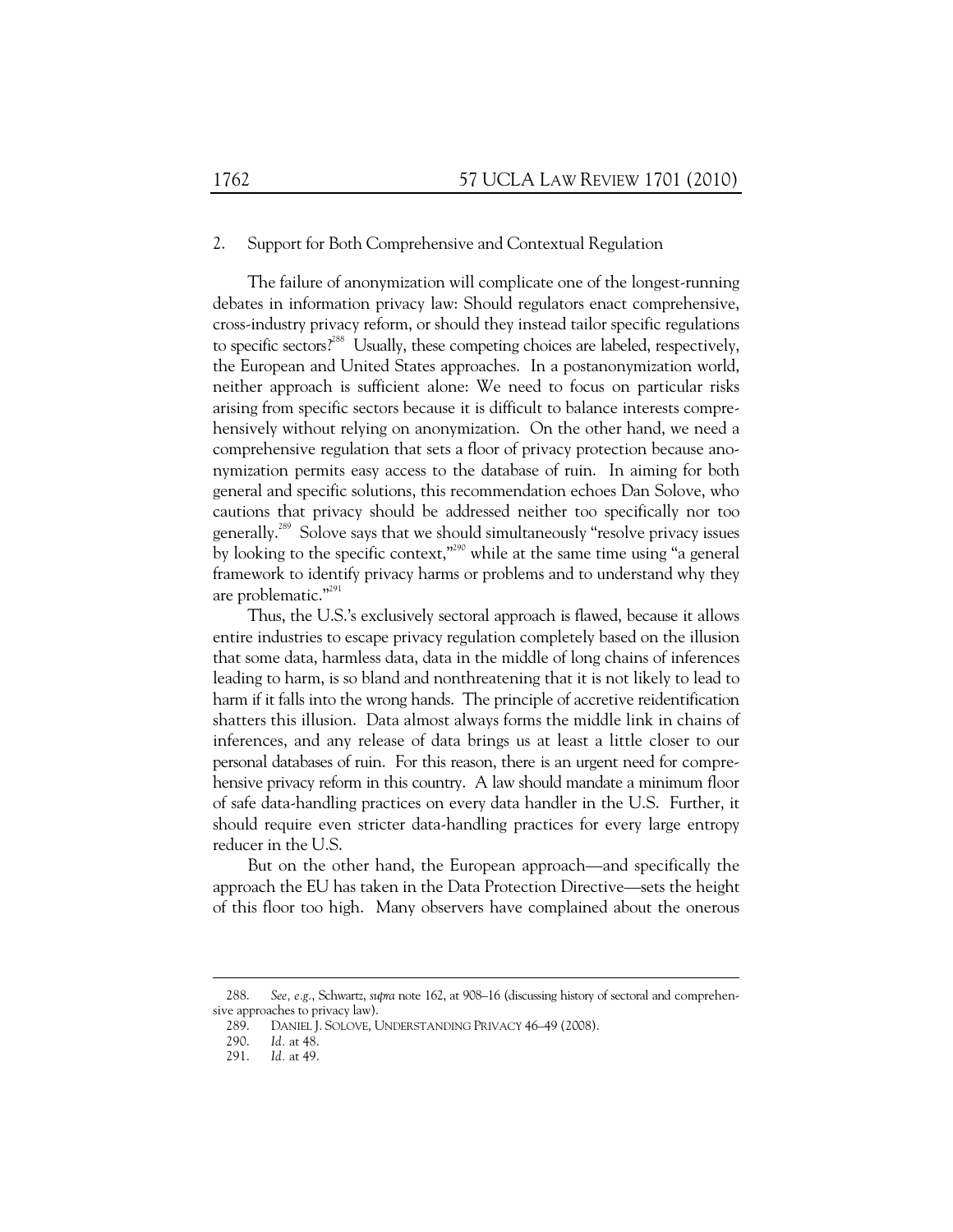-

obligations of the Directive.<sup>292</sup> It might have made good sense to impose such strict requirements (notice, consent, disclosure, accountability) on data administrators when we still believed in the power of anonymization because the law left the administrators with a fair choice: Anonymize your data to escape these burdens or keep your data identifiable and comply.

But as we have seen, easy reidentification has mostly taken away this choice, thereby broadening the reach of the Directive considerably. Today, the EU hounds Google about IP addresses; tomorrow, it can make similar arguments about virtually any data-possessing company or industry. A European privacy regulator can reasonably argue that *any* database containing facts (no matter how well scrubbed) relating to people (no matter how indirectly) very likely now falls within the Directive. It can impose the obligations of the Directive even on those who maintain databases that contain nothing that a layperson would recognize as relating to an individual, so long as the data contains idiosyncratic facts about the lives of individuals.

I suspect that some of those who originally supported the Directive might feel differently about a Directive that essentially provides no exception for scrubbed data—a Directive covering most of the data in society. The Directive's aggressive data-handling obligations might have seemed to strike the proper balance between information flow and privacy when we thought that they were restricted to "personal data," but once reidentification science redefines "personal data" to include almost all data, the obligations of the Directive might seem too burdensome. For these reasons, the European Union might want to reconsider whether it should lower the floor of its comprehensive data-handling obligations.

Finally, once the U.S. tackles comprehensive privacy reform and the EU lowers the burdens of the directive, both governments should expand the process of imposing heightened privacy regulations on particular sectors. What might be needed above the comprehensive floor for health records may not be needed for phone records, and what might solve the problems of private data release probably will not work for public releases.<sup>293</sup> This approach borrows from Helen Nissenbaum, who urges us to understand privacy through what she calls "contextual integrity," which "couches its prescriptions always within the bounds of a given context" as better than other "universal"

 <sup>292.</sup> *E.g.*, DOROTHEE HEISENBERG, NEGOTIATING PRIVACY: THE EUROPEAN UNION, THE UNITED STATES AND PERSONAL DATA PROTECTION 29, 30 (2005) (calling parts of the Directive "quite strict" and "overly complex and burdensome").

 <sup>293.</sup> *Cf. infra* Part IV.D (discussing specific rules for health privacy and search engine privacy contexts).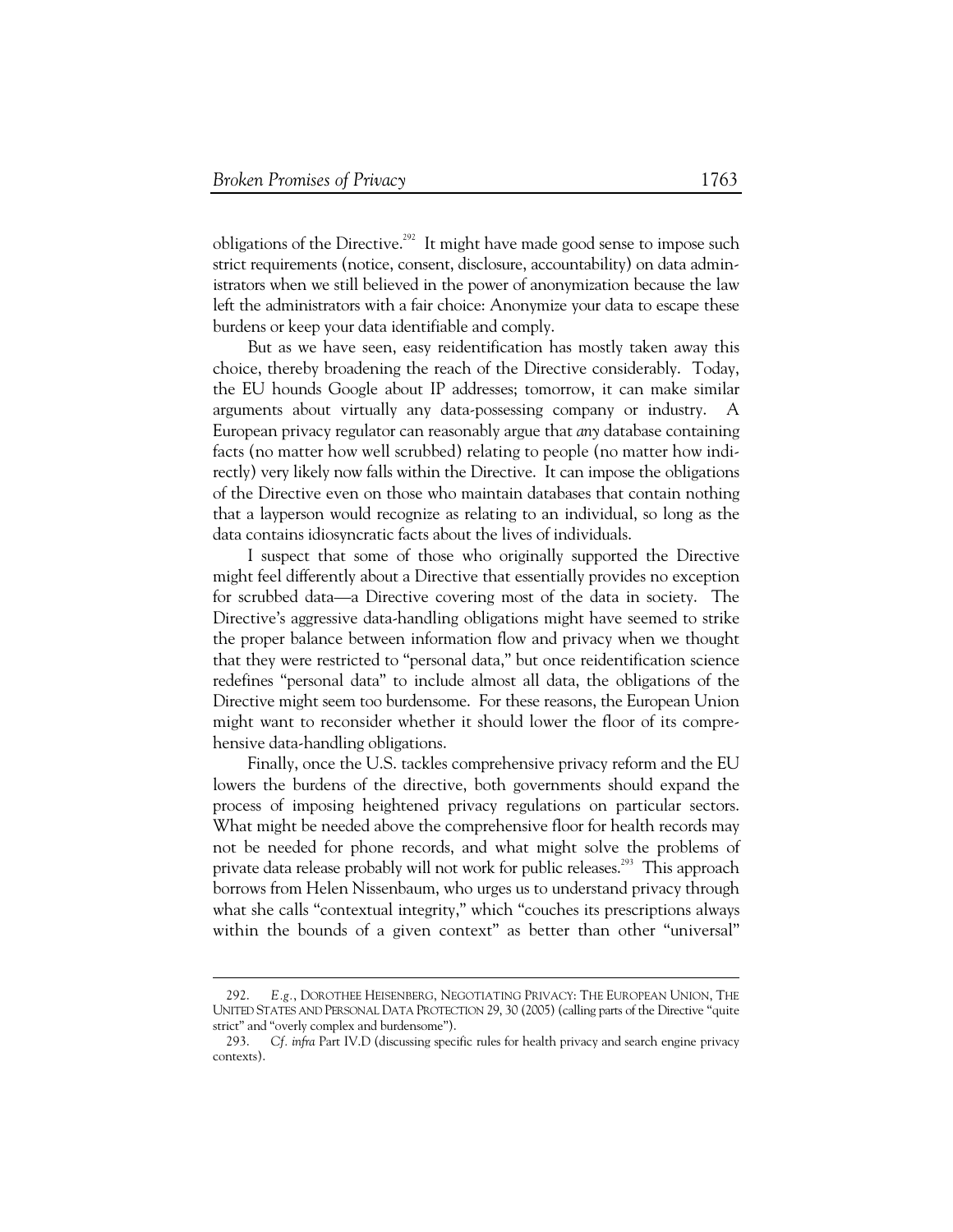accounts.<sup>294</sup> This approach also stands in stark contrast to the advice of other information privacy scholars and activists, who tend to valorize sweeping, society-wide approaches to protecting privacy and say nothing complimentary about the U.S.'s sectoral approach.

What easy reidentification thus demands is a combination of comprehensive data-protection regulation and targeted, enhanced obligations for specific sectors. Many others have laid out the persuasive case for a comprehensive data privacy law in the United States, so I refer the reader elsewhere for that topic.<sup>295</sup> The rest of the Article explores how to design sector-specific data privacy laws, now that we can no longer lean upon the crutch of robust anonymization to give us balance. What does a post-anonymization privacy law look like?

# C. The Test

In the post-anonymization age, once regulators pick a target for regulation—say, large entropy reducers in the healthcare industry—they should weigh the following factors to determine the risk of reidentification in that context. The list is not exhaustive; other factors might be relevant.<sup>296</sup> The factors serve two purposes: They are indicators of risk and instruments for reducing risk. As indicators, they signal the likelihood of privacy harm. For example, when data administrators in a given context tend to store massive quantities of information, the risk of reidentification increases. Regulators should use these indicative factors like a score card, tallying up the risk of reidentification.

Once regulators decide to regulate, they should then treat these factors as instruments for reducing risk—the tuning knobs they can tweak through legislation and regulation to reduce the risk of harm. As only one example, regulators might ban public releases of a type of data outright while declining to regulate private uses of data.

 <sup>294.</sup> Helen Nissenbaum, *Privacy as Contextual Integrity*, 79 WASH. L. REV. 119, 154 (2004).

 <sup>295.</sup> *E.g.*, Solove & Hoofnagle, *supra* note 161.

 <sup>296.</sup> The European privacy watchdog, the Article 29 Working Group, offers the following, similar but not identical, list of factors:

The cost of conducting identification is one factor, but not the only one. The intended purpose, the way the processing is structured, the advantage expected by the controller, the interests at stake for the individuals, as well as the risk of organisational dysfunctions (e.g. breaches of confidentiality duties) and technical failures should all be taken into account. On the other hand [one] ... should consider the state of the art in technology at the time of the processing and the possibilities for development during the period for which the data will be processed.

<sup>2007</sup> Working Party Opinion, *supra* note 28, at 15.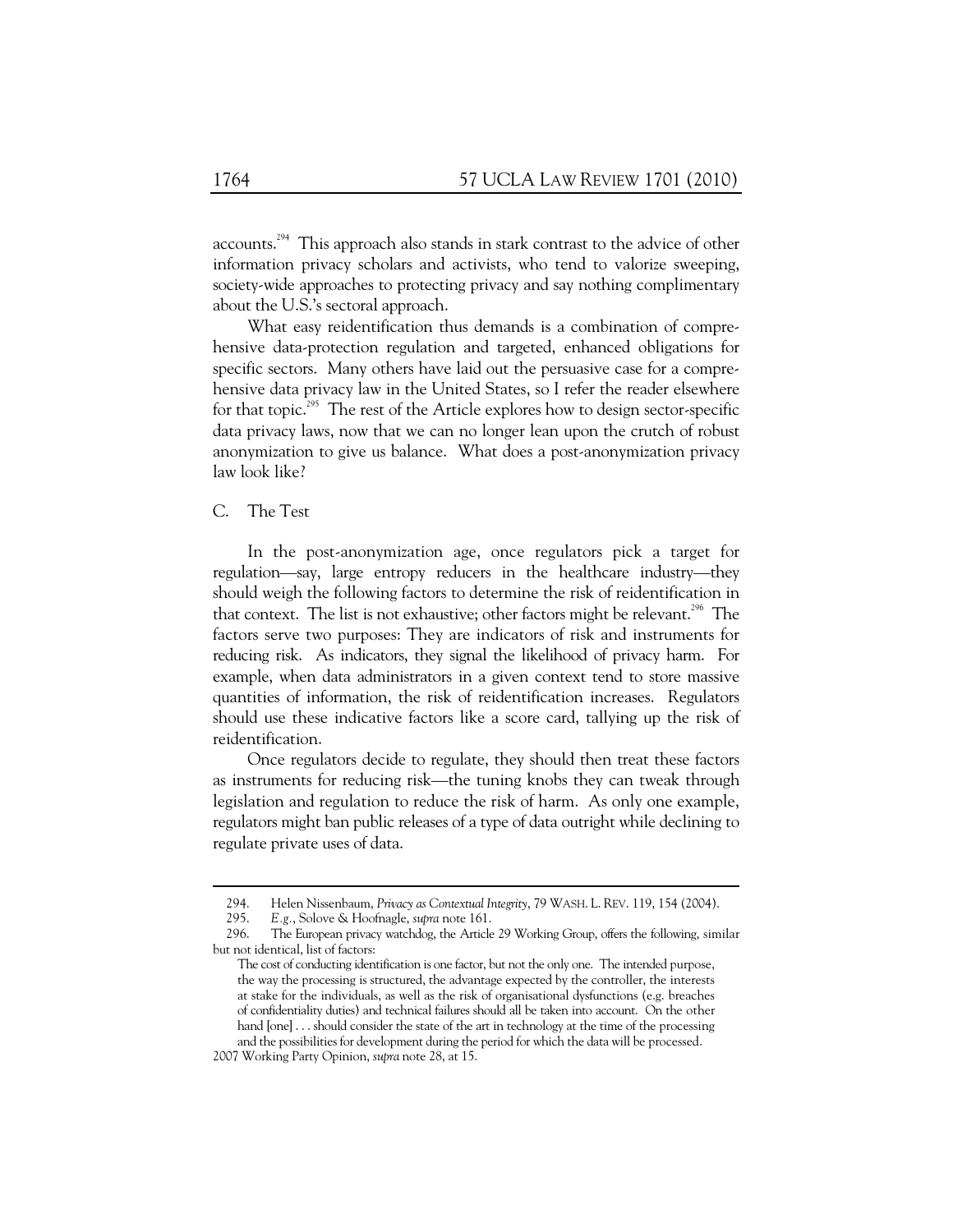## 1. Five Factors for Assessing the Risk of Privacy Harm

# *Data-Handling Techniques*

How do different data-handling techniques affect the risks of reidentification? Experts probably cannot answer this question with mathematical precision; it is unlikely we can ever know, say, that the suppression of names and social security numbers produces an 82 percent risk, while interactive techniques satisfying differential privacy produce a 1 percent risk. Still, computer scientists could likely provide a rough relative ordering of different techniques—or at the very least, grade data-handling practices according to whether the risk of reidentification is high, medium, or  $\text{low.}^{297}$  For example, computer scientists might grade favorably a database owner that uses the kind of new interactive techniques described earlier, although remember that such techniques are no panacea.

# *Private Versus Public Release*

Regulators should scrutinize data releases to the general public much more closely than they do private releases between trusted parties. We fear the database of ruin because we worry that our worst enemy can access it, but if we use regulation to limit the flow of information to trusted relationships between private parties, we can breathe a little easier. It is no coincidence that every case study presented in Part I.B involved the public release of anonymized data. In each case, the researcher or researchers targeted the particular data because it was easy to get, and in the AOL search query example in particular, an army of blogger-reidentifiers acted as a force multiplier, aggravating greatly the breach and the harm.

My argument against public releases of data pushes back against a tide of theory and sentiment flowing in exactly the opposite direction. Commentators place great stock in the "wisdom of crowds," the idea that "all of us are smarter than any of us."298 Companies like Netflix release great stores of information they once held closely to try to harness these masses.<sup>299</sup>

 <sup>297.</sup> Some computer scientists have already tentatively offered studies that attempt to categorize the risk of reidentification of different techniques. *See, e.g.*, Lakshmanan et al., *supra* note 46 (focusing on anonymization); Adam & Wortmann, *supra* note 60 (evaluating methods, including conceptual, query restriction, data perturbation, and output perturbation). These studies do not take into account the latest advances in reidentification, but they are models for future work.

 <sup>298.</sup> SUROWIECKI, *supra* note 15.

 <sup>299.</sup> *See* Thompson, *supra* note 93.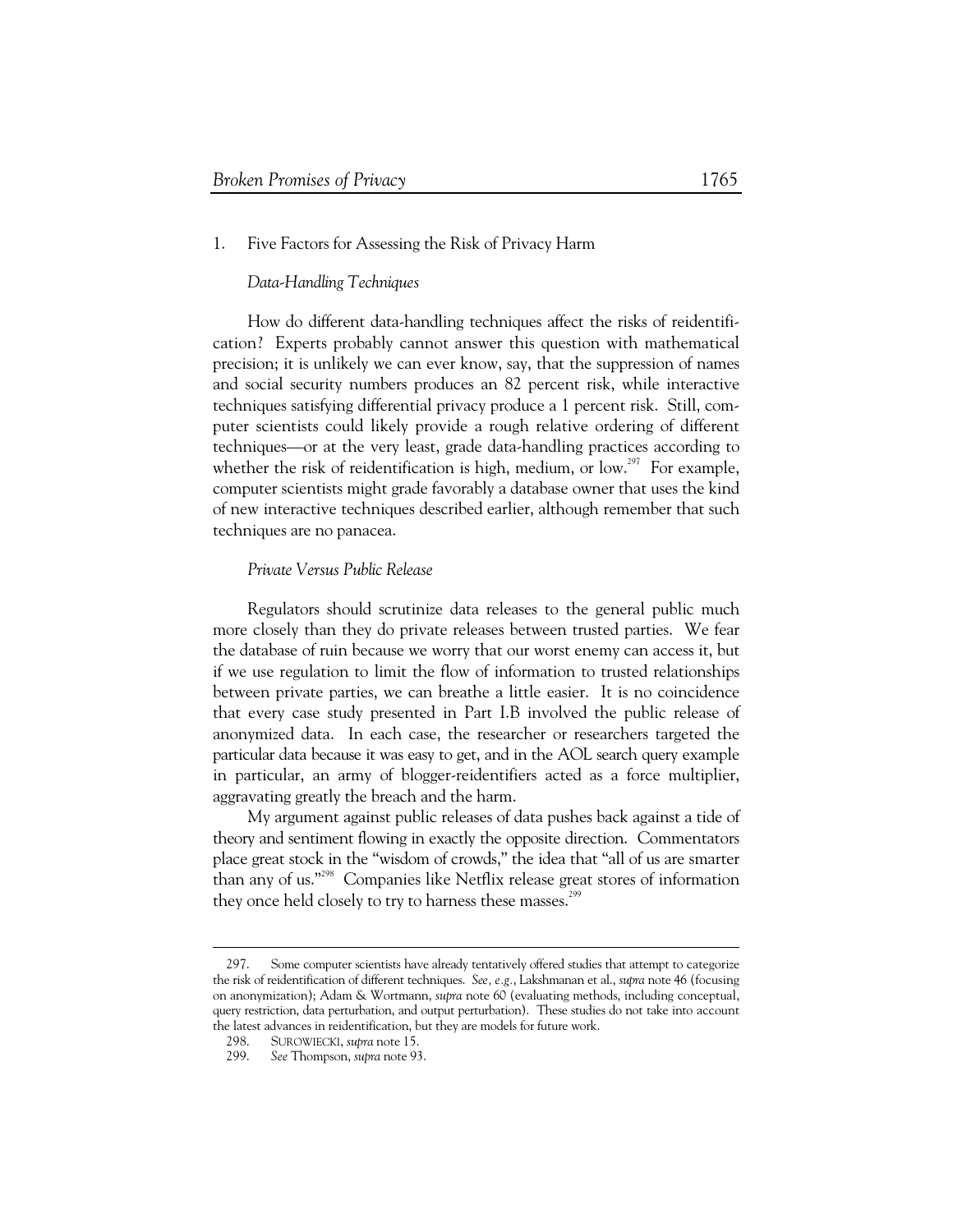The argument even throws some sand into the gears of the Obama Administration's tech-savvy new approach to governance. Through the launch of websites like data.gov<sup>300</sup> and the appointment of federal officials like CTO Aneesh Chopra<sup>301</sup> and CIO Vivek Kundra,<sup>302</sup> the administration has promised to release massive databases heralding a twenty-first century mode of government openness.<sup>303</sup> Amidst the accolades that have been showered upon the government for these efforts,<sup>304</sup> one should pause to consider the costs. We must remember that utility and privacy are two sides of the same  $\text{coin}^{305}$  and we should assume that the terabytes of useful data that will soon be released on government websites will come at a cost to privacy commensurate with, if not disproportionate to,<sup>306</sup> the increase in sunlight and utility.

# *Quantity*

-

Most privacy laws regulate data quality but not quantity.<sup>307</sup> Laws dictate what data administrators can do with data according to the nature, sensitivity, and linkability of the information, but they tend to say nothing about how much data a data administrator may collect, nor how long the administrator can retain it. Yet, in every reidentification study cited, the researchers were aided by the size of the database. Would-be reidentifiers will find it easier to

 304. *E.g.*, Posting of Clay Johnson, *Redesigning the Government: Data.gov*, SUNLIGHTLABS.COM, http://www.sunlightlabs.com/blog/2009/04/16/redesigning-government-datagov (Apr. 16, 2009, 11:52 EST); Posting by Infosthetics, *Data.gov: How to Open Up Government Data*, INFORMATION AESTHETICS BLOG, http://infosthetics.com/archives/2009/03/open\_up\_government\_data.html (Mar. 13, 2009, 17:25 EST). *But see* David Robinson, Harlan Yu, William P. Zeller & Edward W. Felten, *Government Data and the Invisible Hand*, 11 YALE J.L. & TECH. 160, 161 (2009) (discussing how the federal government should structure systems to enable greater internet-based transparency).

 <sup>300.</sup> Data.gov, About, http://www.data.gov/about (last visited June 12, 2010) ("The purpose of Data.gov is to increase public access to high value, machine readable datasets generated by the Executive Branch of the Federal Government.").

 <sup>301.</sup> *See* Posting of Nate Anderson, *Obama Appoints Virginia's Aneesh Chopra US CTO*, ARSTECHNICA LAW & DISORDER BLOG, http://arstechnica.com/tech-policy/news/2009/04/obamaappoints-virginias-aneesh-chopra-us-cto.ars (Apr. 20, 2009, 13:01 EST).

 <sup>302.</sup> *See* Posting of Brian Knowlton, *White House Names First Chief Information Officer*, N.Y. TIMES CAUCUS BLOG, http://thecaucus.blogs.nytimes.com/2009/03/05/white-house-names-first-chiefinformation-officer (Mar. 5, 2009, 10:06 EST).

 <sup>303.</sup> *Id.* ("Mr. Kundra discussed some of his plans and interests, including his intention . . . to create a data.gov web site that will put vast amounts of government information into the public domain.").

The Center for Democracy and Technology has posted a supportive but more cautious memo, flagging concerns about Data.gov involving deidentification and reidentification. Ctr. for Democracy & Tech., Government Information, Data.gov and Privacy Implications, http://www.cdt.org/policy/ government-information-datagov-and-privacy-implications (July 13, 2009) ("While Data.gov has great potential, there are important privacy implications associated with data disclosure.").

 <sup>305.</sup> *See supra* Part III.B.1.a.

 <sup>306.</sup> *See supra* Part III.B.1.b.

 <sup>307.</sup> *See supra* Part II.A.3 (listing privacy statutes that draw distinctions based on data type).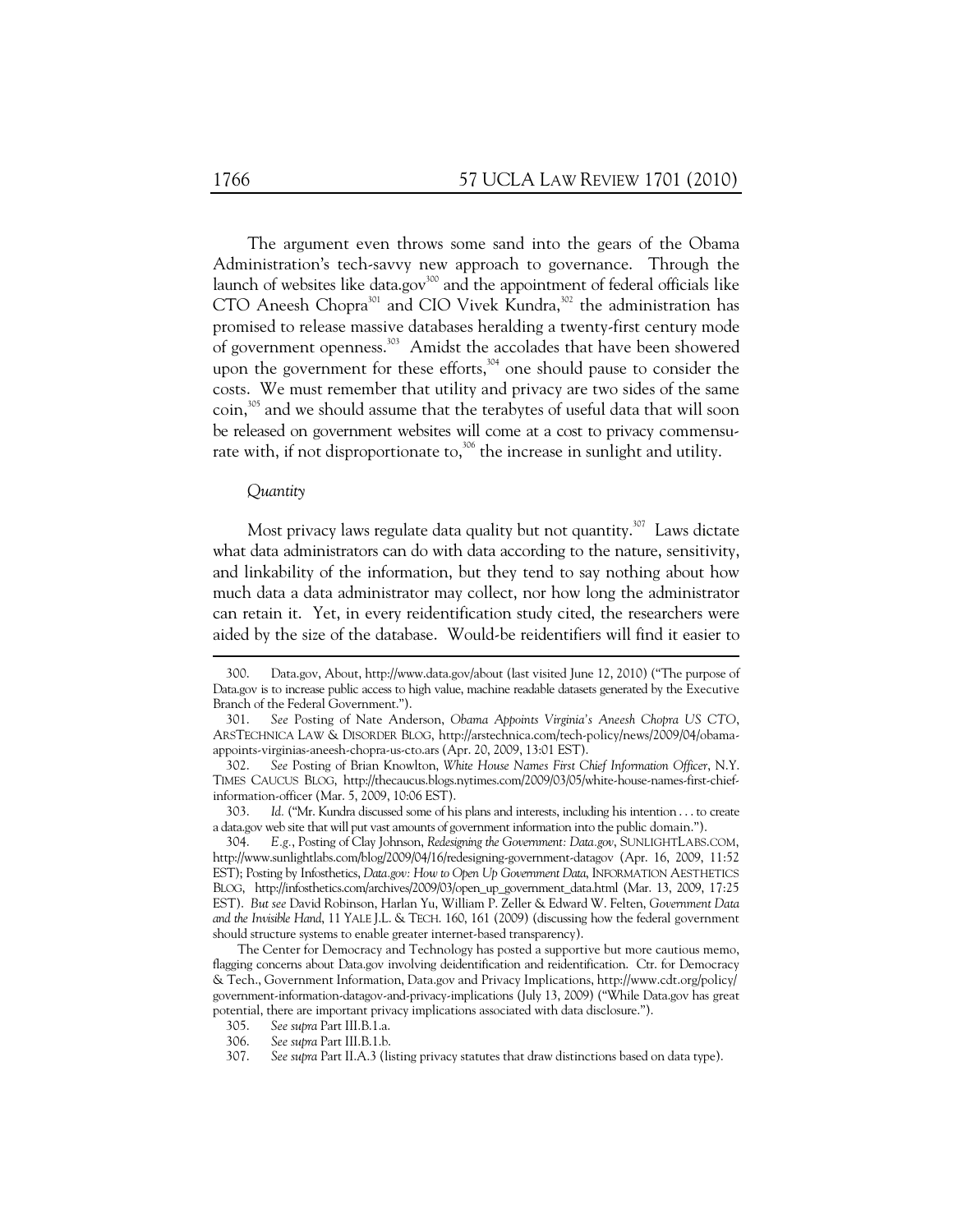match data to outside information when they can access many records indicating the personal preferences and behaviors of many people. Thus, lawmakers should consider enacting new quantitative limits on data collection and retention.<sup>308</sup> They might consider laws, for example, mandating data destruction after a set period of time, or limiting the total quantity of data that may be possessed at any one time.

#### *Motive*

In many contexts, sensitive data is held only by a small number of actors who lack the motive to reidentify.<sup>309</sup> For example, rules governing what academic researchers can do with data should reflect the fact that academic researchers rarely desire to reidentify people in their datasets. A law that strictly limits information sharing for the general public—think FERPA (student privacy), HIPAA (health privacy), or ECPA (electronic communications privacy)—might be relaxed to allow researchers to analyze the data with fewer constraints. Of course, regulators should draw conclusions about motive carefully, because it is hard to predict who the adversary is likely to be, much less divine his or her motive.

Regulators should also weigh economic incentives for reidentification. Although we should worry about our enemies targeting us to learn about our medical diagnoses, we should worry even more about financially-motivated identity thieves looking for massive databases that they can use to target thousands simultaneously.<sup>310</sup>

## *Trust*

The flip side of motive is trust. Regulators should try to craft mechanisms for instilling or building upon trust in people or institutions. While we labored

 <sup>308.</sup> *See* European Union Article 29 Data Protection Working Party, *Opinion 1/2008 on Data Protection Issues Relating to Search Engines*, 00737/EN WP 148, at 19 (April 4, 2008), *available at* http://ec.europa.eu/justice\_home/fsj/privacy/docs/wpdocs/2007/wp136\_en.pdf [hereinafter 2008 Working Party Opinion] (arguing that search engines should store queries for a maximum of six months).

 <sup>309.</sup> *Cf.* EU Data Protection Directive, *supra* note 3, at recital 26 (noting that "the means likely reasonably to be used" to identify individuals are relevant to a determination of whether individuals are "identifiable").

 <sup>310.</sup> As one commentator puts it:

<sup>[</sup>T]here's far less economic incentive for a criminal to go after medical data instead of credit card information. It's harder to monetize the fact that I know that Judy Smith of Peoria has heart disease—by filing false claims in her name, for example—than to have Judy's credit card number and expiration date. If I'm a criminal with advanced data skills and I have a day to spend, I'm going to go after financial data and not health data.

Cline, *supra* note 177.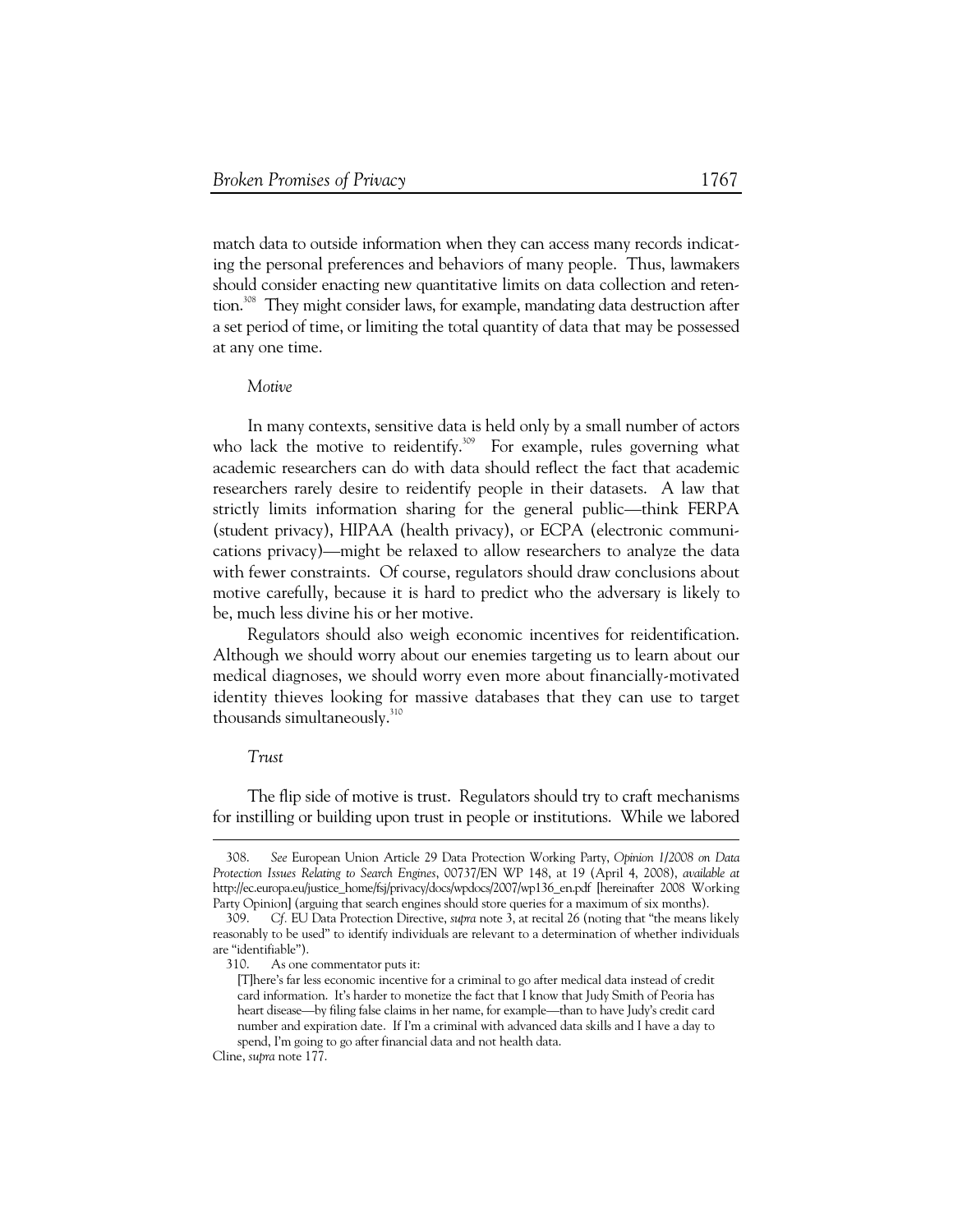under the shared hallucination of anonymization, we trusted the technology, so we did not have to trust the recipients of data; now that we have lost trust in the technology, we need to focus more on trust in people. We might, for example, conclude that we trust academic researchers implicitly, government data miners less, and third-party advertisers not at all, and we can build these conclusions into law and regulation.

# 2. Applying the Test

By applying the five factors, regulators will have a rough sense of the risk of reidentification of a particular type of provider in a particular context. If the risk is very low, regulators might choose to do nothing. If the risk is very high, regulators should feel inclined to act, imposing new restrictions on data collection, use, processing, or disclosure, and requiring specific data safe-handling procedures.

Regulators should perhaps also take into consideration the sensitivity of the data. It makes sense to treat medical diagnoses differently than televisionwatching habits, for example, because the path to harm for the former is shorter and more direct than for the latter. But because the database of ruin can be built almost entirely with nonsensitive data, regulators should beware not to make too much of this step in the analysis.

Finally, regulators should compare the risk and the sensitivity to the various benefits of unfettered information flow: for medical privacy, better treatments and saved lives; for internet privacy, better search tools and cheaper products; for financial privacy, fewer identity thefts. If the benefits of unfettered information significantly outweigh the costs to privacy in a particular context, they might decide to surrender.<sup>311</sup> Perhaps lawmakers will see reidentification as the latest example of the futility of attempting to foist privacy on an unappreciative citizenry through ham-handed regulations. Maybe they will conclude they should just give up and live in a society with very little privacy.

Much more often, regulators will conclude that the costs to privacy outweigh the benefits of unfettered information flow. When they come to such a conclusion, they should consider rules and laws that reduce the risk by restricting the amount of information flowing through society. Of course,

 <sup>311.</sup> For example, Harvard's Personal Genome Project, which is sequencing the DNA of thousands of volunteers to hunt for genetic markers for disease, has essentially told its volunteers to forget about privacy. Peter Dizikes, *Your DNA Is a Snitch*, SALON.COM, Feb. 17, 2009, http://www.salon.com/env/ feature/2009/02/17/genetic\_testing ("[T]he Personal Genome Project essentially tells its volunteers to forget about privacy guarantees. 'I like the Personal Genome Project approach,' [one scholar] says. 'It's honest. They're saying, "If you want to take the risks, great.'"").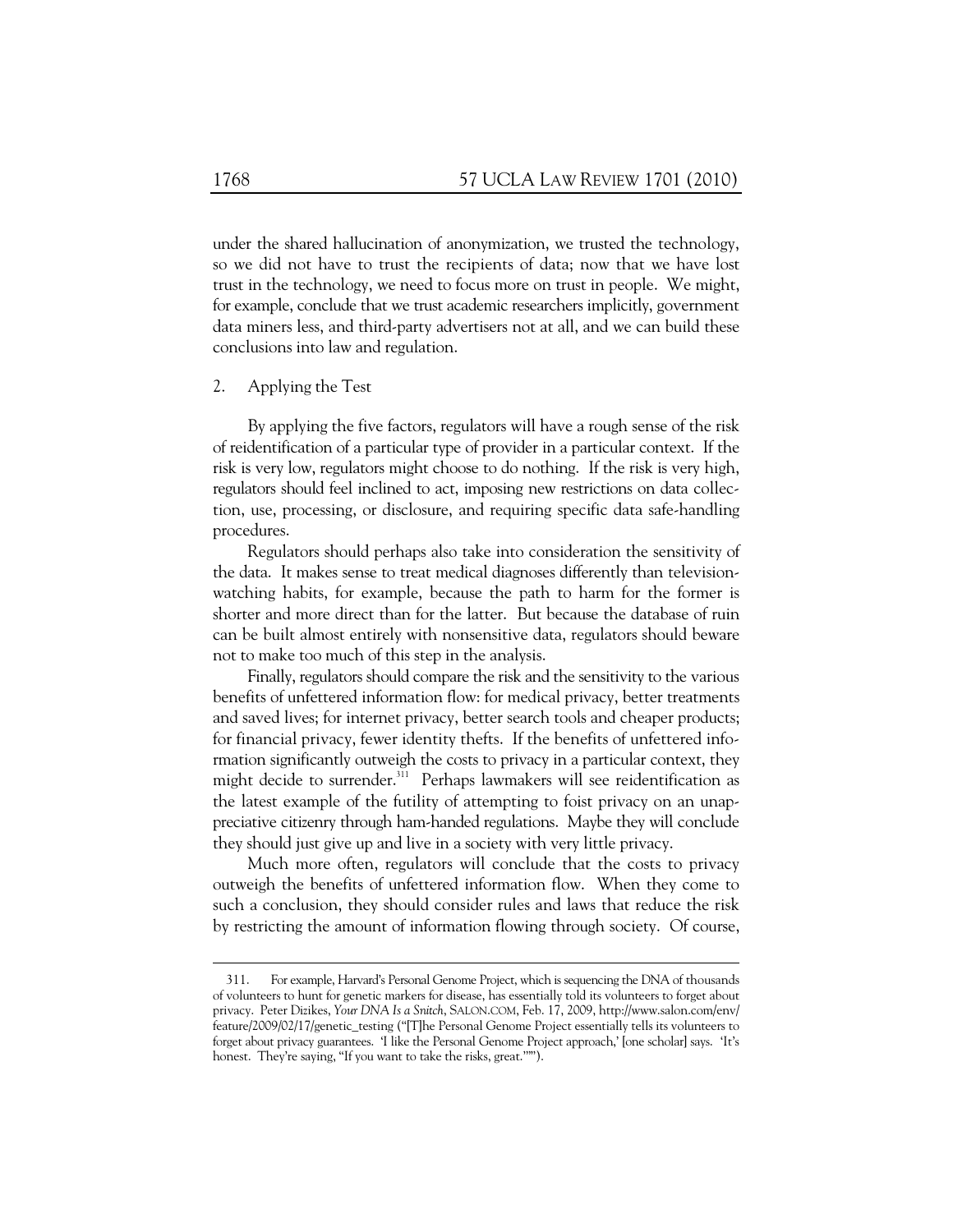such restrictions must be chosen with care because of the important values of free information flow. Regulators should thus try to clamp down on information flow in targeted ways, using the factors listed above in their instrumental sense as a menu of potential interventions.

If the costs significantly outweigh the benefits of information flow, regulators might completely ban the dissemination or storage of a particular type of information. For example, regulators should probably often conclude that public releases of information—even information that seems benign or nonthreatening—should be banned, particularly because such information can be used to supply middle links in long chains of inferences. In more balanced situations, regulators might restrict but not cut off information flow, for example by instituting a quantity cap or a time limit for storage.<sup>312</sup> They might also place even milder restrictions on small classes of trusted people academic researchers, for example—while banning the sharing of the data with anybody else.

# D. Two Case Studies

To demonstrate how a regulator should apply this test, and to highlight the important roles of context and trust, let us revisit again the case studies introduced before: health and internet usage information. Debates about the proper regulation of these two classes of data have raged for many years. Although I cannot capture every nuance of these debates in this space, I revisit them in order to show how to regulate data privacy after the fall of the robust anonymization assumption.

## 1. Health Information

Once regulators choose to scrap the current HIPAA Privacy Rule—a necessary step given the rule's intrinsic faith in deidentification—how should they protect databases full of sensitive symptoms, diagnoses, and treatments? Consider one class of users of such information in particular: medical researchers seeking new treatments and cures for disease. In this context, both the costs and benefits of unfettered use are enormous. On the one hand, if our worst enemies get hold of our diagnoses and treatments, they can cause us great embarrassment or much worse. On the other hand, researchers use this information to cure disease, ease human suffering, and save lives. Regulators

 <sup>312.</sup> *See* 2008 Working Party Opinion, *supra* note 308, at 19 (arguing search engines should store queries for only six months).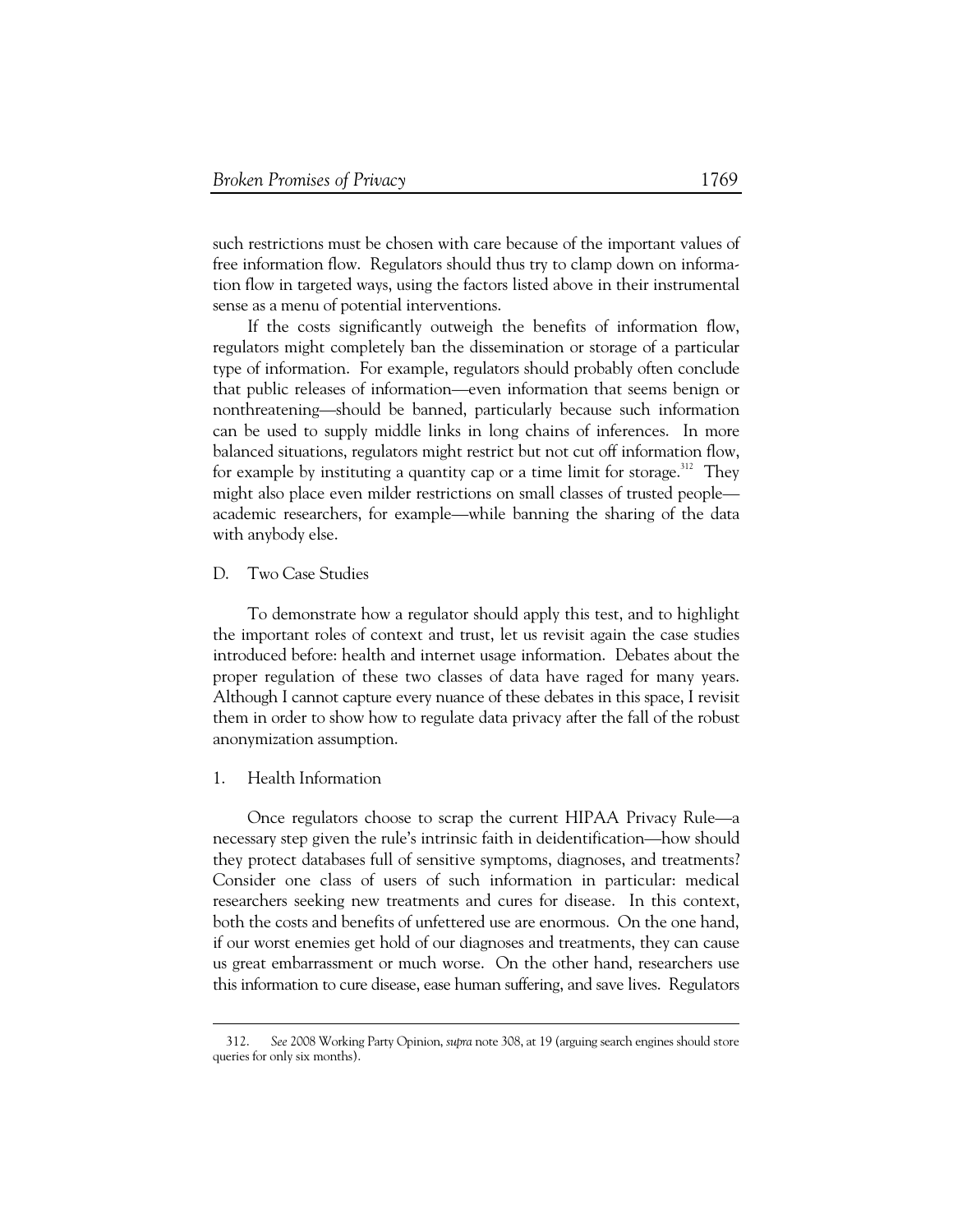will justifiably be reluctant to throttle information flow too much in this context since the toll of such choices might be measurable in human lives lost.

HIPAA tried to resolve this dilemma by trusting the technology of anonymization. We no longer trust the technology, but we can still rely on a different trust: trust in the researchers themselves. Health researchers are rarely willing to release sensitive data—scrubbed or not—to just anybody who asks. Instead, they tend to share such data only after verifying the bona fides of the person asking. Regulators should build upon such human networks of trust in a revised HIPAA, allowing data transfer where trust is high and forbidding it where trust is low.

The problem is that today researchers trust one another according to informal rules and soft intuitions, and to build trust into law, these rules and intuitions must be formalized and codified. Should HIPAA rely only on a researcher's certification of trust in another, or should an outside body such as an Institutional Review Board review the bases for trust?<sup>313</sup> Should trust in a researcher extend also to her graduate students? To her undergraduate lab assistants? Regulators should work with the medical research community to develop formalized rules for determining and documenting trusted relationships.

Once the rules of verifiable trust are codified, regulators can free up data sharing between trusted parties. To prevent abuse, they should require additional safeguards and accountability mechanisms. For example, they can prescribe new sanctions—possibly even criminal punishment—for those who reidentify. They can also mandate the use of technological mechanisms: both ex ante like encryption and password protection, and ex post review methods like audit trail mechanisms.

Regulators can vary these additional protections according to the sensitivity of the data. For example, for the most sensitive data such as psychotherapy notes and HIV diagnoses, the new HIPAA can mandate an NSA-inspired system of clearances and classifications; HIPAA can require that researchers come to the sensitive data rather than letting the data go to the researchers, requiring physical presence and in-person analysis at the site where the data is hosted. At the other extreme, for databases that contain very little information about patients, perhaps regulators can relax some or all of the additional protections.

While these new, burdensome requirements on their own might stifle research, they would permit another change from the status quo that might instead greatly *expand* research: With the new HIPAA, regulators should

 <sup>313.</sup> According to federal rules, federally-funded research involving human subjects must be approved by an IRB. 45 C.F.R. §§ 46.101–109 (2009).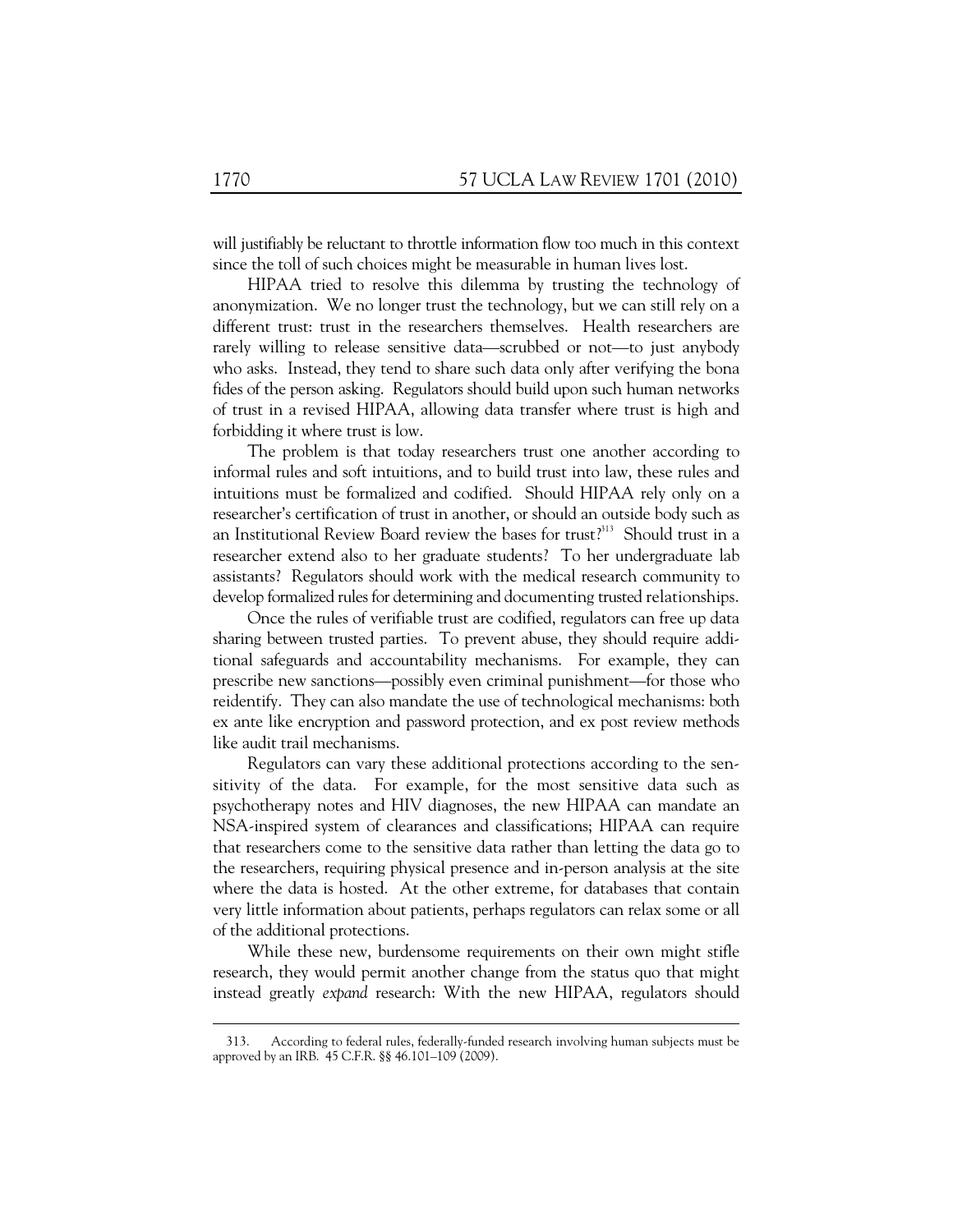rescind the current, broken deidentification rules. Researchers who share data according to the new trust-based guidelines will be permitted to share *all* data, even fields of data like birth date or full ZIP code that they cannot access today.314 With more data and more specific data, researchers will be able to produce more accurate results, and thereby hopefully come to quicker and better conclusions.<sup>315</sup>

This then should be the new HIPAA: Researchers should be allowed to release full, unscrubbed databases to verifiably trusted third parties, subject to new controls on use and new penalties for abuse. Releases to less-trusted third parties should fall, of course, under different rules. For example, trust should not be transitive. Just because Dr. A gives her data to trusted Dr. B does not mean that Dr. B can give the data to Dr. C, who must instead ask Dr. A for the data. Furthermore, releases to nonresearchers such as the marketing arm of a drug company should fall under very different, much more restrictive rules.

#### 2. IP Addresses and Internet Usage Information

Lastly, consider again the debate in the European Union about data containing IP addresses. Recall that every computer on the internet, subject to some important exceptions, possesses a unique IP address that it reveals to every computer with which it communicates. A fierce debate has raged between European privacy advocates who argue that IP addresses should qualify as "personal data" under the Data Protection Directive<sup>316</sup> and online companies, notably Google, who argue that in many cases they should not.<sup>317</sup> European officials have split on the question,<sup>318</sup> with courts and regulators in Sweden<sup>319</sup>

 <sup>314.</sup> It makes sense to continue to prohibit the transfer of some data, such as names, home addresses, and photographs that could reveal identity without any outside information at all.

 <sup>315.</sup> The current HIPAA Privacy Rule has itself been blamed for a reduction in data sharing among health researchers.

In a survey of epidemiologists reported in the Journal of the American Medical Association, two-thirds said the HIPAA Privacy Rule had made research substantially more difficult and added to the costs and uncertainty of their projects. Only one-quarter said the rule had increased privacy and the assurance of confidentiality for patients.

Nancy Ferris, *The Search for John Doe*, GOV'T HEALTH IT, Jan. 26, 2009, http://www.govhealthit.com/ Article.aspx?id=71456.

 <sup>316. 2007</sup> Working Party Opinion, *supra* note 28, at 21; Electronic Privacy Information Center, *Search Engine Privacy*, http://epic.org/privacy/search\_engine (last visited Apr. 4, 2010).

 <sup>317.</sup> *See* sources cited *infra* note 324.

 <sup>318.</sup> For a good summary, see Posting of Joseph Cutler, W*as That Your Computer Talking to Me? The EU and IP Addresses as "Personal Data"*, PERKINS COIE DIGESTIBLE LAW BLOG, http://www. perkinscoie.com/ediscovery/blogQ.aspx?entry=5147 (June 24, 2008, 23:30 EST).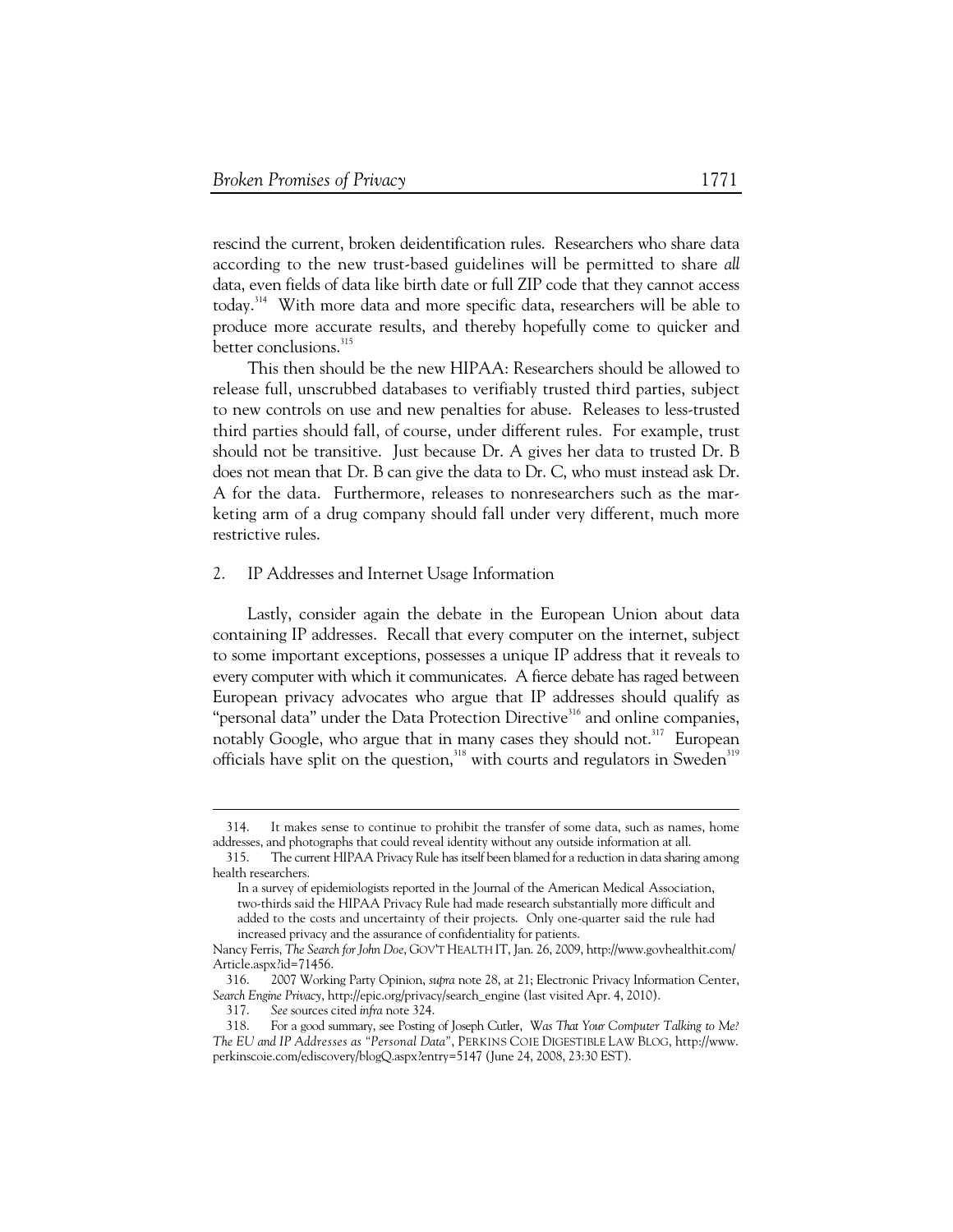and Spain<sup>320</sup> deciding that IP addresses fall within the Directive and those in France,<sup>321</sup> Germany,<sup>322</sup> and the UK<sup>323</sup> finding they do not.

a.Are IP Addresses Personal?

The debate over IP addresses has transcended EU law, as Google has framed its arguments not only in terms of legal compliance but as the best way to balance privacy against ISP need. $324$  In this debate, Google has advanced arguments that rely on the now discredited binary idea that typifies the PII mindset: Data can either be identifiable or not. Google argues that data should be considered personal only if it can be tied by the data administrator to one single human being. If instead the data administrator can narrow an IP address down only to a few hundred or even just a few human beings—in other words, even if the administrator can reduce the entropy of the data significantly—Google argues that it should not be regulated. By embracing this idea, Google has downplayed the importance of information entropy, the idea that we can measure and react to imminent privacy violations before they mature.

Google frames this argument in several ways. First, it argues that IP addresses are not personal because they identify machines, not people.<sup>325</sup> Google's Global Privacy Officer, Peter Fleischer, offers hypothetical situations

 323. INFO. COMM'R'S OFFICE, DATA PROTECTION GOOD PRACTICE: COLLECTING PERSONAL INFORMATION USING WEBSITES 3 (2007), *available at* http://www.ico.gov.uk/upload/documents/library/ data\_ protection/practical\_application/collecting\_personal\_information\_from\_websites\_v1.0.pdf.

 324. Posting of Alma Whitten, *Are IP Addresses Personal?*, GOOGLE PUBLIC POLICY BLOG, http://googlepublicpolicy.blogspot.com/2008/02/are-ip-addresses-personal.html (Feb. 22, 2008, 12:31 EST) (tying the discussion to the broad question, "as the world's information moves online, how should we protect our privacy?"); Peter Fleischer, *Can a Website Identify a User Based on IP Address?*, PETER FLEISCHER: PRIVACY . . . ?, http://peterfleischer.blogspot.com/2008/02/can-website-identify-user-basedon-ip.html (Feb. 15, 2008) ("Privacy laws should be about protecting identifiable individuals and their information, not about undermining individualization."). Mr. Fleischer serves as Google's Global Privacy Counsel. Because of this, I cite his blog posts for clues about Google's views, but I should be clear that Mr. Fleischer's blog bears the disclaimer, "these ruminations are mine, not Google's."

 325. *Cf.* Fleischer, *supra* note 324 (An IP address "constitutes by no means an indirectly nominative data of the person in that it only relates to a machine, and not to the individual who is using the computer in order to commit counterfeit." (quoting decision of the Paris Appeals Court)).

 <sup>319.</sup> John Oates, *Sweden: IP Addresses are Personal . . . Unless You're a Pirate*, REGISTER, June 18, 2009, *available at* http://www.theregister.co.uk/2009/06/18/sweden\_ip\_law.

 <sup>320.</sup> AGENCIA ESPAÑOLA DE PROTECCIÓN DE DATOS, STATEMENT ON SEARCH ENGINES (2007), *available at* http://www.samuelparra.com/agpd/canaldocumentacion/recomendaciones/common/ pdfs/declaracion\_aepd\_buscadores\_en.pdf (opinion of Spanish Data Protection Agency deciding that search engines process "personal data," relying in part on earlier rulings about IP addresses).

 <sup>321.</sup> Meryem Marzouki, *Is the IP Address Still a Personal Data in France?*, EDRI-GRAM, Sept. 12, 2007, http://www.edri.org/edrigram/number5.17/ip-personal-data-fr.

 <sup>322.</sup> Posting of Jeremy Mittma, *German Court Rules That IP Addresses Are Not Personal Data*, PROSKAUER PRIVACY LAW BLOG, http://privacylaw.proskauer.com/2008/10/articles/european-union/ german-court-rules-that-ip-addresses-are-not-personal-data (Oct. 17, 2008).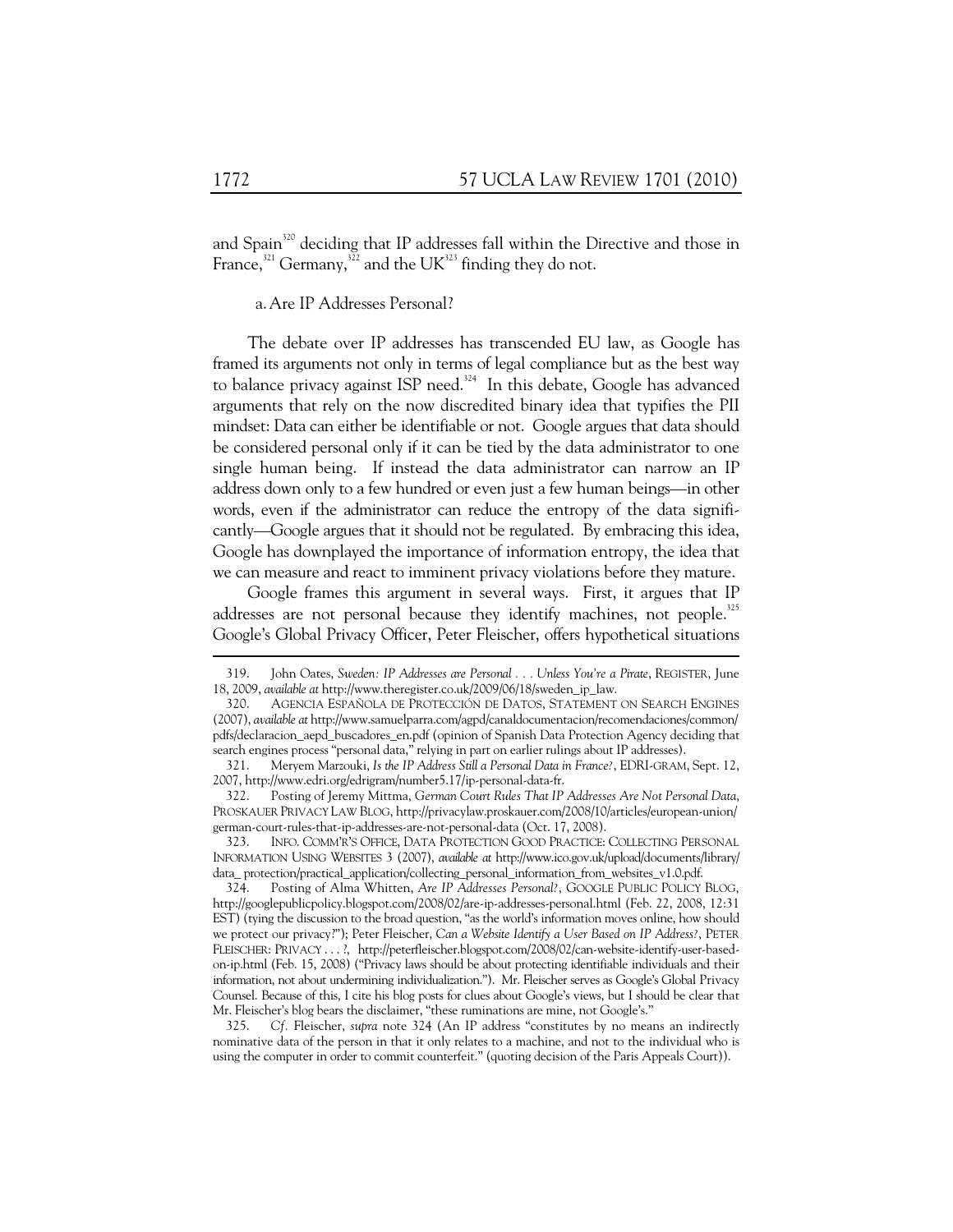in which many users share one computer with a single IP address, such as "the members of an extended family each making use of a home pc, a whole student body utilising a library computer terminal, or potentially thousands of people purchasing from a networked vending machine."<sup>326</sup> Is Fleischer right to categorically dismiss the threat to privacy in these situations? Is there no threat to privacy when Google knows that specific search queries can be narrowed down to the six, seven, maybe eight members of an extended family? For that matter, should regulators ignore the privacy of data that can be narrowed down to the students on a particular college campus, as Fleischer implies they should?

Second, in addition to the machine-not-person argument, Google further ignores the lessons of easy reidentification by assuming it has no access to information that it can use to tie IP addresses to identity. On Google's official policy blog, Software Engineer Alma Whitten, a well-regarded computer scientist, asserts that "IP addresses recorded by every website on the planet *without additional information* should not be considered personal data, because these websites usually cannot identify the human beings behind these number strings."<sup>327</sup> Whitten's argument ignores the fact that the world is awash in rich outside information helpful for tying IP addresses to places and individuals.

For example, websites like Google never store IP addresses devoid of context; instead, they store them connected to identity or behavior. Google probably knows from its log files, for example, that an IP address was used to access a particular email or calendar account, edit a particular word processing document, or send particular search queries to its search engine. By analyzing the connections woven throughout this mass of information, Google can draw some very accurate conclusions about the person linked to any particular IP address.<sup>328</sup>

Other parties can often link IP addresses to identity as well. Cable and telephone companies maintain databases that associate IP addresses directly to names, addresses, and credit card numbers.<sup>329</sup> That Google does not store these data associations on its own servers is hardly the point. Otherwise, national

 <sup>326.</sup> Peter Fleischer, *Are IP Addresses "Personal Data"?*, PETER FLEISCHER: PRIVACY…?, http://peter fleischer.blogspot.com/2007/02/are-ip-addresses-personal-data.html (Feb. 5, 2007, 17:18 EST).

 <sup>327.</sup> Whitten, *supra* note 324 (emphasis added).

 <sup>328.</sup> *See* 2008 Working Party Opinion, *supra* note 308, at 21 ("The correlation of customer behaviour across different personalised services of a search engine provider . . . can also be accomplished by other means, based on . . . other distinguishing characteristics, such as individual IP addresses."). 329*. Id*. at 11, 16.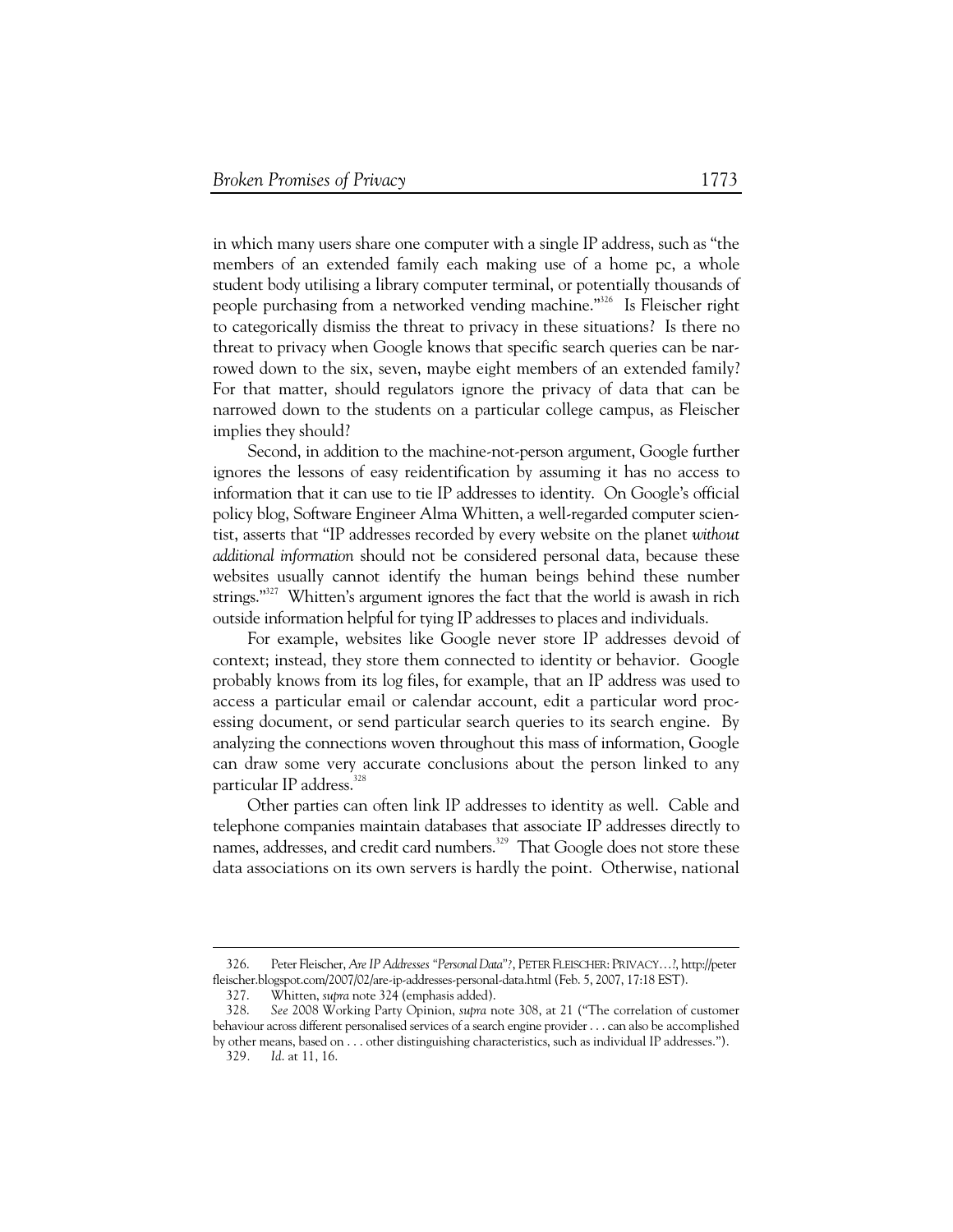ID numbers in the hands of private parties would not be "personal data" because only the government can authoritatively map these numbers to identities.<sup>330</sup>

Google can find entropy-reducing information that narrows IP addresses to identity in many other places: Public databases reveal which ISP owns an IP address<sup>331</sup> and sometimes even narrow down an address to a geographic region;<sup>332</sup> IT departments often post detailed network diagrams linking IP addresses to individual offices; and geolocation services try to isolate IP addresses to a particular spot on the Earth.<sup>333</sup> In light of the richness of outside information relating to IP addresses, and given the power of reidentification, Google's arguments amount to overstatements and legalistic evasions.

Google's argument that it protects privacy further by deleting a single octet of information from IP addresses is even more disappointingly facile and incorrect. An adversary who is missing only one of an IP address's four octets can narrow the world down to only 256 possible IP addresses.<sup>334</sup> Google deserves no credit whatsoever for deleting partial IP addresses; if there is a risk to storing IP addresses at all, Google has done almost nothing to reduce that risk, and regulators should ask them at the very least to discard all IP addresses associated with search queries, following the practice of their search-engine competitors, Microsoft and Yahoo.<sup>335</sup>

## b.Should the Data Protection Directive Cover Search Queries?

Not only does the easy reidentification result highlight the flaws in Google's argument that IP addresses are not personal, it also suggests that European courts should rule that the EU Directive covers IP addresses. Recall that the Directive applies broadly to any data in which a "person . . . can be identified, directly or indirectly, in particular by reference to an identification number or to one or more factors specific to his physical, physiological,

 <sup>330.</sup> Fleischer correctly points out that ISPs are often forbidden from disclosing the user associated with an IP address. Fleischer, *supra* note 324 ("[T]he ISP is prohibited under US law from giving Google that information, and there are similar legal prohibitions under European laws.") This is no different from any other kind of account number which can be authoritatively tied to identity only by the issuing entity. All other entities must make educated guesses.

 <sup>331.</sup> *E.g.*, ARIN WHOIS Database Search, http://ws.arin.net/whois (last visited June 12, 2010) ("ARIN's WHOIS service provides a mechanism for finding contact and registration information for resources registered with ARIN.").

 <sup>332.</sup> ERIC COLE & RONALD KRUTZ, NETWORK SECURITY BIBLE 316–18 (2005) (discussing reverse DNS queries).

 <sup>333.</sup> *E.g.,* IP2Location.com, http://www.ip2location.com (last visited June 12, 2010); Quova, http://www.quova.com (last visited June 12, 2010).

<sup>334.</sup> An octet is so named because it contains eight bits of data.  $2^8 = 256$ .

 <sup>335.</sup> *See supra* note 200.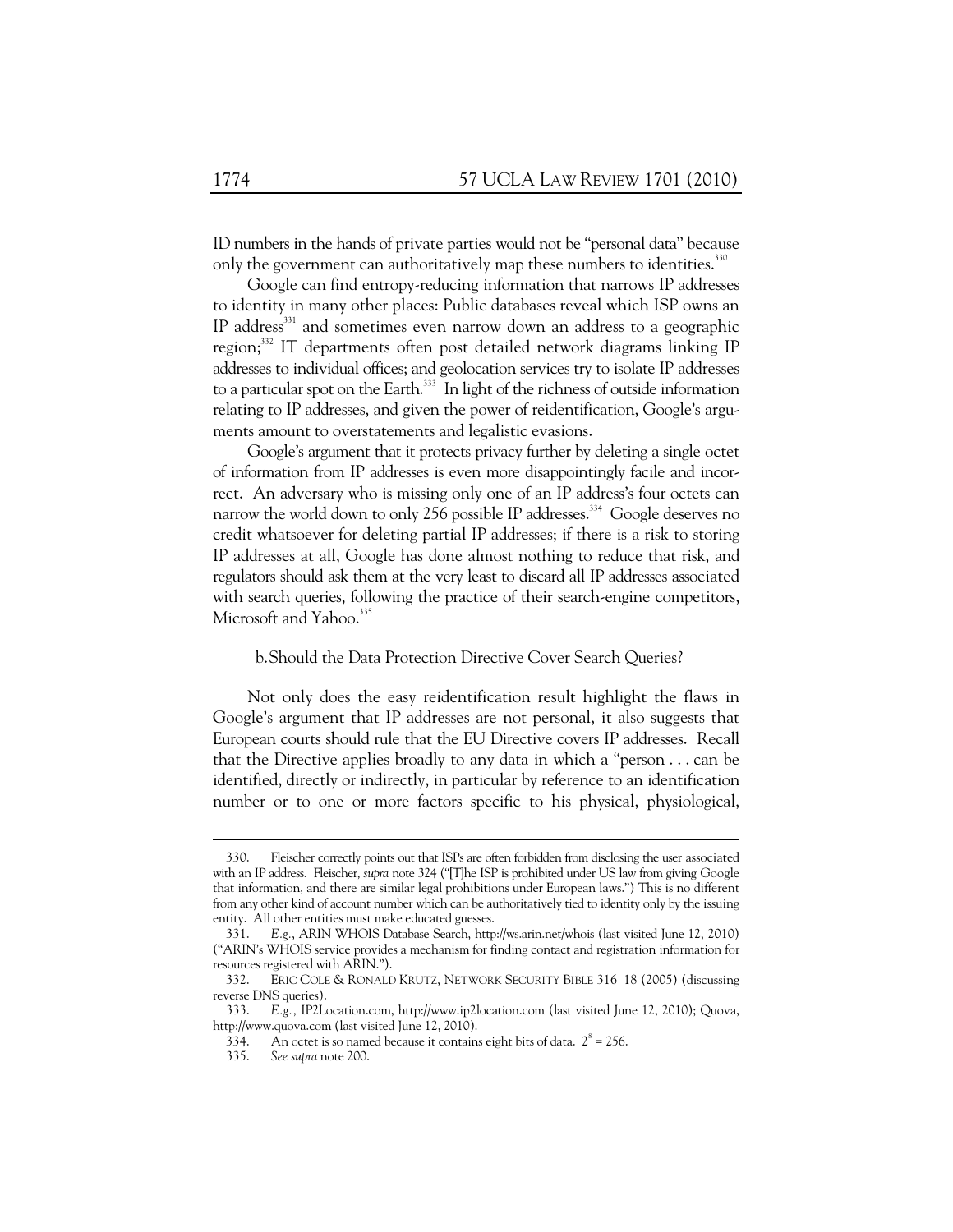mental, economic, cultural or social identity."<sup>336</sup> Because websites can often tie IP addresses to individual people, the Directive should apply to them. Still, courts in Germany, France, and the UK have held to the contrary. Should the EU amend the Directive to even more unequivocally cover IP addresses?

The answer is not to expand the Directive to specifically cover IP addresses, as we might have done when we still organized laws solely around PII. Instead, the EU should enact new, sectoral regulations that reflect a weighing of costs and benefits for specific problems. In this case, rather than ask whether any company holding an IP address should bear the burden of the EU Directive, the EU might ask whether the benefit of allowing search engines in particular to store and disclose information—including IP addresses associated with search queries—outweighs the potential harm to privacy.<sup>337</sup>

I must save for another day a complete response to this question, but to demonstrate the new test for deciding when to regulate after the fall of anonymization, I will outline why I think search engines deserve to be regulated closely. Compare the benefits and costs of allowing unfettered transfers of stored search queries to the earlier discussion about health information, taking the benefits first. By analyzing search queries, researchers and companies can improve and protect services, increase access to information, and tailor online experiences better to personal behavior and preferences.<sup>338</sup> These are important benefits, but not nearly as important as improving health and saving human lives.

On the other side of the ledger, the costs to privacy of unfettered access are probably as great for search query information as for health information, if not greater. As the AOL breach revealed, stored search queries often contain user-reported health symptoms.<sup>339</sup> In fact, Google takes advantage of this to track and map influenza outbreaks in the  $US$ <sup>340</sup> When one considers how often Google users tell Google about symptoms that never escalate to a visit to the doctor, one can see how much richer—and thus more sensitive—this information can be than even hospital data.

We reveal even more than health information to search engines, supplying them with our sensitive thoughts, ideas, and behavior, mixed in of course with

-

 <sup>336.</sup> EU Data Protection Directive, *supra* note 3, art. I(a).

 <sup>337.</sup> In the EU, the Article 29 Working Group privacy watchdog has proposed similarly special treatment for search engines. 2008 Working Party Opinion, *supra* note 308, at 24.

 <sup>338.</sup> *See supra* note 201.

 <sup>339.</sup> Barbaro & Zeller, *supra* note 69 ("Her search history includes 'hand tremors,' 'nicotine effects on the body,' 'dry mouth' and 'bipolar.' But in an interview, Ms. Arnold said she routinely researched medical conditions for her friends to assuage their anxieties.").

 <sup>340.</sup> Google.org, Flu Trends, http://www.google.org/flutrends (last visited June 12, 2010).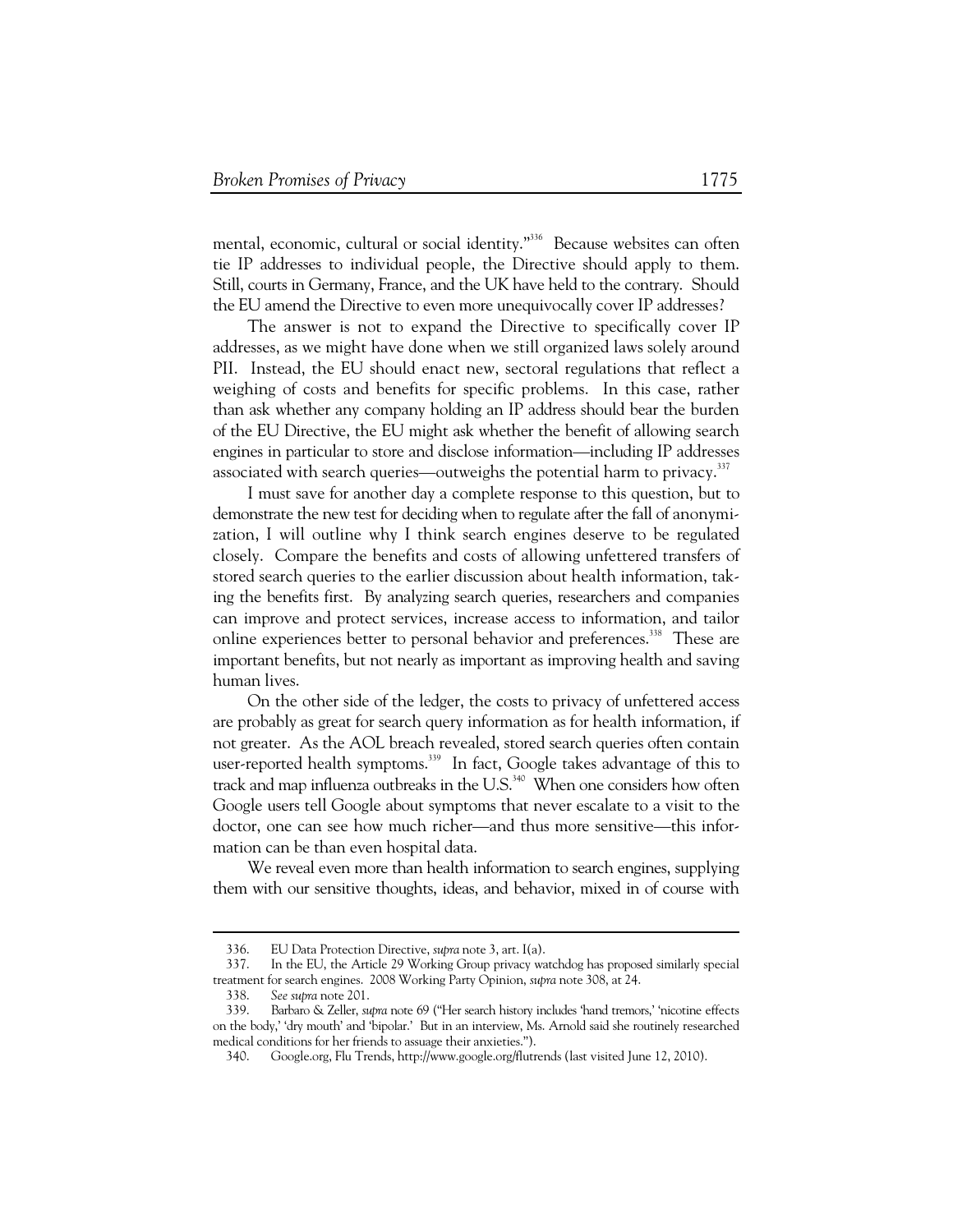torrents of the mundane and unthreatening.<sup>341</sup> In an earlier article, I argued that the scrutiny of internet usage—in that case by Internet Service Providers represents the single greatest threat to privacy in society today.<sup>342</sup> Regulators have underappreciated the sensitive nature of this data, but events like the AOL data release have reawakened them to the special quality of stored search queries.<sup>343</sup>

Because the costs of unfettered data access are as high in the searchengine as in the health context, EU and U.S. regulators should consider enacting specific laws to govern the storage and transfer of this information. Because the benefits are less than for health information, regulators should be willing to restrict the storage and flow of search query information even more than HIPAA restricts health information.

Thus, the EU and U.S. should enact new internet privacy laws that focus on both the storage and transfer of search queries. They should impose a quantity cap, mandating that companies store search queries for no longer than a prescribed time.<sup>344</sup> They should set the specific time limit after considering search companies' claims that they must keep at least a few months' worth of data to serve vital business needs. They should also significantly limit third-party access to search query data.

## **CONCLUSION**

Easy reidentification represents a sea change not only in technology but in our understanding of privacy. It undermines decades of assumptions about robust anonymization, assumptions that have charted the course for business relationships, individual choices, and government regulations. Regulators must respond rapidly and forcefully to this disruptive technological shift, to restore balance to the law and protect all of us from imminent, significant harm. They must do this without leaning on the easy-to-apply, appealingly nondisruptive, but hopelessly flawed crutch of personally identifiable information. This Article offers the difficult but necessary way forward: Regulators must use the factors provided to assess the risks of reidentification and carefully balance these risks against countervailing values.

 <sup>341.</sup> *Cf.* Julie Cohen, *Examined Lives: Informational Privacy and the Subject as Object*, 52 STAN. L. REV. 1373, 1426 (2000).

 <sup>342.</sup> Paul Ohm, *The Rise and Fall of ISP Surveillance*, 2009 U. ILL. L. REV. 1417, 1417.

 <sup>343.</sup> *See* 2008 Working Party Opinion, *supra* note 308, at 8 ("Search engines play a crucial role as a first point of contact to access information freely on the internet.").

 <sup>344.</sup> *Cf. id.* at 19 ("[T]he Working Party does not see a basis for a retention period beyond 6 months.").